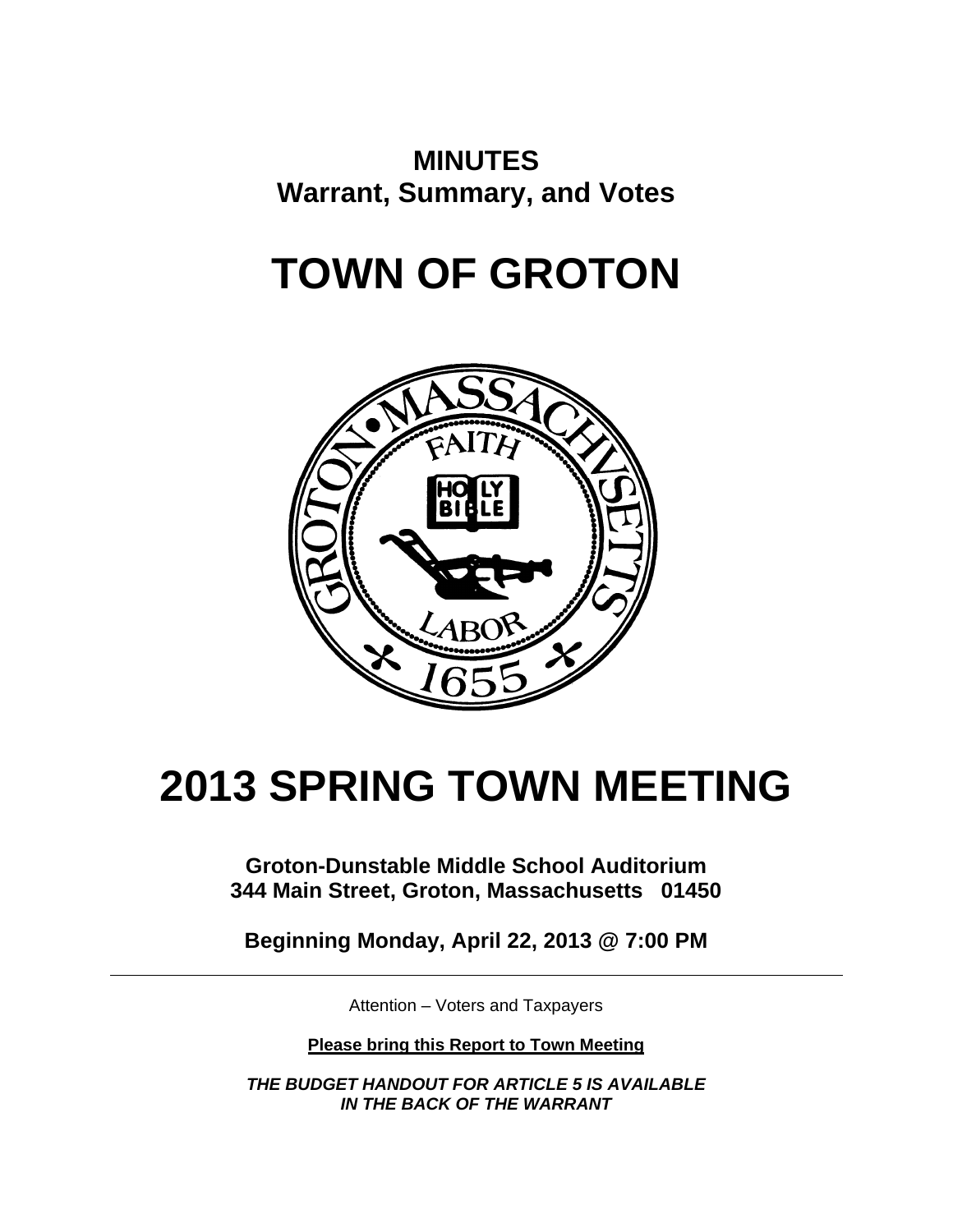### **SPRING TOWN MEETING WARRANT APRIL 22, 2013**

**Town Moderator: Deputy Moderator** 

#### **Board of Selectmen:** The Selectment Selectment Selectment Selectment Selection Selection Selection Selection Selection Selection Selection Selection Selection Selection Selection Selection Selection Selection Selection Se

Stuart M. Shulman, Chairman **Jay M. Prager, Chairman** Peter S. Cunningham., Vice-Chairman *Joseph Crowley* Jack G. Petropoulos, Clerk **Gary Green** Joshua A. Degen, Member **Peter J. DiFranco**<br>Anna Eliot. Member **Peter J. DiFranco**<br>Michael F. Flynn Anna Eliot, Member

 Mark W. Haddad Patrice Garvin, Executive Assistant **Town Clerk:** 

Jason Kauppi **Robert I. Gosselin, Sr.** Robert I. Gosselin, Sr.

 Steven Webber, Vice Chairman **Town Manager:** Town Manager: **Robert Hargraves** 

Michael F. Bouchard

**Proceedings:** 

**The meeting was called to order at 7:02 PM on April 22, 2013. Moderator Jason Kauppi presided.** 

**There is no quorum requirement for this Annual Town Meeting. 173 voters were present. Later in the proceedings 241 voters were present.** 

**It was determined that the warrant was duly posted. The reading of the warrant was waived by unanimous vote.** 

**Mr. Robert L. Gosselin, Sr. was voted as Deputy Moderator by unanimous consent, and was sworn by the Town Clerk.** 

**The previous Monday, April 15, 2013, was the day of the bombings at the Boston Marathon, during which 3 people , and later an MIT police officer, were killed, and 180 people were wounded – some horrifically. The Squannacook River Runners had several members run the Marathon, with many witnessing the bomb blasts. The members led a moment of silence.** 

 **Squannacook River Runners:** 

- o Gary Cattarin
- o Jay Duffner
- o Howard Hersey
- o Brian Reeves
- o Chris Russell, and
- o Amy Sullivan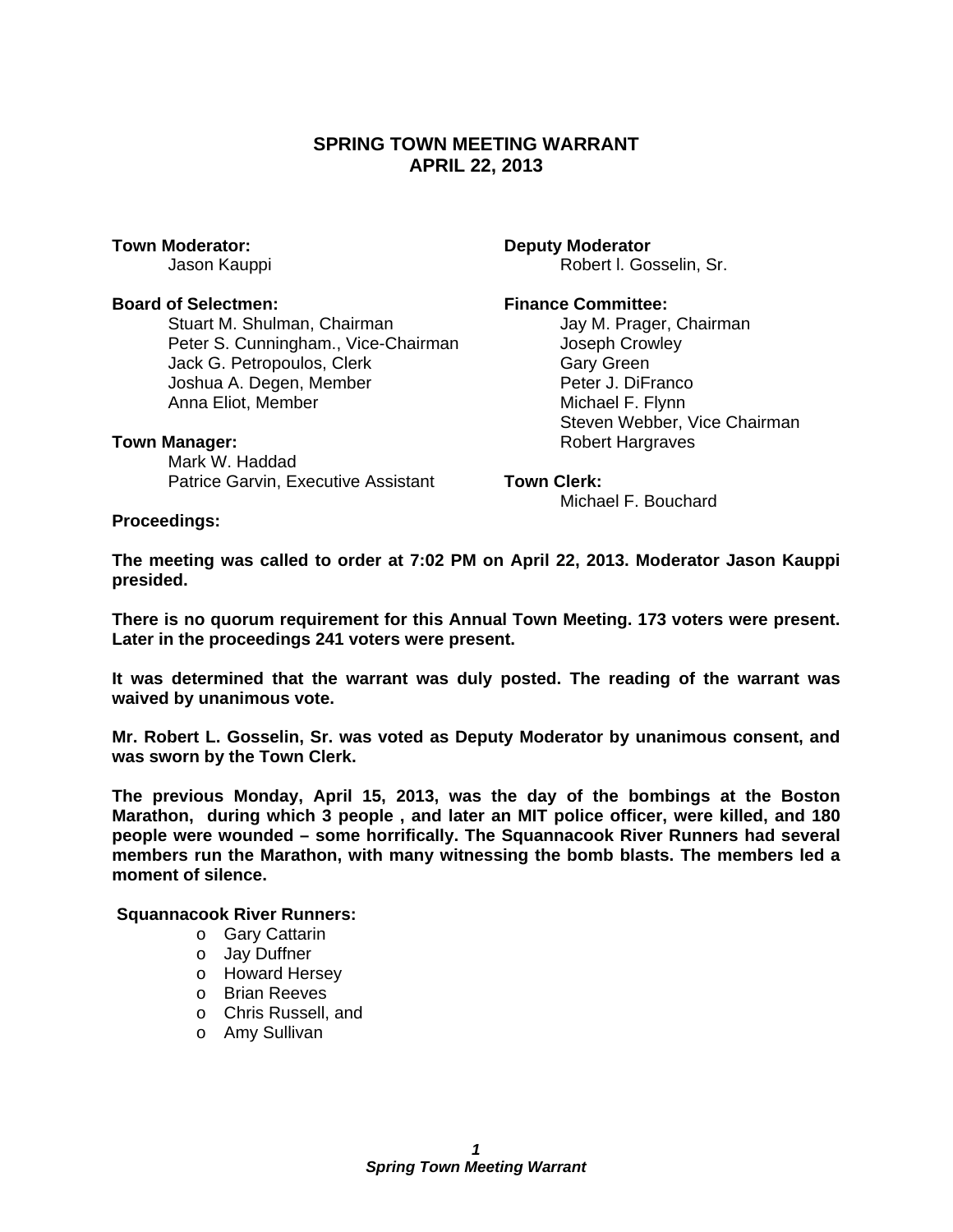**Several members of the Groton Police Department participated in the law enforcement actions following the bombing through to the capture of the remaining suspect. Chief Don Palma led the Meeting in the Pledge of Allegiance.** 

#### **Police Department members:**

- Chief Donald Palma
- Lt. James Cullen
- Sgt. Jason Goodwin
- Sgt. Edward Sheridan
- Detective Cory Waite
- Patrolman Dale Rose
- Patrolman Gordon Candow
- Patrolman Nick Beltz and K-9 Lola
- Patrolman Tim Cooper
- Officer Bethany Evans

#### **The Meeting was glad no one was hurt. We thanked our officers for their contributions.**

========================================

Middlesex, ss. Commonwealth of Massachusetts To any Constable in the Town of Groton

Greetings:

In the name of the Commonwealth of Massachusetts, you are hereby required to notify and warn said inhabitants of the Town of Groton qualified to vote on Town affairs to assemble in the Groton-Dunstable Middle School Auditorium in said Town on Monday, the twenty-second day of April, 2013 at Seven O'clock in the evening, to consider the following:

#### *ARTICLE 1: HEAR REPORTS*

 To see if the Town will vote to hear and act on the report of the Board of Selectmen and other Town Officers and Committees, or to take any other action relative thereto.

#### *BOARD OF SELECTMEN*

**Board of Selectmen:** *Recommended Unanimously*  **Finance Committee:** *No Position*

**Summary:** *To hear reports of Town Boards, Committees and Commissions.* 

#### **No reports were offered.**

\_\_\_\_\_\_\_\_\_\_\_\_\_\_\_\_\_\_\_\_\_\_\_\_\_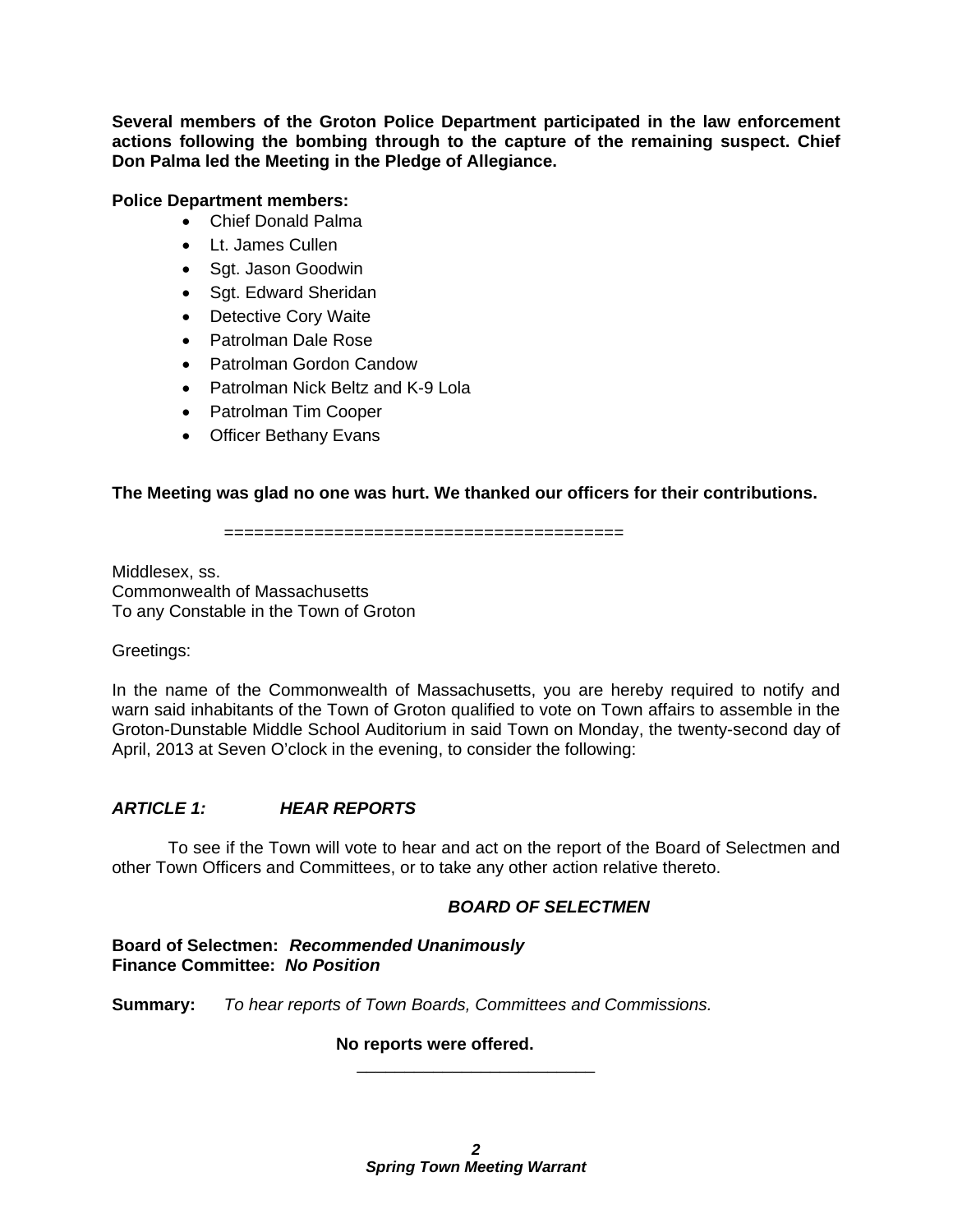### *ARTICLE 2: APPLY FOR GRANTS*

 To see if the Town will vote to authorize the Board of Selectmen to apply for Federal and State Grants for which the Town is or may be eligible and to expend the funds received thereunder, or to take any other action relative thereto.

#### *BOARD OF SELECTMEN*

#### **Board of Selectmen:** *Recommended Unanimously* **Finance Committee:** *Recommended Unanimously*

**Summary:** *To allow the Board of Selectmen to apply for grants that may become available during the year.* 

#### **Mover: Jack Petropoulos**

**MOTION:** I move that the Town vote to authorize the Board of Selectmen to apply for Federal and State Grants for which the Town is or may be eligible and to expend the funds received thereunder.

#### **Moved and Seconded Quantum of Town Meeting Vote: Majority Vote: Article 2 Main Motion passed by Unanimous Vote**

\_\_\_\_\_\_\_\_\_\_\_\_\_\_\_\_\_\_\_\_\_\_\_\_\_

#### *ARTICLE 3: ELECTED OFFICIALS' COMPENSATION*

 To see if the Town will vote to allow the following compensation for the following elected officials:

| Selectman (four)             | \$760 | Town Clerk            | \$68,867 |
|------------------------------|-------|-----------------------|----------|
| Board of Selectmen, Chairman | \$910 | <b>Town Moderator</b> | -65      |
| Board of Assessors, Chairman | \$910 | Assessor (two)        | 760-     |

for the ensuing year, or to take any other action relative thereto.

#### *BOARD OF SELECTMEN*

**Board of Selectmen:** *Recommended Unanimously* **Finance Committee:** *Recommended Unanimously*

**Summary:** *To provide compensation for elected officials as proposed by the Town Manager.* 

#### **Mover: Joshua Degen**

**MOTION:** I move that the Town vote to allow the following compensation for the following elected officials: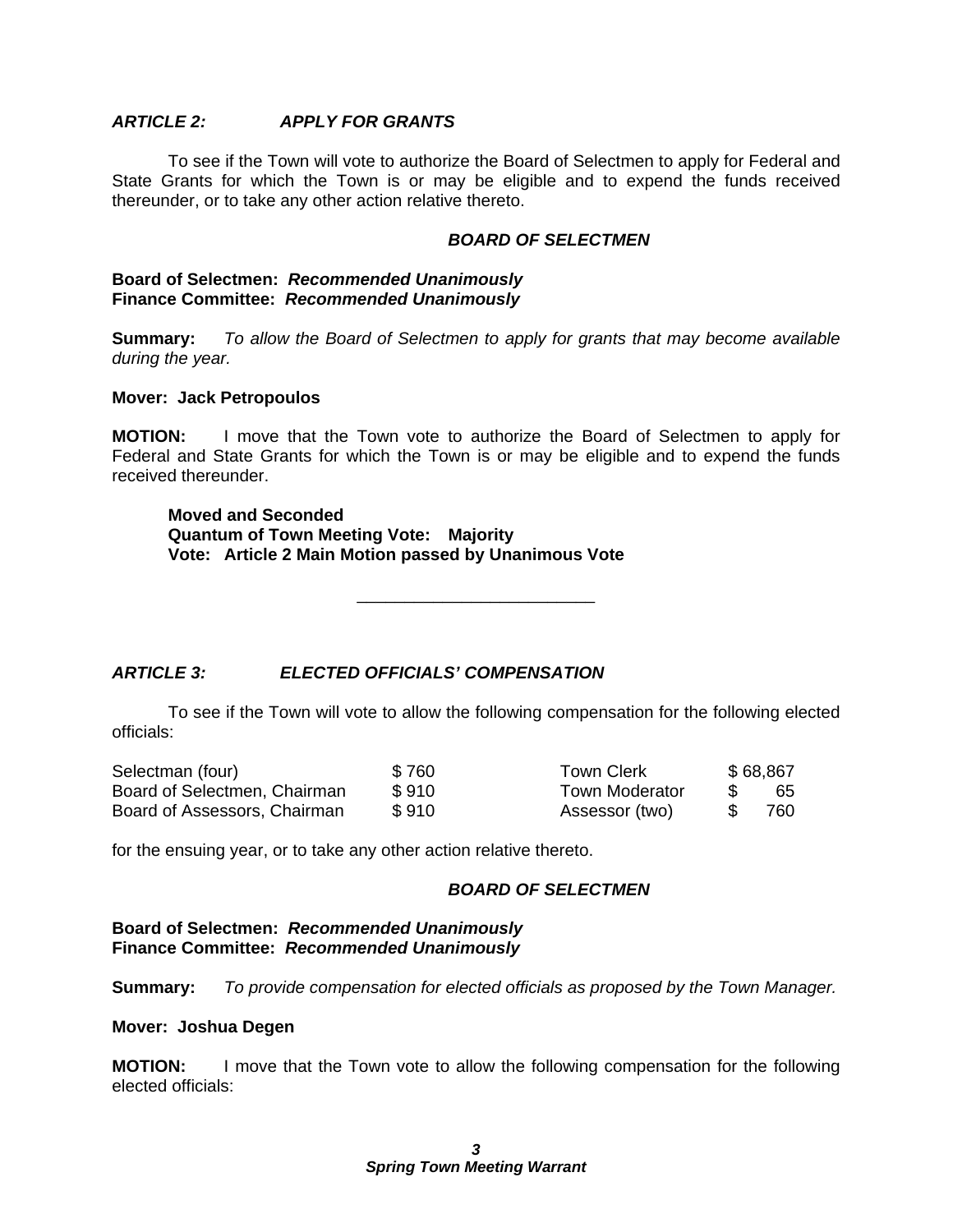| Selectman (four)             | \$760 |
|------------------------------|-------|
| Board of Selectmen, Chairman | \$910 |
| Board of Assessors, Chairman | \$910 |

Town Clerk  $$68,867$ Town Moderator \$ 65 Assessor (two) \$ 760

for the ensuing year.

**Moved and Seconded Quantum of Town Meeting Vote: Majority Vote: Article 3 Main Motion passed by Unanimous Vote** 

#### *ARTICLE 4: WAGE AND CLASSIFICATION SCHEDULE*

 To see if the Town will vote to amend and adopt for Fiscal Year 2014 the Town of Groton Wage and Classification schedule as shown in Appendix B of this Warrant, or to take any other action relative thereto.

\_\_\_\_\_\_\_\_\_\_\_\_\_\_\_\_\_\_\_\_\_\_\_\_\_

#### *BOARD OF SELECTMEN TOWN MANAGER*

#### **Board of Selectmen:** *Recommended Unanimously*  **Finance Committee:** *Recommended Unanimously*

**Summary:** *This article proposes a wage adjustment of two (2%) percent for FY 2014 for employees covered by the Personnel Bylaw.* 

#### **Mover: Joshua Degen**

**MOTION:** I move that the Town vote to amend and adopt for Fiscal Year 2014 the Town of Groton Wage and Classification schedule as shown in Appendix B of the Warrant for the 2013 Spring Town Meeting.

**Moved and Seconded Quantum of Town Meeting Vote: Majority Vote: Article 4 Main Motion passed by Unanimous Vote** 

#### *ARTICLE 5: FISCAL YEAR 2014 ANNUAL OPERATING BUDGET*

 To see if the Town will vote to raise and appropriate and/or transfer from available funds a sum or sums of money as may be necessary to defray the expenses of the Town for the next fiscal year (2014), and act upon the budget of the Finance Committee, or to take any other action relative thereto.

\_\_\_\_\_\_\_\_\_\_\_\_\_\_\_\_\_\_\_\_\_\_\_\_\_

#### *FINANCE COMMITTEE BOARD OF SELECTMEN TOWN MANAGER*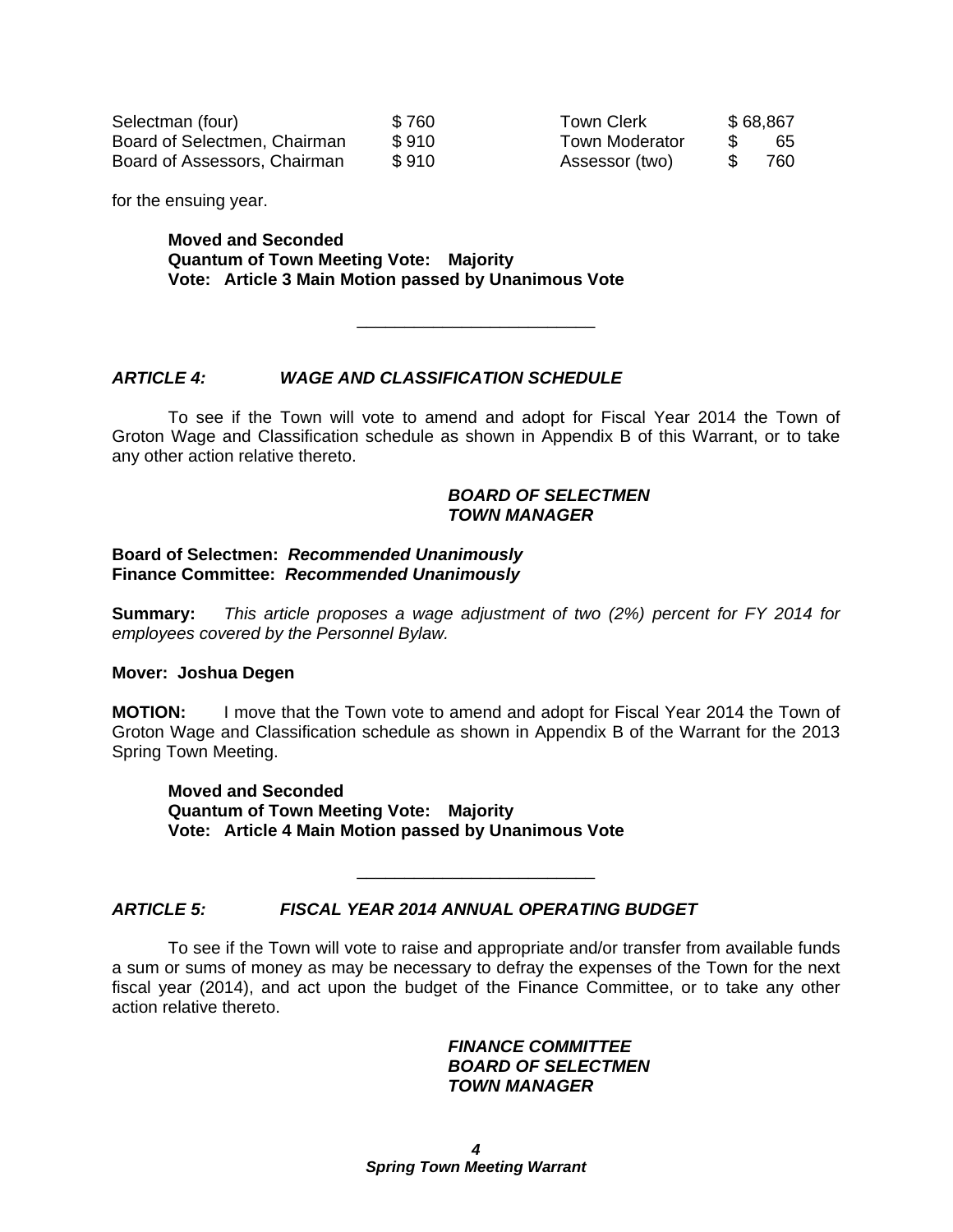#### **Board of Selectmen:** *Recommended Unanimously*  **Finance Committee:** *Recommended Unanimously*

**Summary:** *Budget – In accordance with Section 6 of the Town Charter, the Finance Committee conducts its annual budget process by receiving the Town Manager's proposed balanced budget on or before December 31st; meeting with department heads and boards; holding public budget hearings in preparation for issuing its recommendations to Town Meeting; and presenting its budget recommendations at Spring Town Meeting. The budget handout for this Article is contained in Appendix A of this Warrant. Please also see the Town Manager's Report which includes the Finance Committee's and Board of Selectmen's recommendations*.

#### **Mover: Joshua Degen**

**MOTION:** I move that the Town vote to raise and appropriate and transfer from available funds such sums of money as may be necessary to defray the expenses of the Town for the next Fiscal Year (2014) and act on the budget of the Finance Committee.

**Moved and Seconded Quantum of Town Meeting Vote: Majority** 

#### **MOTION 1: GENERAL GOVERNMENT MOTION 1: Mover: Jay Prager**

**MOTION:** I move that the Town vote to raise and appropriate the sum of \$1,721,607 for General Government as represented by lines 1000 through 1182 in the Budget; each line item to be considered as a separate appropriation for the purposes voted.

**Moved and Seconded Quantum of Town Meeting Vote: Majority Vote on Article 5 Motion 1: Passed by Unanimous Vote** 

#### **MOTION 2: LAND USE DEPARTMENTS MOTION 2: LAND USE DEPARTMENTS**

**MOTION:** I move that the Town vote to raise and appropriate the sum of \$404,148 for Land Use Departments as represented by lines 1200 through 1281 in the Budget; each line item to be considered as a separate appropriation for the purposes voted.

#### **Moved and Seconded Quantum of Town Meeting Vote: Majority Vote on Article 5 Motion 2: Passed by Unanimous Vote**

#### **MOTION 3: PROTECTION OF PERSONS & PROPERTY Mover: Steve Webber**

**MOTION:** I move that the Town vote to appropriate from Emergency Medical Services Receipts Reserved the sum of \$160,000 to Fire & Emergency Medical Services and to raise and appropriate the sum of \$2,814,896 for a total of \$2,974,896 for Protection of Persons and Property as represented by lines 1300 through 1372 in the Budget; each line item to be considered as a separate appropriation for the purposes voted.

#### **Moved and Seconded**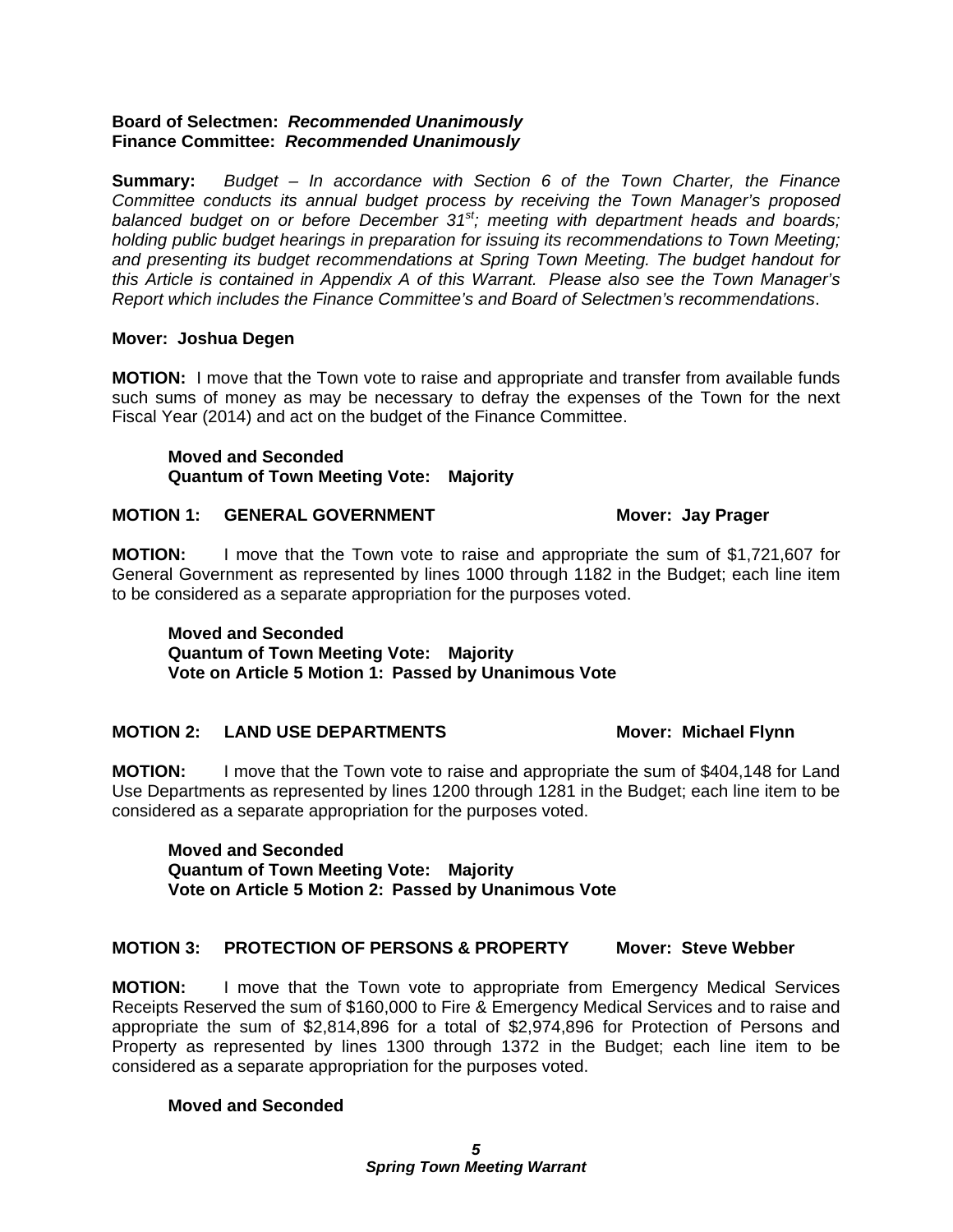#### **Quantum of Town Meeting Vote: Majority Vote on Article 5 Motion 3: Passed by Unanimous Vote**

**MOTION 4: SCHOOLS MOTION 4: SCHOOLS** 

#### **a.) Nashoba Valley Regional Technical High School**

**MOTION:** I move that the Town vote to raise and appropriate the sum of \$468,592 for the Nashoba Valley Regional Technical High School as represented by line 1400 in the Budget.

**Moved and Seconded Quantum of Town Meeting Vote: Majority Vote on Article 5 Motion 4 a: Passed by Unanimous Vote** 

#### **b.) Groton Dunstable Regional School District**

**MOTION:** I move that the Town vote to raise and appropriate the sum of \$16,352,324 for the Groton Dunstable Regional School District as represented by Lines 1410 through 1413 in the Budget.

#### **Moved and Seconded**

#### **Quantum of Town Meeting Vote: Majority**

**Discussion:** 

 Budget Presentation offered by Groton-Dunstable Regional School Committee Chairperson Alison Manugian. Several questions were asked by Town Meeting.

**Vote on Article 5 Motion 4 b: Passed by Unanimous Vote** 

#### **MOTION 5: DEPARTMENT OF PUBLIC WORKS Mover: Jay Prager**

**MOTION:** I move that the Town vote to raise and appropriate the sum of \$2,033,202 for the Department of Public Works as represented by lines 1500 through 1561 in the Budget; each line item to be considered as a separate appropriation for the purposes voted.

**Moved and Seconded Quantum of Town Meeting Vote: Majority Vote on Article 5 Motion 5: Passed by Unanimous Vote** 

#### **MOTION 6: LIBRARY AND CITIZEN'S SERVICES Mover: Jay Prager**

**MOTION:** I move that the Town vote to raise and appropriate the sum of \$1,579,221 for Library and Citizen's Services as represented by lines 1600 through 1703 in the Budget; each line item to be considered as a separate appropriation for the purposes voted.

**Moved and Seconded Quantum of Town Meeting Vote: Majority Vote on Article 5 Motion 6: Passed by Unanimous Vote**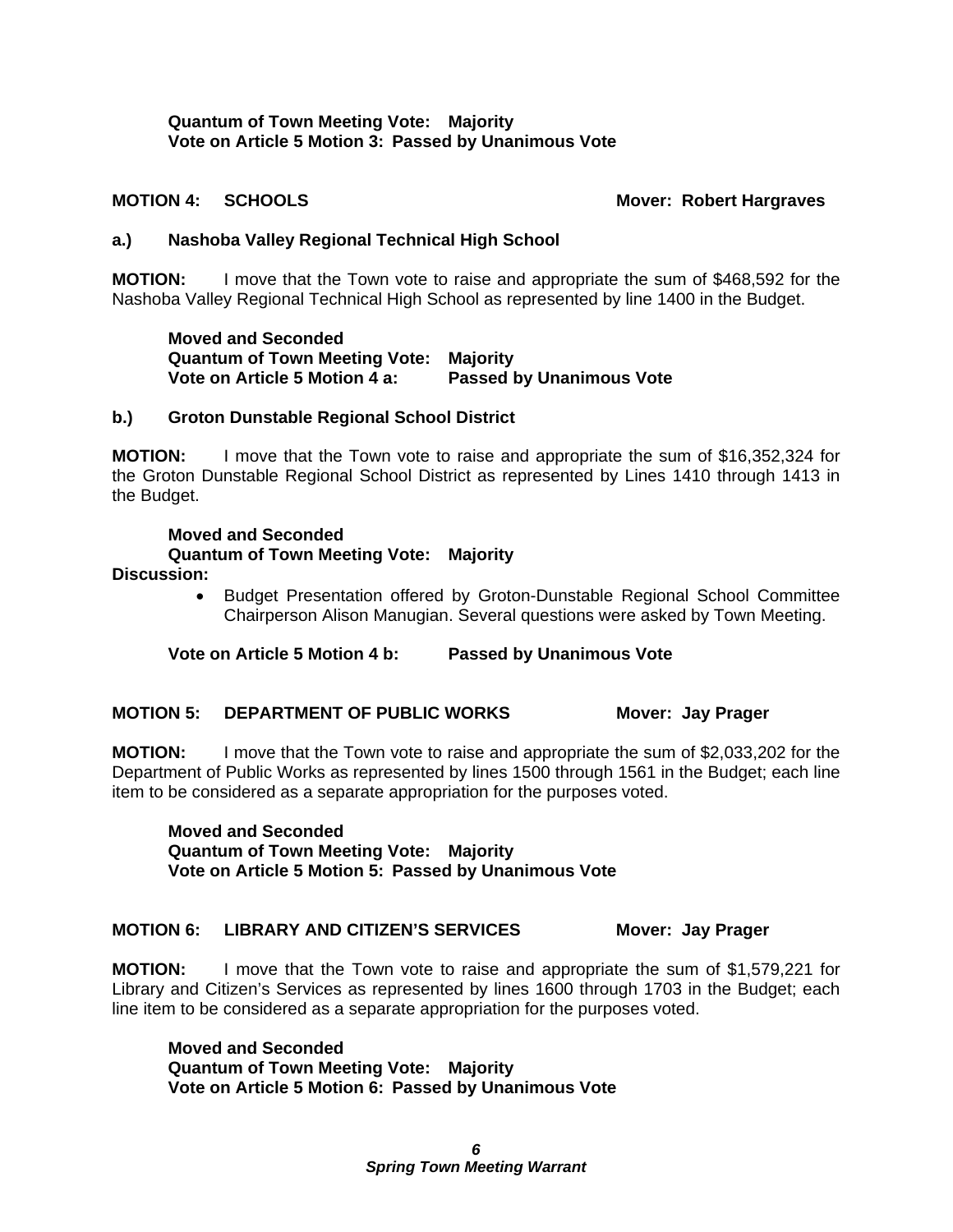#### **MOTION 7: DEBT SERVICE MOTION ASSESSED MOTION ASSESSED MOTION 7: 08 MOVER: Gary Green**

**MOTION:** I move that the Town vote to raise and appropriate the sum of \$1,532,019 for Debt Service as represented by lines 2000 through 2007 in the Budget; each line item to be considered as a separate appropriation for the purposes voted.

**Moved and Seconded Quantum of Town Meeting Vote: Majority Vote on Article 5 Motion 7: Passed by Unanimous Vote** 

#### **MOTION 8: EMPLOYEE BENEFITS MOTION 8: EMPLOYEE BENEFITS**

**MOTION:** I move that the Town vote to raise and appropriate the sum of \$3,092,424 for Employee Benefits as represented by lines 3000 through 3012 in the Budget; each line item to be considered as a separate appropriation for the purposes voted.

**Moved and Seconded Quantum of Town Meeting Vote: Majority Vote on Article 5 Motion 8: Passed by Unanimous Vote** 

#### **MOTION 9: WATER ENTERPRISE MOTION 9: WATER ENTERPRISE**

**MOTION:** I move that the Town vote to appropriate from Water Rates and Fees the sum of \$1,004,768 to the Water Enterprise Fund for FY 2014 to defray all operating expenses, interest charges, and principal payments on bonds outstanding as they accrue and any reimbursement to the Town.

**Moved and Seconded Quantum of Town Meeting Vote: Majority Vote on Article 5 Motion 9: Passed by Unanimous Vote** 

#### **MOTION 10: SEWER ENTERPRISE MOTION 10: SEWER ENTERPRISE**

**MOTION:** I move that the Town vote to transfer from Sewer Enterprise Excess and Deficiency the sum of \$210,000 and to appropriate from Sewer Rates and Fees the sum of \$626,687 for a total of \$836,687 to the Sewer Enterprise Fund for FY2014 to defray all operating expenses, interest charges, and principal payments on bonds outstanding as they accrue and any reimbursement to the Town.

**Moved and Seconded Quantum of Town Meeting Vote: Majority Vote on Article 5 Motion 10: Passed by Unanimous Vote** 

#### **Motion 11: ELECTRIC LIGHT Mover: Gary Green**

**MOTION:** I move that the Town vote to appropriate the income from the sale of electricity to private consumers or for electricity supplied to municipal buildings or from municipal power and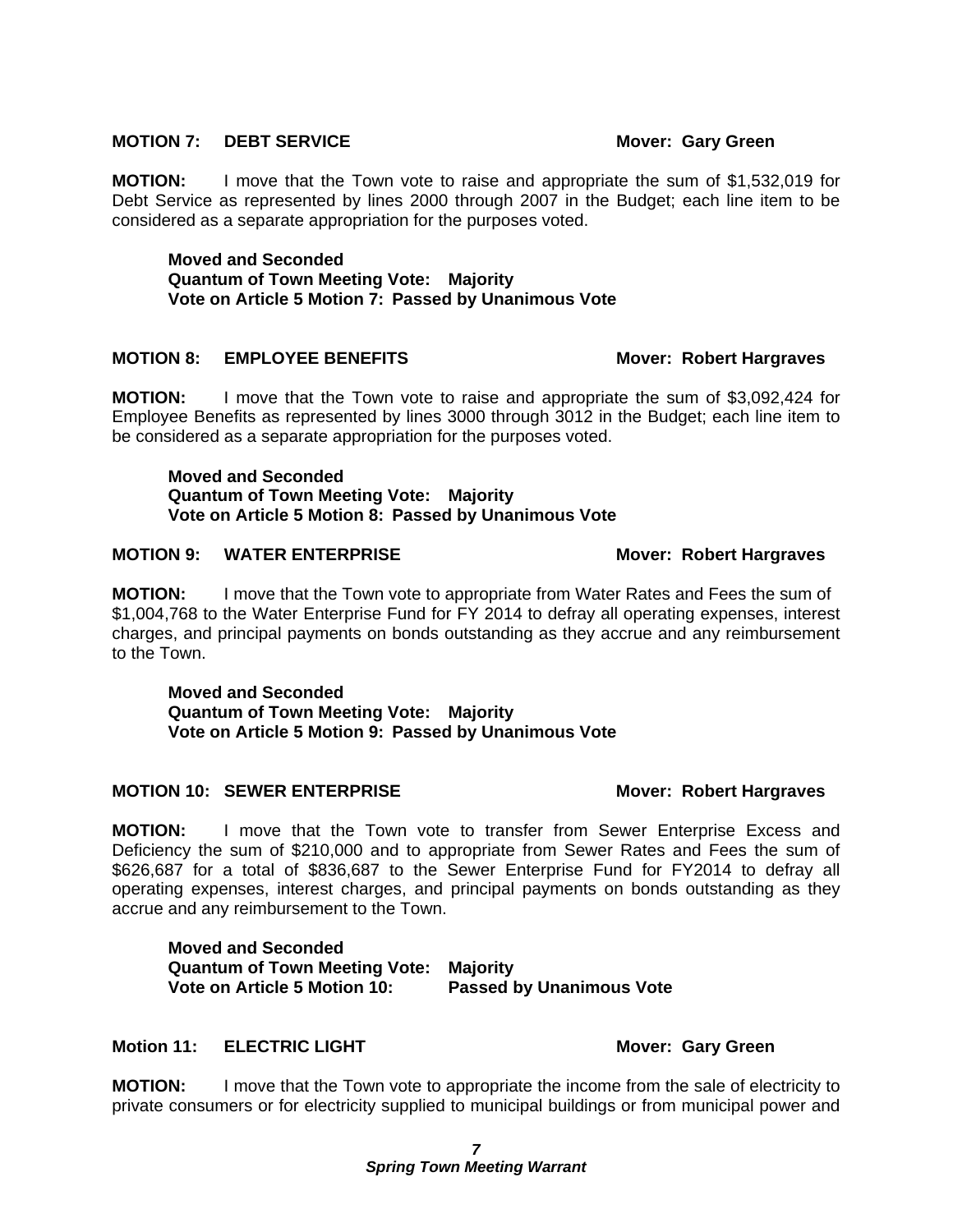from the sale of jobbing during Fiscal 2014 for the Groton Electric Light Department; the whole to be expended by the Manager of that department under the direction and control of the Board of Electric Light Commissioners for the expenses of the ensuing fiscal year as defined in Section 57 of Chapter 164 of the General Laws of the Commonwealth. The total fund to be appropriated is -0-.

**Moved and Seconded Quantum of Town Meeting Vote: Majority Vote on Article 5 Motion 11: Passed by Unanimous Vote** 

### *ARTICLE 6: GDRSD – TECHNOLOGY FUNDING*

 To see if the Town will vote to raise and appropriate, transfer from available funds, and/or borrow a sum or sums of money to pay the Town of Groton's share of the proposed Groton Dunstable Regional School District's Technology Capital Improvement Plan, as adopted by the Groton Dunstable Regional School Committee on March 13, 2013, and all costs associated and related thereto, or to take any other action relative thereto.

\_\_\_\_\_\_\_\_\_\_\_\_\_\_\_\_\_\_\_\_\_\_\_\_\_

#### *GDRSD COMMITTEE*

#### *Board of Selectmen: Recommended Unanimously Finance Committee: Recommended (5 In Favor, 2 Abstaining)*

*Summary: This article represents the effort of the Groton-Dunstable Regional School District*  to align its technology hardware and infrastructure to meet the priorities of teaching and learning *in the 21st century. These requests will make a significant improvement to the district's unmet needs around technology, as felt by teachers and described in the district's recent technology audit report. The schools are looking for support to improve in the following two specific areas: Technology Infrastructure (\$164,225) and Technology for Teaching and Learning (\$397,830). The major portion of the request will provide much needed computers for student and teacher use. The total request of this article is \$562,055 to be split between the Towns of Groton and Dunstable. Approval of the request will ensure that teachers and students have appropriate access to basic technology in their learning environments.* 

#### **Mover: Peter Cunningham**

**MOTION:** I move that the sum of \$325,265 be transferred from the Stabilization Fund to pay the Town of Groton's share of the proposed Groton Dunstable Regional School District's Technology Capital Improvement Plan, as adopted by the Groton Dunstable Regional School Committee on March 13, 2013, and all costs associated and related thereto.

#### **Moved and Seconded Quantum of Town Meeting Vote: 2/3rds Majority**

**Discussion:** 

• The Town will contribute \$325,265 with the passage of this motion.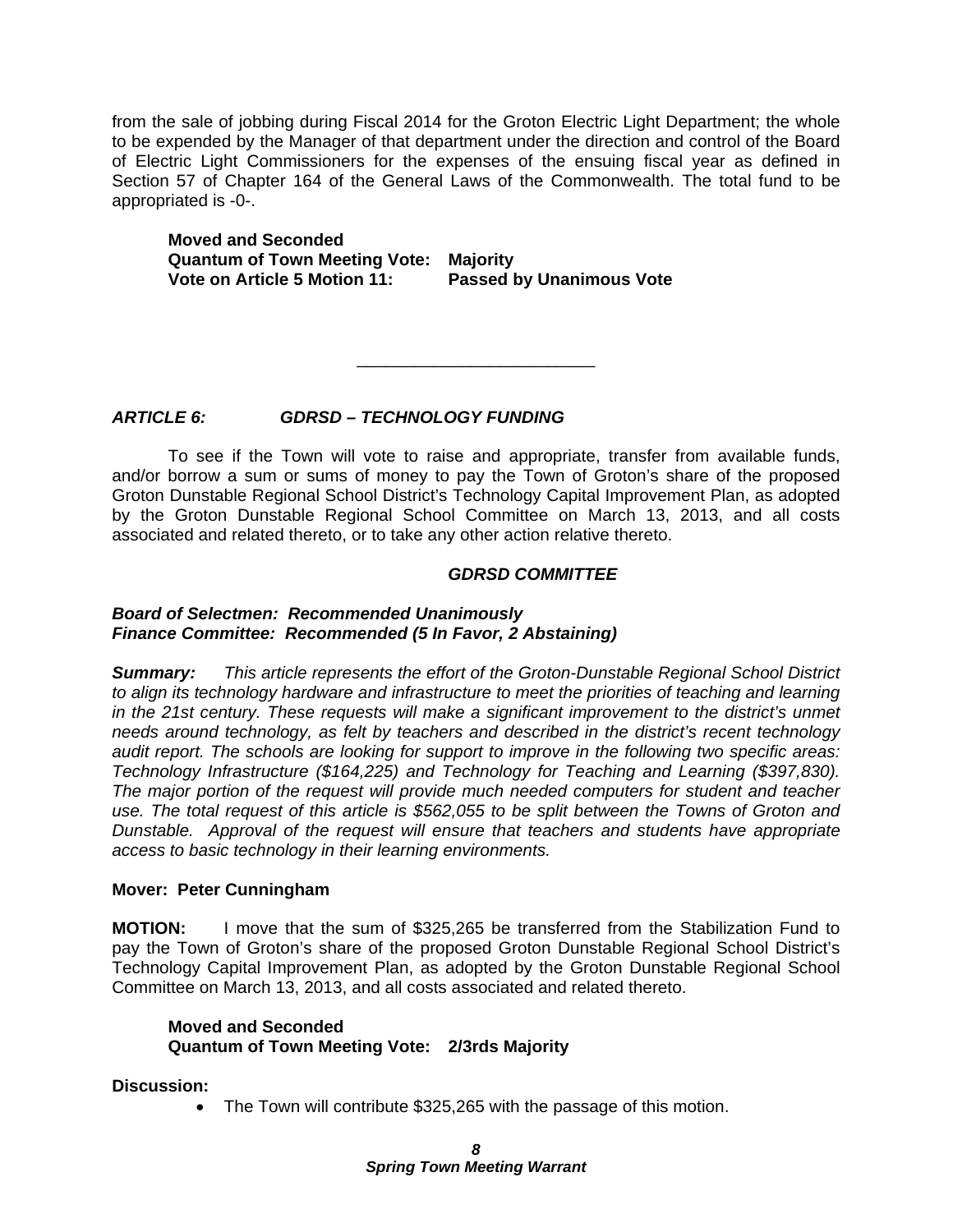- Groton Electric Light will contribute an additional \$100,000, raising the total contribution from Groton to \$425,265.
- The Technology Funding proposal will fund a Technology Director, a staff person and equipment. An important component of the Director's job will be to develop a comprehensive technology plan.
- The Technology Director will oversee technology planning and implementation, and curriculum. It is not a teaching position. The technology staff is not part of the teacher's union.
- This is a one-time request for technology funding.
- Many comments supporting this proposal as current technology is important to teach children (and teachers) the use of the technology and to use the technology effectively as a learning tool.
- Some comments questioned the need for a technology upgrade, suggesting rather that focus be placed on the development of more curriculum detail.

### **Vote on Article 6 Main Motion: Passed by 2/3rds Majority**

### *ARTICLE 7: FISCAL YEAR 2014 CAPITAL BUDGET*

 To see if the Town will vote to raise and appropriate, transfer from available funds, and/or borrow a sum or sums of money for the purpose of funding the FY 2014 Capital Budget as follows:

*\_\_\_\_\_\_\_\_\_\_\_\_\_\_\_\_\_\_\_\_\_\_\_\_\_* 

#### **Item #1 – Rescue Tools Upgrade**  $$40,000$  **Fire/EMS**

**Summary:** *This is a scheduled replacement of various tools used by the Department's Rescue Vehicle. These tools are essential for emergency response of both Fire and Ambulance apparatus.*

**Board of Selectmen:** *Recommended Unanimously*  **Finance Committee:** *Recommended Unanimously*

**Item #2 – Salt and Sand Shed \$175,000 Highway Department** 

**Summary:** *Existing building is haphazard construction. It is beginning to deteriorate to a point beyond what the Town can maintain. A new larger building will increase the Highway Department's storage capacity and allow for the stockpiling of materials in a safe and secure facility.* 

**Board of Selectmen:** *Recommended Unanimously* **Finance Committee:** *Recommended Unanimously*

**Item #3 – IT Infrastructure**  $\qquad$  **\$40,000** Town Facilities

**Summary:** *This item in the Capital Budget was established four years ago and has been*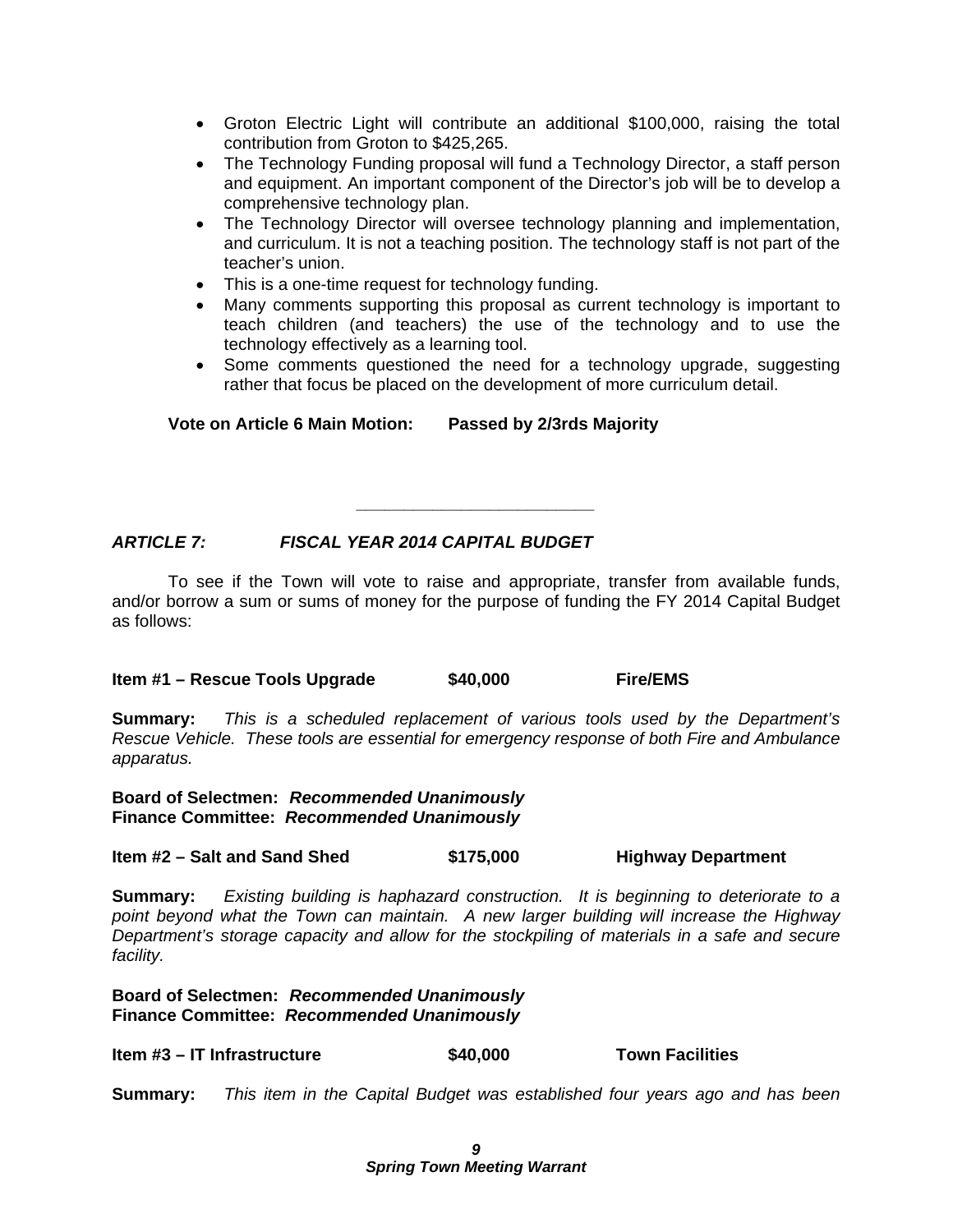*very successful. In Fiscal Year 2014, the following items will be purchased/upgraded with this allocation: Twenty-three new computers for Town Hall/Library/Public Safety/Fire; a new server for the library; a new rugged laptop for the Fire Department; and a network-attached storage device for backups and data storage.* 

#### **Board of Selectmen:** *Recommended Unanimously*  **Finance Committee:** *Recommended Unanimously*

**Item #4 – Pick-up Truck \$40,000 Town Facilities** 

**Summary:** *This addition is to replace a 1990 pickup that is used on a daily basis by multiple departments throughout the year. It is the primary vehicle that is used for rubbish, recycling and mail runs, as well as a variety of different tasks between departments. This vehicle will be equipped with a lift gate on the rear for transporting heavy items as well a snow plow for winter operations which the current truck does not have. It will primarily be used by the custodial staff working out of the Police Department but will be in a central location for use by any department with a need.*

#### **Board of Selectmen:** *Recommended Unanimously* **Finance Committee:** *Recommended Unanimously*

**Item #5 – Police Cruisers 6 (1998)** \$78,000 Police Department

**Summary:** *Purchase of two police cruisers and related equipment for replacement of cruisers that are no longer cost effective to maintain. This would allow the Department to have six marked cruisers. This allows for less mileage per year, better maintenance scheduling, assignment of cars to officers and for a programmed replacement schedule that ensures that line cars are rotated out at reasonable mileage and wear, and also that un-marked cars are rotated in the same fashion.* 

**Board of Selectmen:** *Recommended Unanimously* **Finance Committee:** *Recommended Unanimously*

**Item #6 – Rough Mower \$10,200 Pool & Golf Center** 

**Summary:** *This essential mower is used to regularly cut the "rough" adjacent to the fairways. Two years ago, the Town replaced a very old mower that was inoperable and not repairable*  with a new Jacobsen rough mower. The Town purchase of the mower is on an installment *basis, with an annual lease to buy cost of approximately \$10,200 for each of five years. This article seeks the third of five installment payments.*

**Board of Selectmen:** *Recommended Unanimously*  **Finance Committee:** *Recommended Unanimously*

**Item #7 – Golf Carts \$20,000 Pool & Golf Center** 

**Summary:** *In FY 2013, the Pool & Golf Center replaced the fleet of twenty-five golf carts with new 2012 Club Car DS gas powered carts using a five year lease to purchase agreement at an annual cost of approximately \$20,000. This article seeks funding for the second of five installment payments.*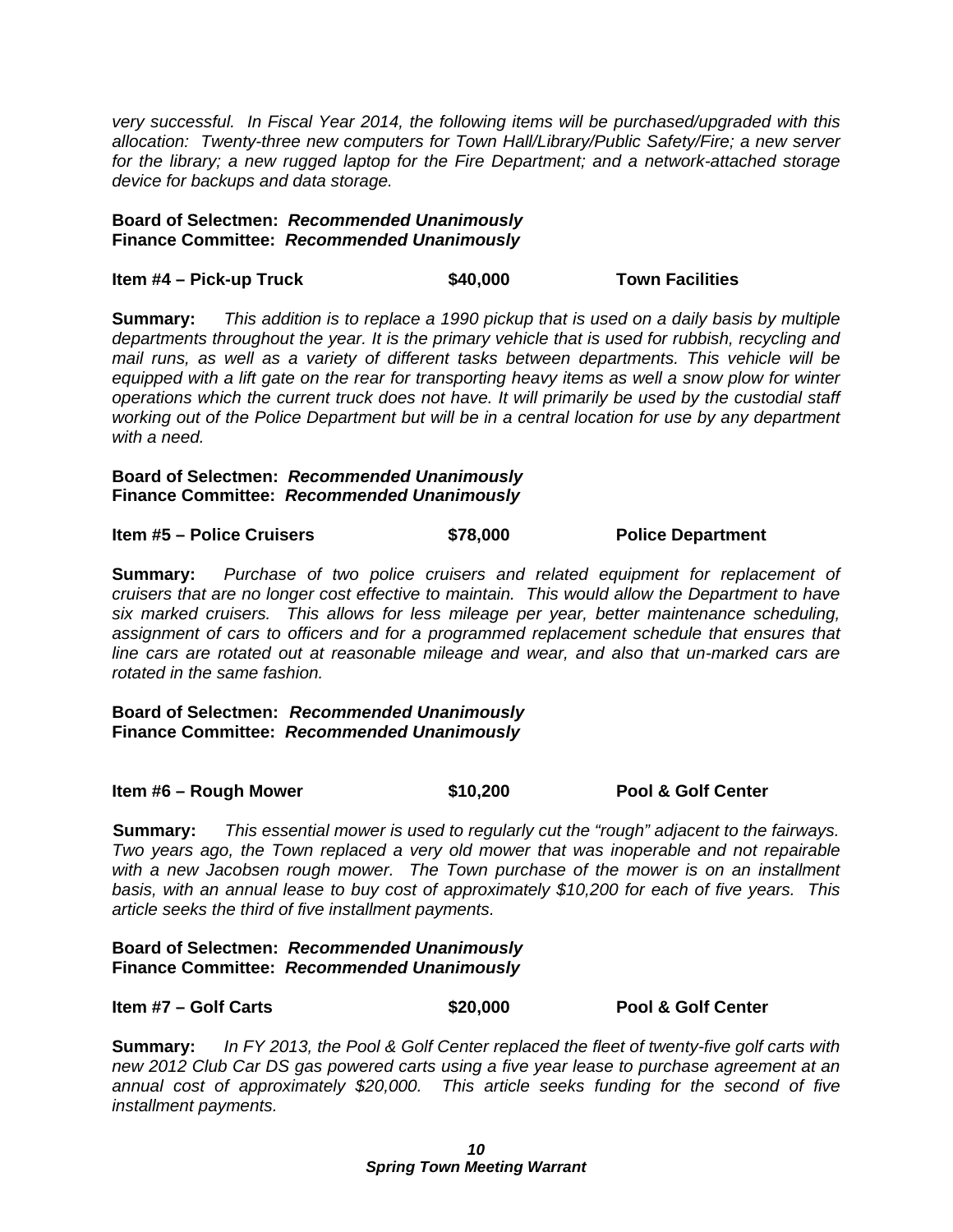#### **Board of Selectmen:** *Recommended Unanimously*  **Finance Committee:** *Recommended Unanimously*

#### **Item #8 – Boom Sprayer Unit \$6,500 Pool & Golf Center**

**Summary:** *This essential sprayer is needed to regularly distribute fertilizer and pesticides over the golf course throughout the entire golf season. This machine enables the Center to use concentrated liquid chemicals which are both much more efficient and cost effective than granular chemicals. Two years ago the Center necessarily purchased a replacement engine directly from the manufacturer at a cost of approximately \$2,000. The part time club mechanic*  installed it to repair the twenty-three old boom sprayer unit that was inoperable and out of *service for several weeks at that point. This year the Center incurred considerable expense for both parts and mechanic labor hours to keep this machine in service, although at one point it was inoperable for a couple of weeks during which time the course developed a very serious fungus problem, the effects of which are still evident. The current replacement cost of this equipment is approximately \$32,500. Similar to the rough mower and golf carts, it has been recommended that the Town finance this unit through a five year lease to purchase agreement at an approximate annual cost of \$6,500. This article would appropriate the first installment.* 

#### **Board of Selectmen:** *Recommended Unanimously* **Finance Committee:** *Recommended (4 In Favor, 1 Against)*

or to take any other action relative thereto.

#### *TOWN MANAGER*

#### **Mover: Joshua Degen**

**MOTION:** I move that the Town vote to transfer the sum of \$369,500 from the Capital Stabilization Fund and transfer the sum of \$40,000 from Emergency Medical Services Receipts Reserved for a total of \$409,500 for the following capital items:

| <b>Amount</b> | <b>Department</b>         |
|---------------|---------------------------|
| \$40,000      | Fire and EMS              |
| \$175,000     | <b>Highway Department</b> |
| \$40,000      | <b>Town Facilities</b>    |
| \$40,000      | <b>Town Facilities</b>    |
| \$78,000      | <b>Police Department</b>  |
| \$10,000      | Pool & Golf Center        |
| \$20,000      | Pool & Golf Center        |
| 6,500         | Pool & Golf Center        |
| \$409,500     |                           |
|               |                           |

#### **Moved and Seconded Quantum of Town Meeting Vote: 2/3rds Majority**

**Discussion**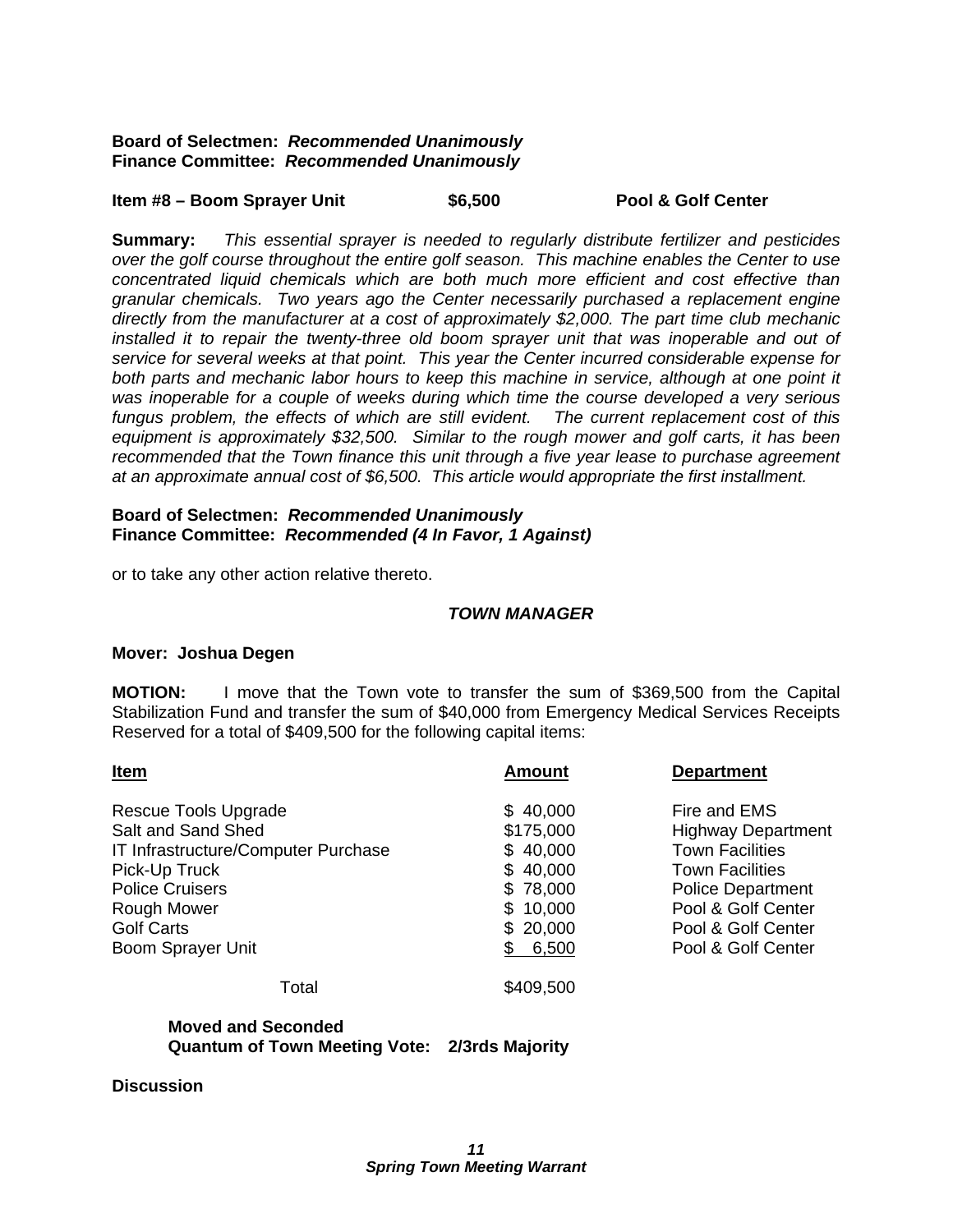- Rescue Tool Upgrade, IT Infrastructure Purchase, Pick-UP Truck and Police Cruisers are planned upgrades.
- The Salt and Sand Shed replacement is an overdue purchase.
- The Rough Mower and Golf Carts are subsequent year lease payments on a "lease to own" 5-year program.
- The Boom Sprayer Unit would be the first year payment on a "lease to own" 5-year program.
- A discussion focus was the financial status of the Pool and Golf Center (P&GC). Summary of points made during this discussion:
	- o The P&GC revenues cover operating expenses.
	- o P&GC revenues do not cover investment/capital improvement. This is a town subsidy.
	- o Disagreement amongst the Town Meeting as to what the definition of "breakeven" should be.
	- o The P&GC was purchased over 20 years ago. The Town did not invest in the property after purchase. Facilities and equipment have deteriorated.
	- o A town study committee from a few years back recommended that the best course of action for the Town would be to subsidize the P&GC, and to implement a plan to financially break-even or better.
	- o Mr Whalen, P&GC General Manager, stated the survival of the center will require an increase in utilization of services and membership. He further stated that each offering (i.e. golf, pool, day camp) is profitable, but not profitable enough to cover the overhead, including the banquet hall facility.
	- o The Board of Selectmen agreed to include the Pool and Golf Center in its goals and priorities.

**Vote on Article 7 Main Motion: Passed by 2/3rds Majority** 

#### *THE FOLLOWING ARTICLES PERTAIN TO FISCAL YEAR 2013 BUSINESS*

### *ARTICLE 8: CURRENT YEAR LINE ITEM TRANSFERS*

 To see if the Town will vote to transfer certain sums of money within the Fiscal Year 2013 budget, or to take any other action relative thereto.

**\_\_\_\_\_\_\_\_\_\_\_\_\_\_\_\_\_\_\_\_\_\_\_\_\_** 

#### *BOARD OF SELECTMEN*

#### **Board of Selectmen:** *Recommended Unanimously* **Finance Committee:** *Recommended Unanimously*

**Summary:** *To transfer money within the Fiscal Year 2013 Budget should the need arise. A handout explaining any necessary transfers will be available at Town Meeting.* 

#### **ARTICLE 8: CURRENT YEAR LINE ITEM TRANSFERS Mover: Joshua Degen**

**MOTION:** I move that the Town vote to transfer sums of money within the Fiscal Year 2013 Town Operating Budget, being the sums of money identified in the **"Transfer funds from"** line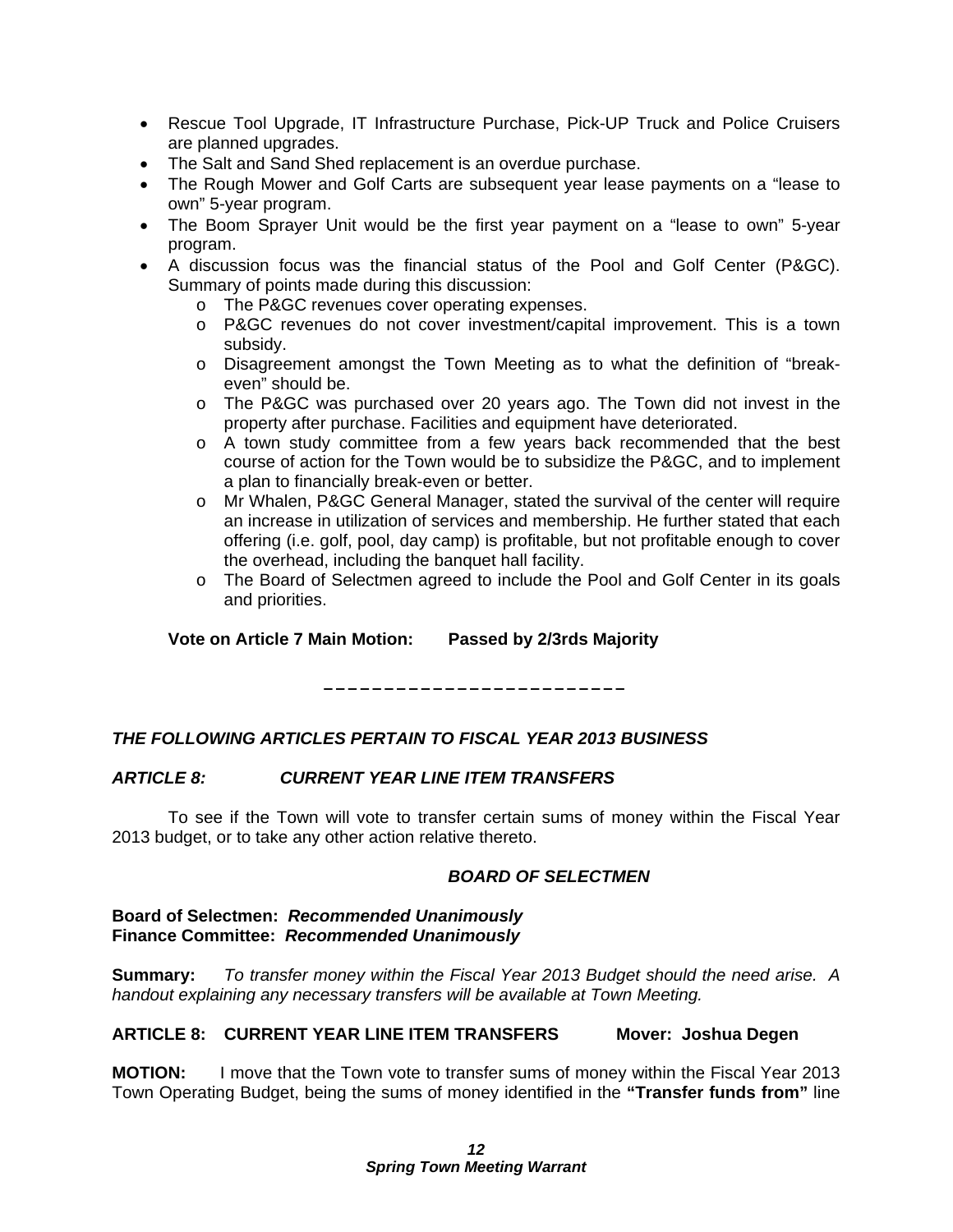items designated in the Information Packet distributed to voters for this Town Meeting, said sums to be transferred to the various line items in the **"Transfer funds to"** categories designated within the Information Packet, the total amount to be transferred being \$278,393.

| <b>Moved and Seconded</b>            |                                 |
|--------------------------------------|---------------------------------|
| <b>Quantum of Town Meeting Vote:</b> | Maioritv                        |
| Vote on Article 8 Main Motion:       | <b>Passed by Unanimous Vote</b> |

#### **Transfer funds from:**

| Line Item                                                                                                                                                                                                                                                                                                                                                                                                                                                        | Amount To Be Transferred                                                                                                                    |
|------------------------------------------------------------------------------------------------------------------------------------------------------------------------------------------------------------------------------------------------------------------------------------------------------------------------------------------------------------------------------------------------------------------------------------------------------------------|---------------------------------------------------------------------------------------------------------------------------------------------|
| 1072 - Treasurer/Tax Collector - Expenses<br>1061 – Board of Assessors – Wages<br>1160 – Insurance and Bonding<br>1161 – Insurance Deductible Reserve - Liability<br>1214 – Planning Board – Consultant<br>1370 – Police & Fire Communications - Wages<br>1501 – Highway Department – Wages<br>1703 - Groton Country Club - Minor Capital<br>3000 - Employee Benefits - County Retirement<br>3010 - Health Insurance/Employee Expenses<br>0000 - Overlay Surplus | \$<br>5,000<br>6,000<br>\$<br>15,000<br>\$<br>6,000<br>\$<br>1,000<br>\$103,000<br>\$20,000<br>\$1,143<br>\$27,000<br>\$ 39,672<br>\$54,578 |
| Total                                                                                                                                                                                                                                                                                                                                                                                                                                                            | \$278,393                                                                                                                                   |

#### **Transfer funds to:**

#### Line Item **Amount Transferred To**

| 1031 – Town Manager – Wages<br>1090 - Human Resources - Salaries<br>1091 - Human Resources - Expenses<br>1141 – Elections & Board of Registrars<br>1182 - Postage/Town Hall Expenses - Office Supplies<br>1212 - Planning Board - Expenses<br>1240 - Building Inspector - Salaries<br>1241 - Building Inspector - Wages<br>1300 – Police Department – Salaries<br>1301 – Police Department – Wages<br>1302 – Police Department – Expenses<br>1311 – Fire Department – Wages<br>1502 – Highway Department – Expenses<br>1541 – Municipal Building & Property Maintenance – Expenses<br>1550 - Solid Waste Disposal - Wages | \$<br>\$<br>\$<br>\$.<br>\$<br>\$<br>\$<br>\$<br>\$<br>SS.<br>S.<br>\$.<br>S.<br>\$ | 13,000<br>2,500<br>3,000<br>10,000<br>10,900<br>1,000<br>6,500<br>5,500<br>12,000<br>45,000<br>35,000<br>45,000<br>20,000<br>5,000<br>3,100 |
|---------------------------------------------------------------------------------------------------------------------------------------------------------------------------------------------------------------------------------------------------------------------------------------------------------------------------------------------------------------------------------------------------------------------------------------------------------------------------------------------------------------------------------------------------------------------------------------------------------------------------|-------------------------------------------------------------------------------------|---------------------------------------------------------------------------------------------------------------------------------------------|
|                                                                                                                                                                                                                                                                                                                                                                                                                                                                                                                                                                                                                           |                                                                                     |                                                                                                                                             |
|                                                                                                                                                                                                                                                                                                                                                                                                                                                                                                                                                                                                                           | \$                                                                                  | 1,000                                                                                                                                       |
| 1600 - Council on Aging - Wages                                                                                                                                                                                                                                                                                                                                                                                                                                                                                                                                                                                           | \$                                                                                  |                                                                                                                                             |
| 1611 – Senior Center Van – Expenses                                                                                                                                                                                                                                                                                                                                                                                                                                                                                                                                                                                       | \$                                                                                  | 3,000                                                                                                                                       |
| 1700 - Groton Country Club - Salary                                                                                                                                                                                                                                                                                                                                                                                                                                                                                                                                                                                       | \$                                                                                  | 250                                                                                                                                         |
| 1701 – Groton Country Club – Wages                                                                                                                                                                                                                                                                                                                                                                                                                                                                                                                                                                                        | \$                                                                                  | 893                                                                                                                                         |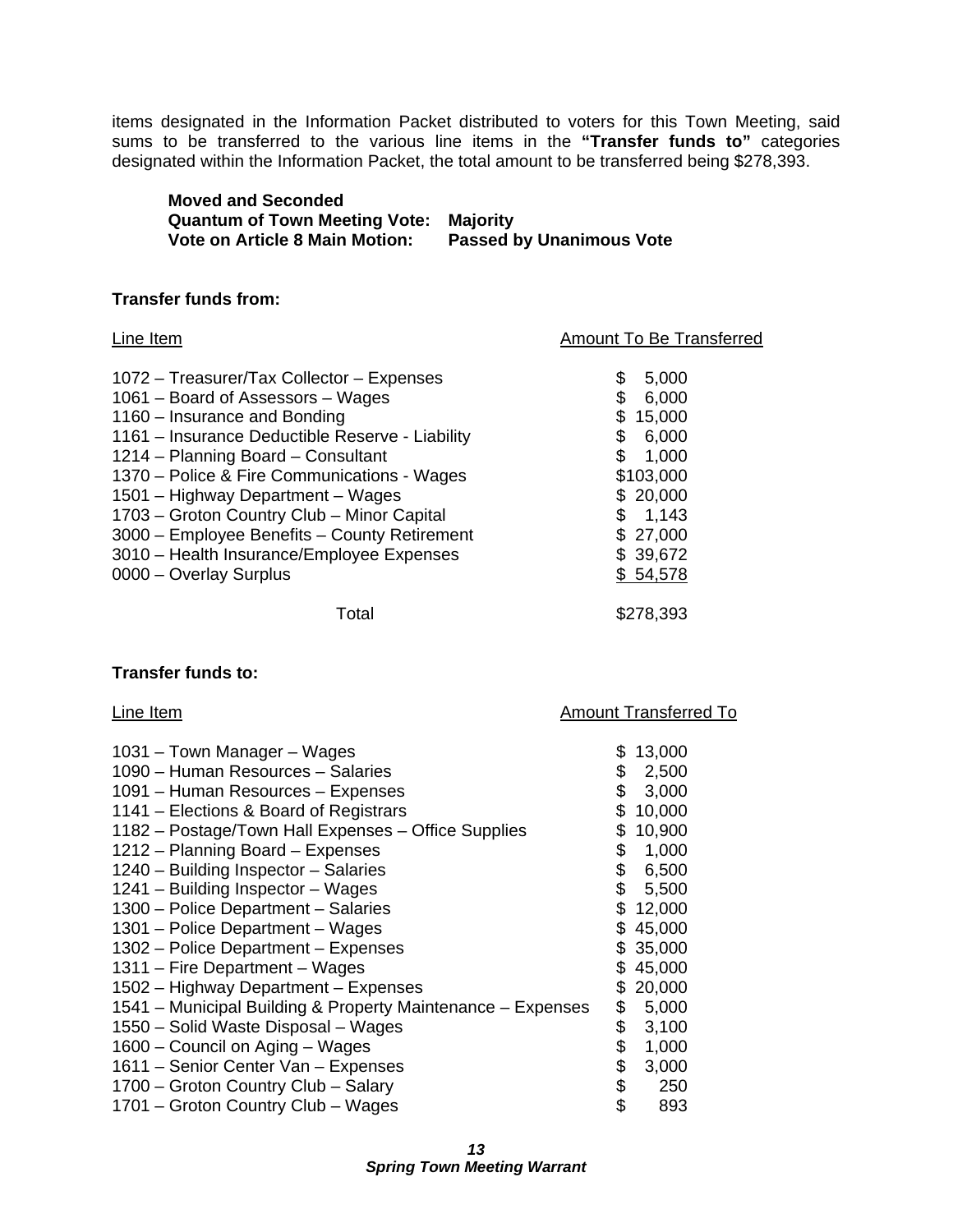| 3012 – Employee Benefits – Medicare/Social Security | \$18,000  |
|-----------------------------------------------------|-----------|
| 0000 - Overlay Deficit                              | \$37,750  |
| Total                                               | \$278,393 |

#### *ARTICLE 9: TRANSFER WITHIN WATER ENTERPRISE FUND*

 To see if the Town will vote to authorize the Groton Water Department to transfer a sum or sums of money from the Water Enterprise Fund Surplus to the Fiscal Year 2013 Water Department Budget, or to take any other action relative thereto.

\_\_\_\_\_\_\_\_\_\_\_\_\_\_\_\_\_\_\_\_\_\_\_\_\_

#### *BOARD OF WATER COMMISSIONERS*

#### **Board of Selectmen:** *Recommended Unanimously* **Finance Committee:** *Recommended Unanimously*

**Summary:** *This article allows the Water Department to transfer money from its surplus account to cover any deficit in the Fiscal Year 2013 budget. More information will be provided at Town Meeting to explain any transfer requested under this article.* 

#### **Mover: Stuart Schulman**

**MOTION:** I move that the Town vote to authorize the Groton Water Department to transfer the sum of \$75,000 from the Water Enterprise Fund Surplus to the Fiscal Year 2013 Water Department Budget.

**Moved and Seconded Quantum of Town Meeting Vote: Majority Vote on Article 9 Main Motion: Passed by Unanimous Vote** 

#### *ARTICLE 10: TRANSFER WITHIN SEWER ENTERPRISE FUND*

 To see if the Town will vote to transfer a sum or sums of money from the Sewer Enterprise Fund Surplus to the Fiscal Year 2013 Sewer Enterprise Department budget, or to take any other action relative thereto.

\_\_\_\_\_\_\_\_\_\_\_\_\_\_\_\_\_\_\_\_\_\_\_\_\_

#### *BOARD OF SEWER COMMISSIONERS*

#### **Board of Selectmen:** *Recommendation Deferred Until Town Meeting* **Finance Committee:** *Recommendation Deferred Until Town Meeting*

**Summary:** *This article allows the Sewer Department to transfer money from its surplus account to cover any deficit in the Fiscal Year 2013 budget. More information will be provided at Town Meeting to explain any transfer requested under this article.* 

#### **Mover: Stuart Schulman**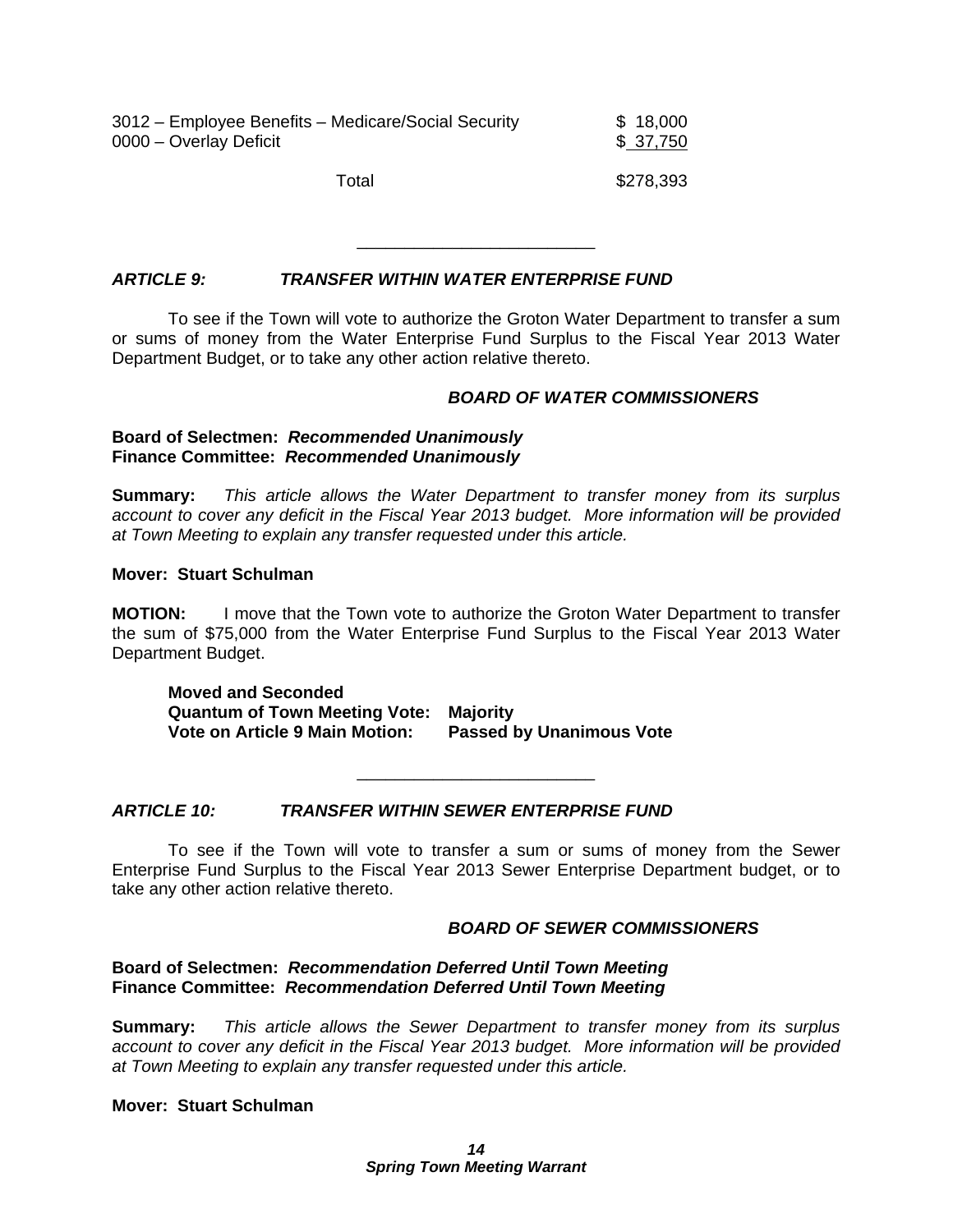**MOTION A:** I move that the Town vote to authorize the Groton Sewer Department to transfer the sum of \$0 from the Sewer Enterprise Fund Surplus to the Fiscal Year 2013 Sewer Department Budget.

**MOTION B:** I move that this Article be Indefinitely Postponed.

**Moved and Seconded Quantum of Town Meeting Vote: Majority Vote on Article 10 Motion B: Passed by Unanimous Vote** 

#### *ARTICLE 11: PRIOR YEAR BILLS*

 To see if the Town will vote to transfer from available funds, a sum or sums of money for the payment of unpaid bills from prior fiscal years, or to take any other action relative thereto.

\_\_\_\_\_\_\_\_\_\_\_\_\_\_\_\_\_\_\_\_\_\_\_\_\_

#### *BOARD OF SELECTMEN*

#### **Board of Selectmen:** *Recommended Unanimously* **Finance Committee:** *Recommended Unanimously*

**Summary:** *Town Meeting approval is required to pay bills from a prior fiscal year. A list of unpaid bills will be provided at Town Meeting.* 

#### **Mover: Jack Petropoulos**

**MOTION:** I move that the Town vote to transfer the sum of \$28 from the Excess and Deficiency Fund (Free Cash) to pay the following unpaid bill from a prior fiscal year:

Nashoba Medical Center \$28

**Moved and Seconded Quantum of Town Meeting Vote: 4/5's Majority Vote on Article 11 Main Motion: Passed by Unanimous Vote** 

#### *ARTICLE 12: COMMERICAL PROPERTY REVALUATION*

 To see if the Town will vote to raise and appropriate, transfer from available funds, and/or borrow a sum or sums of money for the purpose of updating the Town's Commercial and Industrial property values beginning in Fiscal Year 2013, or to take any other action relative thereto.

\_\_\_\_\_\_\_\_\_\_\_\_\_\_\_\_\_\_\_\_\_\_\_\_\_

#### *BOARD OF ASSESSORS*

**Board of Selectmen:** *Recommended Unanimously* **Finance Committee:** *Recommended Unanimously*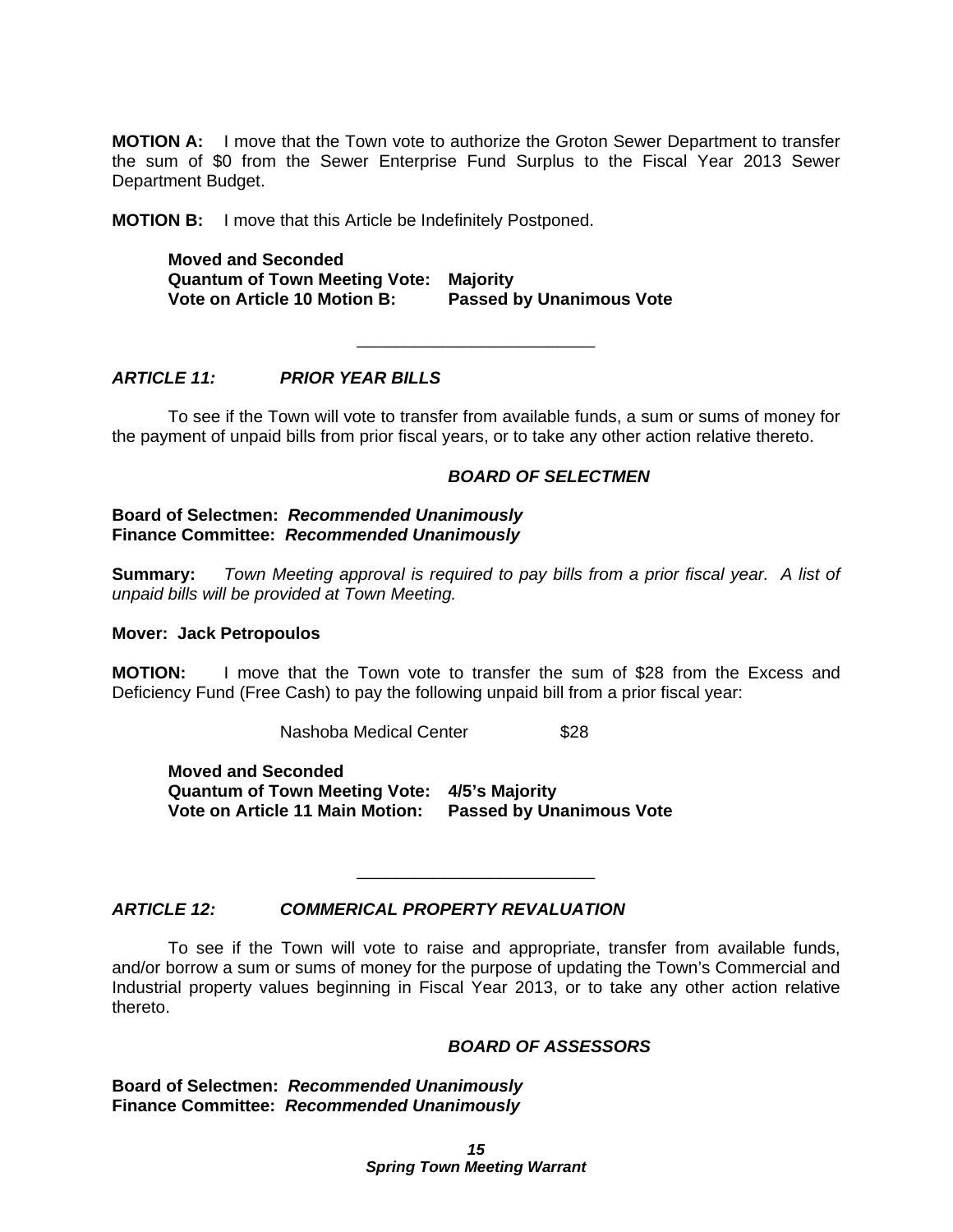**Summary:** *This article requests an appropriation of the necessary funding to update the Commercial and Industrial property in Town for the FY 2014 revaluation as required by Massachusetts State Law. This includes new commercial and industrial land and building values, cost base rates, income analysis, market rents, capitalization factors and preliminary Department of Revenue certification. Services will be required to be in conformance with all Department of Revenue requirements.* 

#### **Mover: Stuart Schulman**

**MOTION:** I move that the Town vote to transfer the sum of \$16,000 from the Excess and Deficiency Fund (Free Cash) for the purpose of updating the Town's Commercial and Industrial property values beginning in Fiscal Year 2013.

**Moved and Seconded Quantum of Town Meeting Vote: Majority Vote on Article 12 Main Motion: Passed by Unanimous Vote** 

#### \_\_\_\_\_\_\_\_\_\_\_\_\_\_\_\_\_\_\_\_\_\_\_\_\_ *ARTICLE 13: COMMUNITY SEPTIC MANAGEMENT PROGRAM*

 To see if the Town will vote to appropriate a sum of money for the purpose of financing the following water pollution abatement facility projects: repair, replacement and/or upgrade of septic systems, pursuant to agreements between the Board of Health and residential property owners, including without limitation all costs thereof, as defined in Section 1 of Chapter 29C of the General Laws, and to determine whether this appropriation shall be raised by borrowing from the Massachusetts Water Pollution Abatement Trust or otherwise; and to authorize the Board of Health and/or the Board of Selectmen to enter into a project regulatory agreement with the Department of Environmental Protection, to expend all funds available for the projects and to take any other action necessary to carry out the projects, or to take any other action relative thereto.

#### *BOARD OF HEALTH*

#### **Board of Selectmen:** *Recommended Unanimously* **Finance Committee:** *Recommended Unanimously*

**Summary:** *The Water Pollution Abatement Trust offers a State program that provides homeowners with a loan to upgrade or replace their failing septic systems. The money is borrowed from the State and the homeowner repays the loan through a repayment agreement with the Town.* 

#### **Mover: Peter Cunningham**

**MOTION:** I move that the Town vote to appropriate the sum of \$300,000 for the purpose of financing the following water pollution abatement facility projects: repair, replacement and/or upgrade of septic systems, pursuant to agreements between the Board of Health and residential property owners, including without limitation all costs thereof, as defined in Section 1 of Chapter 29C of the General Laws, said agreements to provide for repayment of project and financing costs by the property owners; that to meet this appropriation the Treasurer, with the approval of the Board of Selectmen be authorized to borrow the sum of \$300,000 and issue bonds or notes of the Town therefor, pursuant to Massachusetts General Laws, Chapter 44, Section 7, Chapter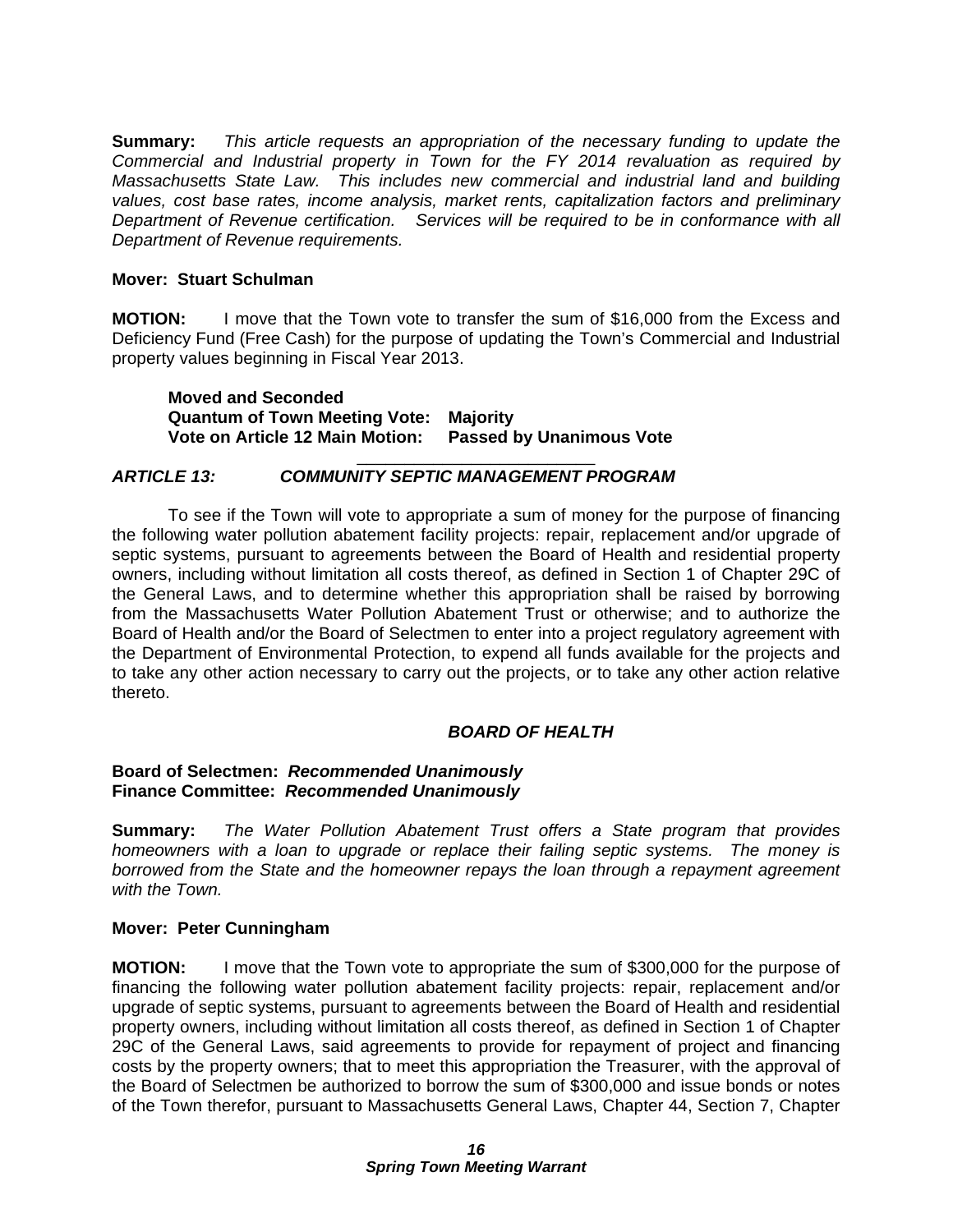111, Section 127B½ and/or Chapter 29C of the General Laws, as amended, or any other enabling authority; that such bonds or notes shall be general obligations of the Town unless the Treasurer, with the approval of the Selectmen, determines that they should be issued as limited obligations and may be secured by local system revenues as defined in Section 1 of Chapter 29C, as amended; that the Treasurer, with the approval of the Selectmen, be authorized to borrow all or a portion of such amount from the Massachusetts Water Pollution Abatement Trust established pursuant to said Chapter 29C, as amended; and to authorize the Board of Health and/or the Board of Selectmen to enter into a project regulatory agreement with the Department of Environmental Protection, to expend all funds available for the projects and to take any other action necessary to carry out the projects.

#### **Moved and Seconded Quantum of Town Meeting Vote: 2/3's Majority**

#### **Discussion:**

- **Dr. Susan Horowitz, Board of Health** stated that:
	- o The program does not increase taxes
	- o Loans are paid by the homeowner
	- o Loans are secured against the home
	- o The program is administered by the Board of Health
	- o The program would apply to the whole town
	- o Doesn't see a downside to the program

#### **Vote on Article 13 Main Motion: Passed by Unanimous Vote**

#### *ARTICLE 14: COMMUNITY PRESERVATION COMMITTEE FUNDING ACCOUNTS*

To see if the Town will vote to make the following appropriations from the Community Preservation Fund:

\_\_\_\_\_\_\_\_\_\_\_\_\_\_\_\_\_\_\_\_\_\_\_\_\_

Allocation of Community Preservation Funds to the following sub accounts:

| <b>CPC Operating Expenses:</b>    | \$33,225  |
|-----------------------------------|-----------|
| Open Space Reserve:               | \$66,450  |
| <b>Historic Resource Reserve:</b> | \$66,450  |
| <b>Community Housing Reserve:</b> | \$66,450  |
| <b>Unallocated Reserve:</b>       | \$431,925 |

or to take any other action relative thereto.

#### *COMMUNITY PRESERVATION COMMITTEE*

#### **Board of Selectmen:** *Recommended Unanimously* **Finance Committee:** *Recommended Unanimously*

**Summary:** *This is an accounting procedure that is necessary to ensure the Community Preservation Committee will have access to the funds raised during Fiscal Year 2014. Except*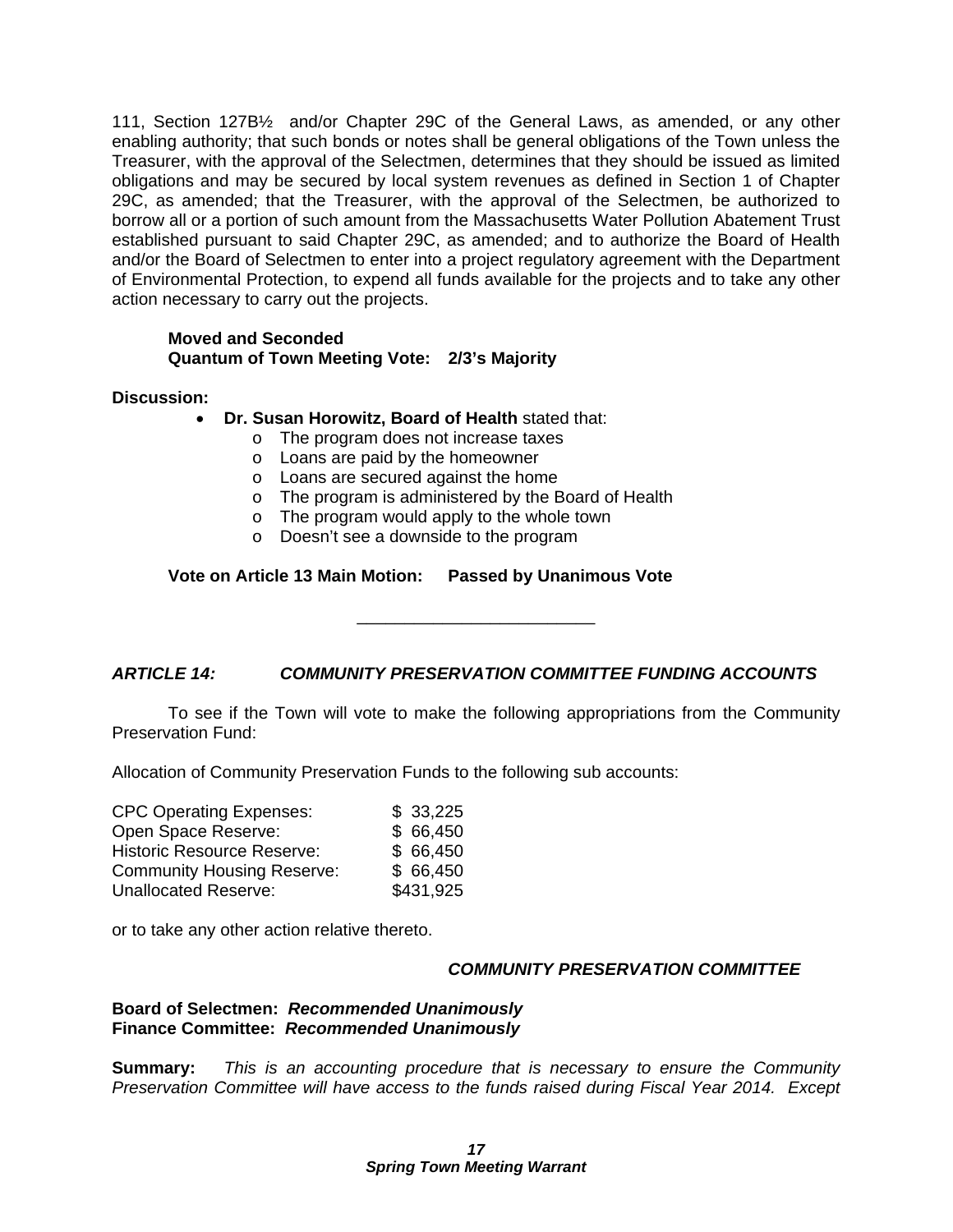for the CPC Operating Expenses, none of these funds will be spent without additional approval *at Town Meeting.* 

#### **Mover: Peter Cunningham**

**MOTION:** I move that the Fiscal Year 2014 revenues to the Community Preservation Fund be divided into the following sub accounts to be administered by the Community Preservation Committee as follows:

| <b>CPC Operating Expenses:</b>    | \$33,225  |
|-----------------------------------|-----------|
| Open Space Reserve:               | \$66,450  |
| <b>Historic Resource Reserve:</b> | \$66,450  |
| <b>Community Housing Reserve:</b> | \$66,450  |
| <b>Unallocated Reserve:</b>       | \$431,925 |

#### **Moved and Seconded Quantum of Town Meeting Vote: Majority**

#### **Discussion:**

 Mr. Burke of the Community Preservation Committee presented an overview of the CPA fund balances

**Vote on Article 14 Main Motion: Passed by Unanimous Vote** 

\_\_\_\_\_\_\_\_\_\_\_\_\_\_\_\_\_\_\_\_\_\_\_\_\_

#### *ARTICLE 15: COMMUNITY PRESERVATION FUNDING RECOMMENDATIONS*

To see if the Town will vote to adopt and approve the recommendations of the Community Preservation Committee for Fiscal Year 2014, and vote to implement such recommendations by appropriating a sum or sums of money from the Community Preservation Fund established pursuant to Chapter 44B of the General Laws, and by authorizing the Board of Selectmen, with the approval of the Community Preservation Committee, to acquire, by purchase, gift or eminent domain such real property interests in the name of the Town, or enforceable by the Town, including real property interests in the form of permanent affordable housing restrictions and historical preservation restrictions that will meet the requirements of Chapter 184 of the General Laws, as may be necessary or proper to carry out the foregoing, or to take any other action relative thereto.

#### **CPC Proposal A: Housing Authority Generator \$15,847**

*Summary: The Groton Housing Authority needs to replace the non-functioning generator that provides essential back-up power for the Petapawag Place sewer pump station. The pump station pumps waste from the family and elderly units into the Groton Sewer System on Main Street. A non-functioning pump can lead to pollution of adjacent conservation land and contamination of the housing units. The contamination would require the shutdown of the housing units and relocation of the tenants.* 

#### **Board of Selectmen:** *Recommended Unanimously* **Finance Committee:** *Recommended Unanimously*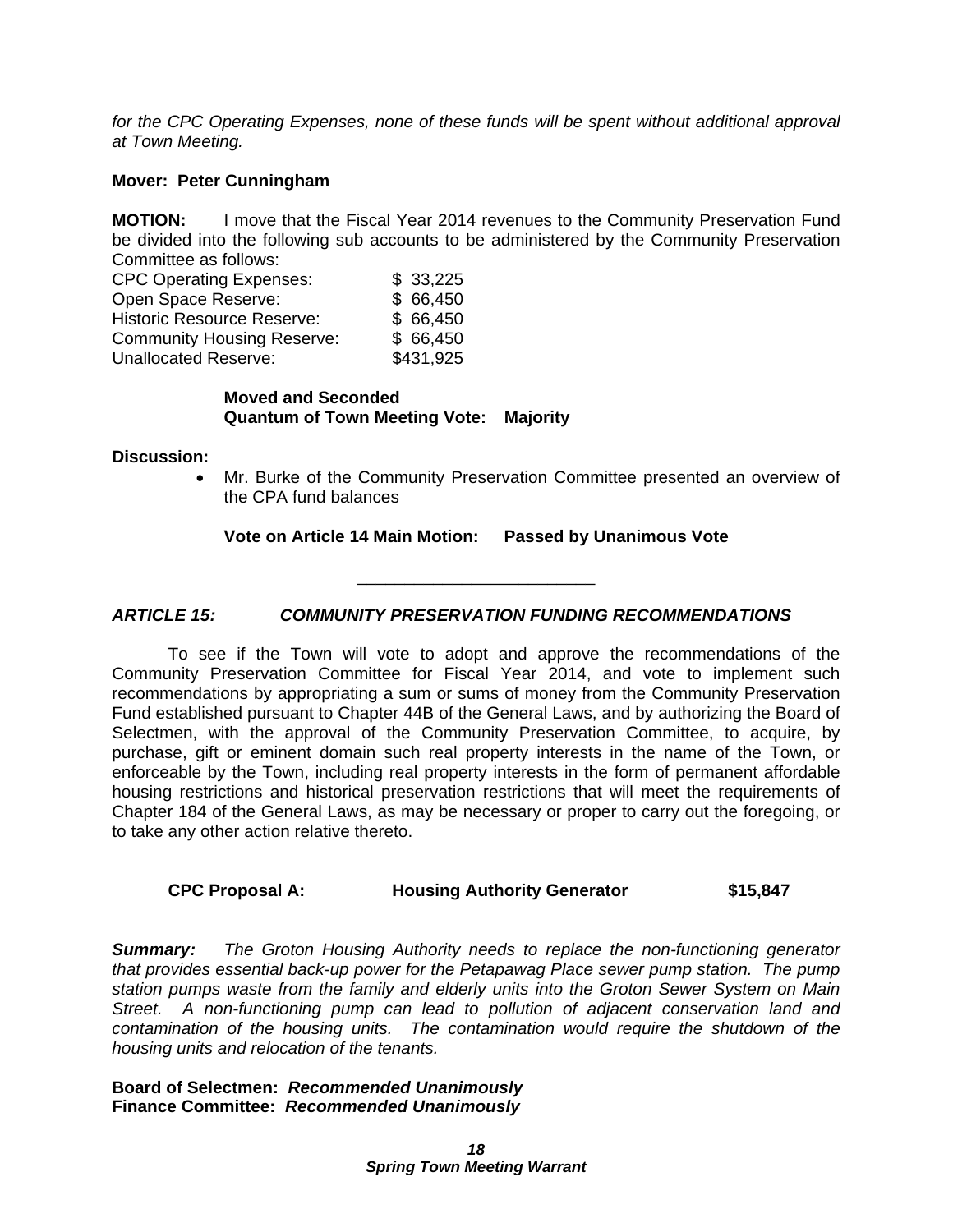#### *COMMUNITY PRESERVATON COMMITTEE*

#### **ARTICLE 15: CPC FUNDING RECOMMENDATION Mover: Peter Cunningham**

**MOTION:** I move that the Town vote, pursuant to Massachusetts General Laws, Chapter 44B, Section 5, to appropriate the sum of \$15,847 from the Community Preservation Fund Community Housing Reserve to fund Community Preservation Application 2014-03 "Housing Authority Generator".

#### **Moved and Seconded Quantum of Town Meeting Vote: Majority**

#### **Discussion:**

- Funds to be used to replace a 20 year old generator
- Community Preservation Committee voted to recommend Article 15

**Vote on Article 15 Main Motion: Passed by Unanimous Vote** 

\_\_\_\_\_\_\_\_\_\_\_\_\_\_\_\_\_\_\_\_\_\_\_\_\_

### *ARTICLE 16: LEDGE ROCK FIELD CONSTRUCTION*

 To see if the Town will vote to raise and appropriate, transfer from available funds and/or borrow a sum or sums of money for the construction of new athletic fields and all costs associated and related thereto, on land owned by the Town of Groton and identified on Assessors' Map 248 as Parcel 9, to be managed and controlled by the Park Commission in accordance with M.G.L. Chapter 45, Section 3, or any other enabling authority, for active recreation purposes, to determine whether all or a portion of said sum or sums shall be transferred in accordance with M.G.L. Chapter 44B, the Community Preservation Act, to authorize the Treasurer, with the approval of the Board of Selectmen, to issue bonds or notes of the Town in connection with any such borrowing, as authorized by M.G.L. Chapter 44, or any other enabling authority, to authorize the Town Manager to file on behalf of the Town any and all applications deemed necessary for a Massachusetts Parklands Acquisitions and Renovations for Communities (PARC) grant pursuant to 301 CMR 5.00, or any other enabling authority, or any other applications for funds in any way connected with the scope of this project, and to authorize the Town Manager and the Board of Selectmen and the Park Commission, as they deem appropriate, to enter into all agreements and execute any and all instruments, including the conveyance of a perpetual conservation restriction in accordance with M.G.L. Chapter 184, as may be required by Section 12(a) of said Chapter 44B, as may be necessary to implement this project, which restriction may be granted to the Park Commission or any other entity qualified and willing to hold such restriction; provided, that no funds may be expended hereunder unless and until the Town has received a PARC grant in an amount no less than \$400,000, or to take any other action relative thereto.

#### *COMMUNITY PRESERVATION COMMITTEE PARK COMMISSION*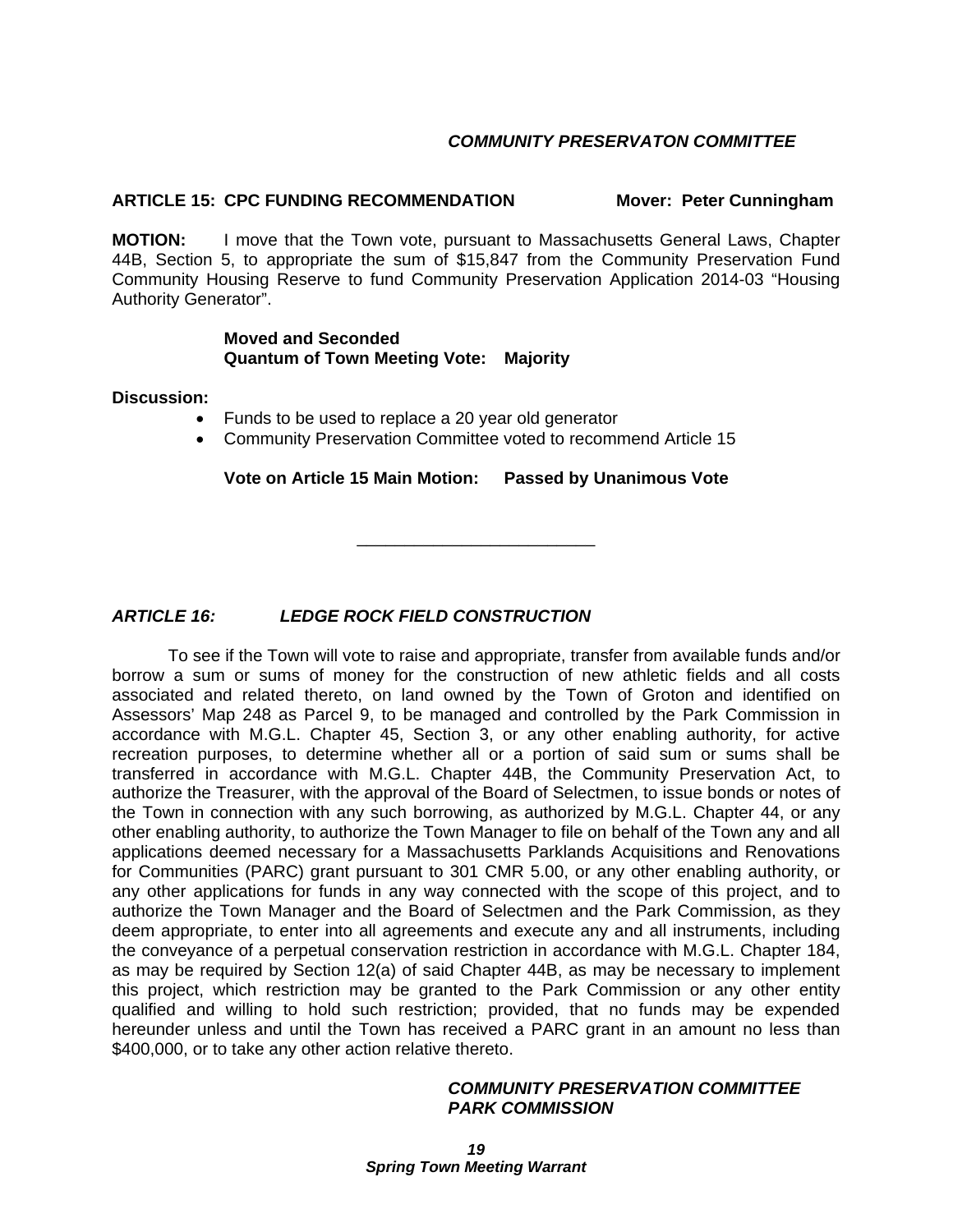#### **Board of Selectmen:** *Recommended Unanimously* **Finance Committee:** *Not Recommended (3 Against, 2 In Favor)*

**Summary:** *The Groton-Dunstable Recreation Association and the Park Commission are requesting funds to construct three new athletic fields. The Groton-Dunstable Recreation Association is a youth group coalition comprised of representatives from soccer, lacrosse,*  football, baseball, and softball. The proposed site is on a 35 acre lot owned by the Town of *Groton, located beyond the Groton Transfer Station at the end of Cow Pond Brook Road. The site is vacant, undeveloped property which is currently utilized to store road materials for the Town of Groton. The parcel is zoned as residential/agricultural and classified as municipal land use according to the Assessors' records. This project would utilize 11 of the 35 acres, leaving room for future field development if needed. The estimated cost for the project is \$900,000. Proposed funding for the site involves a CPC application for \$309,000, combined with a \$50,000 contribution from the use groups, with the final \$541,000 from a bond authorization. The project does qualify for a State reimbursement grant. A successful application to the State could result in the Town recouping up to \$400,000 of the project costs.* 

#### **Mover: Peter Cunningham**

**MOTION:** I move that the Town vote to appropriate the sum of \$900,000 for the construction of new athletic fields and all costs associated and related thereto, on land owned by the Town of Groton and identified on Assessors' Map 248 as Parcel 9, to be managed and controlled by the Park Commission in accordance with M.G.L. Chapter 45, Section 3, or any other enabling authority, for active recreation purposes; that to meet this appropriation, the Treasurer, with the approval of the Board of Selectmen, is authorized to borrow the sum of \$591,000 under and pursuant to Chapter 44, Section 7 of the General Laws, or pursuant to any other enabling authority, and to issue bonds or notes of the Town therefor, and the sum of \$309,000 shall be transferred from the Community Preservation Fund Unallocated Reserve established under M.G.L. Chapter 44B, the Community Preservation Act; and to authorize the Town Manager to file on behalf of the Town any and all applications deemed necessary for a Massachusetts Parklands Acquisitions and Renovations for Communities (PARC) grant pursuant to 301 CMR 5.00, or any other enabling authority, or any other applications for funds in any way connected with the scope of this project, and to authorize the Town Manager and the Board of Selectmen and the Park Commission, as they deem appropriate, to enter into all agreements and execute any and all instruments, including the conveyance of a perpetual conservation restriction in accordance with M.G.L. Chapter 184, as may be required by Section 12(a) of said Chapter 44B, as may be necessary to implement this project, which restriction may be granted to the Park Commission or any other entity qualified and willing to hold such restriction; provided, that no funds may be borrowed hereunder unless and until the Town has received a PARC grant in an amount no less than \$400,000.

#### **Moved and Seconded Quantum of Town Meeting Vote: 2/3's Majority**

#### **Discussion:**

- Jon Strauss, Park Commission, presented an overview of the proposed field particulars, and the reasons why the Park Commission felt this project was worthwhile.
- Community Preservation Committee voted to submit this article to Town Meeting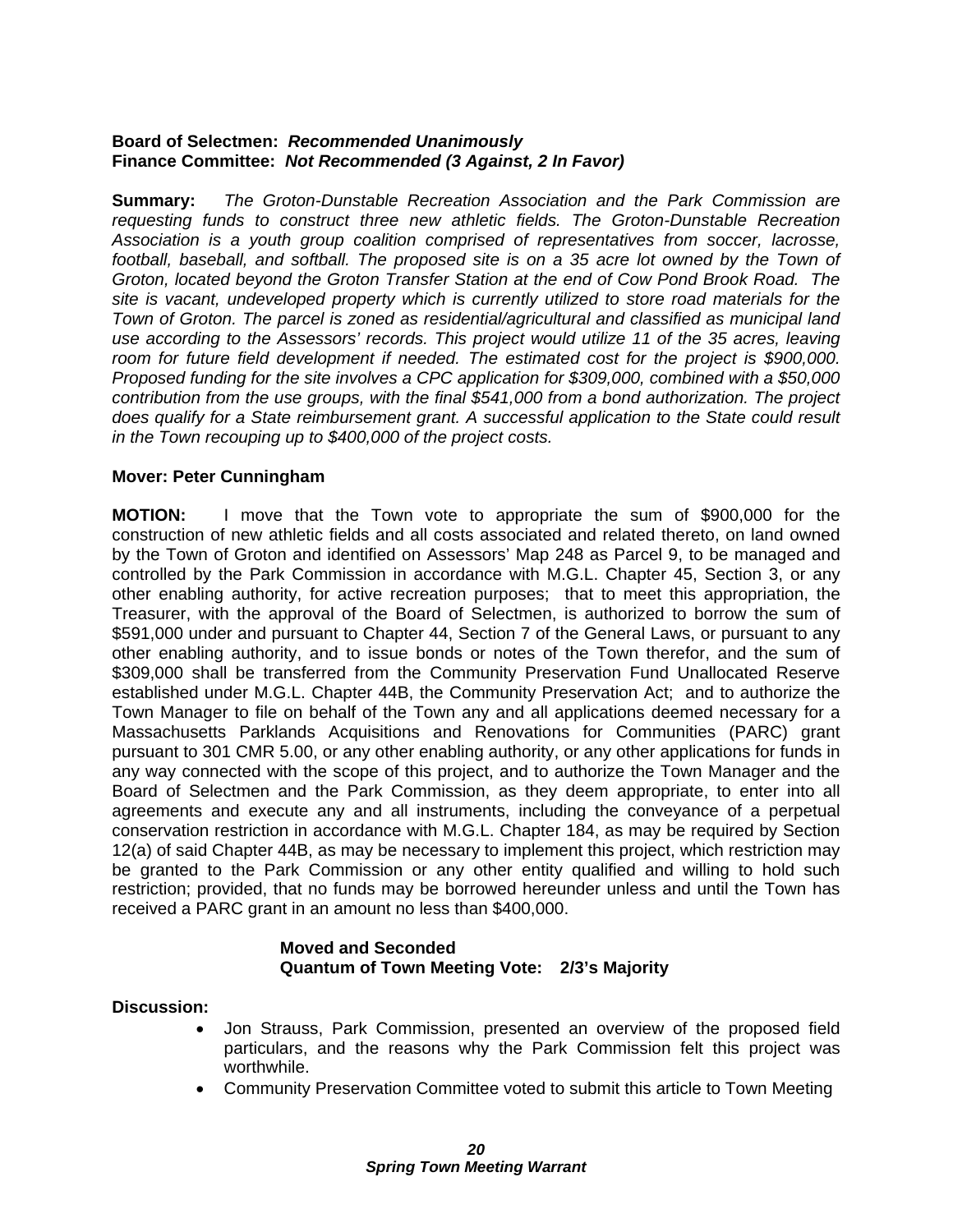- Finance Committee voted 5 to 2 against this article, recommending the article be resubmitted in Spring 2014
- As the language of the motion is complex, it was clarified for the meeting to mean that \$309 k will be transferred from CPC funds, and that the Town will commit \$591 k. However, the Town's commitment is contingent upon receipt of a \$400 k PARC grant.
- The \$309 k in CPC funds is encumbered, should the article pass. Mr. Strauss stated that if the \$400 k PARC grant is not received, the Spring 2014 Town Meeting will be asked to commit to the entire \$591 k. If the Town did not approve at that time, the Park Commission would return the \$391 k to the CPC.
- What impact will these additional fields have on maintenance requirements?
	- o R: There are 11 acres of field in this request. Some additional DPW hours will be required to cut the grass. No additional equipment will be needed. The Park Commission supplies fertilizer. User Groups maintain the fields.

**Vote on Article 16 Main Motion: Passed by 2/3rds Majority** 

#### *Motion to adjourn to 7:00 PM on April 23*

*Motion to Adjourn passed by Majority Vote. Meeting was adjourned at 10:20 PM on April 22.* 

\_\_\_\_\_\_\_\_\_\_\_\_\_\_\_\_\_\_\_\_\_\_\_\_\_

*First Adjourned Session called to order at 7:04 PM on April 23, 2013. 74 Attendees were present. At 7:40, there were 106 attendees. There is no quorum requirement.* 

\_\_\_\_\_\_\_\_\_\_\_\_\_\_\_\_\_\_\_\_\_\_\_\_\_

*Mr. Degen announced the recent death of John F. Aiken* 

\_\_\_\_\_\_\_\_\_\_\_\_\_\_\_\_\_\_\_\_\_\_\_\_\_

#### *ARTICLE 17: DEBT SERVICE FOR SURRENDEN FARMS*

 To see if the Town will vote to raise and appropriate and/or transfer from available funds, a sum or sums of money, pursuant to Massachusetts General Laws, Chapter 44B, Section 5 for debt service for Fiscal Year 2014 for the Surrenden Farm Land Acquisition, as authorized under Article 1 of the April 24, 2006 Special Town Meeting, or to take any other action relative thereto.

#### *COMMUNITY PRESERVATION COMMITTEE*

#### **Board of Selectmen:** *Recommended Unanimously* **Finance Committee:** *Recommended (4 In Favor, 1 Against)*

**Summary:** *This article appropriates the debt payments for the Surrenden Farms Land Purchase. Funding for this article will come from Community Preservation Funds. The anticipated debt service for Fiscal Year 2014 is \$487,113.* 

#### **Mover: Peter Cunningham**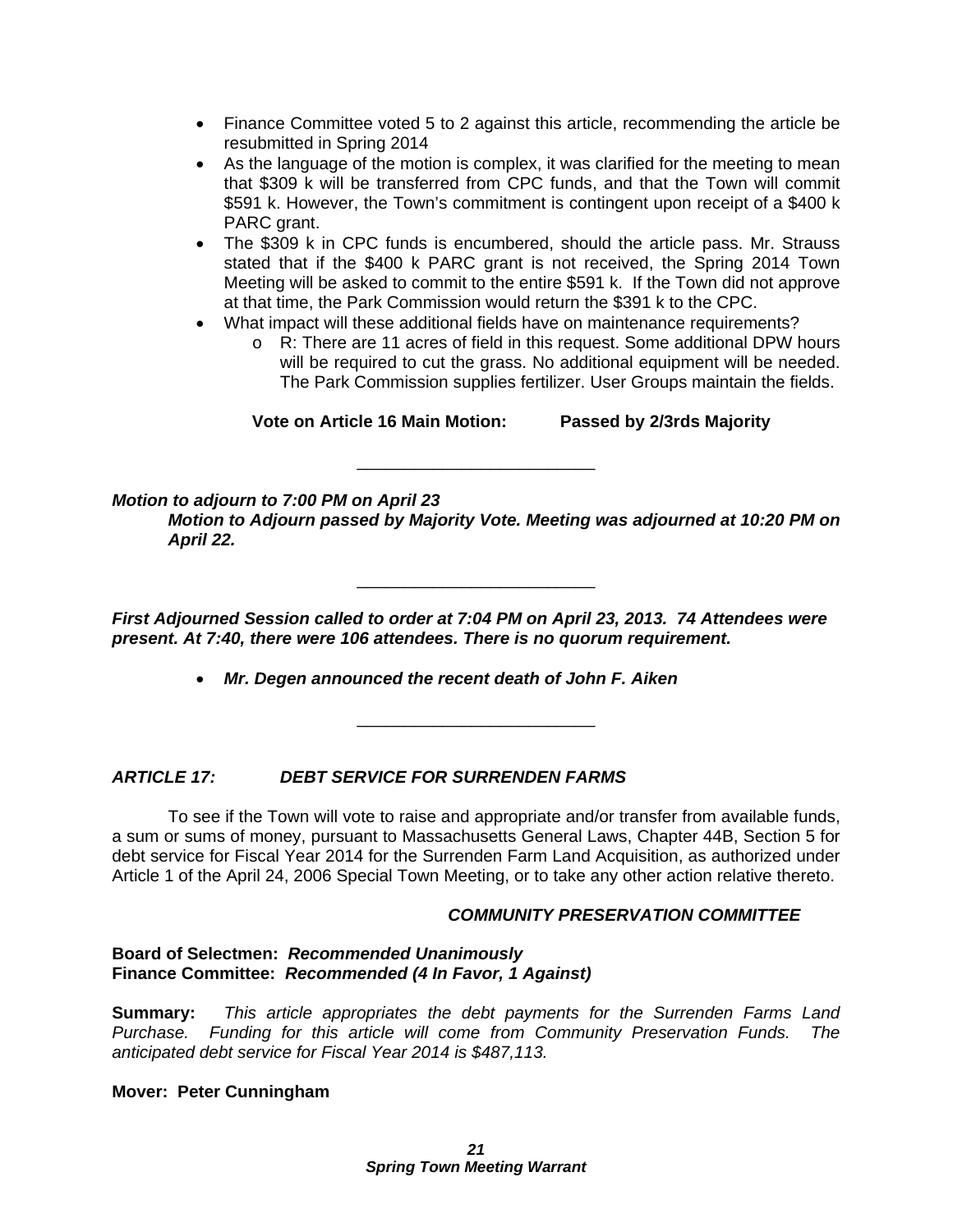**MOTION:** I move that the Town vote, pursuant to Massachusetts General Laws, Chapter 44B, Section 5, to appropriate the sum of \$66,000 from the Community Preservation Fund Open Space Reserve and to appropriate the sum of \$421,113 from the Community Preservation Fund Unallocated Reserve for a total of \$487,113 for debt service for Fiscal Year 2014 for the Surrenden Farm Land Acquisition, as authorized under Article 1 of the April 24, 2006 Special Town Meeting.

> **Moved and Seconded Quantum of Town Meeting Vote: Majority Vote on Article 17 Main Motion: Passed by Unanimous Vote**

> > \_\_\_\_\_\_\_\_\_\_\_\_\_\_\_\_\_\_\_\_\_\_\_\_\_

*ARTICLE 18: STORMWATER MANAGEMENT REVOLVING FUND* 

To see if the Town will vote to renew the revolving account under Chapter  $44$ , §53E $\frac{1}{2}$  of the General Laws for the purpose of utilizing receipts and fees received under Chapter 198 of the Code of the Town of Groton, Stormwater Management - Low Impact Development, said receipts and fees to be credited to said account and expended by the Earth Removal Stormwater Advisory Committee for administration, oversight and review activities under Chapter 198, with the maximum amount to be expended in said account not to exceed \$10,000 for Fiscal Year 2014, or to take any other action relative thereto.

#### *STORMWATER ADVISORY COMMITTEE*

**Board of Selectmen:** *Recommended Unanimously* **Finance Committee:** *Recommended Unanimously*

**Summary:** *This article reauthorizes the use of the revolving fund for technical review and processing of applications submitted under Chapter 198, Stormwater Management - Low Impact Development.* 

#### **ARTICLE 18: STORMWATER REVOLVING FUND Mover: Stuart Schulman**

**MOTION:** I move that the Town vote to renew the revolving account under Chapter 44, §53E<sup>1</sup>/<sub>2</sub> of the General Laws for the purpose of utilizing receipts and fees received under Chapter 198 of the Code of the Town of Groton, Stormwater Management - Low Impact Development, said receipts and fees to be credited to said account and expended by the Earth Removal Stormwater Advisory Committee for administration, oversight and review activities under Chapter 198, with the maximum amount to be expended in said account not to exceed \$10,000 for Fiscal Year 2014.

> **Moved and Seconded Quantum of Town Meeting Vote: Majority Vote on Article 18 Main Motion: Unanimous**

\_\_\_\_\_\_\_\_\_\_\_\_\_\_\_\_\_\_\_\_\_\_\_\_\_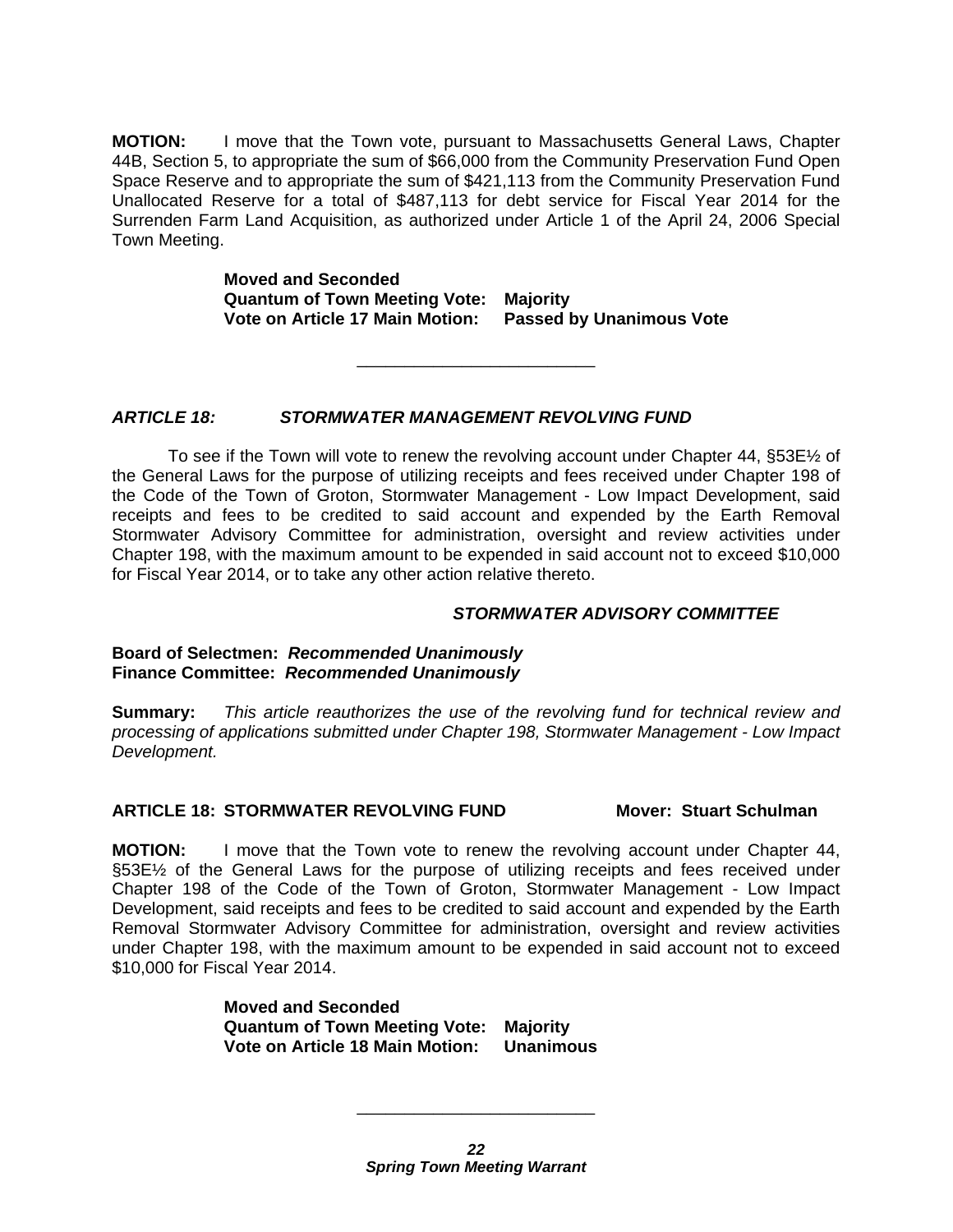#### *ARTICLE 19: CONSERVATION COMMISSION REVOLVING FUND*

To see if the Town will vote to renew the revolving account under Massachusetts General Laws, Chapter 44, §53E½ for the purpose of utilizing receipts and fees received for agricultural or silvicultural activities conducted on Town-owned conservation land under the care and custody of the Conservation Commission, said receipts and fees to be credited to said account and expended by the Conservation Commission for oversight and management of conservation lands owned by the Town, with the maximum amount in said account not to exceed \$50,000 for Fiscal Year 2014, or to take any other action relative thereto.

#### *CONSERVATION COMMISSION*

#### **Board of Selectmen:** *Recommended Unanimously* **Finance Committee:** *Recommended Unanimously*

**Summary:** *This article reauthorizes the use of the revolving fund (established in 2007) for the management of conservation land in Groton. Reauthorization allows for reduced fees for management of conservation lands in Groton.* 

#### **Mover: Anna Eliot**

**MOTION:** I move that the Town vote to renew the revolving account under Massachusetts General Laws, Chapter 44, §53E½ for the purpose of utilizing receipts and fees received for agricultural or silvicultural activities conducted on Town-owned conservation land under the care and custody of the Conservation Commission, said receipts and fees to be credited to said account and expended by the Conservation Commission for oversight and management of conservation lands owned by the Town, with the maximum amount in said account not to exceed \$50,000 for Fiscal Year 2014.

> **Moved and Seconded Quantum of Town Meeting Vote: Majority Vote on Article 19 Main Motion: Passed by Unanimous Vote**

> > \_\_\_\_\_\_\_\_\_\_\_\_\_\_\_\_\_\_\_\_\_\_\_\_\_

#### *ARTICLE 20: AFFORDABLE HOUSING REVOLVING FUND*

To see if the Town will vote to renew, under the authority of the Town Manager, a revolving account under Massachusetts General Laws, Chapter 44, §53E½ for the receipt of revenue and funding of expenses related to marketing and monitoring Affordable Housing units within developments in the Town, said revenue, in the form of receipts and fees, to be credited to said account and expended by the Town Manager for this purpose, with the maximum amount in said account not to exceed \$50,000 for Fiscal Year 2014, or to take any other action relative thereto.

#### *TOWN MANAGER*

#### **Board of Selectmen:** *Recommended Unanimously*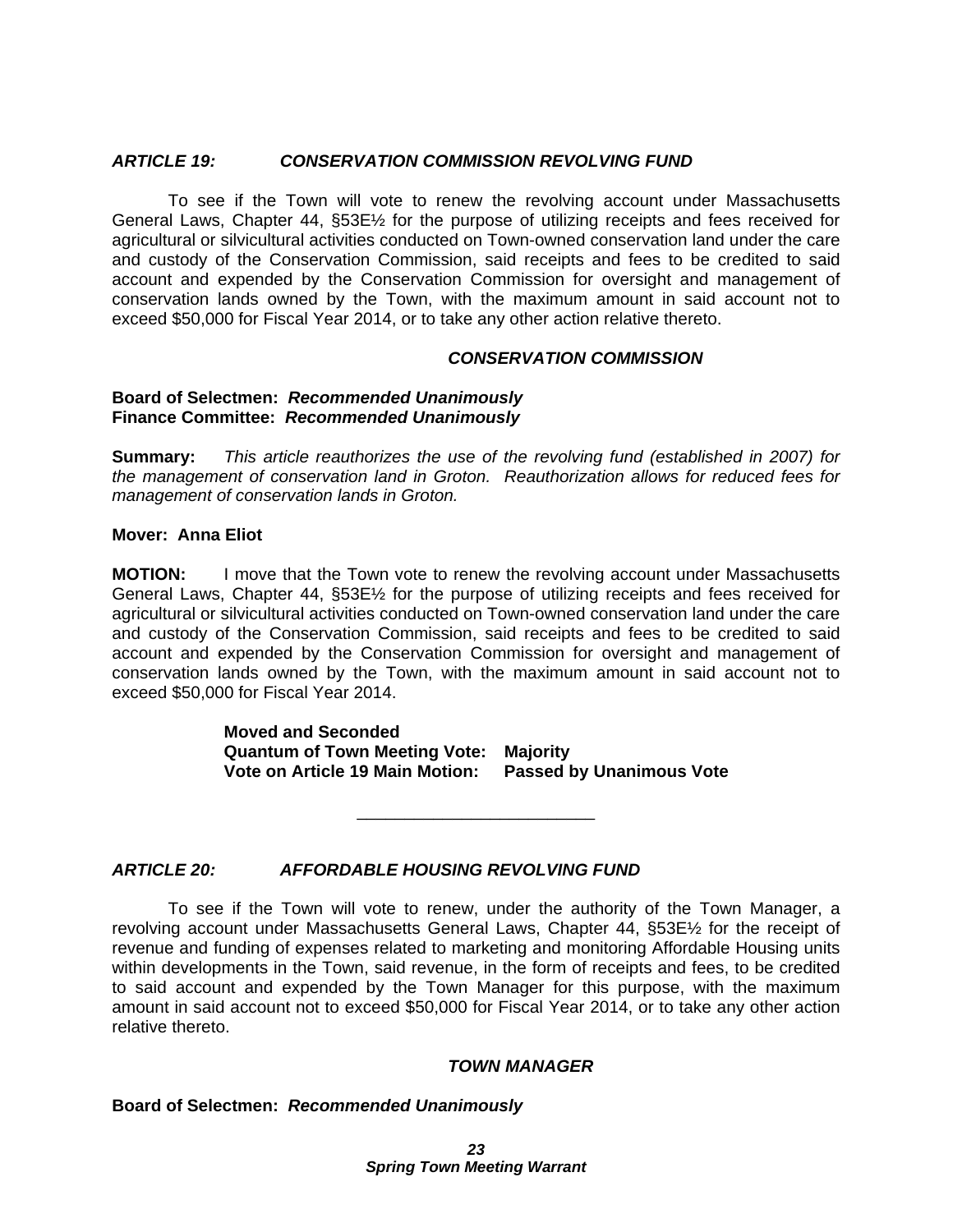#### **Finance Committee:** *Recommended Unanimously*

**Summary:** *A revolving fund is a tool used by cities and towns to allow a particular department or board to account for its revenues and expenses for particular programs separately from the General Fund. Program expenses can be directly offset by related revenue taken in, and expenditure of those monies requires no additional appropriation. Revolving funds must be authorized annually by Town Meeting at which time spending limits are established. This particular fund will utilize revenue collected in connection with land development for the purpose of promoting occupancy of affordable housing units as they become available. The funds will be spent largely on marketing and monitoring functions.* 

#### **Mover: Stuart Schulman**

**MOTION:** I move that the Town vote to renew, under the authority of the Town Manager, a revolving account under Massachusetts General Laws, Chapter 44, §53E½ for the receipt of revenue and funding of expenses related to marketing and monitoring Affordable Housing units within developments in the Town, said revenue, in the form of receipts and fees, to be credited to said account and expended by the Town Manager for this purpose, with the maximum amount in said account not to exceed \$50,000 for Fiscal Year 2014.

> **Moved and Seconded Quantum of Town Meeting Vote: Majority Vote on Article 20 Main Motion: Passed by Unanimous Vote**

> > \_\_\_\_\_\_\_\_\_\_\_\_\_\_\_\_\_\_\_\_\_\_\_\_\_

#### *ARTICLE 21: ACCEPT LAW INCREASING REAL ESTATE TAX EXEMPTION*

To see if the Town will vote to accept the provisions of Section 4, Chapter 73 of the Acts of 1986, as amended by Chapter 126 of the Acts of 1988, to allow an additional property tax exemption for Fiscal Year 2014 for those persons who qualify for property tax exemptions under Massachusetts General Laws, Chapter 59, Section 5, not to exceed \$1,000, or to take any other action relative thereto.

#### *BOARD OF ASSESSORS*

#### **Board of Selectmen:** *Recommended Unanimously* **Finance Committee:** *Recommended Unanimously*

**Summary:** *This article is geared toward elderly persons, blind persons and veterans with service connected disabilities. It would increase the exemption under state statute up to 100% of the exemption.* 

#### **Mover: Stuart Schulman**

**MOTION:** I move that the Town vote to accept the provisions of Section 4, Chapter 73 of the Acts of 1986, as amended by Chapter 126 of the Acts of 1988, to allow an additional property tax exemption for Fiscal Year 2014 for those persons who qualify for property tax exemptions under Massachusetts General Laws, Chapter 59, Section 5, not to exceed \$1,000.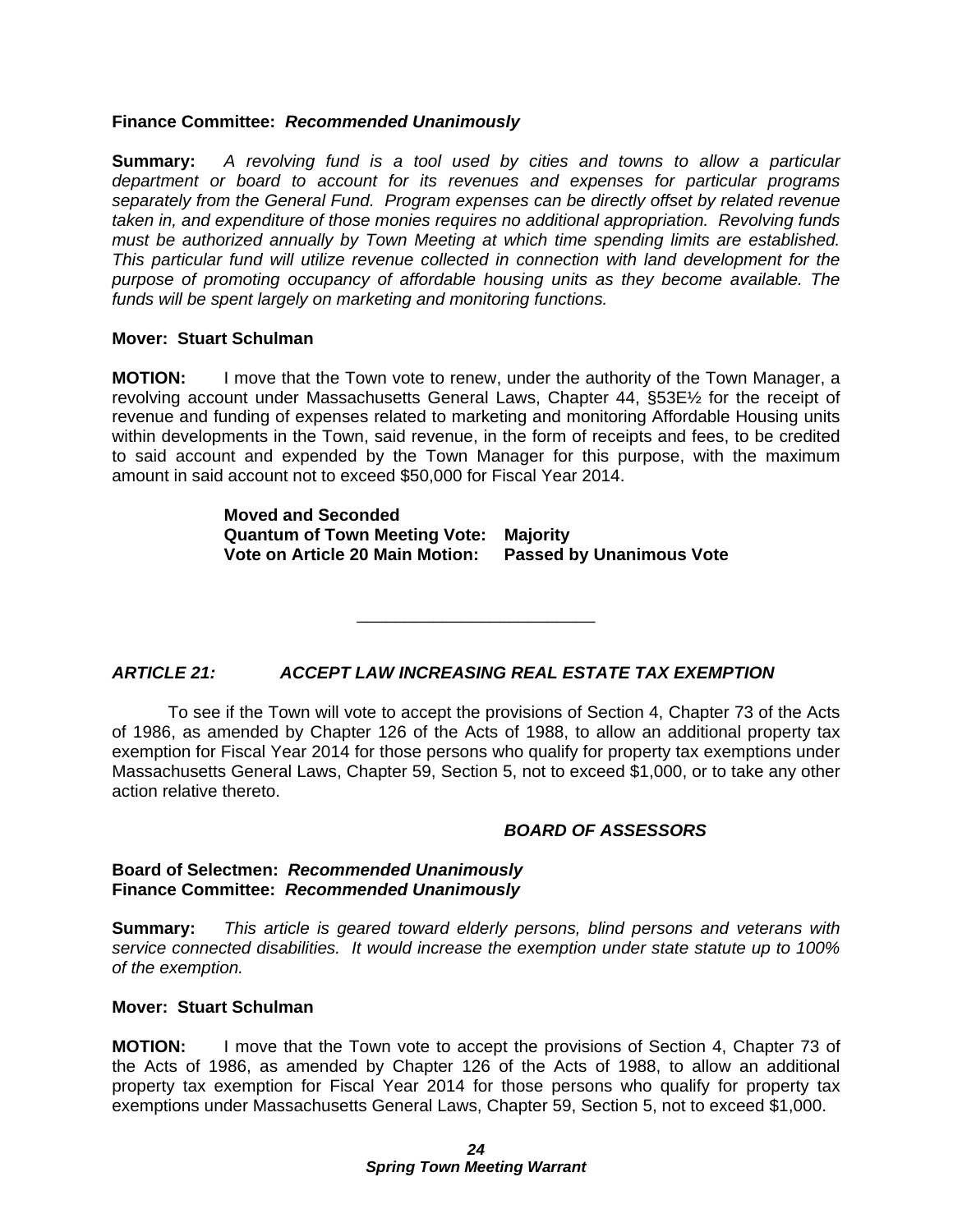\_\_\_\_\_\_\_\_\_\_\_\_\_\_\_\_\_\_\_\_\_\_\_\_\_

#### *ARTICLE 22: ALLOW CLOSURE OF CLERK'S OFFICE, PER M.G.L. CHAPTER 41, §110A*

 To see if the Town will vote, pursuant to Massachusetts General Laws Chapter 41, Section 110A, to allow the Town Clerk's office to remain closed on the last day to register to vote for Town Meetings, when that final registration date prescribed by the Massachusetts General Laws falls on a Saturday, or to take any other action relative thereto.

#### *TOWN CLERK*

#### **Board of Selectmen:** *Recommended Unanimously* **Finance Committee:** *No Position*

**Summary:** *All voters in the Town may participate in Town Meeting. New voters in the Town must register by 8:00 pm on the 20th day preceding a Town Meeting. When a Town Meeting is called to begin on a Saturday, the 20th preceding day falls on a Sunday. By state law, the voter registration deadline would then move to the preceding Saturday. An affirmative vote under this article would have the effect of moving the voter registration deadline up one more day, to the preceding Friday, by allowing the Town Clerk's office to remain closed on the Saturday. If approved, the voter registration deadline for a Saturday Town Meeting would be on the 22nd preceding day. Section 110A provides as follows:* 

*Any public office in any city or town may remain closed on any or all Saturdays as may be determined from time to time, in a city by the city council, subject to the provisions of the city charter, or, in a town, by vote of the town at a special or regular town meeting, and the provisions of section nine of chapter four shall apply in the case of such closing of any such office on any Saturday to the same extent as if such Saturday were a legal holiday.* 

#### **Mover: Joshua Degen**

*.* 

**MOTION:** I move that the Town vote, pursuant to Massachusetts General Laws Chapter 41, Section 110A, to allow the Town Clerk's office to remain closed on the last day to register to vote for Town Meetings, when that final registration date prescribed by the Massachusetts General Laws falls on a Saturday.

> **Moved and Seconded Quantum of Town Meeting Vote: Majority Vote on Article 22 Main Motion: Passed by Majority Vote**

> > \_\_\_\_\_\_\_\_\_\_\_\_\_\_\_\_\_\_\_\_\_\_\_\_\_

*ARTICLE 23: AMEND SECTION 218-30 OF ZONING BYLAW*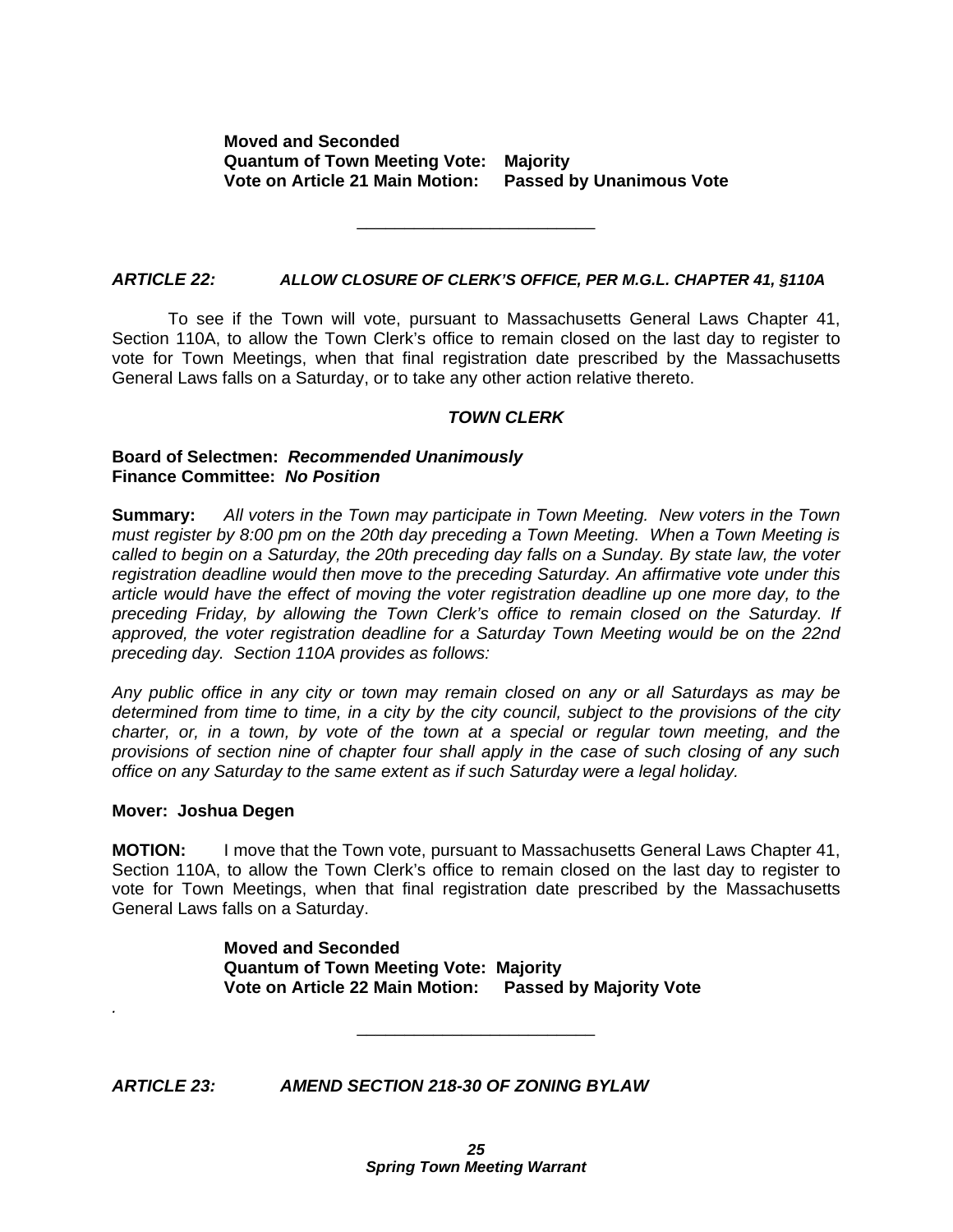To see if the Town will vote to amend Chapter 218, Zoning, of the Code of the Town of Groton, Section 218-30 Water Resource Protection Overlay Districts, Establishment of Districts, by striking out subsection 218-30.C:

**C. Establishment of Districts.** The Water Resource Protection Districts are herein established as overlay districts. The Water Resource Protection Districts are described on a map with district boundary lines prepared by Applied Geographics, Inc. entitled "Water Resource Protection Districts, Town of Groton," dated March 1, 2011. All maps are hereby made a part of this Zoning By-Law and are on file in the office of the Town Clerk.

And by inserting in its place:

**C. Establishment of Districts.** The Water Resource Protection Districts are herein established as overlay districts. The Water Resource Protection Districts are described on a map with district boundary lines prepared by Applied Geographics, Inc. entitled "Water Resource Protection Districts, Town of Groton," dated January 21, 2013. All maps are hereby made a part of this Zoning By-Law and are on file in the office of the Town Clerk.

or to take any other action relative thereto.

#### *PLANNING BOARD*

#### **Board of Selectmen:** *Recommended Unanimously* **Finance Committee:** *No Position*

**Summary:** *This article updates the 2011 Water Resource Protection District Map with a new Water Resource Protection District Map to include the new Zones II & III around the Unkety Brook well site as required by the Department of Environmental Protection Drinking Water Program.* 

#### **Mover: Anna Eliot**

**MOTION:** I move that the Town vote to amend Chapter 218, Zoning, of the Code of the Town of Groton, Section 218-30 Water Resource Protection Overlay Districts, Establishment of Districts, as set forth in the Warrant.

> **Moved and Seconded Quantum of Town Meeting Vote: 2/3's Majority**

**Discussion:** 

• Planning Board voted in favor of this article

**Vote on Article 23 Main Motion: Passed by Unanimous Vote** 

\_\_\_\_\_\_\_\_\_\_\_\_\_\_\_\_\_\_\_\_\_\_\_\_\_

#### *ARTICLE 24: AMEND SECTION 218-9 OF THE ZONING BYLAW*

 To see if the Town will vote to amend Chapter 218, Zoning, of the Code of the Town of Groton, by striking out Section 218-9, Location of Districts: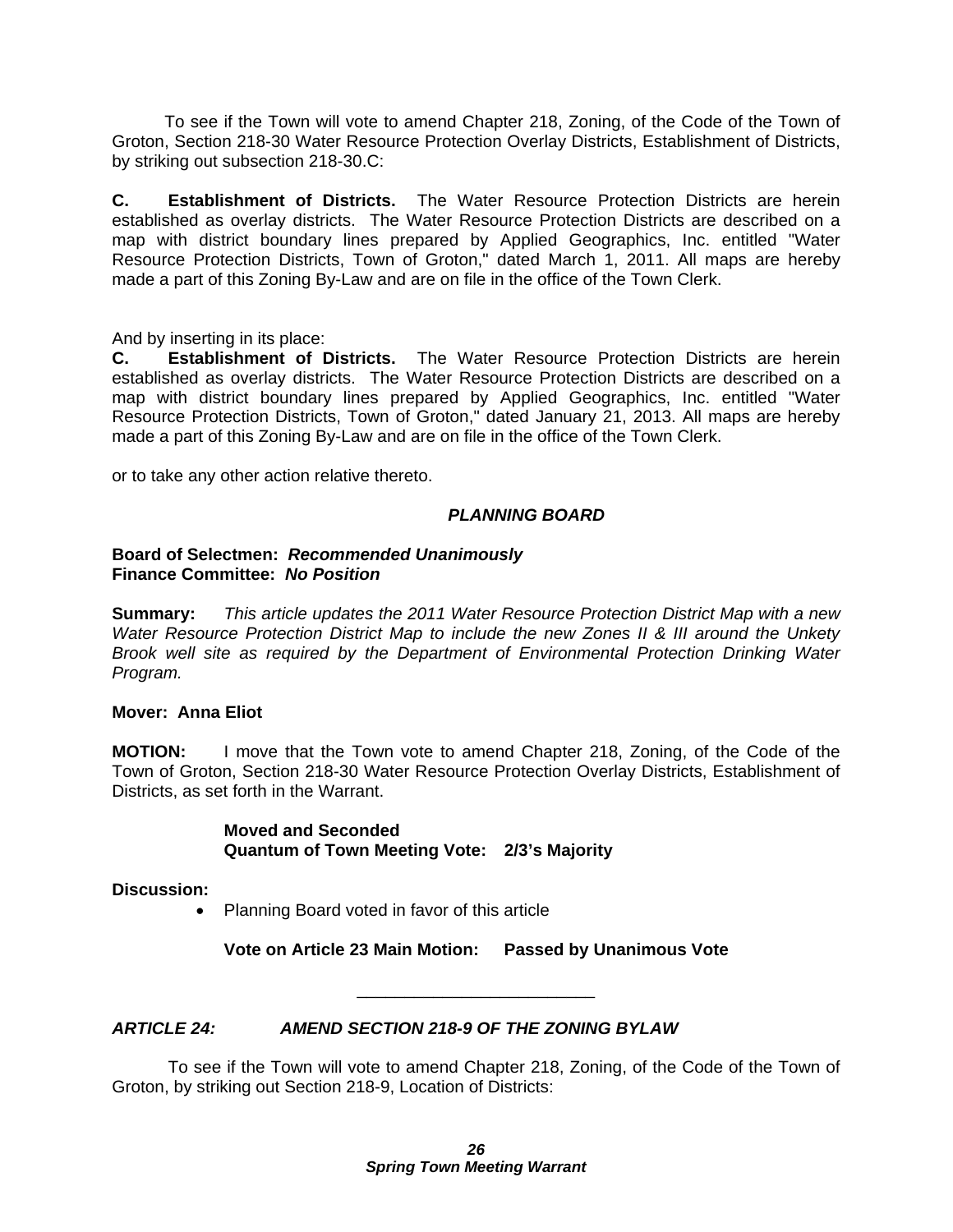**§218-9 Location of districts.** Said districts are located and bounded as shown on a map entitled "Town of Groton, Massachusetts — Zoning Map," dated March 10, 2003, revised February 12, 2008, further revised March 1, 2011, and revised and amended to date, on file in the office of the Town Clerk. Said map, with the boundaries of the districts and all explanatory matter thereon, is hereby made a part of this chapter.

And by inserting in its place:

**§218-9 Location of districts.** Said districts are located and bounded as shown on a map entitled "Town of Groton, Massachusetts — Zoning Map," dated March 10, 2003, revised February 12, 2008, revised March 1, 2011, further revised January 18, 2013, and revised and amended to date, on file in the office of the Town Clerk. Said map, with the boundaries of the districts and all explanatory matter thereon, is hereby made a part of this chapter.

or to take any other action relative thereto.

#### *PLANNING BOARD*

#### **Board of Selectmen:** *Recommended Unanimously* **Finance Committee:** *No Position*

**Summary:** *This article updates the Zoning Map to include the land on Farmers Row rezoned to the Public Use (P) District at the October 15, 2012 Fall Town Meeting. The new map does not result in any zoning changes.* 

#### **Mover: Anna Eliot**

**MOTION:** I move that the Town vote to amend Chapter 218, Zoning, of the Code of the Town of Groton, by striking out Section 218-9, Location of Districts and inserting in its place a new Section 218-9, as set forth in the Warrant.

#### **Moved and Seconded Quantum of Town Meeting Vote: 2/3's Majority**

#### **Discussion:**

• Planning Board voted in favor of this article

**Vote on Article 24 Main Motion: Passed by Unanimous Vote** 

\_\_\_\_\_\_\_\_\_\_\_\_\_\_\_\_\_\_\_\_\_\_\_\_\_

#### **ARTICLE 25: AMEND CHAPTER 218 – ZONING CODE**

To see if the Town will vote to amend the Code of the Town of Groton, Chapter 218, Zoning, as follows:

#### **1.** *Definitions: by ADDING the following new definitions to Section 218-4, Definitions:*

AGRICULTURE - "Farming" or "agriculture" shall include farming in all of its branches and the cultivation and tillage of the soil, dairying, the production, cultivation, growing and harvesting of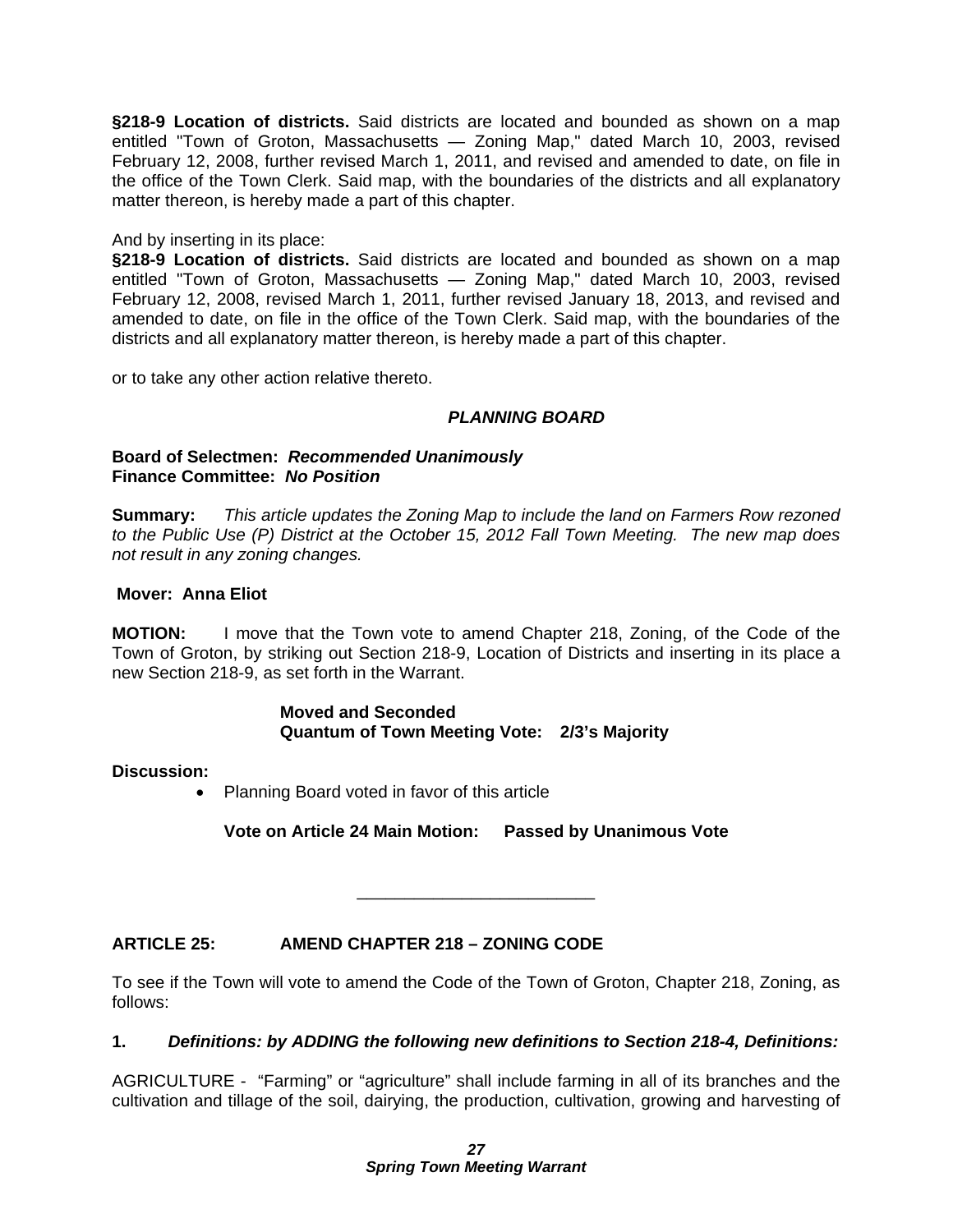any agricultural, aquacultural, floricultural or horticultural commodities, the growing and harvesting of forest products upon forest land, the raising of livestock including horses, the keeping of horses as a commercial enterprise, the keeping and raising of poultry, swine, cattle and other domesticated animals used for food purposes, bees, fur-bearing animals, and any forestry or lumbering operations, performed by a farmer, who is hereby defined as one engaged in agriculture or farming as herein defined, or on a farm as an incident to or in conjunction with such farming operations, including preparations for market, delivery to storage or to market or to carriers for transportation to market.  $1$ 

AGRICULTURAL LABOR HOUSING – A structure or building constructed or used for labor for commercial agriculture as its primary purpose.

COMMERCIAL DOG KENNEL - The keeping for sale or boarding purposes, including convalescence or treatment, of more than three dogs that are more than six months old.

### **2.** *Section 218-13, Schedule of Use Regulations: by DELETING the following use entries in the Agricultural, Floricultural and Horticultural category:*

|                                        | R-A       | $R-B$     | $B-1$     | $M-1$     | C         | Ω         | P         |
|----------------------------------------|-----------|-----------|-----------|-----------|-----------|-----------|-----------|
| The raising or keeping of horses,      | Υ         | Y         | Y         | Y         | <b>SP</b> | <b>SP</b> | Υ         |
| goats, sheep, cattle, and not over 15  |           |           |           |           |           |           |           |
| pigs or poultry or maintenance of      |           |           |           |           |           |           |           |
| dog kennels or riding stables          |           |           |           |           |           |           |           |
| A. Barns or stables for breeding,      | <b>SP</b> | <b>SP</b> | <b>SP</b> | <b>SP</b> | N         | N         | <b>SP</b> |
| boarding, hiring or sale of animals    |           |           |           |           |           |           |           |
| Roadside stand for sale of principally | <b>SP</b> | <b>SP</b> | <b>SP</b> | <b>SP</b> | N         | <b>SP</b> | <b>SP</b> |
| local farm produce raised in the       |           |           |           |           |           |           |           |
| Town, set back at least 50 feet from   |           |           |           |           |           |           |           |
| the street line, and provided that     |           |           |           |           |           |           |           |
| space for customers' cars is available |           |           |           |           |           |           |           |
| off the right-of-way of the street and |           |           |           |           |           |           |           |
| is so arranged as not to permit        |           |           |           |           |           |           |           |
| backing of automobiles onto any        |           |           |           |           |           |           |           |
| public or traveled way                 |           |           |           |           |           |           |           |

### *And by ADDING the following use entries in the Agricultural, Floricultural and Horticultural category:*

|                                        | R-A | R-B | - B-1 | M-1 |  |  |
|----------------------------------------|-----|-----|-------|-----|--|--|
| <b>Agricultural Labor Housing</b>      |     |     |       |     |  |  |
| The raising or keeping of horses,      |     |     |       |     |  |  |
| goats, sheep, cattle, pigs, poultry or |     |     |       |     |  |  |
| other domesticated animals for food    |     |     |       |     |  |  |
| and other agricultural purposes        |     |     |       |     |  |  |

 **1** See Chapter 137 Farming.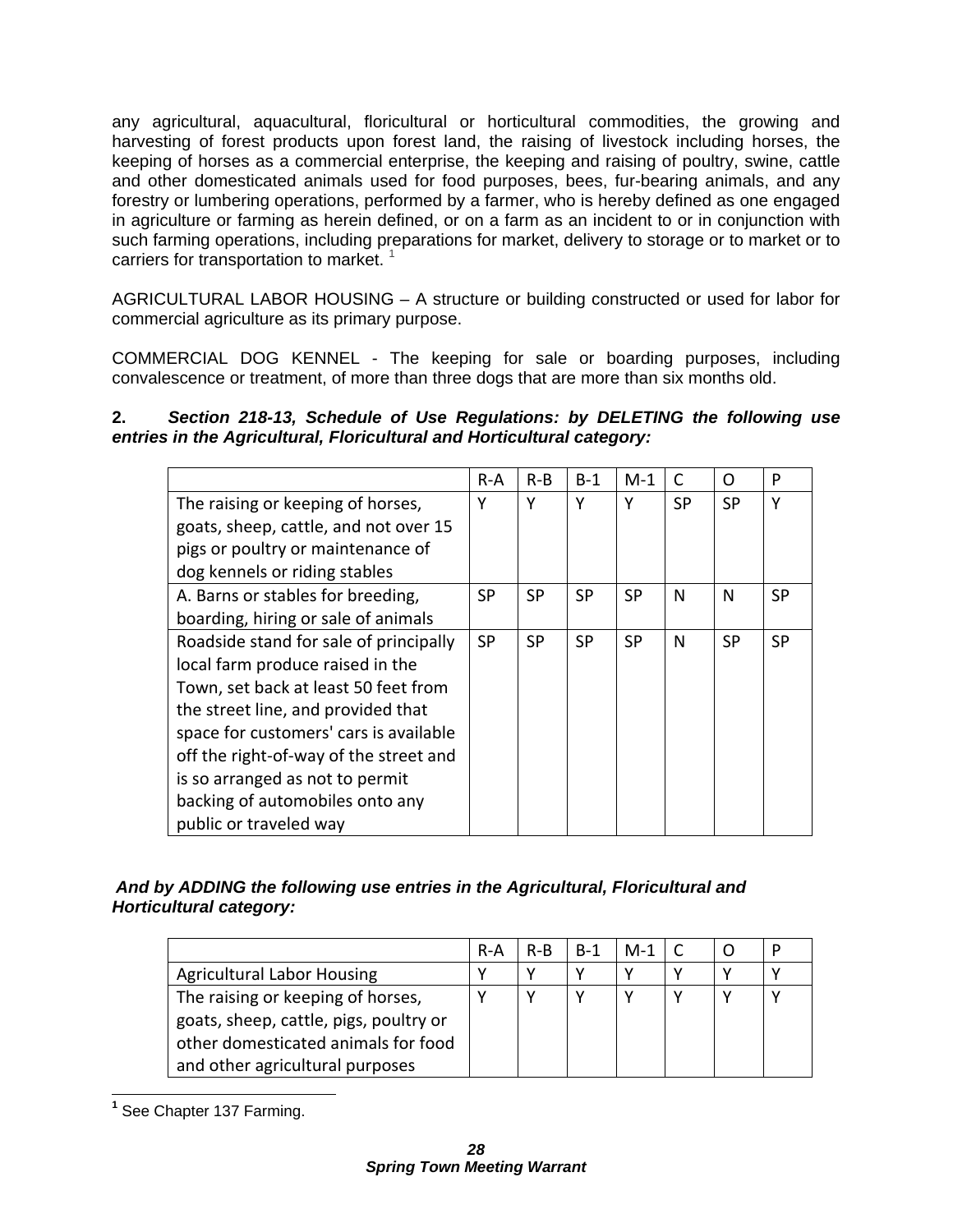| Riding stables                         |   |   | v | v |   |  |
|----------------------------------------|---|---|---|---|---|--|
| Barns or stables for breeding,         | γ | Υ | γ | v | v |  |
| boarding, hiring or sale of animals    |   |   |   |   |   |  |
| Roadside stand for sale of principally | Υ | γ | ۷ | ٧ | v |  |
| local farm produce raised in the       |   |   |   |   |   |  |
| Town, set back at least 50 feet from   |   |   |   |   |   |  |
| the street line, and provided that     |   |   |   |   |   |  |
| space for customers' cars is available |   |   |   |   |   |  |
| off the right-of-way of the street and |   |   |   |   |   |  |
| is so arranged as not to permit        |   |   |   |   |   |  |
| backing of automobiles onto any        |   |   |   |   |   |  |
| public or traveled way                 |   |   |   |   |   |  |

**3.** *Section 218-13, Schedule of Use Regulations: by DELETING the following use entry in the Business category:* 

|                       | Ð<br>K-A | к-в | $B -$<br>- | M- | ◡ |  |
|-----------------------|----------|-----|------------|----|---|--|
| Commercial greenhouse | ιب       | эF  |            |    |   |  |

*And by ADDING the following use in the Agricultural, Floricultural and Horticultural category:* 

|                       | к - д | к.к | к.:<br>-- | "<br>. |  |  |
|-----------------------|-------|-----|-----------|--------|--|--|
| Commercial greenhouse |       |     |           |        |  |  |

**4.** *Section 218-13, Schedule of Use Regulations: by ADDING the following use entry in the Business category:* 

|                       | $R - A$ | $R-B$ | $B-1$ | M-1 |   |  |
|-----------------------|---------|-------|-------|-----|---|--|
| Commercial dog kennel | ا ب     | SP    |       |     | N |  |

#### *PLANNING BOARD AGRICULTURAL COMMISSION*

#### **Board of Selectmen:** *Recommended Unanimously* **Finance Committee:** *No Position*

**Summary:** *The Planning Board and Agricultural Commission, in collaboration with the Board of Health and Conservation Commission, are proposing the above amendments to §218-4, Definitions and §218-13, Schedule of Use Regulations. The proposed amendments will add new definitions of "Agriculture," "Agricultural Labor Housing," and "Commercial Dog Kennel" and will modify the Schedule of Use Regulations, which designates the types of uses allowed in different Zoning Districts.* 

#### **Mover: Anna Eliot**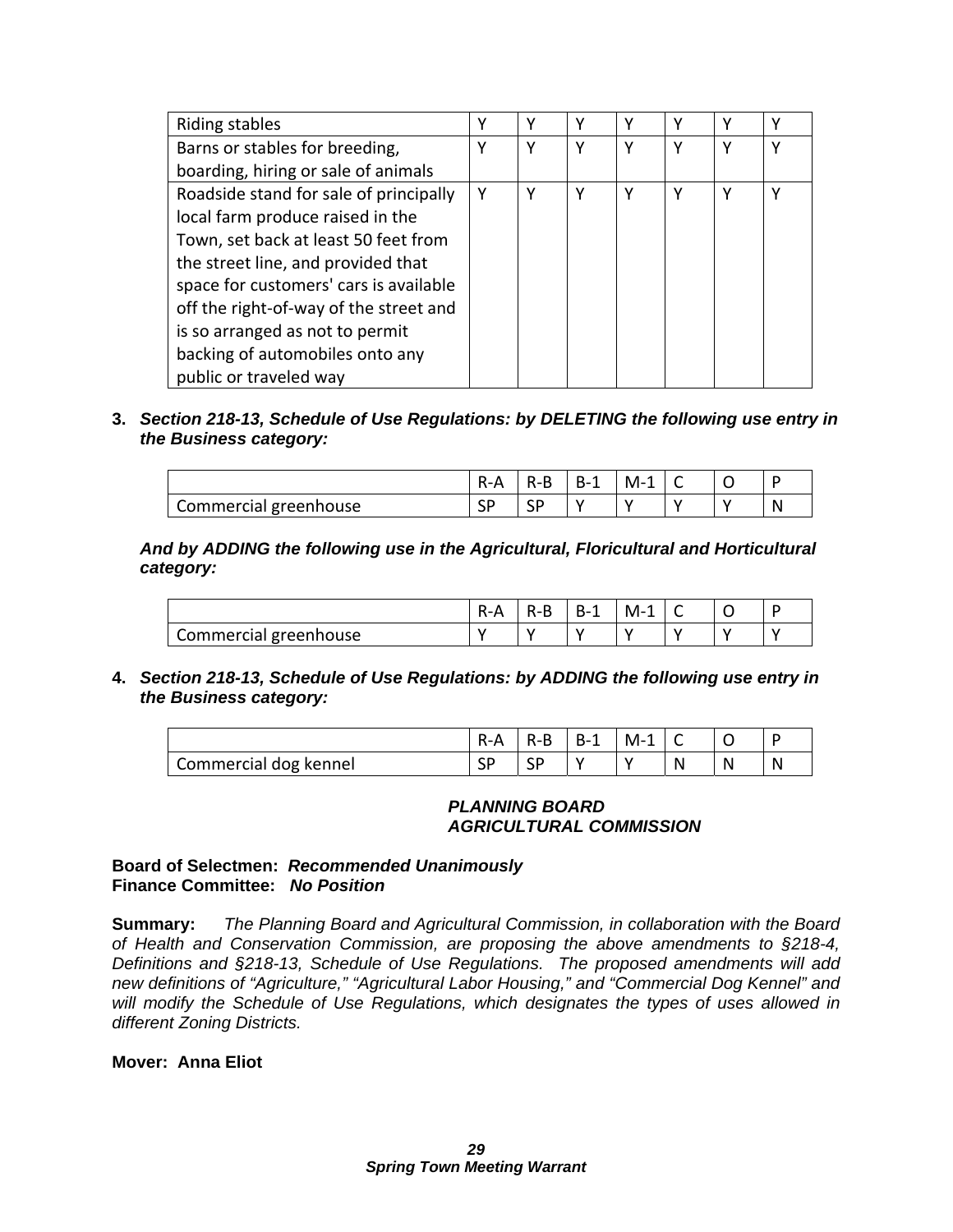**MOTION:** I move that the Town vote to amend the Code of the Town of Groton, Chapter 218, Zoning, Section 218-4, Definitions, and Section 218-13, Schedule of Use Regulations, as set forth in the Warrant.

#### **Moved and Seconded Quantum of Town Meeting Vote: 2/3's Majority**

#### **Discussion:**

- Planning Board voted in favor of Article 25
- Agricultural Commission supports Article 25
- Agricultural Commission: State law does not allow for Special Permit requirements for agriculture. This bylaw revision eliminates the SP requirements, and brings the Groton bylaw into conformance with state law.

#### **MOTION to Amend (D. Mendel):**

I move to amend the main motion under Article 25 by revising the second entry for the Agricultural, Floricultural and Horticultural category in section 218-13, Schedule of Use Regulations, to read as follows:

 The raising of horses, goats, sheep, cattle, pigs (not more than 15), poultry (not more than 15) or other domesticated animals for food and other agricultural purposes.

#### **Motion to Amend (D. Mendel) Moved and Seconded Quantum: Majority**

#### **Discussion (con't):**

- Q: Is the restriction on the numbers of animals "legal"?
	- o R: There is no restriction in Mass general Law. Specification of a number, per se, is not a violation. Any restriction is subject to the "reasonableness" concept of MGL 40A Section 3.
	- o Example: The size of a lot must be a "reasonableness" factor.
	- o The amendment was offered in consideration of undersized lots and a large number of animals.
- There are a number of requirements in zoning to address use of lots. For example, zoning requires 25' setbacks. Suggest concerned parties work with the Planning Board to address concerns.
- This amendment would affect all farms and lots, regardless of land size; some think unreasonably.
- The Board of Health can regulate public health aspects of animals.
- This zoning proposal offers no protection for house owners.
- Proposed amendment applies to pigs and poultry only.
- Q: What are the controls on farm animals?
	- o The amendment removes the Special Permit requirement.
	- o Special Permits did not control the management of animals.
	- o The controls are the same: State standards, local inspections
	- o Proper management is the key to preventing "intrusion".
- There are flaws in the plan and the amendment. It is not good to regulate large farms the same as house lots. What risk does the homeowner face?
- Limiting the number of animals will not address the issues raised. Need to find a way to protect the public from bad practices.
- A house is a major financial investment. We may need to modify zoning in synch with state law to protect house owners. However, farms have a right to exist.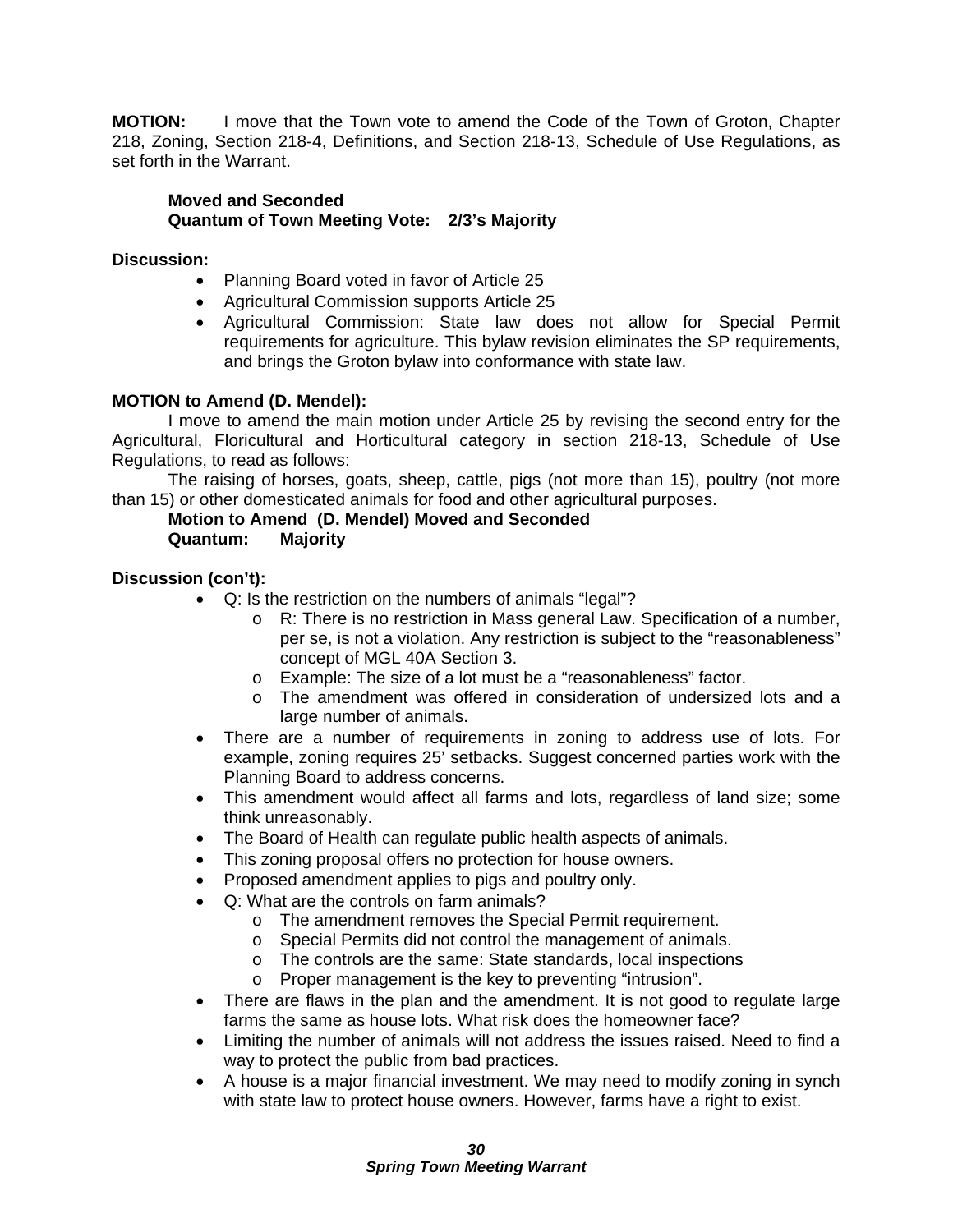#### **MOTION to Move the Question (re Mendel Amendment) Moved and Seconded Quantum: 2/3rds Majority Vote on the Motion to Move the Question: Passed by 2/3rds Majority**

#### **Vote on Amendment to the Main Motion (D. Mendel): Does not carry**

#### **Discussion (con't):**

- Q: Is there anything to prevent building an Agriculture labor house on any house lot?
	- o R: Acreage, Revenue and hours devoted to farming. Only commercial agriculture as defined by state law qualify.
- Q: If there is a remote agriculture operation, can one build a labor house on the local lot?

\_\_\_\_\_\_\_\_\_\_\_\_\_\_\_\_\_\_\_\_\_\_\_\_\_

o R: No. Can only build on continuous land with the operation.

#### **Vote on Article 25 Main Motion : Passed by 2/3rds Majority**

#### *ARTICLE 26: CONCEPT PLAN APPROVAL FOR 120 BOSTON ROAD*

To see if the Town vote, pursuant to Section 218-18 of the Zoning Bylaw, to approve the Concept Plan for business development for property owned by PCM Realty Trust, situated at 120 Boston Road and shown on Assessors' Map 222 as Parcel 15, which premises is described in a deed recorded at the South Middlesex Registry of Deeds at Book 26626, Page 239, being shown on shown on a conceptual plan entitled "Concept Plan for 120 Boston Road, Groton, Massachusetts" prepared by Ducharme & Dillis, Civil Design Group, Inc., dated March 14, 2013, a copy of which is on file with the Town Clerk, or to take any other action relative thereto.

#### *PLANNING BOARD*

#### **Board of Selectmen:** *Recommended Unanimously* **Finance Committee:** *Recommended Unanimously*

**Summary:** *The article requests that voters approve a concept plan for construction of a twostory medical office building with an 8000 sq. ft. footprint and gross floor area of 16,000 sq. ft. The front portion of the 2.98 acre property was zoned Business (B-1) in 1963 and the rear portion of the site was rezoned to B-1 in 1996.* 

#### **Mover: Anna Eliot**

**MOTION:** I move that the Town vote, pursuant to Section 218-18 of the Zoning Bylaw, to approve the Concept Plan for business development for property owned by PCM Realty Trust, situated at 120 Boston Road and shown on Assessors' Map 222 as Parcel 15, which premises is described in a deed recorded at the South Middlesex Registry of Deeds at Book 26626, Page 239, being shown on a conceptual plan entitled "Concept Plan for 120 Boston Road, Groton, Massachusetts" prepared by Ducharme & Dillis, Civil Design Group, Inc., dated March 14, 2013, a copy of which is on file with the Town Clerk.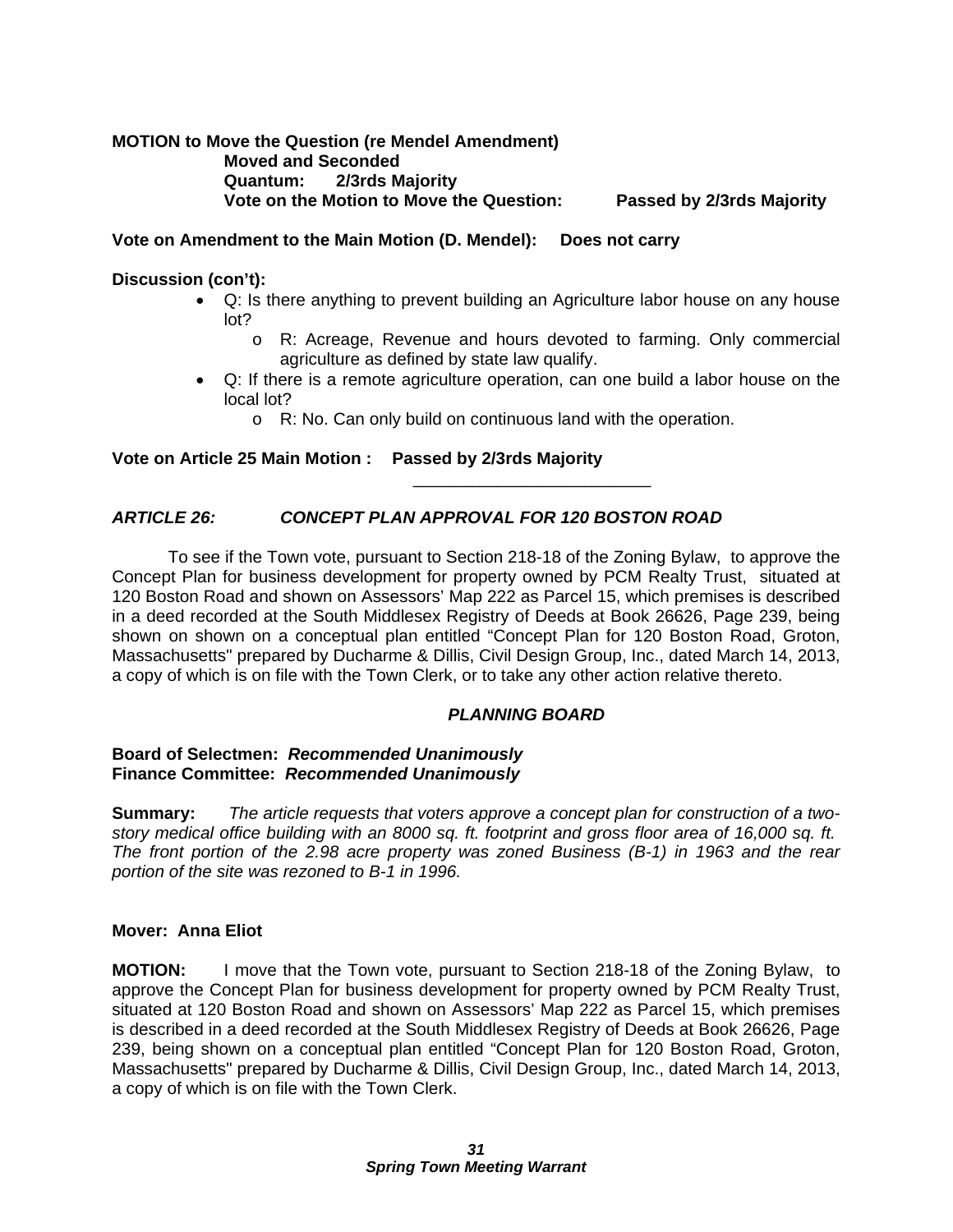#### **Moved and Seconded Quantum of Town Meeting Vote: 2/3's Majority**

#### **Discussion:**

- Presentation by Myette Team, proponents of amendment.
- Groton's requirement of a Concept Plan Approval by town Meeting is unique.
- This property has "split zoning" since 1996. Originally zoned as business in 1963.
- If Town Meeting approves the concept plan, the project proposal will still require board's approvals as it moves forward in the permitting process. This vote, would only allow the application process to begin. This vote is not to change zoning.
- The Concept Plan Approval Process looks at four criteria:
	- o Impact on town economics
	- o Impact of visual environment
	- o Impact on natural environment
	- o Impact on public services
- Proponent believes the project will have positive impacts in all criteria.
- A concept-level plan was presented. The primary tenant will be Pediatrics West.
- Planning Board voted 4 to 1 in favor of the plan.
- Economic Development Committee
	- o Issued a strong letter of support
	- o Voted unanimous support of the project (Peter Myette abstaining)
	- o This is an example of good business growth for Groton.
- Board of Selectmen supported the project by a vote to 4 to 0.
- Groton Board of Trade endorsed the project. This will create additional jobs for Groton residents and create additional tax revenue.
- Q: What was the reason for the minority Planning Board vote?
	- o R: Member Wilson (not present) voted "no" because he felt the plan was incomplete to form an opinion. Member Wilson also thinks the Concept Plan process is flawed in that it requires a recommendation without full facts.
- Abutter Janes addressed the meeting with concerns:
	- o Common septic system will be removed, forcing hookup to town sewer. Abutter feels the operational expense of sewer is not affordable for her business.
	- o Proposed project may put her out of business. The plan is not friendly to her business.
	- o There are issues with easements and septic to be resolved.
- Proponent Attorney Anctil reiterated that Town Meeting's approval of the concept plan only allows the project to go forward to the permitting stage. Will work with abutters. The boards generally push applicants to develop better projects.

**Vote on Article 26 Main Motion: Passed by 2/3rds Majority** 

#### *ARTICLE 27: DISCONTINUE A PORTION OF FITCH'S BRIDGE ROAD*

 To see if the Town will vote to discontinue as a public way the portion of Fitch's Bridge Road running from its intersection with Pepperell Road easterly to a point 50 feet, more or less, easterly of the east abutment of Fitch's Bridge, as shown on sheet 5, "Site Plan," of plans

\_\_\_\_\_\_\_\_\_\_\_\_\_\_\_\_\_\_\_\_\_\_\_\_\_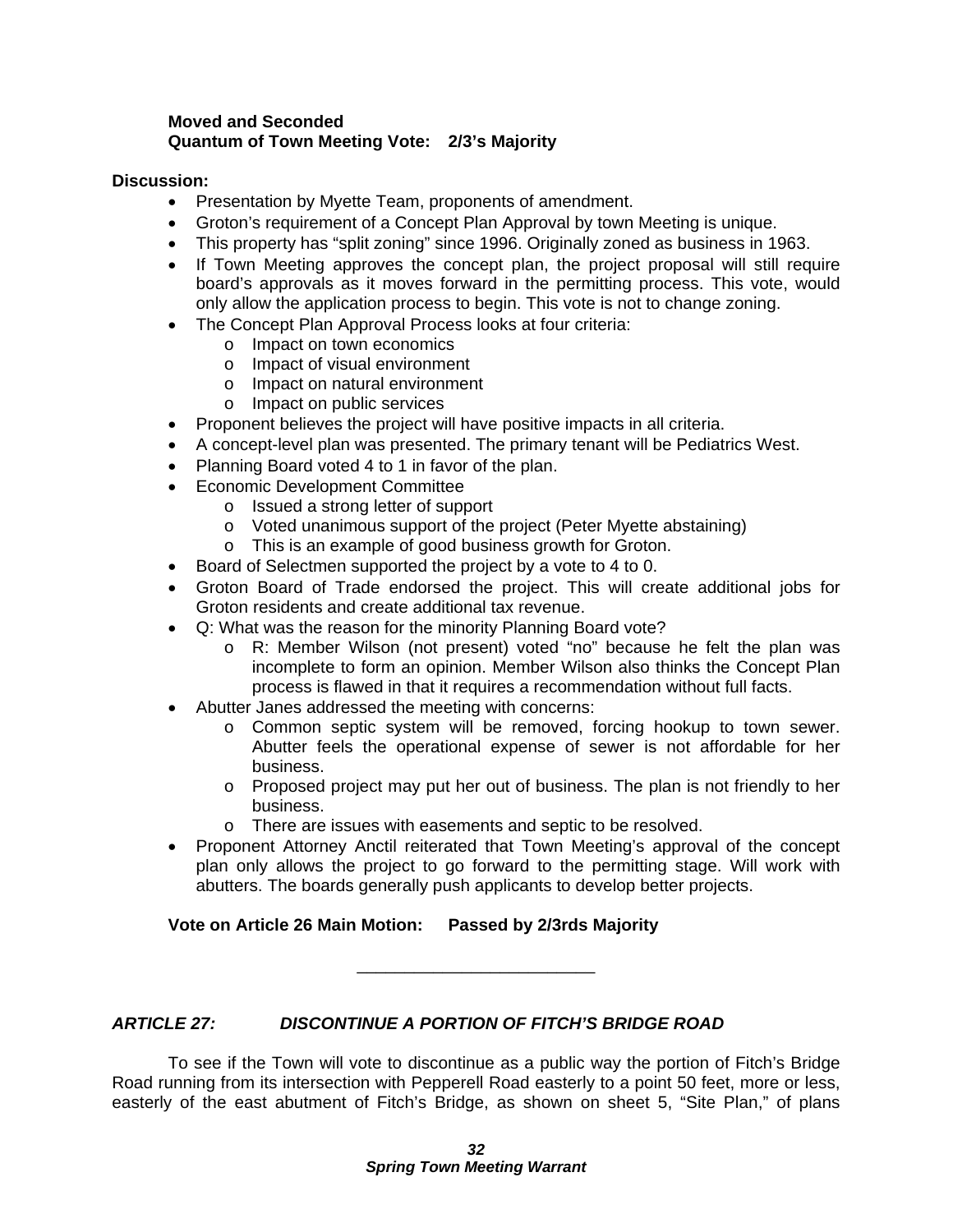entitled "Fitch's Bridge Replacement (Fitch's Bridge over Nashua River Bridge Number G-14- 004)" dated December 12, 2012 by Fay, Spofford & Thorndike, LLC, a copy of which is on file in the office of the Town Clerk, or to take any other action relative thereto.

#### *BOARD OF SELECTMEN*

#### *Board of Selectmen: Recommended Unanimously Finance Committee: No Position*

*Summary: To discontinue the portion of Fitch's Bridge Road that abuts Fitch's Bridge.* 

#### **Mover: Jack Petropoulos**

**MOTION A:** I move that the Town vote to discontinue as a public way a portion of Fitch's Bridge Road, which road was accepted and established by a vote under Article 8 of the March, 1845 Town Meeting as a two-rod wide road, said portion running from the Road's intersection with Pepperell Road easterly to a point 50 feet easterly of the east abutment of Fitch's Bridge, as shown on sheet 5, "Site Plan," of plans entitled "Fitch's Bridge Replacement (Fitch's Bridge over Nashua River Bridge Number G-14-004)" dated December 12, 2012 by Fay, Spofford & Thorndike, LLC, a copy of which is on file in the office of the Town Clerk.

#### **Moved and Seconded**

**MOTION B:** I move that this Article be Indefinitely Postponed.

**Moved and Seconded Quantum of Town Meeting Vote: Majority Vote on Article 27 Motion to Indefinitely Propose: Passed by Unanimous Vote** 

#### *ARTICLE 28: ACCEPTANCE OF PAQUAWKET PATH*

 To see if the Town will vote to accept as a public way the roadway known as Paquawket Path, as heretofore laid out by the Board of Selectmen and as shown on a plan entitled "Definitive Subdivision of Land in Groton, MA known as Longley Estates" dated June, 1979, prepared by Charles A. Perkins Co., Inc., Clinton, Mass, a copy of which is on file with the Town Clerk, and to authorize the Board of Selectmen to acquire, by gift, purchase, or eminent domain, the fee to or lesser interests in said roadway and all related easements, or to take any other action relative thereto.

\_\_\_\_\_\_\_\_\_\_\_\_\_\_\_\_\_\_\_\_\_\_\_\_\_

#### *BOARD OF SELECTMEN*

**Board of Selectmen:** *Recommended Unanimously* **Finance Committee:** *No Position*

**Summary:** *To accept Paquawket Path as a public way.* 

**Mover: Jack Petropoulos**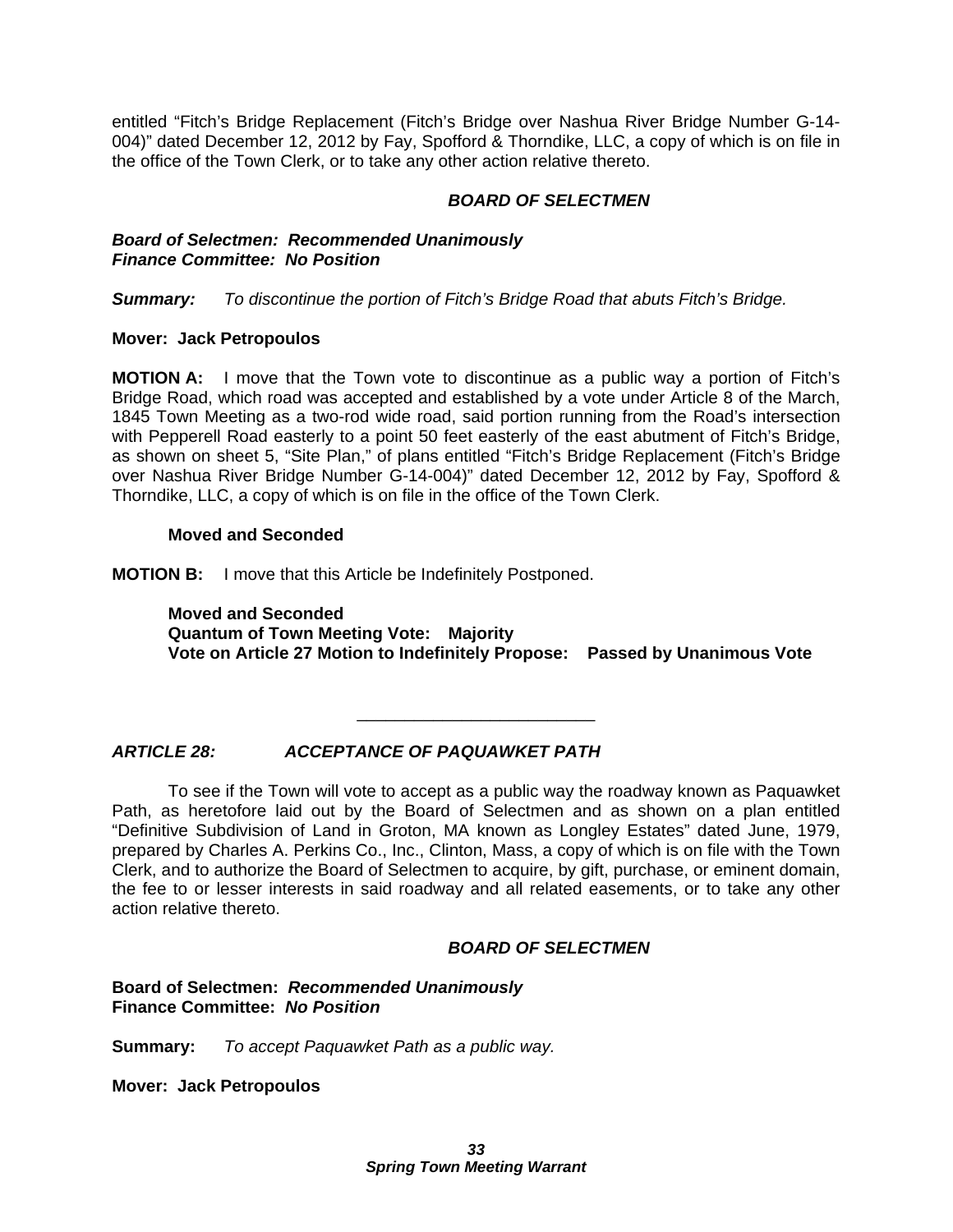**MOTION:** I move that the Town vote to accept as a public way the roadway known as Paquawket Path, as heretofore laid out by the Board of Selectmen and as shown on a plan entitled "Definitive Subdivision of Land in Groton, MA known as Longley Estates" dated June, 1979, prepared by Charles A. Perkins Co., Inc., Clinton, Mass, a copy of which is on file with the Town Clerk, and to authorize the Board of Selectmen to acquire, by gift, purchase, or eminent domain, the fee to or lesser interests in said roadway and all related easements.

\_\_\_\_\_\_\_\_\_\_\_\_\_\_\_\_\_\_\_\_\_\_\_\_\_

**Moved and Seconded Quantum of Town Meeting Vote: Majority Vote on Article 28 Main Motion: Passed by Unanimous Vote** 

*ARTICLE 29: SALE OR LEASE OF SQUANNACOOK HALL* 

 To see if the Town will vote to authorize the Board of Selectmen to sell and/or lease, for a period not to exceed 99 years, the building known as Squannacook Hall, which comprises approximately 4,402 square feet, and all or a portion of the 0.50 acre site on which it is located at 33 West Main Street, West Groton, Massachusetts, to take all necessary action to comply with the General Laws of the Commonwealth for the disposal of said building, and to petition the General Court for any necessary special legislation, or to take any other action relative thereto.

### *BOARD OF SELECTMEN*

#### **Board of Selectmen:** *Recommendation Deferred Until Town Meeting* **Finance Committee:** *Recommendation Deferred Until Town Meeting*

**Summary:** *Squannacook Hall has been vacant for the past four years. A re-use study was completed four years ago for the future use of the Building. However, due to cost and lack of a viable septic system, no action was taken on the proposed rehabilitation. Last fall, the Town successfully designed a Title V septic system that was permitted by the Board of Health. Based on this, the Board of Selectmen advertised a Request for Proposal for the disposition of the Building. The purpose of this article will be to present the results of the RFP to the Town Meeting for approval and potential sale and/or lease of the Building. A full report will be made to the Spring Town Meeting.* 

#### **Mover: Anna Eliot**

**MOTION A:** I move that the Town vote to transfer to the Board of Selectmen, for the purpose of sale and/or lease, the custody and control of the building known as Squannacook Hall, which comprises approximately 4,402 square feet, and all or a portion of the 0.50 acre site on which it is located at 33 West Main Street, West Groton, Massachusetts, and to authorize the Board of Selectmen to sell and/or lease such property for a period not to exceed 99 years, for a sum of not less than \$25,000, and to take all necessary action to comply with the General Laws of the Commonwealth for the disposal of said property, and to petition the General Court for any necessary special legislation.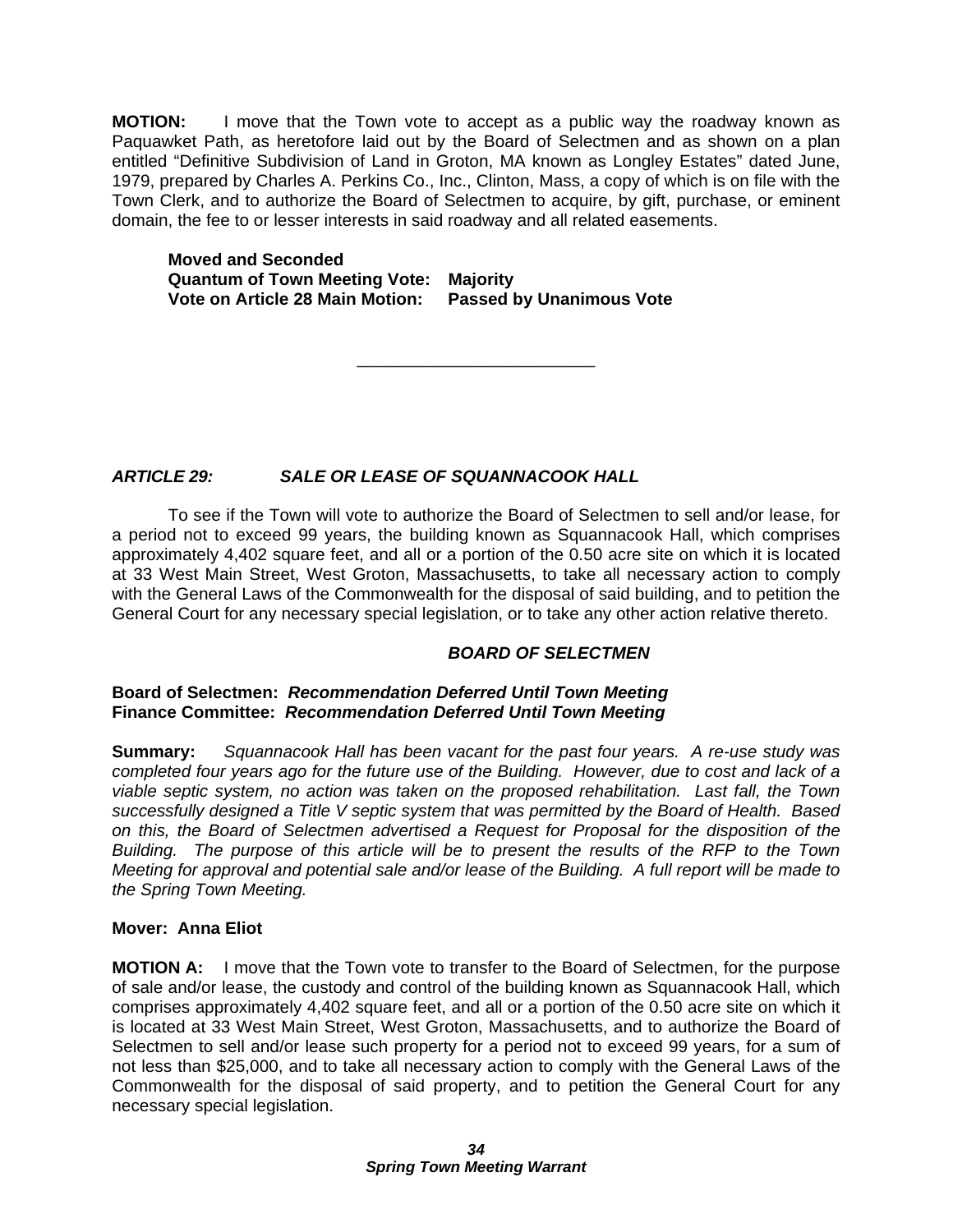**Moved and Seconded Quantum of Town Meeting Vote: 2/3's Majority** 

**MOTION B:** I move that this Article be Indefinitely Postponed

**Moved and Seconded Quantum of Town Meeting Vote: Majority Vote on Article 29 Motion B to Indefinitely Postpone:** 

\_\_\_\_\_\_\_\_\_\_\_\_\_\_\_\_\_\_\_\_\_\_\_\_\_

**Passed by Unanimous Vote** 

**MOTION to Dissolve the 2103 Spring Town Meeting Moved and Seconded Quantum of Town Meeting Vote: Majority Vote on Motion to Dissolve the Meeting: Passed by Unanimous Vote The 2013 Spring Town Meeting was dissolved April 22 at 9:35 PM** 

Hereof fail not and make return of your doings to the Town Clerk on or before time of said meeting.

Given under our hands this 5<sup>th</sup> Day of April in the year of our Lord Two Thousand Thirteen.

 *Stuart M. Schulman*  Stuart M. Schulman, Chairman

 *Peter S. Cunningham*  Peter S. Cunningham, Vice-Chairman

 *John G. Petropoulos* 

John G. Petropoulos, Clerk

 *Joshua A. Degen*  Joshua A. Degen, Member

 *Anna Eliot*  Anna Eliot, Member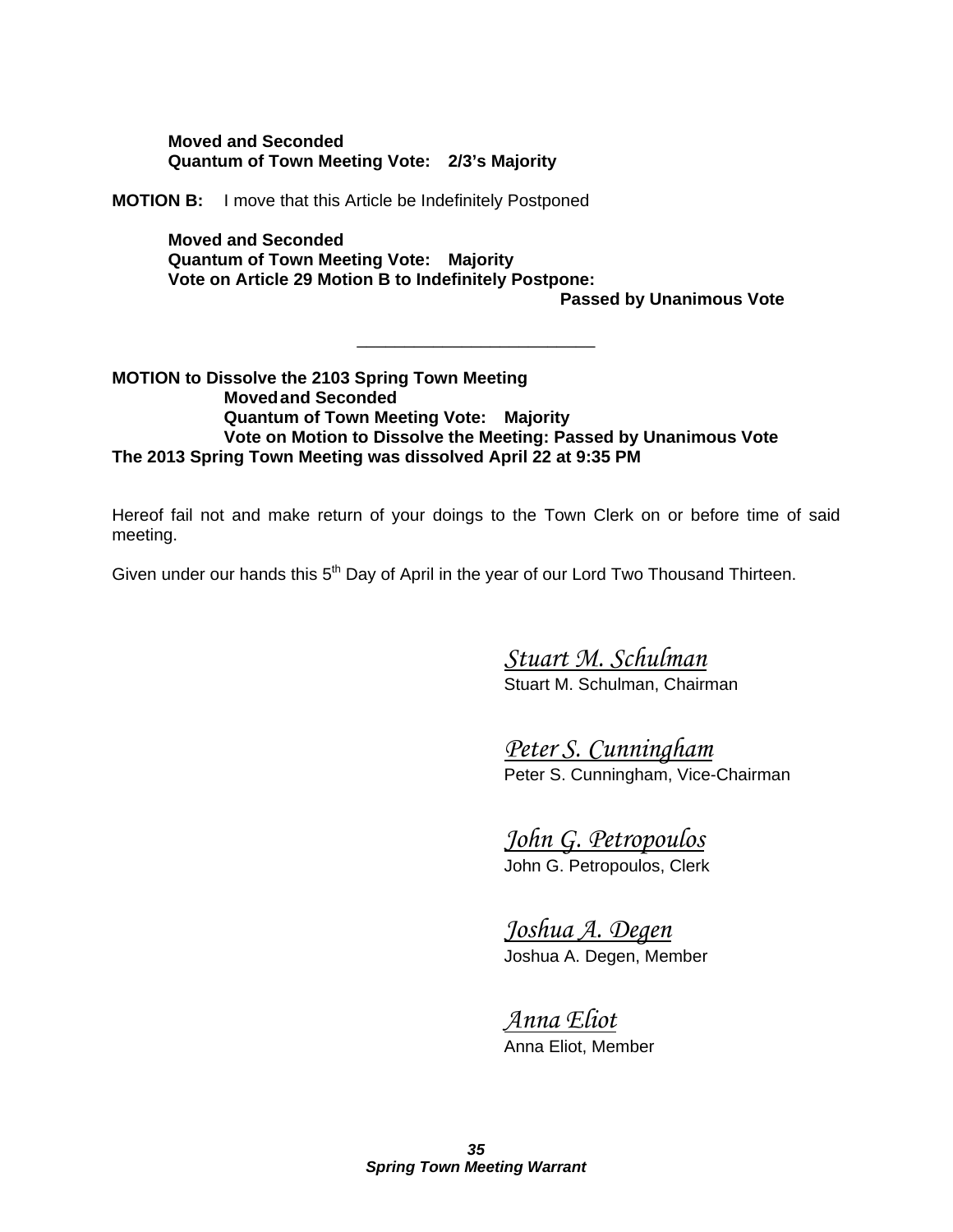OFFICERS RETURN Groton, Middlesex

Pursuant to the within Warrant, I have this day notified the Inhabitants to assemble at the time, place, and for the purpose mentioned as within directed. Personally posted by Constable.

 $\overline{\phantom{a}}$  , and the contract of the contract of the contract of the contract of the contract of the contract of the contract of the contract of the contract of the contract of the contract of the contract of the contrac

\_\_\_\_\_\_\_\_\_\_\_\_\_\_\_\_\_\_\_\_\_\_\_\_\_\_\_\_\_\_\_\_\_\_\_\_\_\_\_\_\_\_\_\_\_\_\_\_\_\_\_\_\_\_\_\_\_\_\_\_\_\_\_\_\_\_\_\_\_\_\_\_\_\_\_\_

**Constable Constable Date Duly Posted Date Duly Posted** 

## **BUDGET MESSAGE FROM THE TOWN MANAGER**

# **TOWN OF GROTON FISCAL YEAR 2014**

Pursuant to Article 6 of the Charter of the Town of Groton, Massachusetts, the Finance Committee, Board of Selectmen and Town Manager are pleased to submit for your consideration the Proposed Fiscal Year 2014 Operating Budget for the Town of Groton. This budget is a "needs budget" that, not only provides a stable tax rate, but allows the Town to continue to address areas that will improve the overall service delivery to Groton's residents. In addition, decisions made in previous years have allowed the Town to set aside the necessary debt service to address capital needs in FY 2014 without increasing taxes more than is allowed under Proposition 2½. After a significant increase last year, the excluded debt budget decreases slightly in FY 2014, providing some relief for residents and taxpayers.

An issue that arose when developing the revenue forecast for Fiscal Year 2014 is the fact that Fiscal Year 2013 State Revenue Collections are well below budgeted revenues and the Governor has made a decision to reduce FY 2013 Local Aid payments to the Cities and Towns. Based on this, the proposed budget assumes a decrease in local aid for Fiscal Year 2014. To be conservative, State Aid has been budgeted at the Fiscal 2012 level, or a decrease of 8.77%. To offset this reduction, we are using \$70,612 in excess levy capacity to minimize the impact of this reduction on the proposed operating budget.

Nevertheless, overall revenue projections show a healthy revenue forecast in Fiscal Year 2014. This will allow the Town to continue to maintain services and continue to address areas that will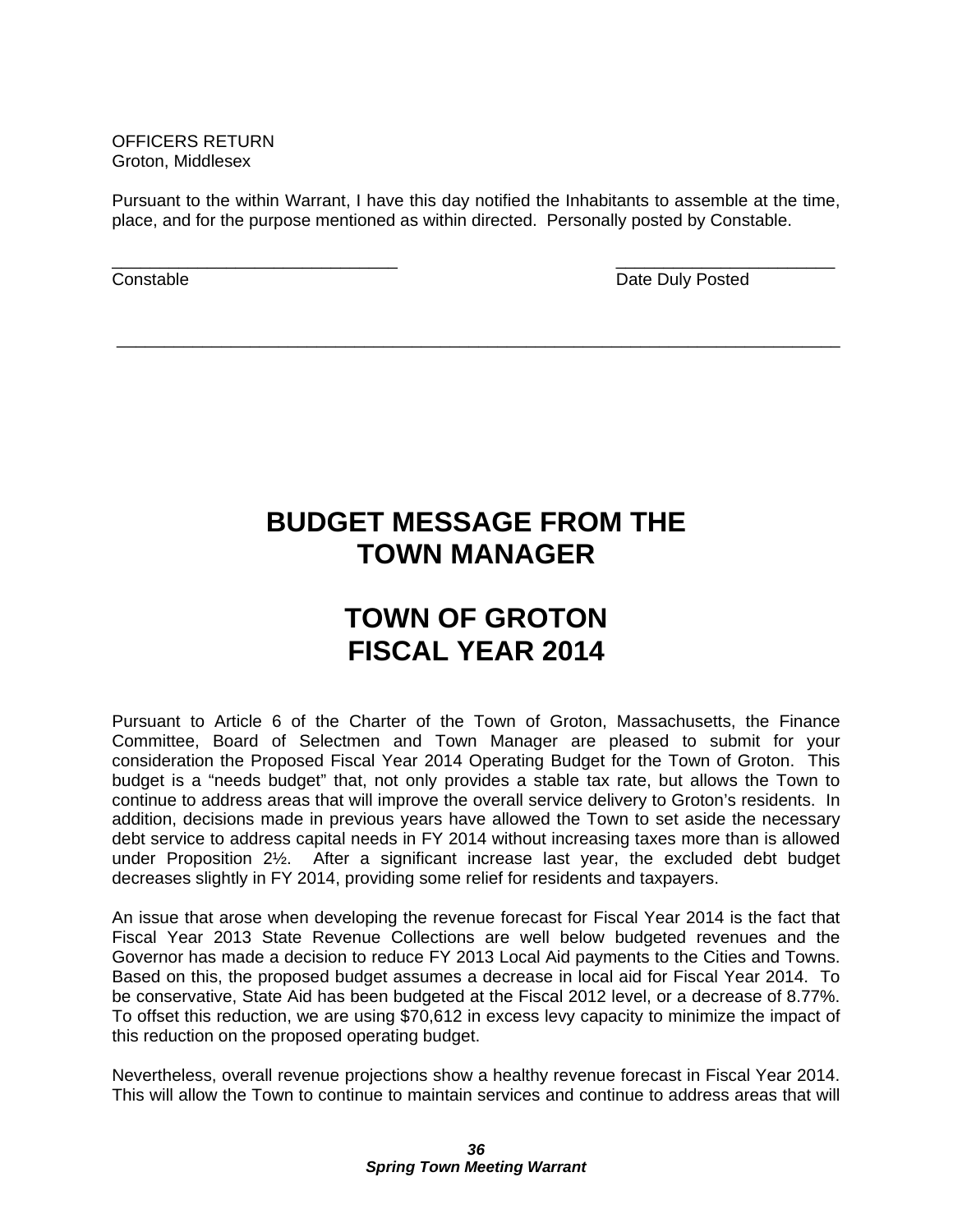improve the delivery of services. Similar to last year, Health Insurance and Pension Expenses will not overly tax the budget in FY 2014 as the Town continues to provide affordable health insurance to its employees and continues to fund the unfunded pension liability without a major increase in the operating budget. As stated in last year's budget message, the continued hard work of all of the Town's Departments, Boards, Committees, and Commissions will allow the Town to continue to maintain services and improve the delivery of services in key departments.

Improving technology capabilities has been a high priority. With the help of extremely dedicated volunteers, the Town's IT Director, Jason Bulger, has been able to improve the Town's capabilities. The Town has seen significant improvements to its equipment and security. In addition, the Town now has a state of the art website and its Emergency Operations Center is one of the finest in the State in terms of capabilities. In addition, the IT Department has developed software that has helped departments improve their service delivery to residents. The commitment to IT continues in FY 2014. Currently, the Department has one full time Manager and a part-time Desk Top Specialist. In order to continue moving the Department forward, the FY 2014 Budget contains funding that increases the staff by one full-time employee that will reorganize the make-up of the IT Department. The Wage Line Item requests \$57,605, which would fund a part-time (19 hour/week) Web Developer with a salary of \$24,399, and increase the current part time Desk Top Specialist from 19 hours/week to full-time (35 hours/week) at a salary of \$33,206. Many departments suffer inefficiencies due to ongoing maintenance or support issues that result from only a part-time Desktop Specialist. The IT Department has implemented a ticketing system that shows that users on average wait 4 days for a non-emergency problem to be remedied. Adding this position makes great strides to bring that number down. Expanding this position will allow the IT Director to dedicate more time on higher-level issues like managing servers and network devices, planning, purchasing, and special projects. Increasing the Desktop Specialist position to full-time will allow better continuity for users and increase efficiency for all workers.

The new Web Developer position will help tackle two of the department's most profound goals which are to provide a solid public-facing website that adequately communicates all of the Town's information to the public, and improve and expand the back office software system. This will save time and improve the recordkeeping of several departments throughout the Town as well as aid in essential business functions. The current back office system has been under development for several years now, and providing ongoing support and documentation will increase its overall usefulness and ensure its long-term survival. With the work of the employee in this position, the public-facing website will be easier to navigate and search, will contain more documents and pages to provide more information to the public, will offer a mobile version of the site, and will offer the ability to sign up for alerts or notifications for certain events.

Fiscal Year 2014 will be the second year that the Health Reform Legislation will have a positive impact on the Town's Operating Budget. As you will recall from last year, the Health Reform Law allowed cities and towns to change health insurance plan designs in order to lower costs without first bargaining that change through union negotiations. The cost reduction was accomplished by shifting more of the out of pocket expenses to employees and retirees in the form of higher co-pays and new deductibles, thereby lowering the monthly premiums and consequently the overall cost of health insurance for the taxpayer. In order to offset some of these additional expenses to employees, the Town implemented a health reimbursement arrangement (HRA) that allows employees and retirees to use the savings to offset higher copays and new plan year deductibles. In FY 2013, we appropriated \$60,000 for the HRA, which was twenty-five (25%) percent of the savings the Town realized with the new plan design. The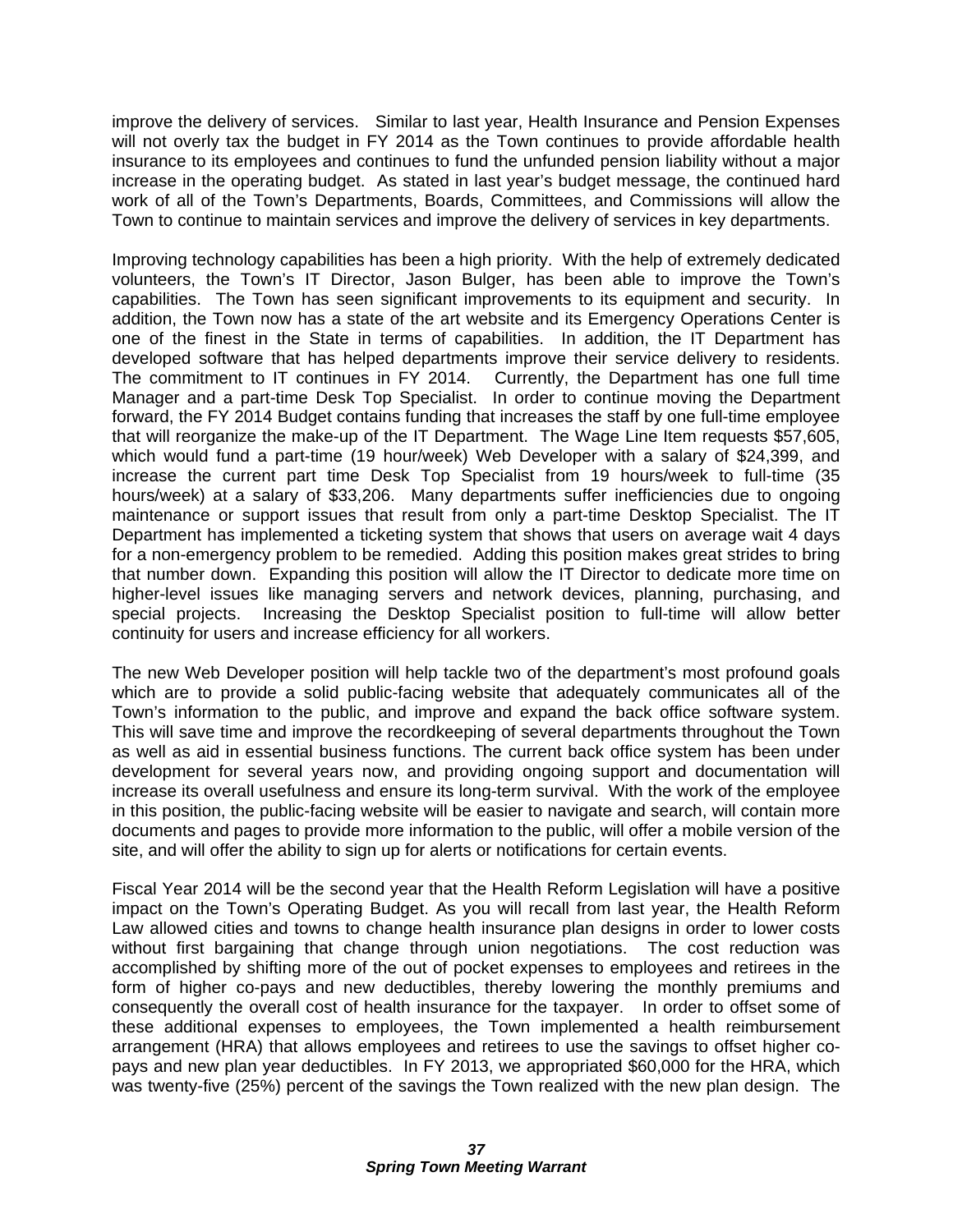Board of Selectmen had agreed to request funding for the HRA in the amount of \$60,000 for three years. The Fiscal Year 2014 Budget contains this amount in the Health Insurance Budget.

The Police and Fire Communications Department has had four full-time employees and one part-time employee for many years. For the past two fiscal years additional funding has been added to the Department's Wage Account to provide relief dispatchers to cover various shifts. This has been a good "stop-gap", but has not fully addressed the needs of the Department. Aside from emergencies, day to day call volumes and walk in traffic has increased quite significantly. From January 1, 2012 to November 21, 2012 the Communications Center has logged approximately 31,159 calls. From January 1, 2011 to December 31, 2011 the Communications Center logged 23,997 calls. This is an increase of approximately 29.85%. In addition, training requirements and other mandates from the State have been implemented over the past year. On July 1, 2012, the Commonwealth of Massachusetts mandated Emergency Medical Dispatch (EMD) procedures and requirements. The Town was fortunate enough to receive grant money (\$36,000) to purchase the software program and complete the EMD training that was required. In order to become a certified EMD dispatcher, the employee must become a certified E911 tele-communicator, obtain and maintain CPR certification, and obtain and maintain EMD certification. Each employee must also complete sixteen (16) hours of state approved continuing education training each year. This new mandate has created more work for the dispatcher(s) as they now need to remain on the phone with the caller and provide prearrival medical assistance while dispatching the ambulance, cruiser, and out of town Advanced Life Support (ALS) unit(s) that is required by Fire Department protocol. In addition, they must continue to enter the call into the Computer Aided Dispatch (CAD) system, the EMD Software system, and answer incoming phone calls, all while continuing to dispatch for Dunstable Police and EMS. In order to address this, the FY 2014 Budget contains funding for an additional fulltime dispatcher. By adding this position, the Department will be able to have the busiest times covered by two dispatchers on duty and continue to meet State mandates without impacting public safety. The FY 2014 Budget impact of this addition is \$59,243 (including benefits).

The Library Budget has funding that will allow them to change from the current catalog and borrowing system they operate under to one that will dramatically improve their delivery of services to residents. As it is now constituted, the Groton Public Library (GPL) is a stand-alone system - the last library in eastern Massachusetts that is not part of a network. The GPL purchases its own online catalog system from The Library Corporation (TLC) and is an online affiliate with the Central/Western Massachusetts Automated Resource Sharing network (C/W MARS), for which they receive access to two databases (out of the 53 they offer) and limited access to their catalog system. The current catalog system with TLC will cost \$14,318 in FY 2014, while continuing with C/W MARS for interlibrary loans will cost \$3,100. It is important to note that FY 2014 will be the last year that C/W MARS will offer on-line affiliations. Starting in FY 2015, they will only be offering full memberships. In order to improve the delivery of services, funding has been added to the Library Budget for a full membership in the Merrimack Valley Library Consortium (MVLC). This change incorporates GPL into a network with 35 other public libraries, increasing their materials collection of 76,000 to over three million items. The annual cost to join the MVLC is \$35,371. Since the Library will no longer be part of TLC or C/W MARS, the \$17,418 currently being spent can be used to offset the MVLC fee, thereby requiring an additional appropriation of \$17,953 in FY 2014.

Last year, the Town entered into three (3) year agreements with five of our six Unions. This has allowed the Town to maintain a stable work force and provide a solid budgetary forecast over the next two years. These five Unions will be entering the second year of three year deals in Fiscal Year 2014. Negotiations with our sixth union, the newly formed Groton Professional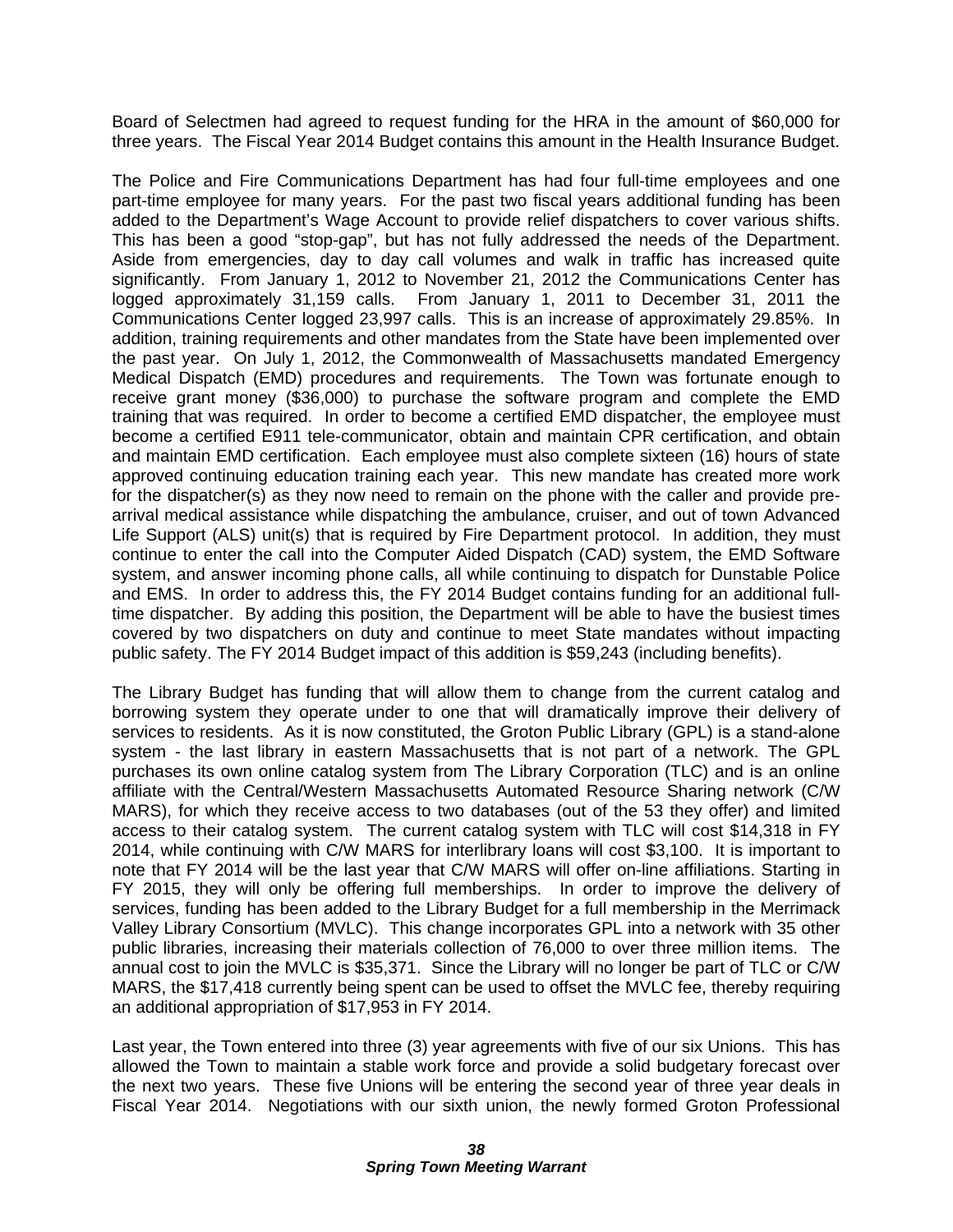Firefighters Association, are still on-going. Each of the five Unions has agreed to a two (2%) percent wage adjustment in Fiscal Year 2014, and the Board of Selectmen is recommending that all By-Law employees receive the same adjustment. In addition, please recall that last year, a new performance incentive program for several of our union employees, as well as our By-Law employees was instituted. This program allows employees to earn up to an additional two (2%) percent wage increase based on a review of their performance by their department managers. Fiscal Year 2014 is the first year that the financial impact of this program will be included in the Town's operating budget. This program continues to evolve and is an effective tool to measure employee performance. The Fiscal Year 2014 financial impact of the negotiated and recommended wage adjustment, along with the performance incentive program is as follows:

| <b>Total Needed for Wage Adjustment</b> | \$112,845 |
|-----------------------------------------|-----------|
| Total Needed for Performance Incentive  | \$44,759  |
| <b>Total Budgetary Impact:</b>          | \$157,604 |

The following chart is a breakdown of the proposed municipal budget by function:

| <b>Function</b>                          | FY 2013<br>Appropriation | FY 2014<br><b>Proposed</b> | <b>Dollar</b><br>Change | <b>Percent</b><br>Change |
|------------------------------------------|--------------------------|----------------------------|-------------------------|--------------------------|
| <b>General Government</b>                | 1,652,260<br>\$.         | \$1.721.607                | \$69.347                | 4.20%                    |
| <b>Land Use Departments</b>              | 351,148<br>S             | \$<br>404,148              | \$53,000                | 15.09%                   |
| <b>Protection Persons &amp; Property</b> | \$2,804,946              | \$2,974,896                | \$169,950               | 6.06%                    |
| Department of Public Works               | \$1,969,612              | \$2,033,202                | \$63,590                | 3.23%                    |
| <b>Library and Citizens Services</b>     | 1,545,696<br>\$.         | \$1,579,221                | \$33,525                | 2.17%                    |
| Debt Service (within Levy Only)**        | 321,000                  | 715.571<br>S               | \$394,571               | 122.91%                  |
| <b>Employee Benefits</b>                 | \$3,013,787              | \$3,092,424                | \$78,637                | 2.61%                    |
| <b>Municipal Government Total</b>        | \$11,658,449             | \$12,521,069               | \$862,620               | 7.39%                    |

\*\*Includes anticipated debt service of \$500,000 for the new Center Fire Station

It is important to note here that if the Fire Station Debt Service were not included in the proposed operating budget, the proposed increase is \$362,620, or 3.11%.

The total Proposed Fiscal Year 2014 Operating Budget, including Regional School Assessments and excluded debt, is \$30,158,433 or an increase of 4.27%. This proposed budget is \$500,000 under the anticipated FY 2014 Proposition 2½ Levy Limit. When you take into consideration the proposed Capital Budget and additional appropriations raised on the recap sheet, the total proposed budget is \$30,994,975. The Fiscal Year 2013 Tax Rate has been certified at \$16.85. Based on the proposed Budget, the estimated Tax Rate in Fiscal Year 2014 is \$17.27, or an increase of \$0.42. In Fiscal Year 2013, the average Tax Bill in the Town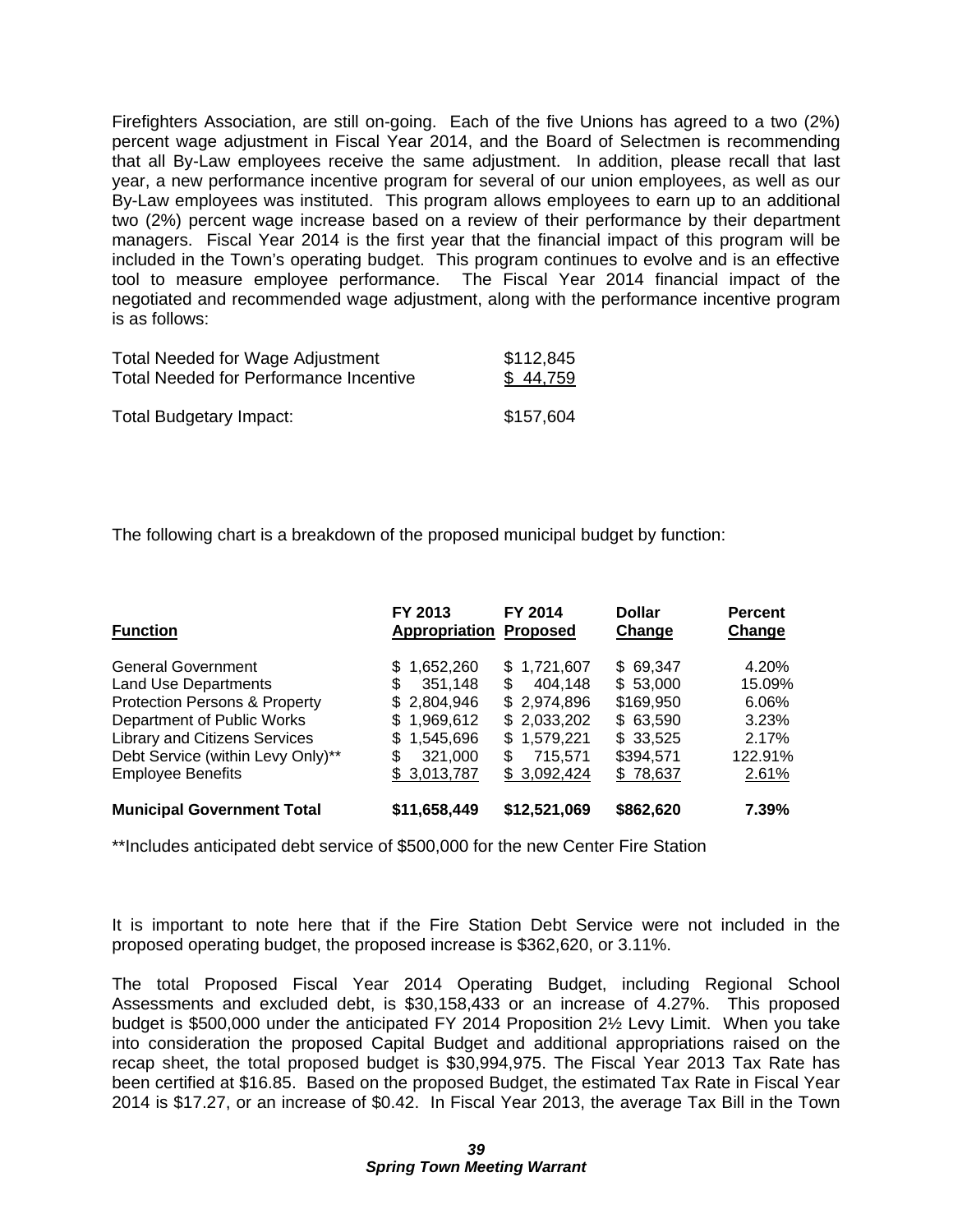of Groton (based on a home valued at \$400,000) is \$6,740. Under this proposed budget, that same homeowner can expect a tax bill of \$6,908 or an increase of \$168. The following chart shows a comparison between FY 2013 and FY 2014:

|                           | <b>Actual</b><br>FY 2013 | <b>Proposed</b><br>FY 2014 | <b>Dollar</b><br>Change | <b>Percent</b><br>Change |
|---------------------------|--------------------------|----------------------------|-------------------------|--------------------------|
| Levy Limit                | \$23,349,641             | \$24,230,203               | \$880,562               | 3.77%                    |
| Tax Rate On Levy Limit    | \$15.47                  | \$15.92                    | \$0.45                  | 2.90%                    |
| Average Tax Bill          | \$6.188                  | \$6,368                    | \$180                   | 2.90%                    |
| <b>Excluded Debt</b>      | \$2,090,517              | \$2,049,772                | \$(40,745)              | $-1.94\%$                |
| Tax Rate On Excluded Debt | \$1.38                   | \$1.35                     | \$(0.03)                | $-2.17\%$                |
| Average Tax Bill          | \$552                    | \$540                      | \$(12.00)               | $-2.17\%$                |
| Final Levy Limit          | \$25,440,158             | \$26,279,975               | \$839,817               | 3.30%                    |
| <b>Final Tax Rate</b>     | \$16.85                  | \$17.27                    | \$0.42                  | 2.49%                    |
| Average Tax Bill          | \$6.740                  | \$6.908                    | \$168                   | 2.49%                    |

I would like to take this opportunity to thank the Board of Selectmen, the Finance Committee and all of the Departments, Boards, Committees and Commissions for their outstanding work and cooperation in assisting in the preparation of the Proposed Operating Budget. In addition, the outstanding support and cooperation by Superintendent of Schools Anthony Bent and the Groton Dunstable Regional School District Committee was extremely important in developing a budget that allowed us to maintain services for our residents.

Respectfully submitted,

*Mark W. Haddad* 

Groton Town Manager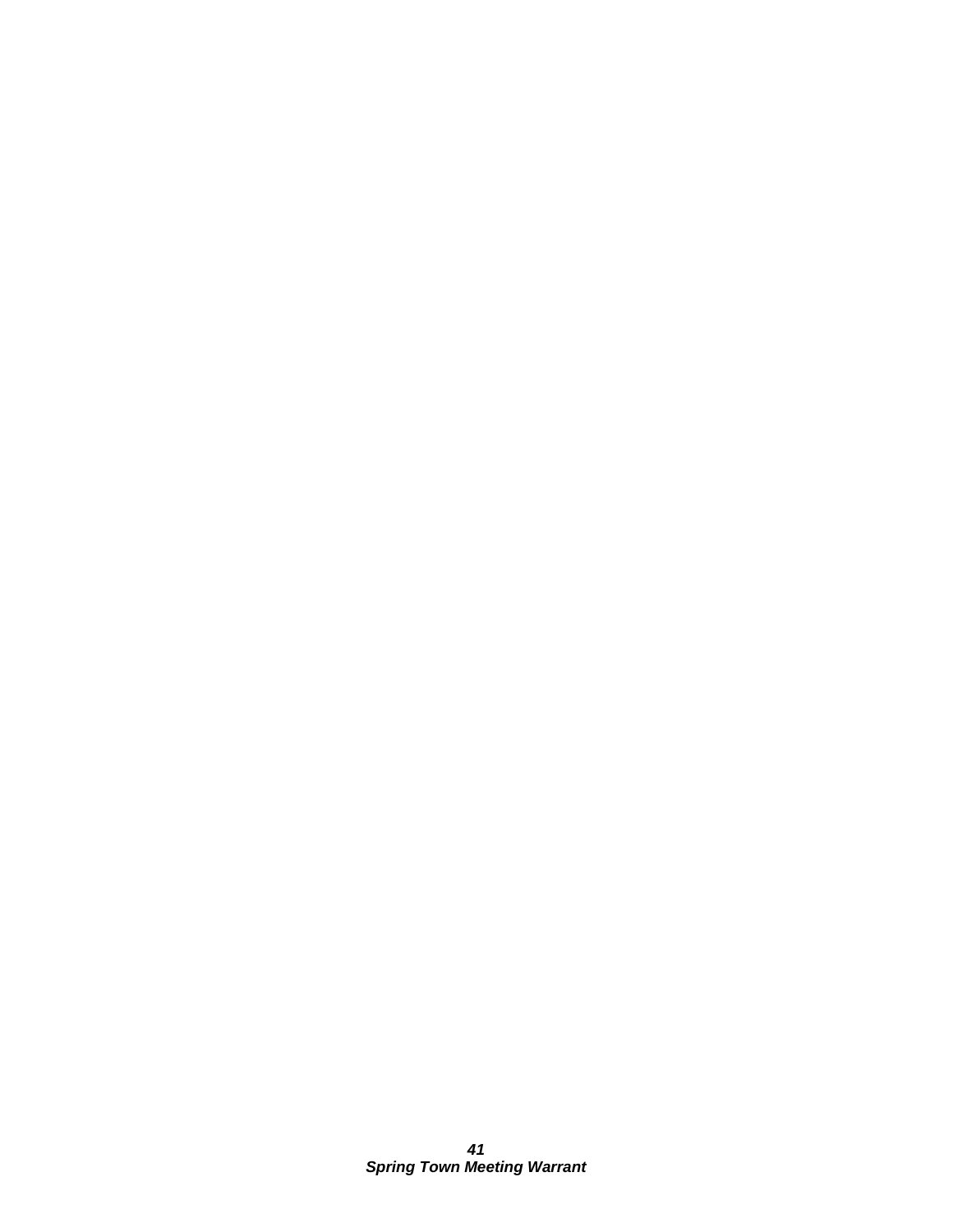|                                               |                                                                                                                                                                                                           | <b>FISCAL YEAR 2014</b>      |                   |                          |    |               |  |  |  |  |  |
|-----------------------------------------------|-----------------------------------------------------------------------------------------------------------------------------------------------------------------------------------------------------------|------------------------------|-------------------|--------------------------|----|---------------|--|--|--|--|--|
|                                               | <b>REVENUE ESTIMATES</b><br><b>BUDGETED</b><br><b>ESTIMATED</b>                                                                                                                                           |                              |                   |                          |    |               |  |  |  |  |  |
|                                               |                                                                                                                                                                                                           |                              |                   |                          |    |               |  |  |  |  |  |
|                                               |                                                                                                                                                                                                           |                              |                   |                          |    |               |  |  |  |  |  |
|                                               | <b>TOWN OF GROTON</b><br>\$<br>\$<br>\$<br>\$<br>\$<br>\$<br>\$<br>\$<br>\$<br>\$<br>\$<br>\$<br>\$<br>\$<br>\$<br>\$<br>\$<br>\$<br>\$<br>\$<br>\$<br>\$<br>\$<br>\$<br>\$<br>\$<br>\$<br>\$<br>\$<br>\$ | FY 2013                      |                   | FY 2014                  |    | <b>CHANGE</b> |  |  |  |  |  |
|                                               |                                                                                                                                                                                                           |                              |                   |                          |    |               |  |  |  |  |  |
| <b>PROPERTY TAX REVENUE</b>                   |                                                                                                                                                                                                           | $23,920,810$ \$              |                   | 24,730,203 \$            |    | 809,393       |  |  |  |  |  |
| <b>DEBT EXCLUSIONS</b>                        |                                                                                                                                                                                                           | $2,090,517$ \$               |                   | $2,049,772$ \$           |    | (40, 745)     |  |  |  |  |  |
| <b>CHERRY SHEET - STATE AID</b>               |                                                                                                                                                                                                           | $802,427$ \$                 |                   | 732,000 \$               |    | (70, 427)     |  |  |  |  |  |
| UNEXPENDED TAX CAPACITY                       |                                                                                                                                                                                                           | $(571, 169)$ \$              |                   | $(500,000)$ \$           |    | 71,169        |  |  |  |  |  |
| <b>LOCAL RECEIPTS:</b>                        |                                                                                                                                                                                                           |                              |                   |                          |    |               |  |  |  |  |  |
| General Revenue:                              |                                                                                                                                                                                                           |                              |                   |                          |    |               |  |  |  |  |  |
| Motor Vehicle Excise Taxes                    |                                                                                                                                                                                                           | 1,225,000                    | \$                | 1,285,000                | \$ | 60,000        |  |  |  |  |  |
| Penalties & Interest on Taxes                 |                                                                                                                                                                                                           | 85,000                       | \$                | 90,000                   | \$ | 5,000         |  |  |  |  |  |
| Payments in Lieu of Taxes                     |                                                                                                                                                                                                           | 210,000                      | $\boldsymbol{\$}$ | 210,000                  | \$ |               |  |  |  |  |  |
| Other Charges for Services                    |                                                                                                                                                                                                           | 63,500                       | \$                | 63,500                   | \$ |               |  |  |  |  |  |
| Fees                                          |                                                                                                                                                                                                           | 414,000                      | \$                | 414,000                  | \$ |               |  |  |  |  |  |
| Rentals                                       |                                                                                                                                                                                                           | 27,000                       | \$                | 27,000                   | \$ |               |  |  |  |  |  |
| Library Revenues                              |                                                                                                                                                                                                           | 15,000                       | \$                | 15,000                   | \$ |               |  |  |  |  |  |
| Other Departmental Revenue                    |                                                                                                                                                                                                           | 475,000                      | \$                | 475,000                  | \$ |               |  |  |  |  |  |
| <b>Licenses and Permits</b>                   |                                                                                                                                                                                                           | 228,500                      | \$                | 256,000                  | \$ | 27,500        |  |  |  |  |  |
| <b>Fines and Forfeits</b>                     |                                                                                                                                                                                                           | 30,000                       | \$                | 22,000                   | \$ | (8,000)       |  |  |  |  |  |
| Investment Income                             |                                                                                                                                                                                                           | 15,000                       | \$                | 6,000                    | \$ | (9,000)       |  |  |  |  |  |
| <b>Recreation Revenues</b>                    |                                                                                                                                                                                                           | 577,120                      | \$                | 550,000                  | \$ | (27, 120)     |  |  |  |  |  |
| Miscellaneous Non-Recurring                   |                                                                                                                                                                                                           |                              | \$                |                          | \$ |               |  |  |  |  |  |
| <b>Sub-total - General Revenue</b>            |                                                                                                                                                                                                           | 3,365,120                    | \$                | 3,413,500                | \$ | 48,380        |  |  |  |  |  |
|                                               |                                                                                                                                                                                                           |                              |                   |                          |    |               |  |  |  |  |  |
| Other Revenue:                                |                                                                                                                                                                                                           |                              |                   |                          |    |               |  |  |  |  |  |
| Free Cash                                     |                                                                                                                                                                                                           | $\qquad \qquad \blacksquare$ | \$                | $\overline{\phantom{a}}$ | \$ |               |  |  |  |  |  |
| Stabilization Fund for Minor Capital          |                                                                                                                                                                                                           |                              | \$                |                          | \$ |               |  |  |  |  |  |
| <b>Stabilization Fund for Tax Rate Relief</b> |                                                                                                                                                                                                           |                              | \$                |                          | \$ |               |  |  |  |  |  |
| Capital Asset Stabilization Fund              |                                                                                                                                                                                                           | 555,200                      | \$                | 369,500                  | \$ | (185, 700)    |  |  |  |  |  |
| <b>EMS/Conservation Fund Receipts Reserve</b> |                                                                                                                                                                                                           | 360,000                      | \$                | 200,000                  | \$ | (160,000)     |  |  |  |  |  |
| <b>Community Preservation Funds</b>           |                                                                                                                                                                                                           |                              | \$                |                          | \$ |               |  |  |  |  |  |
| <b>Water Department Surplus</b>               |                                                                                                                                                                                                           |                              | \$                |                          | \$ |               |  |  |  |  |  |
| Sewer Department Surplus                      |                                                                                                                                                                                                           |                              | \$                |                          | \$ |               |  |  |  |  |  |
| Encumbrances                                  |                                                                                                                                                                                                           |                              | \$                |                          | \$ |               |  |  |  |  |  |
| <b>Sub-total - Other Revenue</b>              |                                                                                                                                                                                                           | 915,200                      | \$                | 569,500                  | \$ | (345, 700)    |  |  |  |  |  |
| <b>WATER DEPARTMENT ENTERPRISE</b>            |                                                                                                                                                                                                           | 970,776                      | \$                | 1,004,768                | \$ | 33,992        |  |  |  |  |  |
| SEWER DEPARTMENT ENTERPRISE                   |                                                                                                                                                                                                           | 681,440                      | \$                | 836,687                  | \$ | 155,247       |  |  |  |  |  |
| <b>TOTAL ESTIMATED REVENUE</b>                | \$                                                                                                                                                                                                        | 32,175,121                   | \$                | 32,836,430               | \$ | 661,309       |  |  |  |  |  |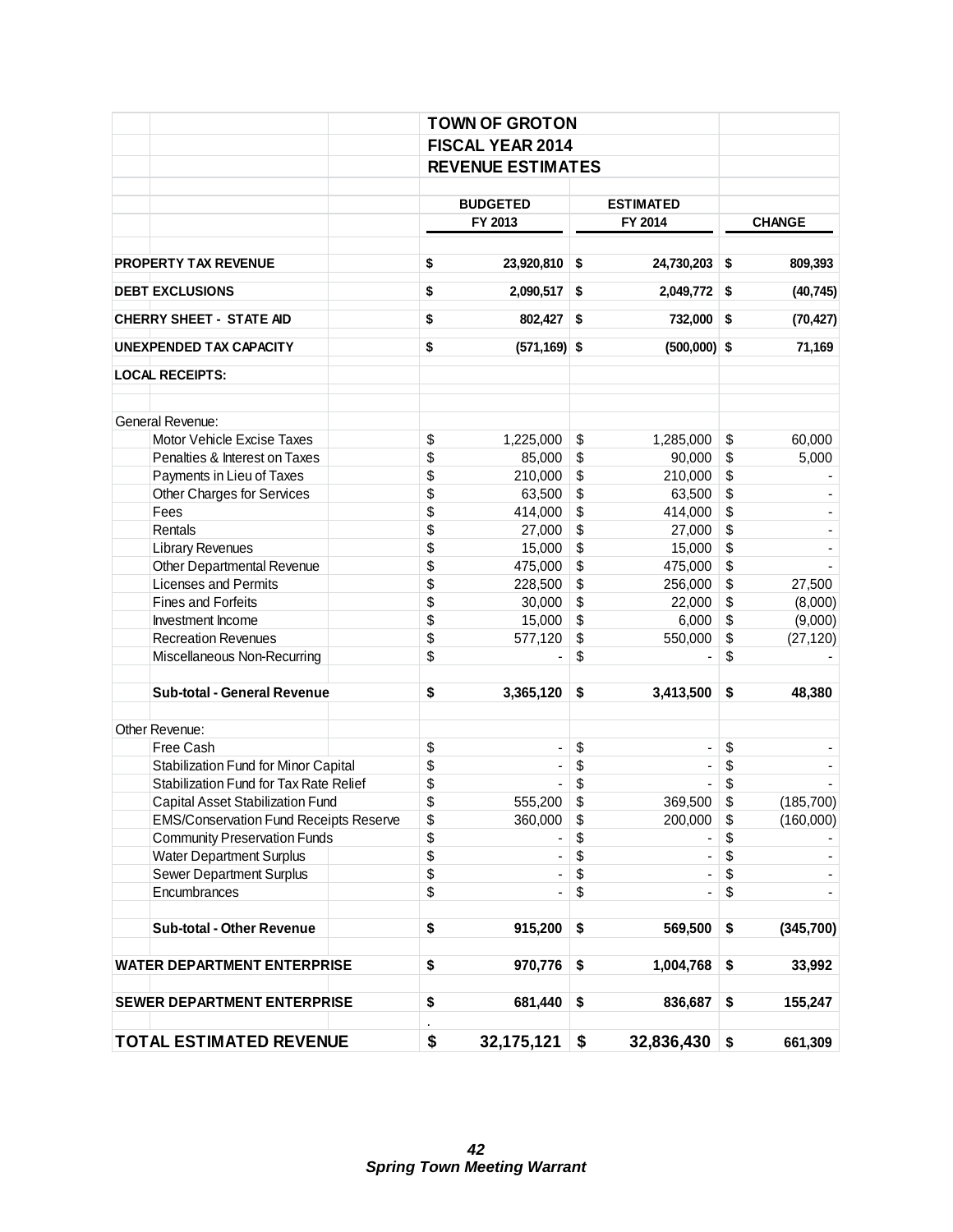| <b>TOWN OF GROTON</b>                                            |                  |                      |            |
|------------------------------------------------------------------|------------------|----------------------|------------|
| FISCAL YEAR 2014                                                 |                  |                      |            |
| <b>TAX LEVY CALCULATIONS</b>                                     |                  |                      |            |
|                                                                  |                  |                      |            |
| FY 2014 PROPOSED EXPENDITURES                                    |                  |                      |            |
|                                                                  |                  |                      |            |
| <b>Town Manager Proposed Budget</b><br><b>General Government</b> | \$<br>1,721,607  |                      |            |
| Land Use Departments                                             | \$<br>404,148    |                      |            |
| Protection of Persons and Property                               | \$<br>2,974,896  |                      |            |
| <b>Regional School Districts</b>                                 | \$<br>16,820,916 |                      |            |
| Department of Public Works                                       | \$<br>2,033,202  |                      |            |
| <b>Library and Citizen Services</b>                              | \$<br>1,579,221  |                      |            |
| <b>Debt Service</b>                                              | \$<br>1,532,019  |                      |            |
| <b>Employee Benefits</b>                                         | \$<br>3,092,424  |                      |            |
|                                                                  |                  |                      |            |
| Α.<br>TOTAL DEPARTMENTAL BUDGET REQUESTS                         |                  | \$                   | 30,158,433 |
| CAPITAL BUDGET REQUESTS<br>в.                                    |                  | \$                   | 409,500    |
| С.<br><b>ENTERPRISE FUND REQUESTS</b>                            |                  | $\mathfrak{P}$       | 1,841,455  |
| COMMUNITY PRESERVATION REQUEST<br>D.                             |                  | \$                   |            |
|                                                                  |                  |                      |            |
| OTHER AMOUNTS TO BE RAISED                                       |                  |                      |            |
|                                                                  |                  |                      |            |
| 1. Amounts certified for tax title purposes                      | \$<br>۰          |                      |            |
| 2. Debt and interst charges not included                         | \$<br>÷          |                      |            |
| 3. Final court judgments                                         | \$               |                      |            |
| 4. Total Overlay deficits of prior years                         | \$<br>1,000      |                      |            |
| 5. Total cherry sheet offsets                                    | \$               |                      |            |
| 6. Revenue deficits                                              | \$               |                      |            |
| 7. Offset Receipts                                               | \$<br>20,000     |                      |            |
| 8. Authorized deferral of Teachers' Pay                          | \$               |                      |            |
| 9. Snow and Ice deficit                                          | \$<br>100,000    |                      |            |
| 10. Other                                                        |                  |                      |            |
|                                                                  |                  |                      |            |
| TOTAL OTHER AMOUNTS TO BE RAISED<br>Е.                           |                  | \$                   | 121,000    |
| STATE AND COUNTY CHERRY SHEET CHARGES<br>F.                      |                  | \$                   | 81,042     |
| G.<br>ALLOWANCE FOR ABATEMENTS AND EXEMPTIONS                    |                  | \$                   | 225,000    |
|                                                                  |                  |                      |            |
| TOTAL PROPOSED EXPENDITURES                                      |                  | \$                   | 32,836,430 |
| FY 2013 ESTIMATED RECEIPTS                                       |                  |                      |            |
| ESTIMATED TAX LEVY                                               |                  |                      |            |
| Levy Limit                                                       | \$<br>24,730,203 |                      |            |
| <b>Debt Exclusion</b>                                            | \$<br>2,049,772  |                      |            |
|                                                                  |                  |                      |            |
| ESTIMATED TAX LEVY<br>А.                                         |                  | \$                   | 26,779,975 |
| CHERRY SHEET ESTIMATED RECEIPTS<br>в.                            |                  | \$                   | 732,000    |
| LOCAL RECEIPTS NOT ALLOCATED<br>С.                               |                  | $\pmb{\mathfrak{P}}$ | 3,413,500  |
| C.<br>OFFSET RECEIPTS                                            |                  | $\mathfrak{P}$       |            |
| <b>ENTERPRISE FUNDS</b><br>D.                                    |                  | $\mathfrak{P}$       | 1,841,455  |
| COMMUNITY PRESERVATION FUNDS<br>Е.                               |                  | $\mathfrak{P}$       |            |
| <b>FREE CASH</b><br>F.                                           |                  | $\mathfrak{P}$       |            |
|                                                                  |                  |                      |            |
| OTHER AVAILABLE FUNDS                                            |                  |                      |            |
| 1. Stabilization Fund                                            | \$               |                      |            |
| 2. Capital Asset Fund                                            | \$<br>369,500    |                      |            |
| 3. EMS/Conservation Fund                                         | \$<br>200,000    |                      |            |
| OTHER AVAILABLE FUNDS<br>G.                                      |                  | \$                   | 569,500    |
| TOTAL ESTIMATED RECEIPTS                                         |                  | \$                   | 33,336,430 |
| FY 2013 SURPLUS/(DEFICIT)                                        |                  | \$                   | 500,000    |
|                                                                  |                  |                      |            |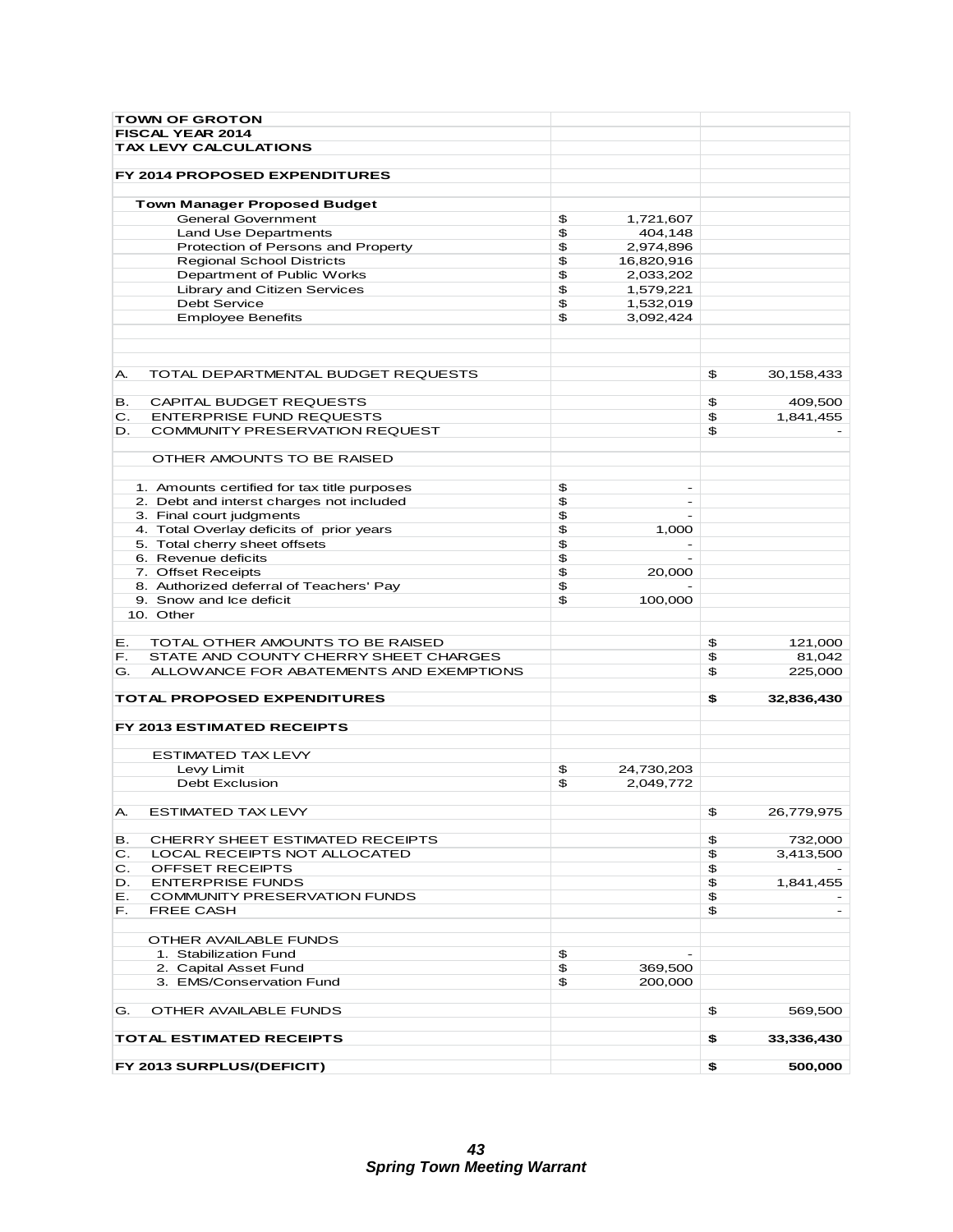|             | APPENDIX A                                        | <b>TOWN OF GROTON</b> |                          |          |                                |          |                                      |          |                                |                                 |                                   |                               |
|-------------|---------------------------------------------------|-----------------------|--------------------------|----------|--------------------------------|----------|--------------------------------------|----------|--------------------------------|---------------------------------|-----------------------------------|-------------------------------|
|             |                                                   |                       |                          |          |                                |          | <b>FISCAL YEAR 2014</b>              |          |                                |                                 |                                   |                               |
|             |                                                   |                       |                          |          |                                |          |                                      |          |                                |                                 |                                   |                               |
|             |                                                   |                       |                          |          |                                |          | FY 2014                              |          | FY 2014                        |                                 | FY 2014                           | FY 2014                       |
| <b>LINE</b> | DEPARTMENT/DESCRIPTION                            |                       | FY 2012<br><b>ACTUAL</b> |          | FY 2013<br><b>APPROPRIATED</b> |          | <b>TOWN MANAGER</b><br><b>BUDGET</b> |          | <b>FINCOM</b><br><b>BUDGET</b> | <b>PERCENT</b><br><b>CHANGE</b> | <b>AVERAGE</b><br><b>TAX BILL</b> | PERCENT OF<br><b>TAX BILL</b> |
|             | <b>GENERAL GOVERNMENT</b>                         |                       |                          |          |                                |          |                                      |          |                                |                                 |                                   |                               |
|             | <b>MODERATOR</b>                                  |                       |                          |          |                                |          |                                      |          |                                |                                 |                                   |                               |
|             | 1000 Salaries                                     | \$                    | 65                       | \$       | 65                             | \$       | 65 <sup>°</sup>                      | \$       | 65                             | $0.00\%$ \$                     | 0.01                              | 0.00%                         |
|             | 1001 Expenses                                     | \$                    | 78                       | \$       | 80 <sup>°</sup>                | \$       | 80 <sup>°</sup>                      | \$       | 80                             | $0.00\%$ \$                     | 0.02                              | 0.00%                         |
|             | DEPARTMENTAL TOTAL                                | \$                    | $143$ \$                 |          | $145$ \$                       |          | $145$ \$                             |          | 145                            | $0.00\%$ \$                     | 0.03                              | 0.00%                         |
|             | <b>BOARD OF SELECTMEN</b>                         |                       |                          |          |                                |          |                                      |          |                                |                                 |                                   |                               |
|             | 1020 Salaries                                     | \$                    | 3,950                    | \$       | 3,950                          | \$       | $3,950$ \$                           |          | 3,950                          | $0.00\%$ \$                     | 0.88                              | 0.01%                         |
|             | 1021 Wages                                        |                       |                          | \$       |                                | \$       |                                      | \$       |                                | $0.00\%$ \$                     | ÷,                                | 0.00%                         |
|             | 1022 Expenses                                     | \$                    | 10,234                   | \$       | 1,900                          | \$       | 1,900                                | \$       | 1,900                          | $0.00\%$ \$                     | 0.42                              | 0.01%                         |
|             | 1023 Engineering/Consultant<br>1024 Minor Capital |                       |                          | \$<br>\$ |                                | \$<br>\$ |                                      | \$<br>\$ |                                | $0.00\%$ \$<br>$0.00\%$ \$      | $\blacksquare$                    | 0.00%<br>0.00%                |
|             | DEPARTMENTAL TOTAL                                | \$                    | 14,184 \$                |          | $5,850$ \$                     |          | $5,850$ \$                           |          | 5,850                          | $0.00\%$ \$                     | 1.30                              | 0.02%                         |
|             | <b>TOWN MANAGER</b>                               |                       |                          |          |                                |          |                                      |          |                                |                                 |                                   |                               |
|             | 1030 Salaries                                     | \$                    | 169,012 \$               |          | 172,069 \$                     |          | 179,021 \$                           |          | 179,021                        | 4.04% \$                        | 39.90                             | 0.58%                         |
|             | 1031 Wages                                        | \$                    | $50,142$ \$              |          | 56,345                         | \$       | 80,785 \$                            |          | 80,785                         | 43.38% \$                       | 18.00                             | 0.26%                         |
|             | 1032 Expenses                                     | \$                    | $4,142$ \$               |          | 2,800                          | \$       | $3,000$ \$                           |          | 3,000                          | $7.14\%$ \$                     | 0.67                              | 0.01%                         |
|             | 1033 Engineering/Consultant                       | \$                    |                          | \$       |                                | \$       |                                      | \$       |                                | $0.00\%$ \$                     | $\blacksquare$                    | 0.00%                         |
|             | 1034 Performance Evaluations                      | \$                    |                          | \$       |                                | \$       |                                      | \$       |                                | $0.00\%$ \$                     | $\overline{\phantom{a}}$          | 0.00%                         |
|             | DEPARTMENTAL TOTAL                                | \$                    | 223,297 \$               |          | $231,214$ \$                   |          | 262,806 \$                           |          | 262,806                        | 13.66% \$                       | 58.57                             | 0.85%                         |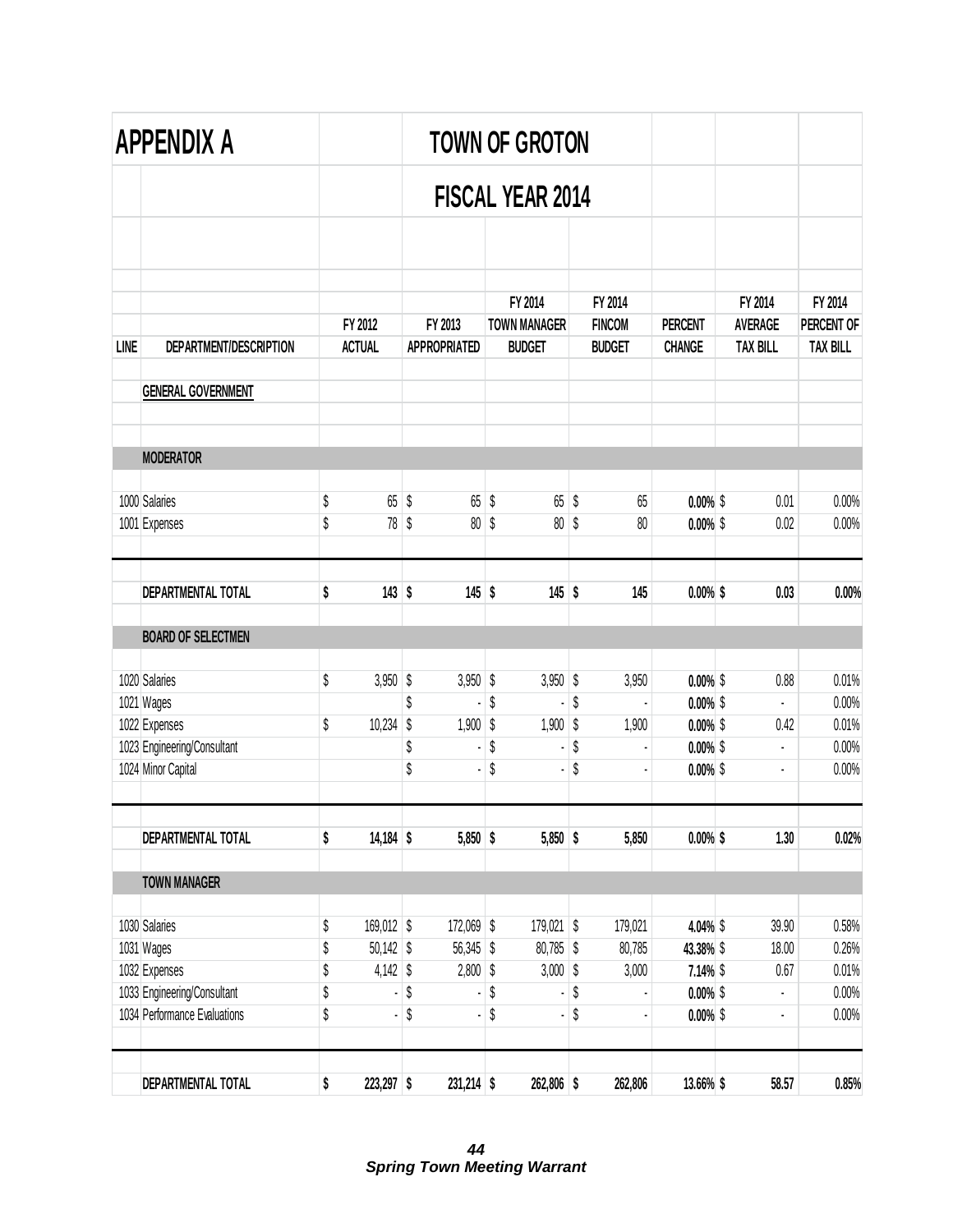|             |                           |                          |             |                     |    | FY 2014             | FY 2014       |                |                                   | FY 2014 | FY 2014         |  |
|-------------|---------------------------|--------------------------|-------------|---------------------|----|---------------------|---------------|----------------|-----------------------------------|---------|-----------------|--|
|             |                           | FY 2012<br><b>ACTUAL</b> |             | FY 2013             |    | <b>TOWN MANAGER</b> | <b>FINCOM</b> | <b>PERCENT</b> | <b>AVERAGE</b><br><b>TAX BILL</b> |         | PERCENT OF      |  |
| <b>LINE</b> | DEPARTMENT/DESCRIPTION    |                          |             | <b>APPROPRIATED</b> |    | <b>BUDGET</b>       | <b>BUDGET</b> | <b>CHANGE</b>  |                                   |         | <b>TAX BILL</b> |  |
|             | <b>FINANCE COMMITTEE</b>  |                          |             |                     |    |                     |               |                |                                   |         |                 |  |
|             | 1040 Expenses             | \$                       |             | \$                  | \$ |                     | \$            | $0.00\%$ \$    |                                   | í,      | 0.00%           |  |
|             | 1041 Reserve Fund         | \$                       |             | \$<br>$150,000$ \$  |    | 150,000 \$          | 150,000       | $0.00\%$ \$    |                                   | 33.43   | 0.48%           |  |
|             | DEPARTMENTAL TOTAL        | \$                       |             | \$<br>$150,000$ \$  |    | $150,000$ \$        | 150,000       | $0.00\%$ \$    |                                   | 33.43   | 0.48%           |  |
|             | TOWN ACCOUNTANT           |                          |             |                     |    |                     |               |                |                                   |         |                 |  |
|             | 1050 Salaries             | \$                       | 95,684 \$   | 102,080 \$          |    | $70,227$ \$         | 70,227        | $-31.20\%$ \$  |                                   | 15.66   | 0.23%           |  |
|             | 1051 Wages                | \$                       | 28,822 \$   | $30,697$ \$         |    | $31,780$ \$         | 31,780        | 3.53% \$       |                                   | 7.08    | 0.10%           |  |
|             | 1052 Expenses             | \$                       | 29,098 \$   | $34,900$ \$         |    | $31,600$ \$         | 31,600        | $-9.46\%$ \$   |                                   | 7.04    | 0.10%           |  |
|             | DEPARTMENTAL TOTAL        | \$<br>$153,603$ \$       |             | $167,677$ \$        |    | $133,607$ \$        | 133,607       | $-20.32\%$ \$  |                                   | 29.78   | 0.43%           |  |
|             | <b>BOARD OF ASSESSORS</b> |                          |             |                     |    |                     |               |                |                                   |         |                 |  |
|             | 1060 Salaries             | \$                       | 75,205 \$   | $77,381$ \$         |    | 79,637 \$           | 79,637        | 2.92% \$       |                                   | 17.76   | 0.26%           |  |
|             | 1061 Wages                | \$                       | 77,198 \$   | 86,570 \$           |    | 84,950 \$           | 84,950        | $-1.87%$       |                                   | 18.93   | 0.27%           |  |
|             | 1062 Expenses             | \$                       | 18,906 \$   | $16,860$ \$         |    | $17,475$ \$         | 17,475        | 3.65% \$       |                                   | 3.89    | 0.06%           |  |
|             | 1063 Legal Expense        | \$                       |             | \$                  | \$ |                     | \$            | $0.00\%$ \$    |                                   |         | 0.00%           |  |
|             | DEPARTMENTAL TOTAL        | \$<br>$171,309$ \$       |             | 180,811 \$          |    | 182,062 \$          | 182,062       | $0.69%$ \$     |                                   | 40.58   | 0.59%           |  |
|             |                           |                          |             |                     |    |                     |               |                |                                   |         |                 |  |
|             | TREASURER/TAX COLLECTOR   |                          |             |                     |    |                     |               |                |                                   |         |                 |  |
|             | 1070 Salaries             | \$                       | $67,713$ \$ | 70,276 \$           |    | $77,719$ \$         | 77,719        | 10.59% \$      |                                   | 17.32   | 0.25%           |  |
|             | 1071 Wages                | \$<br>$103,230$ \$       |             | $105,356$ \$        |    | $95,229$ \$         | 95,229        | $-9.61\%$ \$   |                                   | 21.22   | 0.31%           |  |
|             | 1072 Expenses             | \$                       | $27,975$ \$ | 29,807 \$           |    | 18,840 \$           | 18,840        | $-36.79%$      |                                   | 4.20    | 0.06%           |  |
|             | 1073 Tax Title            | \$                       | $4,349$ \$  | $8,100$ \$          |    | $8,100$ \$          | 8,100         | $0.00\%$ \$    |                                   | 1.81    | 0.03%           |  |
|             | 1074 Bond Cost            | \$                       | $2,500$ \$  | $2,500$ \$          |    | $2,500$ \$          | 2,500         | $0.00\%$ \$    |                                   | 0.56    | 0.01%           |  |
|             | DEPARTMENTAL TOTAL        | \$<br>$205,767$ \$       |             | $216,039$ \$        |    | 202,388 \$          | 202,388       | $-6.32%$ \$    |                                   | 45.11   | 0.66%           |  |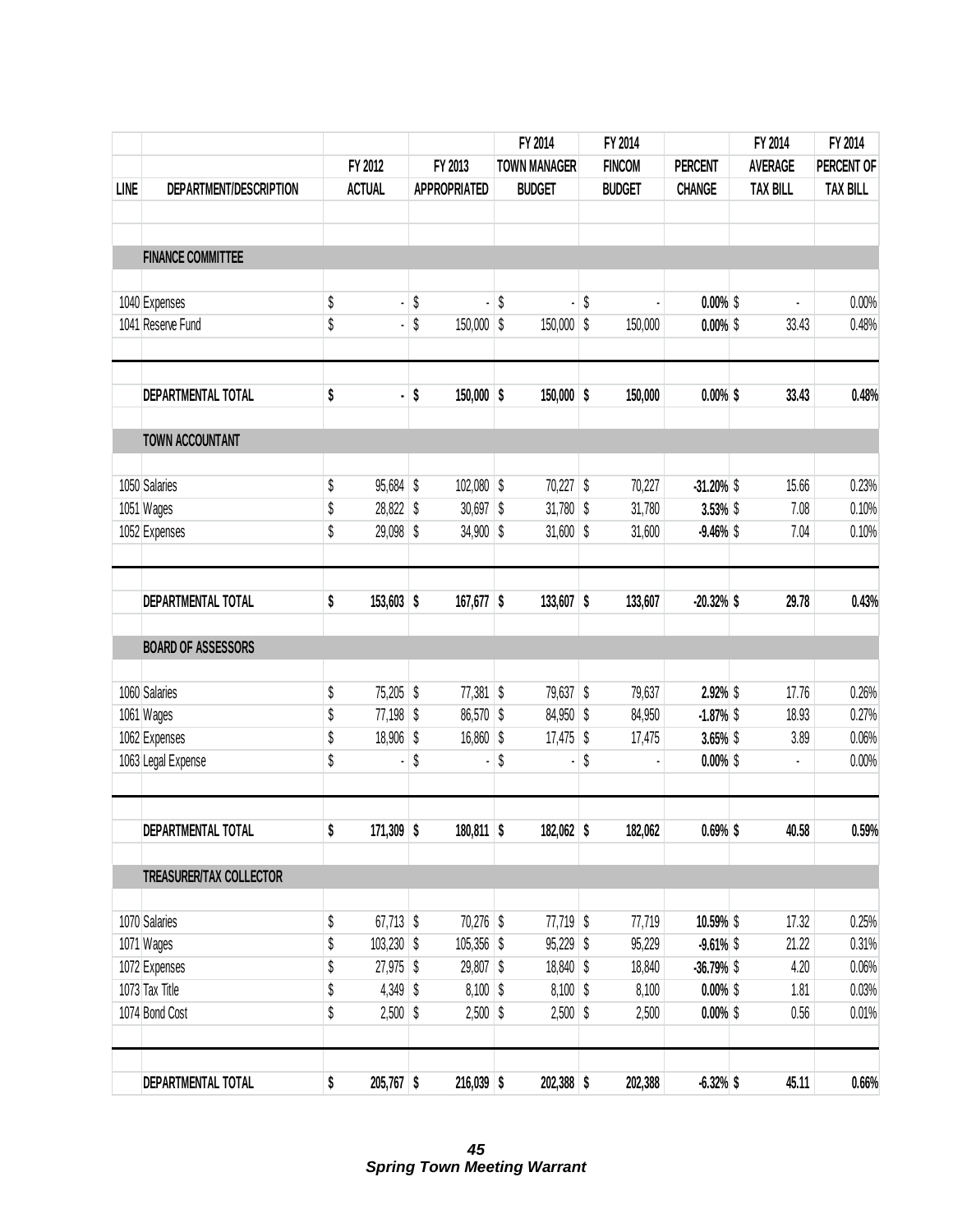|             |                               |          |                         |         |                          |    | FY 2014                    | FY 2014          |                        |                 | FY 2014        | FY 2014         |  |
|-------------|-------------------------------|----------|-------------------------|---------|--------------------------|----|----------------------------|------------------|------------------------|-----------------|----------------|-----------------|--|
|             |                               | FY 2012  |                         | FY 2013 |                          |    | <b>TOWN MANAGER</b>        | <b>FINCOM</b>    | <b>PERCENT</b>         |                 | <b>AVERAGE</b> | PERCENT OF      |  |
| <b>LINE</b> | DEPARTMENT/DESCRIPTION        |          | <b>ACTUAL</b>           |         | <b>APPROPRIATED</b>      |    | <b>BUDGET</b>              | <b>BUDGET</b>    | <b>CHANGE</b>          | <b>TAX BILL</b> |                | <b>TAX BILL</b> |  |
|             | <b>TOWN COUNSEL</b>           |          |                         |         |                          |    |                            |                  |                        |                 |                |                 |  |
|             | 1080 Expenses                 | \$       | 72,146 \$               |         | $90,000$ \$              |    | $90,000$ \$                | 90,000           | $0.00\%$ \$            |                 | 20.06          | 0.29%           |  |
|             | DEPARTMENTAL TOTAL            | \$       | 72,146 \$               |         | $90,000$ \$              |    | $90,000$ \$                | 90,000           | $0.00\%$ \$            |                 | 20.06          | 0.29%           |  |
|             | <b>HUMAN RESOURCES</b>        |          |                         |         |                          |    |                            |                  |                        |                 |                |                 |  |
|             | 1090 Salary                   | \$       | 47,804 \$               |         | 49,470 \$                |    | 68,624 \$                  | 68,624           | 38.72% \$              |                 | 15.29          | 0.22%           |  |
|             | 1091 Expenses                 | \$       | $3,215$ \$              |         | $3,475$ \$               |    | $4,750$ \$                 | 4,750            | 36.69% \$              |                 | 1.06           | 0.02%           |  |
|             | DEPARTMENTAL TOTAL            | \$       | $51,019$ \$             |         | $52,945$ \$              |    | $73,374$ \$                | 73,374           | 38.59% \$              |                 | 16.35          | 0.24%           |  |
|             | <b>INFORMATION TECHNOLOGY</b> |          |                         |         |                          |    |                            |                  |                        |                 |                |                 |  |
|             | 1100 Salary                   | \$       | 79,249 \$               |         | 81,626 \$                |    | $90,780$ \$                | 90,780           | 11.21% \$              |                 | 20.23          | 0.29%           |  |
|             | 1101 Wages<br>1102 Expenses   | \$<br>\$ | $4,233$ \$<br>24,637 \$ |         | $17,208$ \$<br>24,000 \$ |    | $57,605$ \$<br>$25,000$ \$ | 57,605<br>25,000 | 234.76% \$<br>4.17% \$ |                 | 12.84<br>5.57  | 0.19%<br>0.08%  |  |
|             |                               |          |                         |         |                          |    |                            |                  |                        |                 |                |                 |  |
|             | DEPARTMENTAL TOTAL            | \$       | 108,119 \$              |         | $122,834$ \$             |    | $173,385$ \$               | 173,385          | 41.15% \$              |                 | 38.64          | 0.56%           |  |
|             | <b>GIS STEERING COMMITTEE</b> |          |                         |         |                          |    |                            |                  |                        |                 |                |                 |  |
|             | 1120 Expenses                 | \$       | $15,310$ \$             |         | $16,000$ \$              |    | $15,400$ \$                | 15,400           | $-3.75%$               |                 | 3.43           | 0.05%           |  |
|             | DEPARTMENTAL TOTAL            | \$       | $15,310$ \$             |         | $16,000$ \$              |    | $15,400$ \$                | 15,400           | $-3.75%$ \$            |                 | 3.43           | 0.05%           |  |
|             | <b>TOWN CLERK</b>             |          |                         |         |                          |    |                            |                  |                        |                 |                |                 |  |
|             | 1130 Salaries                 | \$       | 63,000 \$               |         | 66,193 \$                |    | 68,867 \$                  | 68,867           | 4.04% \$               |                 | 15.35          | 0.22%           |  |
|             | 1131 Wages                    | \$       | 42,962 \$               |         | 44,968 \$                |    | 48,304 \$                  | 48,304           | 7.42% \$               |                 | 10.77          | 0.16%           |  |
|             | 1132 Expenses                 | \$       | $6,028$ \$              |         | $9,234$ \$               |    | 10,079 \$                  | 10,079           | $9.15\%$ \$            |                 | 2.25           | 0.03%           |  |
|             | 1133 Minor Capital            |          |                         | \$      |                          | \$ |                            | \$               | $0.00\%$ \$            |                 |                | 0.00%           |  |
|             | DEPARTMENTAL TOTAL            | \$       | 111,990 \$              |         | $120,395$ \$             |    | $127,250$ \$               | 127,250          | 5.69% \$               |                 | 28.37          | 0.41%           |  |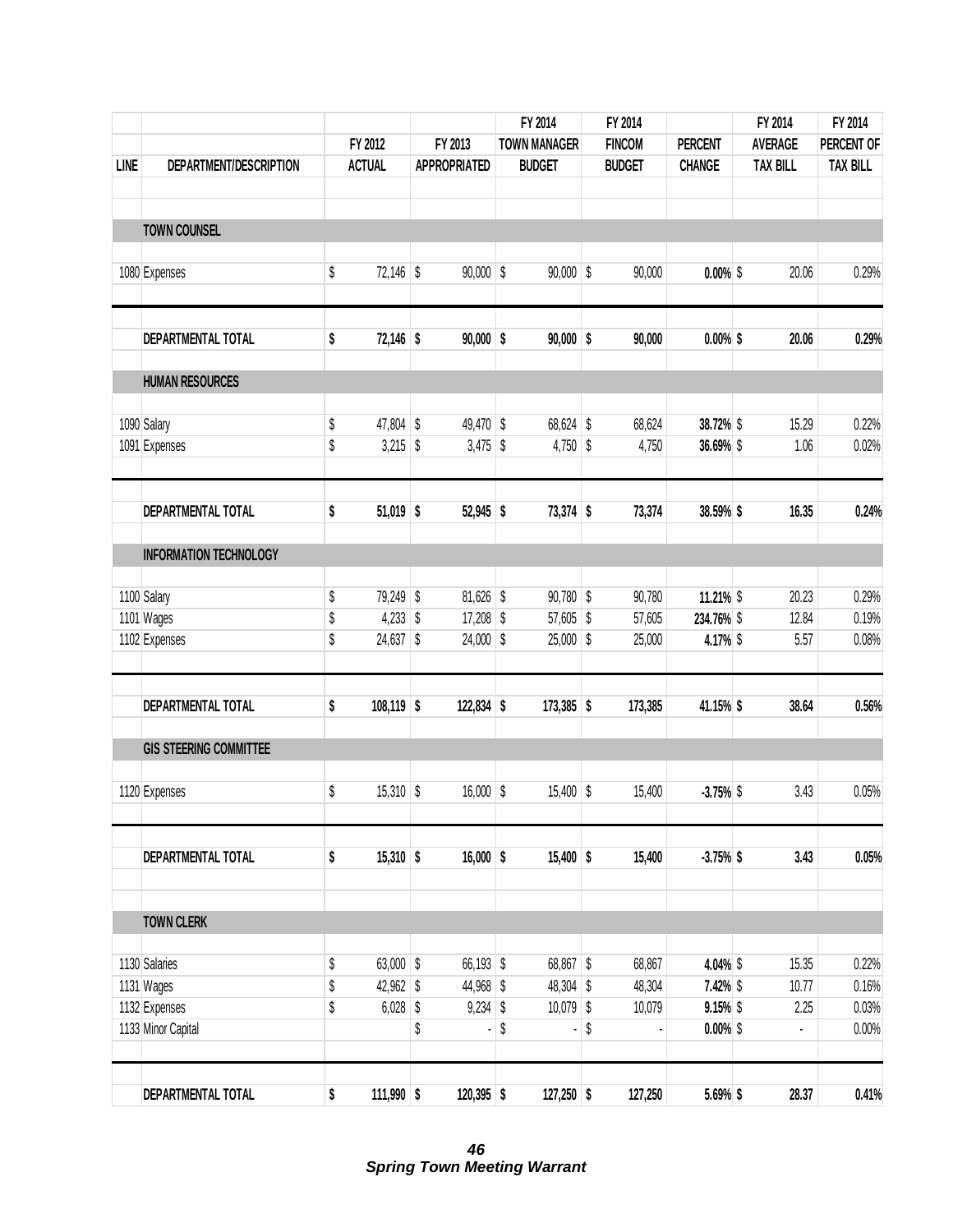|      |                                               |         |               |         |                     | FY 2014 |                     | FY 2014       |                |  | FY 2014         | FY 2014         |  |
|------|-----------------------------------------------|---------|---------------|---------|---------------------|---------|---------------------|---------------|----------------|--|-----------------|-----------------|--|
|      |                                               | FY 2012 |               | FY 2013 |                     |         | <b>TOWN MANAGER</b> | <b>FINCOM</b> | <b>PERCENT</b> |  | <b>AVERAGE</b>  | PERCENT OF      |  |
| LINE | DEPARTMENT/DESCRIPTION                        |         | <b>ACTUAL</b> |         | <b>APPROPRIATED</b> |         | <b>BUDGET</b>       | <b>BUDGET</b> | <b>CHANGE</b>  |  | <b>TAX BILL</b> | <b>TAX BILL</b> |  |
|      | <b>ELECTIONS &amp; BOARD OF REGISTRARS</b>    |         |               |         |                     |         |                     |               |                |  |                 |                 |  |
|      |                                               |         |               |         |                     |         |                     |               |                |  |                 |                 |  |
|      | 1140 Stipend                                  | \$      | $5,978$ \$    |         | $9,600$ \$          |         | $3,840$ \$          | 3,840         | $-60.00\%$ \$  |  | 0.86            | 0.01%           |  |
|      | 1141 Expenses                                 | \$      | $9,275$ \$    |         | $7,040$ \$          |         | $7,170$ \$          | 7,170         | 1.85% \$       |  | 1.60            | 0.02%           |  |
|      | 1142 Minor Capital                            | \$      |               | \$      |                     | \$      |                     | \$            | $0.00\%$ \$    |  |                 | 0.00%           |  |
|      | DEPARTMENTAL TOTAL                            | \$      | $15,253$ \$   |         | $16,640$ \$         |         | $11,010$ \$         | 11,010        | $-33.83%$ \$   |  | 2.46            | 0.03%           |  |
|      | <b>STREET LISTINGS</b>                        |         |               |         |                     |         |                     |               |                |  |                 |                 |  |
|      | 1150 Expenses                                 | \$      | $4,776$ \$    |         | $6,250$ \$          |         | $5,870$ \$          | 5,870         | $-6.08\%$ \$   |  | 1.31            | 0.02%           |  |
|      | DEPARTMENTAL TOTAL                            | \$      | $4,776$ \$    |         | $6,250$ \$          |         | $5,870$ \$          | 5,870         | $-6.08%$ \$    |  | 1.31            | 0.02%           |  |
|      | <b>INSURANCE &amp; BONDING</b>                |         |               |         |                     |         |                     |               |                |  |                 |                 |  |
|      | 1160 Insurance & Bonding                      | \$      | $119,084$ \$  |         | $143,000$ \$        |         | 143,000 \$          | 143,000       | $0.00\%$ \$    |  | 31.87           | 0.46%           |  |
|      | 1161 Insurance Deductible Reserve - Liability | \$      | $3,000$ \$    |         | $12,000$ \$         |         | $12,000$ \$         | 12,000        | $0.00\%$ \$    |  | 2.67            | 0.04%           |  |
|      | 1162 Insurance Deductible Reserve - 111F      | \$      | $8,663$ \$    |         | $25,000$ \$         |         | $25,000$ \$         | 25,000        | $0.00\%$ \$    |  | 5.57            | 0.08%           |  |
|      | DEPARTMENTAL TOTAL                            | \$      | $130,747$ \$  |         | $180,000$ \$        |         | $180,000$ \$        | 180,000       | $0.00\%$ \$    |  | 40.11           | 0.58%           |  |
|      |                                               |         |               |         |                     |         |                     |               |                |  |                 |                 |  |
|      | <b>TOWN REPORT</b>                            |         |               |         |                     |         |                     |               |                |  |                 |                 |  |
|      | 1170 Expenses                                 | \$      | $1,500$ \$    |         | $1,500$ \$          |         | $1,500$ \$          | 1,500         | $0.00\%$ \$    |  | 0.33            | 0.00%           |  |
|      | DEPARTMENTAL TOTAL                            | \$      | $1,500$ \$    |         | $1,500$ \$          |         | $1,500$ \$          | 1,500         | $0.00\%$ \$    |  | 0.33            | 0.00%           |  |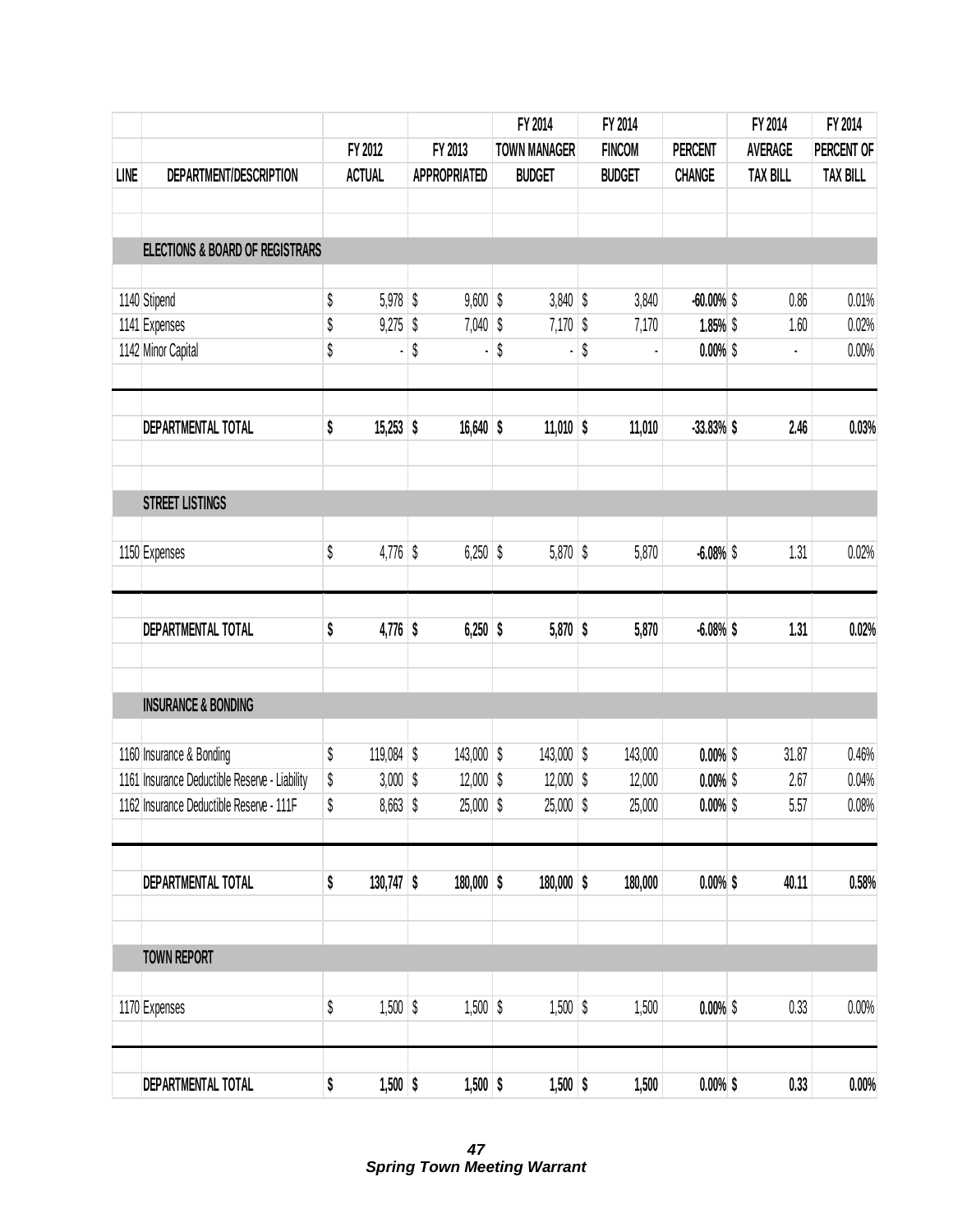|      |                                 |                   |                     | FY 2014             | FY 2014         |                | FY 2014         | FY 2014         |
|------|---------------------------------|-------------------|---------------------|---------------------|-----------------|----------------|-----------------|-----------------|
|      |                                 | FY 2012           | FY 2013             | <b>TOWN MANAGER</b> | <b>FINCOM</b>   | <b>PERCENT</b> | <b>AVERAGE</b>  | PERCENT OF      |
| LINE | DEPARTMENT/DESCRIPTION          | <b>ACTUAL</b>     | <b>APPROPRIATED</b> | <b>BUDGET</b>       | <b>BUDGET</b>   | <b>CHANGE</b>  | <b>TAX BILL</b> | <b>TAX BILL</b> |
|      | POSTAGE/TOWN HALL EXPENSES      |                   |                     |                     |                 |                |                 |                 |
|      | 1180 Expenses                   | \$<br>47,588 \$   | 47,960 \$           | 47,960 \$           | 47,960          | $0.00\%$ \$    | 10.69           | 0.15%           |
|      | 1181 Telephone Expenses         | \$<br>35,324      | \$<br>$34,000$ \$   | 42,000 \$           | 42,000          | $0.00\%$ \$    | 9.36            | 0.14%           |
|      | 1182 Office Supplies            |                   | \$<br>$12,000$ \$   | $17,000$ \$         | 17,000          | $0.00\%$ \$    | 3.79            | 0.05%           |
|      | DEPARTMENTAL TOTAL              | \$<br>82,912 \$   | $93,960$ \$         | $106,960$ \$        | 106,960         | 13.84% \$      | 23.84           | 0.34%           |
|      | <b>TOTAL GENERAL GOVERNMENT</b> | \$<br>1,362,076   | \$<br>1,652,260     | \$<br>1,721,607     | \$<br>1,721,607 | $4.20\%$ \$    | 383.70          | 5.55%           |
|      | <b>LAND USE DEPARTMENTS</b>     |                   |                     |                     |                 |                |                 |                 |
|      | <b>CONSERVATION COMMISSION</b>  |                   |                     |                     |                 |                |                 |                 |
|      | 1200 Salary                     | \$<br>$59,006$ \$ | 60,766 \$           | $62,331$ \$         | 62,331          | 2.58% \$       | 13.89           | 0.20%           |
|      | 1201 Wages                      | \$                | \$                  | \$                  | \$              | $0.00\%$ \$    | $\blacksquare$  | 0.00%           |
|      | 1202 Expenses                   | \$<br>$6,334$ \$  | $8,200$ \$          | $7,950$ \$          | 7,950           | $-3.05\%$ \$   | 1.77            | 0.03%           |
|      | 1203 Engineering & Legal        | \$                | \$                  | \$                  | \$              | $0.00\%$ \$    | $\blacksquare$  | 0.00%           |
|      | 1204 Minor Capital              | \$                | \$                  | \$                  | \$              | $0.00\%$ \$    |                 | 0.00%           |
|      | DEPARTMENTAL TOTAL              | \$<br>65,339 \$   | 68,966 \$           | $70,281$ \$         | 70,281          | $1.91\%$ \$    | 15.66           | 0.23%           |
|      | <b>PLANNING BOARD</b>           |                   |                     |                     |                 |                |                 |                 |
|      | 1210 Salaries                   | \$<br>$71,341$ \$ | 73,525 \$           | 75,715 \$           | 75,715          | 2.98% \$       | 16.87           | 0.24%           |
|      | 1211 Wages                      | \$                | \$                  | \$                  | \$              | $0.00\%$ \$    | ¥.              | 0.00%           |
|      | 1212 Expenses                   | \$<br>$5,535$ \$  | $5,850$ \$          | $9,100$ \$          | 9,100           | 55.56% \$      | 2.03            | 0.03%           |
|      | 1213 M.R.P.C. Assessment        | \$<br>$2,672$ \$  | $3,083$ \$          | $3,160$ \$          | 3,160           | $2.50\%$ \$    | 0.70            | 0.01%           |
|      | 1214 Legal Budget               | \$                | \$                  | \$                  | \$              | $0.00\%$ \$    |                 | 0.00%           |
|      | DEPARTMENTAL TOTAL              | \$<br>79,548 \$   | 82,458 \$           | 87,975 \$           | 87,975          | $6.69%$ \$     | 19.60           | 0.28%           |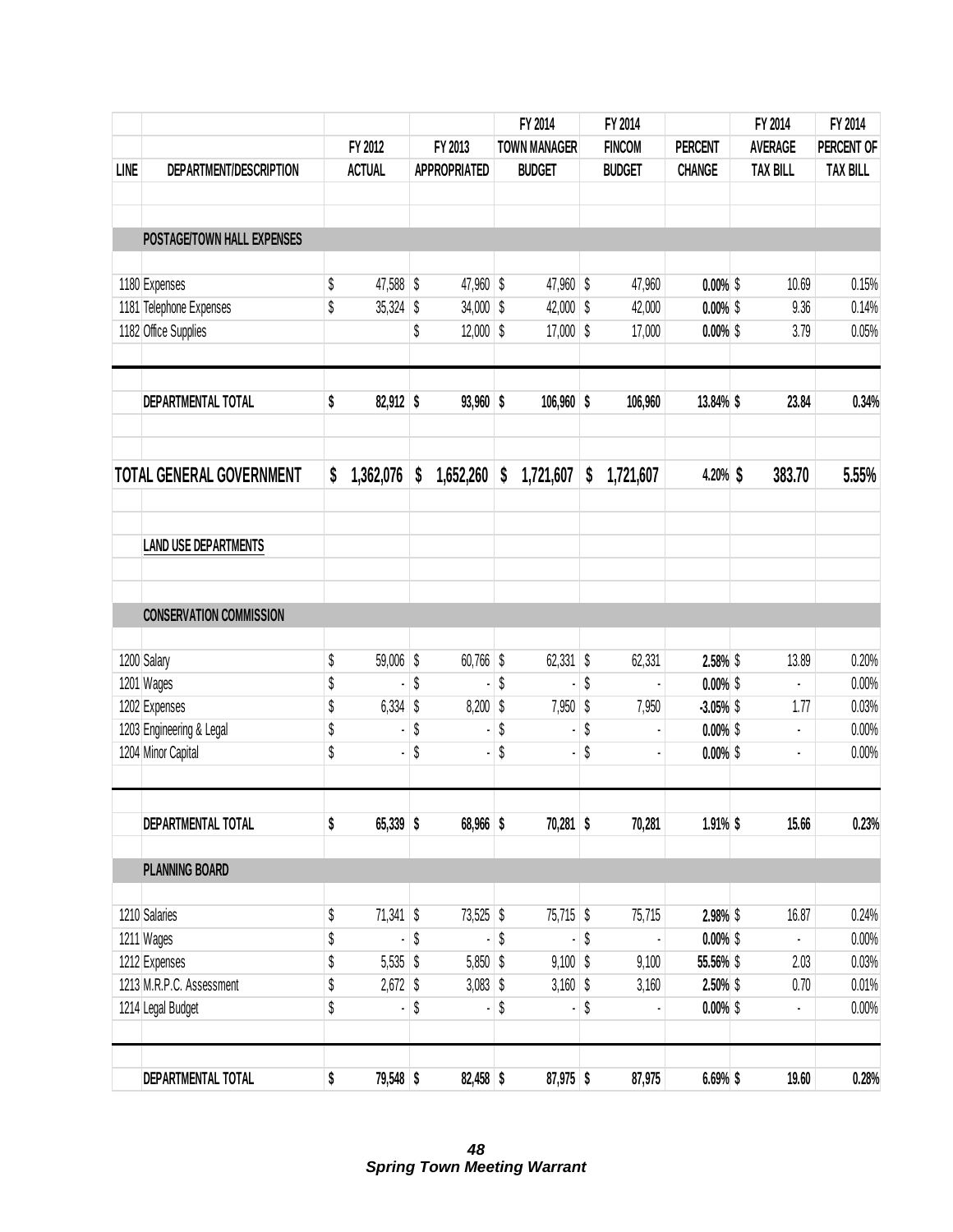|             |                              |          |               |          |                     |          | FY 2014             |          | FY 2014       |                            | FY 2014              | FY 2014         |
|-------------|------------------------------|----------|---------------|----------|---------------------|----------|---------------------|----------|---------------|----------------------------|----------------------|-----------------|
|             |                              |          | FY 2012       |          | FY 2013             |          | <b>TOWN MANAGER</b> |          | <b>FINCOM</b> | <b>PERCENT</b>             | <b>AVERAGE</b>       | PERCENT OF      |
| <b>LINE</b> | DEPARTMENT/DESCRIPTION       |          | <b>ACTUAL</b> |          | <b>APPROPRIATED</b> |          | <b>BUDGET</b>       |          | <b>BUDGET</b> | <b>CHANGE</b>              | <b>TAX BILL</b>      | <b>TAX BILL</b> |
|             |                              |          |               |          |                     |          |                     |          |               |                            |                      |                 |
|             | ZONING BOARD OF APPEALS      |          |               |          |                     |          |                     |          |               |                            |                      |                 |
|             | 1220 Wages                   | \$       | 18,840 \$     |          | 18,848 \$           |          | $20,102$ \$         |          | 20,102        | $6.65%$ \$                 | 4.48                 | 0.06%           |
|             | 1221 Expenses                | \$       | 561 \$        |          | $1,100$ \$          |          | $1,100$ \$          |          | 1,100         | $0.00\%$ \$                | 0.25                 | 0.00%           |
|             | DEPARTMENTAL TOTAL           | \$       | $19,401$ \$   |          | $19,948$ \$         |          | $21,202$ \$         |          | 21,202        | 6.29% \$                   | 4.73                 | 0.06%           |
|             | HISTORIC DISTRICT COMMISSION |          |               |          |                     |          |                     |          |               |                            |                      |                 |
|             |                              |          |               |          |                     |          |                     |          |               |                            |                      |                 |
|             | 1230 Wages<br>1231 Expenses  | \$<br>\$ | ä,<br>ä,      | \$<br>\$ | $\blacksquare$      | \$<br>\$ | ٠                   | \$<br>\$ |               | $0.00\%$ \$<br>$0.00\%$ \$ | ×,<br>$\blacksquare$ | 0.00%<br>0.00%  |
|             | DEPARTMENTAL TOTAL           | \$       | ٠             | \$       | $\blacksquare$      | \$       | ä,                  | \$       |               | $0.00\%$ \$                |                      | 0.00%           |
|             | <b>BUILDING INSPECTOR</b>    |          |               |          |                     |          |                     |          |               |                            |                      |                 |
|             | 1240 Salaries                | \$       | $36,552$ \$   |          | $33,747$ \$         |          | 76,195 \$           |          | 76,195        | 125.78% \$                 | 16.98                | 0.25%           |
|             | 1241 Wages                   | \$       | $57,519$ \$   |          | $62,041$ \$         |          | 64,507 \$           |          | 64,507        | 3.97% \$                   | 14.38                | 0.22%           |
|             | 1242 Expenses                | \$       | $6,205$ \$    |          | $7,900$ \$          |          | $7,900$ \$          |          | 7,900         | $0.00\%$ \$                | 1.76                 | 0.03%           |
|             | 1243 Minor Capital           | \$       |               | \$       |                     | \$       |                     | \$       |               | $0.00\%$ \$                | ä,                   | 0.00%           |
|             | DEPARTMENTAL TOTAL           | \$       | $100,275$ \$  |          | $103,688$ \$        |          | 148,602 \$          |          | 148,602       | 43.32% \$                  | 33.12                | 0.50%           |
|             |                              |          |               |          |                     |          |                     |          |               |                            |                      |                 |
|             | <b>MECHANICAL INSPECTOR</b>  |          |               |          |                     |          |                     |          |               |                            |                      |                 |
|             | 1250 Fee Salaries            | \$       | 21,768 \$     |          | $20,000$ \$         |          | $20,000$ \$         |          | 20,000        | $0.00\%$ \$                | 4.46                 | 0.06%           |
|             | 1251 Expenses                | \$       | $2,229$ \$    |          | $3,500$ \$          |          | $3,500$ \$          |          | 3,500         | $0.00\%$ \$                | 0.78                 | 0.01%           |
|             | DEPARTMENTAL TOTAL           | \$       | 23,997 \$     |          | $23,500$ \$         |          | $23,500$ \$         |          | 23,500        | $0.00\%$ \$                | 5.24                 | 0.07%           |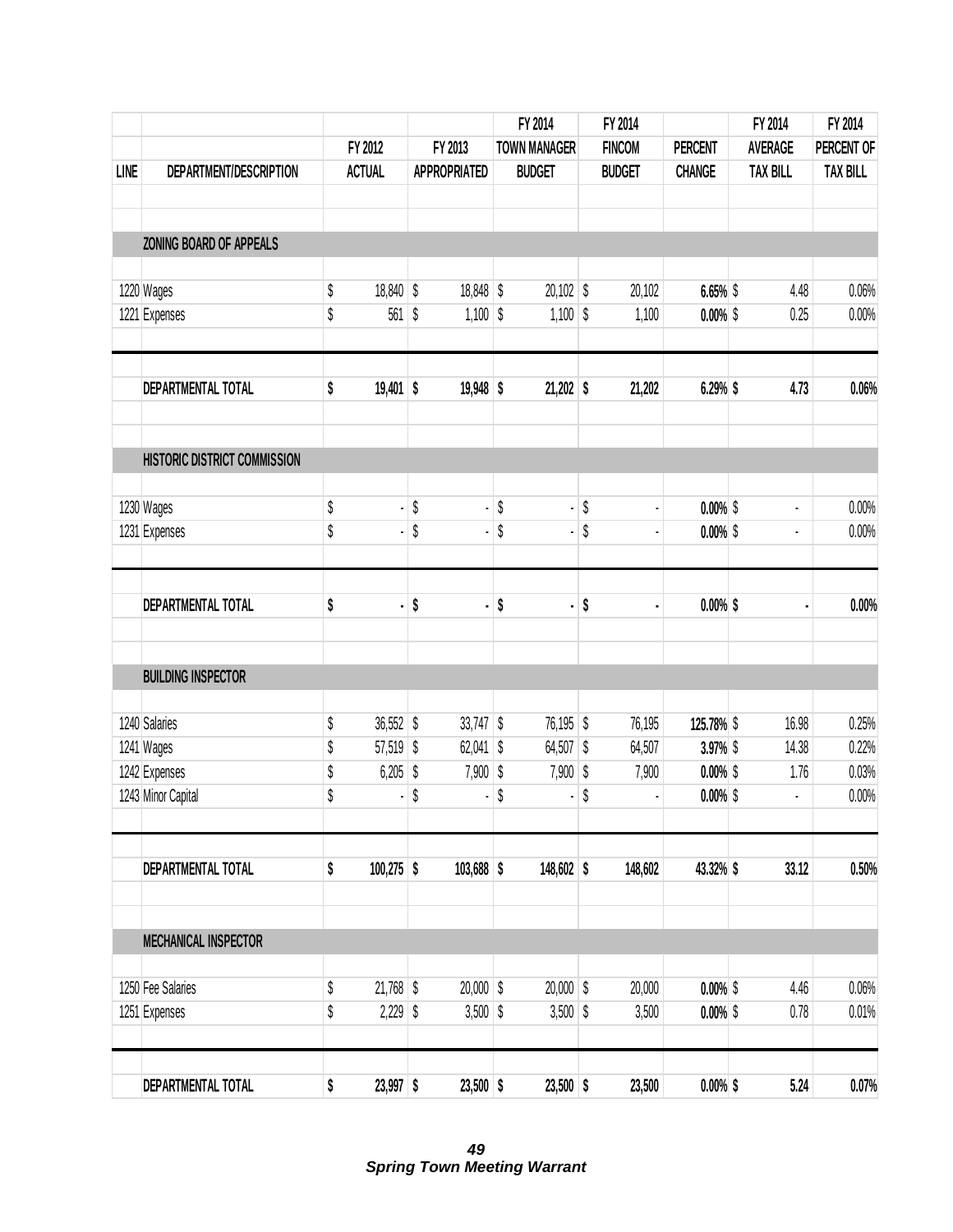|      |                                         |                    |            |                     | FY 2014             | FY 2014       |                            | FY 2014         | FY 2014         |
|------|-----------------------------------------|--------------------|------------|---------------------|---------------------|---------------|----------------------------|-----------------|-----------------|
|      |                                         | FY 2012            |            | FY 2013             | <b>TOWN MANAGER</b> | <b>FINCOM</b> | <b>PERCENT</b>             | <b>AVERAGE</b>  | PERCENT OF      |
| LINE | DEPARTMENT/DESCRIPTION                  | <b>ACTUAL</b>      |            | <b>APPROPRIATED</b> | <b>BUDGET</b>       | <b>BUDGET</b> | <b>CHANGE</b>              | <b>TAX BILL</b> | <b>TAX BILL</b> |
|      |                                         |                    |            |                     |                     |               |                            |                 |                 |
|      | <b>EARTH REMOVAL INSPECTOR</b>          |                    |            |                     |                     |               |                            |                 |                 |
|      | 1260 Stipend                            | \$<br>1            | \$         | 1                   | \$<br>1             | \$            | $0.00\%$ \$                | ä,              | 0.00%           |
|      | 1261 Expenses                           | \$<br>100          | \$         | 100                 | \$<br>100           | \$<br>100     | $0.00\%$ \$                | 0.02            | 0.00%           |
|      | 1262 Minor Capital                      |                    | \$         |                     | \$                  | \$            | 0.00%                      |                 |                 |
|      | DEPARTMENTAL TOTAL                      | \$<br>101          | $\sqrt{2}$ | $101$ \$            | $101$ \$            | 101           | $0.00\%$ \$                | 0.02            | 0.00%           |
|      | <b>BOARD OF HEALTH</b>                  |                    |            |                     |                     |               |                            |                 |                 |
|      | 1270 Wages                              | \$                 | \$         |                     | \$                  | \$            | $0.00\%$ \$                |                 | 0.00%           |
|      | 1271 Expenses                           | \$<br>576          | \$         | $1,000$ \$          | 1,000               | \$<br>1,000   | $0.00\%$ \$                | 0.22            | 0.00%           |
|      | 1272 Nursing Services                   | \$                 | \$         | $10,021$ \$         | $10,021$ \$         | 10,021        | $0.00\%$ \$                | 2.24            | 0.03%           |
|      | 1273 Nashoba Health District            | \$<br>30,143       | \$         | $22,366$ \$         | $22,366$ \$         | 22,366        | $0.00\%$ \$                | 4.98            | 0.07%           |
|      | 1274 Herbert Lipton MH                  | \$                 | \$         | $6,500$ \$          | $6,500$ \$          | 6,500         | $0.00\%$ \$                | 1.45            | 0.02%           |
|      | 1275 Eng/Consult/Landfill Monitoring    | \$<br>$9,636$ \$   |            | $10,000$ \$         | $10,000$ \$         | 10,000        | $0.00\%$ \$                | 2.23            | 0.03%           |
|      | DEPARTMENTAL TOTAL                      | \$<br>$40,355$ \$  |            | 49,887 \$           | 49,887 \$           | 49,887        | $0.00\%$ \$                | 11.12           | 0.15%           |
|      | <b>SEALER OF WEIGHTS &amp; MEASURES</b> |                    |            |                     |                     |               |                            |                 |                 |
|      | 1280 Fee Salaries                       | \$<br>$3,000$ \$   |            | $2,500$ \$          | $2,500$ \$          | 2,500         |                            | 0.56            | 0.01%           |
|      | 1281 Expenses                           | \$<br>20           | \$         | $100$ \$            | 100                 | \$<br>100     | $0.00\%$ \$<br>$0.00\%$ \$ | 0.02            | 0.00%           |
|      |                                         |                    |            |                     |                     |               |                            |                 |                 |
|      | <b>DEPARTMENTAL TOTAL</b>               | \$<br>$3,020$ \$   |            | $2,600$ \$          | $2,600$ \$          | 2,600         | $0.00\%$ \$                | 0.58            | 0.01%           |
|      | TOTAL LAND USE DEPARTMENTS              | \$<br>$332,037$ \$ |            | $351,148$ \$        | $404,148$ \$        | 404,148       | 15.09% \$                  | 90.07           | 1.30%           |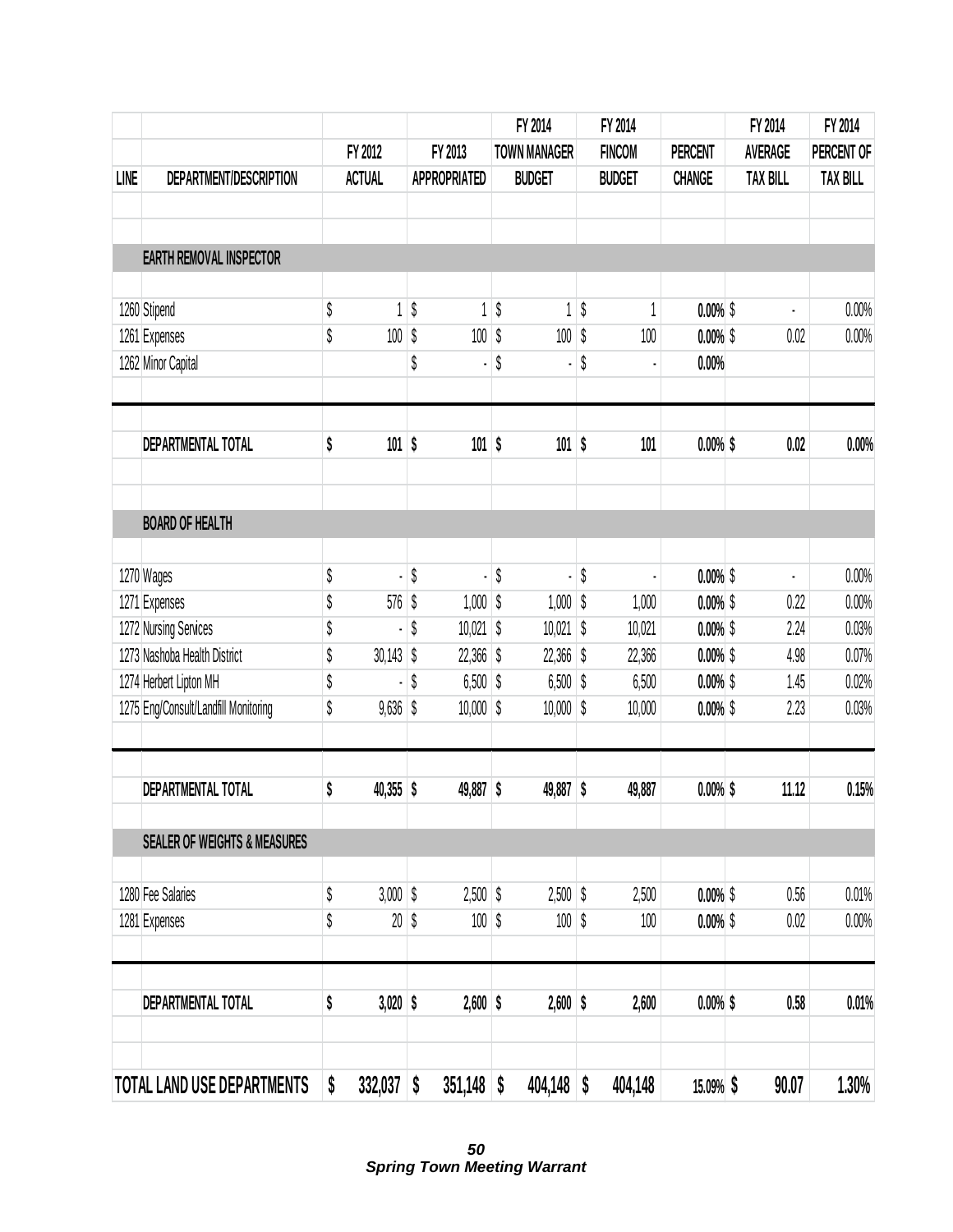|             |                                     |                      |                     | FY 2014             | FY 2014       |                | FY 2014         | FY 2014         |
|-------------|-------------------------------------|----------------------|---------------------|---------------------|---------------|----------------|-----------------|-----------------|
|             |                                     | FY 2012              | FY 2013             | <b>TOWN MANAGER</b> | <b>FINCOM</b> | <b>PERCENT</b> | <b>AVERAGE</b>  | PERCENT OF      |
| <b>LINE</b> | DEPARTMENT/DESCRIPTION              | <b>ACTUAL</b>        | <b>APPROPRIATED</b> | <b>BUDGET</b>       | <b>BUDGET</b> | <b>CHANGE</b>  | <b>TAX BILL</b> | <b>TAX BILL</b> |
|             |                                     |                      |                     |                     |               |                |                 |                 |
|             | PROTECTION OF PERSONS AND PROPERTY  |                      |                     |                     |               |                |                 |                 |
|             | <b>POLICE DEPARTMENT</b>            |                      |                     |                     |               |                |                 |                 |
|             | 1300 Salaries                       | \$<br>188,068 \$     | $201,304$ \$        | 270,340 \$          | 270,340       | 34.29% \$      | 60.25           | 0.87%           |
|             | 1301 Wages                          | \$<br>1,294,589 \$   | $1,310,003$ \$      | 1,318,025 \$        | 1,318,025     | $0.61\%$ \$    | 293.76          | 4.25%           |
|             | 1302 Expenses                       | \$<br>153,852 \$     | 140,520 \$          | 151,171 \$          | 151,171       | 7.58% \$       | 33.69           | 0.49%           |
|             | 1303 Lease or Purchase of Cruisers  | \$<br>$3,900$ \$     | $4,000$ \$          | $3,900$ \$          | 3,900         | $-2.50\%$ \$   | 0.87            | 0.01%           |
|             | 1304 PS Building (Expenses)         | \$<br>48,787 \$      |                     | \$                  | \$            | $0.00\%$ \$    |                 | 0.00%           |
|             | 1305 Minor Capital                  | \$<br>$12,147$ \$    | $15,000$ \$         | $15,000$ \$         | 15,000        | $0.00\%$ \$    | 3.34            | 0.05%           |
|             | DEPARTMENTAL TOTAL                  | \$<br>$1,701,344$ \$ | $1,670,827$ \$      | $1,758,436$ \$      | 1,758,436     | 5.24% \$       | 391.91          | 5.67%           |
|             |                                     |                      |                     |                     |               |                |                 |                 |
|             | <b>FIRE DEPARTMENT</b>              |                      |                     |                     |               |                |                 |                 |
|             | 1310 Salaries                       | \$<br>$101,650$ \$   | 104,692 \$          | $106,781$ \$        | 106,781       | $2.00\%$ \$    | 23.80           | 0.34%           |
|             | 1311 Wages                          | \$<br>496,566 \$     | 548,291 \$          | 566,843 \$          | 566,843       | 3.38% \$       | 126.34          | 1.83%           |
|             | 1312 Expenses                       | \$<br>150,948 \$     | $117,805$ \$        | 119,809 \$          | 119,809       | $1.70\%$ \$    | 26.70           | 0.39%           |
|             |                                     |                      |                     |                     |               |                |                 |                 |
|             | DEPARTMENTAL TOTAL                  | \$<br>749,164 \$     | 770,788 \$          | 793,433 \$          | 793,433       | 2.94% \$       | 176.84          | 2.56%           |
|             | <b>GROTON WATER FIRE PROTECTION</b> |                      |                     |                     |               |                |                 |                 |
|             | 1320 West Groton Water District     | \$<br>750 \$         | $750$ \$            | 750 \$              | 750           | $0.00\%$ \$    | 0.17            | 0.00%           |
|             | 1321 Groton Water Department        | \$<br>$2,500$ \$     | $2,500$ \$          | $2,500$ \$          | 2,500         | $0.00\%$ \$    | 0.56            | 0.01%           |
|             |                                     |                      |                     |                     |               |                |                 |                 |
|             | DEPARTMENTAL TOTAL                  | \$<br>$3,250$ \$     | $3,250$ \$          | $3,250$ \$          | 3,250         | $0.00\%$ \$    | 0.73            | 0.01%           |
|             | <b>ANIMAL INSPECTOR</b>             |                      |                     |                     |               |                |                 |                 |
|             | 1330 Salary                         | \$<br>$2,082$ \$     | $2,082$ \$          | $2,082$ \$          | 2,082         | $0.00\%$ \$    | 0.46            | 0.01%           |
|             | 1331 Expenses                       | \$<br>$191$ \$       | $400$ \$            | $400$ \$            | 400           | $0.00\%$ \$    | 0.09            | 0.00%           |
|             |                                     |                      |                     |                     |               |                |                 |                 |
|             | DEPARTMENTAL TOTAL                  | \$<br>$2,273$ \$     | $2,482$ \$          | $2,482$ \$          | 2,482         | $0.00\%$ \$    | 0.55            | 0.01%           |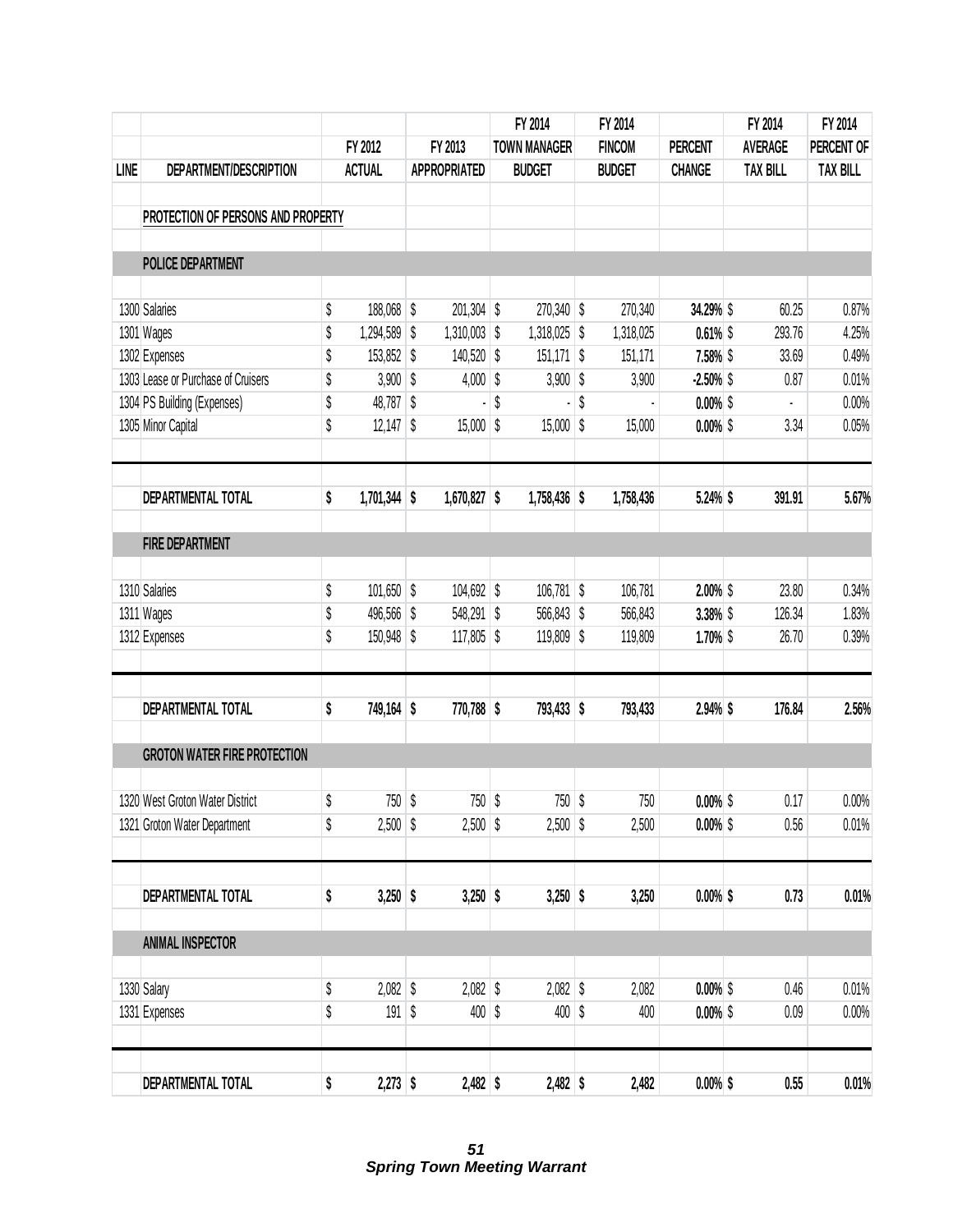|             |                                         |                   |                     | FY 2014             | FY 2014         |                | FY 2014         | FY 2014         |
|-------------|-----------------------------------------|-------------------|---------------------|---------------------|-----------------|----------------|-----------------|-----------------|
|             |                                         | FY 2012           | FY 2013             | <b>TOWN MANAGER</b> | <b>FINCOM</b>   | <b>PERCENT</b> | <b>AVERAGE</b>  | PERCENT OF      |
| <b>LINE</b> | DEPARTMENT/DESCRIPTION                  | <b>ACTUAL</b>     | <b>APPROPRIATED</b> | <b>BUDGET</b>       | <b>BUDGET</b>   | <b>CHANGE</b>  | <b>TAX BILL</b> | <b>TAX BILL</b> |
|             |                                         |                   |                     |                     |                 |                |                 |                 |
|             | ANIMAL CONTROL OFFICER                  |                   |                     |                     |                 |                |                 |                 |
|             | 1340 Salary                             | \$<br>$2,082$ \$  | $2,082$ \$          | $2,082$ \$          | 2,082           | $0.00\%$ \$    | 0.46            | 0.01%           |
|             | 1341 Expenses                           | \$                | \$<br>400 \$        | $400$ \$            | 400             | $0.00\%$ \$    | 0.09            | 0.00%           |
|             | DEPARTMENTAL TOTAL                      | \$<br>$2,082$ \$  | $2,482$ \$          | $2,482$ \$          | 2,482           | $0.00\%$ \$    | 0.55            | 0.01%           |
|             | <b>EMERGENCY MANAGEMENT AGENCY</b>      |                   |                     |                     |                 |                |                 |                 |
|             | 1350 Salary                             | \$                | \$<br>ä,            | \$                  | \$              | $0.00\%$ \$    | $\blacksquare$  | 0.00%           |
|             | 1351 Expenses                           | \$<br>2,321       | \$<br>$4,500$ \$    | $13,000$ \$         | 13,000          | 188.89% \$     | 2.90            | 0.04%           |
|             | 1352 Minor Capital                      | \$                | \$                  | \$                  | \$              | $0.00\%$ \$    | $\blacksquare$  | 0.00%           |
|             | DEPARTMENTAL TOTAL                      | \$<br>$2,321$ \$  | $4,500$ \$          | $13,000$ \$         | 13,000          | 188.89% \$     | 2.90            | 0.04%           |
|             | <b>DOG OFFICER</b>                      |                   |                     |                     |                 |                |                 |                 |
|             | 1360 Salary                             | \$<br>$13,973$ \$ | $13,973$ \$         | $13,973$ \$         | 13,973          | $0.00\%$ \$    | 3.11            | 0.05%           |
|             | 1361 Expenses                           | \$<br>$5,206$ \$  | $4,800$ \$          | $4,800$ \$          | 4,800           | $0.00\%$ \$    | 1.07            | 0.02%           |
|             | <b>DEPARTMENTAL TOTAL</b>               | \$<br>$19,179$ \$ | $18,773$ \$         | $18,773$ \$         | 18,773          | $0.00\%$ \$    | 4.18            | 0.07%           |
|             | <b>POLICE &amp; FIRE COMMUNICATIONS</b> |                   |                     |                     |                 |                |                 |                 |
|             | 1370 Wages                              | \$<br>234,924 \$  | 320,194 \$          | $369,815$ \$        | 369,815         | 15.50% \$      | 82.42           | 1.19%           |
|             | 1371 Expenses                           | \$<br>$15,000$ \$ | $11,650$ \$         | $13,225$ \$         | 13,225          | 13.52% \$      | 2.95            | 0.04%           |
|             | 1372 Minor Capital                      | \$                | \$                  | \$                  | \$              | $0.00\%$ \$    | l,              | 0.00%           |
|             | <b>DEPARTMENTAL TOTAL</b>               | \$<br>249,924 \$  | $331,844$ \$        | 383,040 \$          | 383,040         | 15.43% \$      | 85.37           | 1.23%           |
|             | <b>TOTAL PROTECTION OF</b>              | \$<br>2,729,537   | \$<br>2,804,946     | \$<br>2,974,896     | \$<br>2,974,896 | $6.06\%$ \$    | 663.03          | 9.60%           |
|             | PERSONS AND PROPERTY                    |                   |                     |                     |                 |                |                 |                 |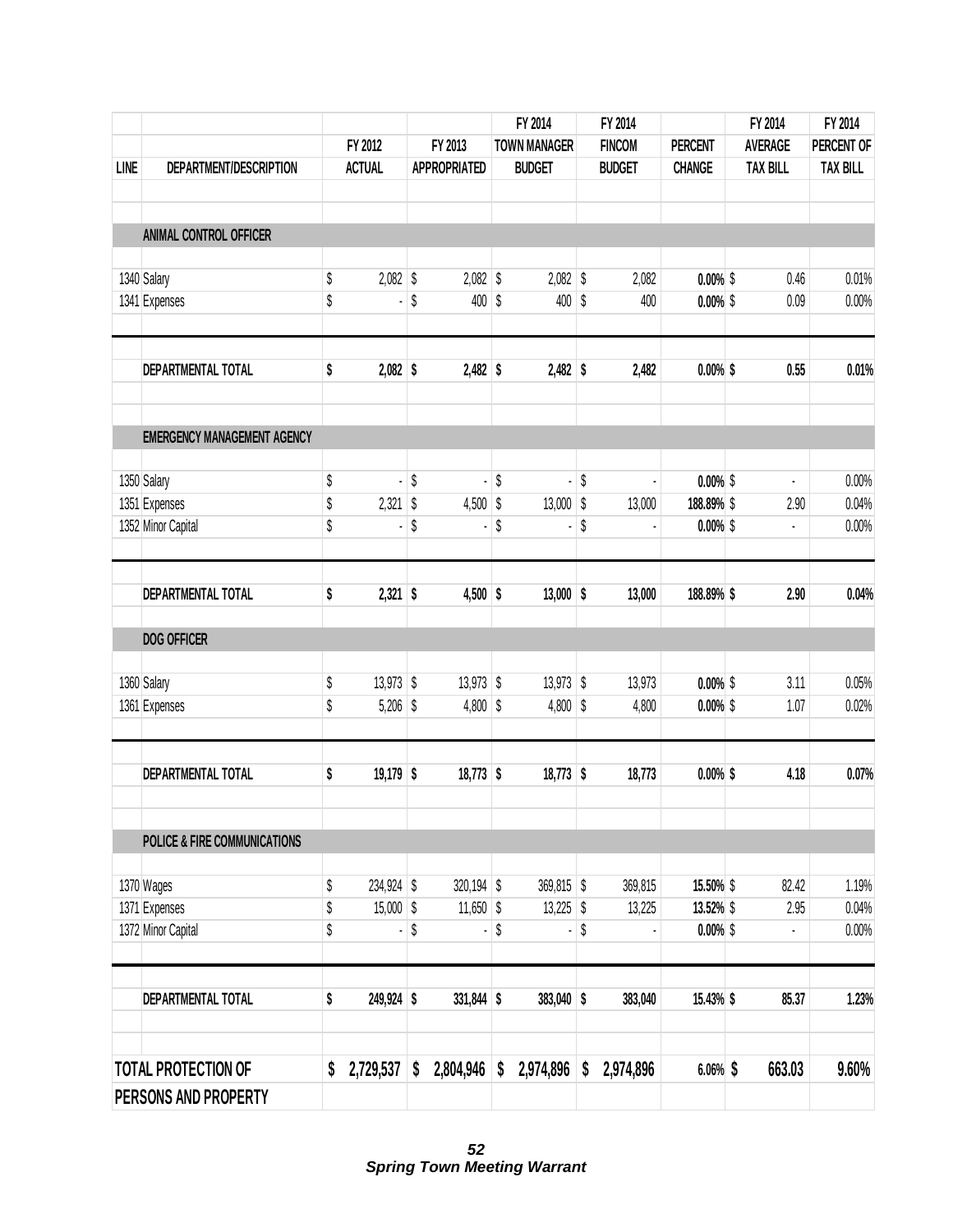|             |                                                  |                     |                      | FY 2014             | FY 2014         |                | FY 2014         | FY 2014         |
|-------------|--------------------------------------------------|---------------------|----------------------|---------------------|-----------------|----------------|-----------------|-----------------|
|             |                                                  | FY 2012             | FY 2013              | <b>TOWN MANAGER</b> | <b>FINCOM</b>   | <b>PERCENT</b> | <b>AVERAGE</b>  | PERCENT OF      |
| <b>LINE</b> | DEPARTMENT/DESCRIPTION                           | <b>ACTUAL</b>       | <b>APPROPRIATED</b>  | <b>BUDGET</b>       | <b>BUDGET</b>   | <b>CHANGE</b>  | <b>TAX BILL</b> | <b>TAX BILL</b> |
|             | <b>REGIONAL SCHOOL DISTRICT BUDGETS</b>          |                     |                      |                     |                 |                |                 |                 |
|             | NASHOBA VALLEY REGIONAL TECHNICAL HIGH SCHOOL    |                     |                      |                     |                 |                |                 |                 |
|             | 1400 Operating Expenses                          | \$<br>460,799 \$    | 449,967 \$           | 468,592 \$          | 468,592         | 4.14% \$       | 104.44          | 1.51%           |
|             | DEPARTMENTAL TOTAL                               | \$<br>460,799 \$    | 449,967 \$           | 468,592 \$          | 468,592         | 4.14% \$       | 104.44          | 1.51%           |
|             | <b>GROTON-DUNSTABLE REGIONAL SCHOOL DISTRICT</b> |                     |                      |                     |                 |                |                 |                 |
|             | 1410 Operating Expenses                          | \$<br>15,754,296 \$ | 14,725,819 \$        | 15,118,999 \$       | 15,118,999      | 2.67% \$       | 3,369.64        | 48.78%          |
|             | 1411 Debt Service, Excluded                      | \$                  | \$<br>$1,237,704$ \$ | 1,233,324           | \$<br>1,233,324 | $-0.35%$ \$    | 274.88          | 3.98%           |
|             | 1412 Debt Service, Unexcluded                    | \$                  | \$                   | \$                  | \$              | $-100.00\%$ \$ |                 | 0.00%           |
|             | 1413 Out of District Placement                   | \$<br>$18,375$ \$   | $\mathbf{1}$         | \$<br>1             | \$              | $0.00\%$ \$    |                 | 0.00%           |
|             | <b>DEPARTMENTAL TOTAL</b>                        | \$<br>15,772,671 \$ | 15,963,524 \$        | 16,352,324 \$       | 16,352,324      | $2.44\%$ \$    | 3,644.52        | 52.76%          |
|             | <b>TOTAL SCHOOLS</b>                             | \$<br>16,233,470    | \$16,413,491         | \$16,820,916        | \$16,820,916    | 2.48%          | \$<br>3,748.96  | 54.27%          |
|             | DEPARTMENT OF PUBLIC WORKS                       |                     |                      |                     |                 |                |                 |                 |
|             | <b>HIGHWAY DEPARTMENT</b>                        |                     |                      |                     |                 |                |                 |                 |
|             | 1500 Salaries                                    | \$<br>82,017 \$     | $84,520$ \$          | 87,894 \$           | 87,894          | 3.99% \$       | 19.59           | 0.28%           |
|             | 1501 Wages                                       | \$<br>585,369 \$    | $615,111$ \$         | 640,030 \$          | 640,030         | 4.05% \$       | 142.65          | 2.06%           |
|             | 1502 Expenses                                    | \$<br>147,812 \$    | $140,300$ \$         | 140,300 \$          | 140,300         | $0.00\%$ \$    | 31.27           | 0.45%           |
|             | 1503 Highway Maintenance                         | \$<br>88,985 \$     | $89,000$ \$          | 89,000 \$           | 89,000          | $0.00\%$ \$    | 19.84           | 0.29%           |
|             | 1504 Minor Capital                               | \$                  | \$                   | \$                  | \$              | $0.00\%$ \$    |                 | 0.00%           |
|             | DEPARTMENTAL TOTAL                               | \$<br>$904,183$ \$  | $928,931$ \$         | 957,224 \$          | 957,224         | $3.05\%$ \$    | 213.35          | 3.08%           |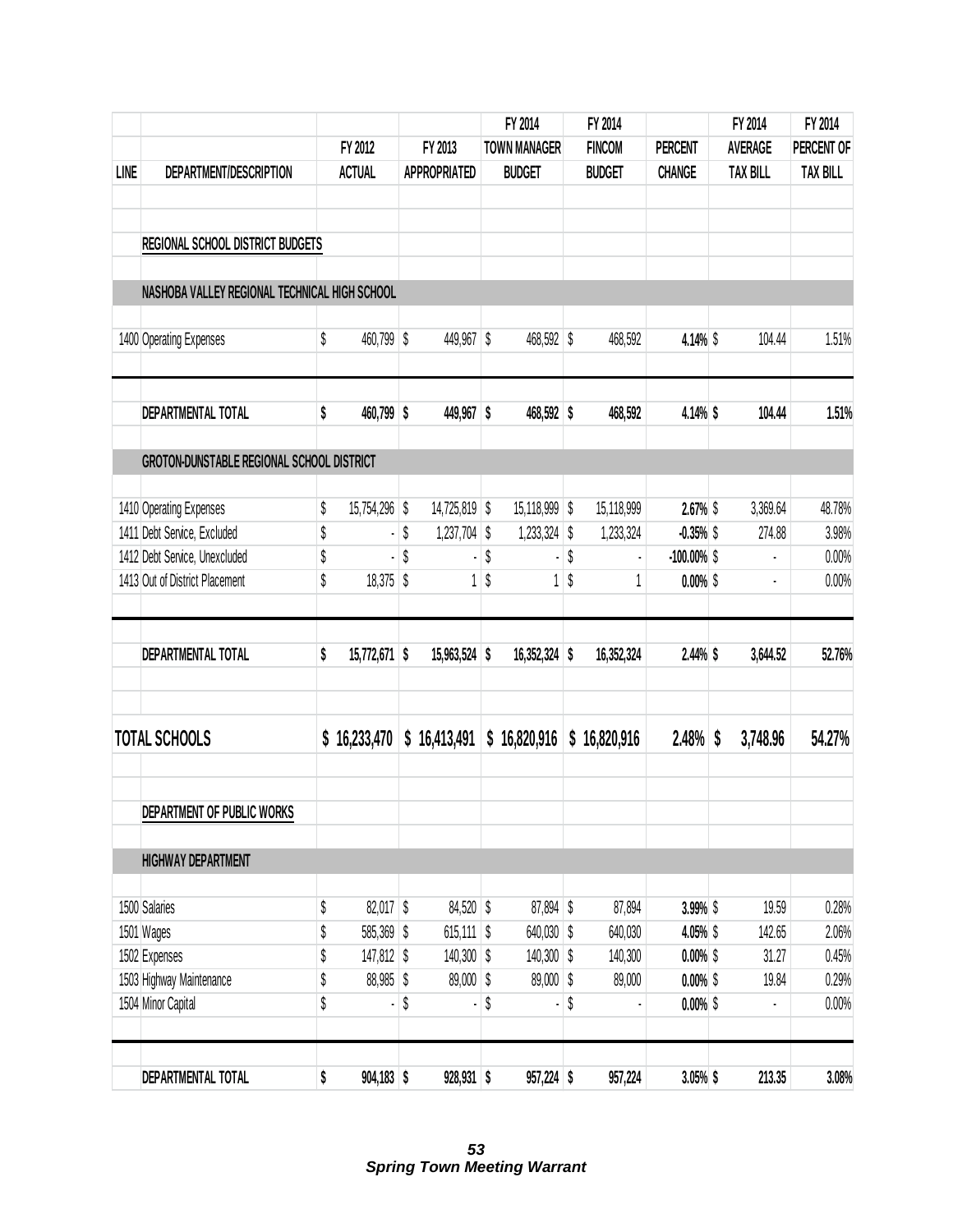|             |                                             |                    |                     | FY 2014             | FY 2014       |                            | FY 2014         | FY 2014         |
|-------------|---------------------------------------------|--------------------|---------------------|---------------------|---------------|----------------------------|-----------------|-----------------|
|             |                                             | FY 2012            | FY 2013             | <b>TOWN MANAGER</b> | <b>FINCOM</b> | <b>PERCENT</b>             | <b>AVERAGE</b>  | PERCENT OF      |
| <b>LINE</b> | DEPARTMENT/DESCRIPTION                      | <b>ACTUAL</b>      | <b>APPROPRIATED</b> | <b>BUDGET</b>       | <b>BUDGET</b> | <b>CHANGE</b>              | <b>TAX BILL</b> | <b>TAX BILL</b> |
|             |                                             |                    |                     |                     |               |                            |                 |                 |
|             | <b>STREET LIGHTS</b>                        |                    |                     |                     |               |                            |                 |                 |
|             | 1510 Expenses                               | \$<br>$17,800$ \$  | $24,000$ \$         | 24,000 \$           | 24,000        | $0.00\%$ \$                | 5.35            | 0.08%           |
|             |                                             |                    |                     |                     |               |                            |                 |                 |
|             | DEPARTMENTAL TOTAL                          | \$<br>$17,800$ \$  | $24,000$ \$         | $24,000$ \$         | 24,000        | $0.00\%$ \$                | 5.35            | 0.08%           |
|             | <b>SNOW AND ICE</b>                         |                    |                     |                     |               |                            |                 |                 |
|             |                                             |                    |                     |                     |               |                            |                 |                 |
|             | 1520 Expenses                               | \$<br>$93,928$ \$  | 165,000 \$          | 165,000 \$          | 165,000       | $0.00\%$ \$                | 36.77           | 0.53%           |
|             | 1521 Overtime                               | \$<br>195,216 \$   | 140,000 \$          | 140,000 \$          | 140,000       | $0.00\%$ \$                | 31.20           | 0.45%           |
|             | 1522 Hired Equipment                        | \$<br>$50,850$ \$  | $35,000$ \$         | $35,000$ \$         | 35,000        | $0.00\%$ \$                | 7.80            | 0.11%           |
|             | DEPARTMENTAL TOTAL                          | \$<br>339,994 \$   | $340,000$ \$        | $340,000$ \$        | 340,000       | $0.00\%$ \$                | 75.77           | 1.09%           |
|             |                                             |                    |                     |                     |               |                            |                 |                 |
|             | TREE WARDEN BUDGET                          |                    |                     |                     |               |                            |                 |                 |
|             |                                             | \$                 | \$                  | \$                  | \$            |                            | ÷.              | 0.00%           |
|             | 1530 Salary<br>1531 Expenses                | \$<br>$2,985$ \$   | $3,000$ \$          | ٠<br>$3,000$ \$     | 3,000         | $0.00\%$ \$<br>$0.00\%$ \$ | 0.67            | 0.01%           |
|             | 1532 Trees                                  | \$                 | \$<br>$1,500$ \$    | $1,500$ \$          | 1,500         | $0.00\%$ \$                | 0.33            | 0.00%           |
|             | 1533 Tree Work                              | \$<br>16,356 \$    | $15,000$ \$         | $15,000$ \$         | 15,000        | $0.00\%$ \$                | 3.34            | 0.05%           |
|             |                                             |                    |                     |                     |               |                            |                 |                 |
|             | <b>DEPARTMENTAL TOTAL</b>                   | \$<br>$19,341$ \$  | $19,500$ \$         | $19,500$ \$         | 19,500        | $0.00\%$ \$                | 4.34            | 0.06%           |
|             |                                             |                    |                     |                     |               |                            |                 |                 |
|             | MUNICIPAL BUILDING AND PROPERTY MAINTENANCE |                    |                     |                     |               |                            |                 |                 |
|             | 1540 Wages                                  | \$<br>$69,138$ \$  | 70,556 \$           | $71,632$ \$         | 71,632        | $1.53\%$ \$                | 15.96           | 0.23%           |
|             | 1541 Expenses                               | \$<br>$181,059$ \$ | $231,350$ \$        | $237,350$ \$        | 237,350       | 2.59% \$                   | 52.90           | 0.77%           |
|             | 1542 Minor Capital                          | \$<br>$18,700$ \$  | $30,000$ \$         | $30,000$ \$         | 30,000        | $0.00\%$ \$                | 6.69            | 0.10%           |
|             | DEPARTMENTAL TOTAL                          | \$<br>268,897 \$   | $331,906$ \$        | 338,982 \$          | 338,982       | $2.13\%$ \$                | 75.55           | 1.10%           |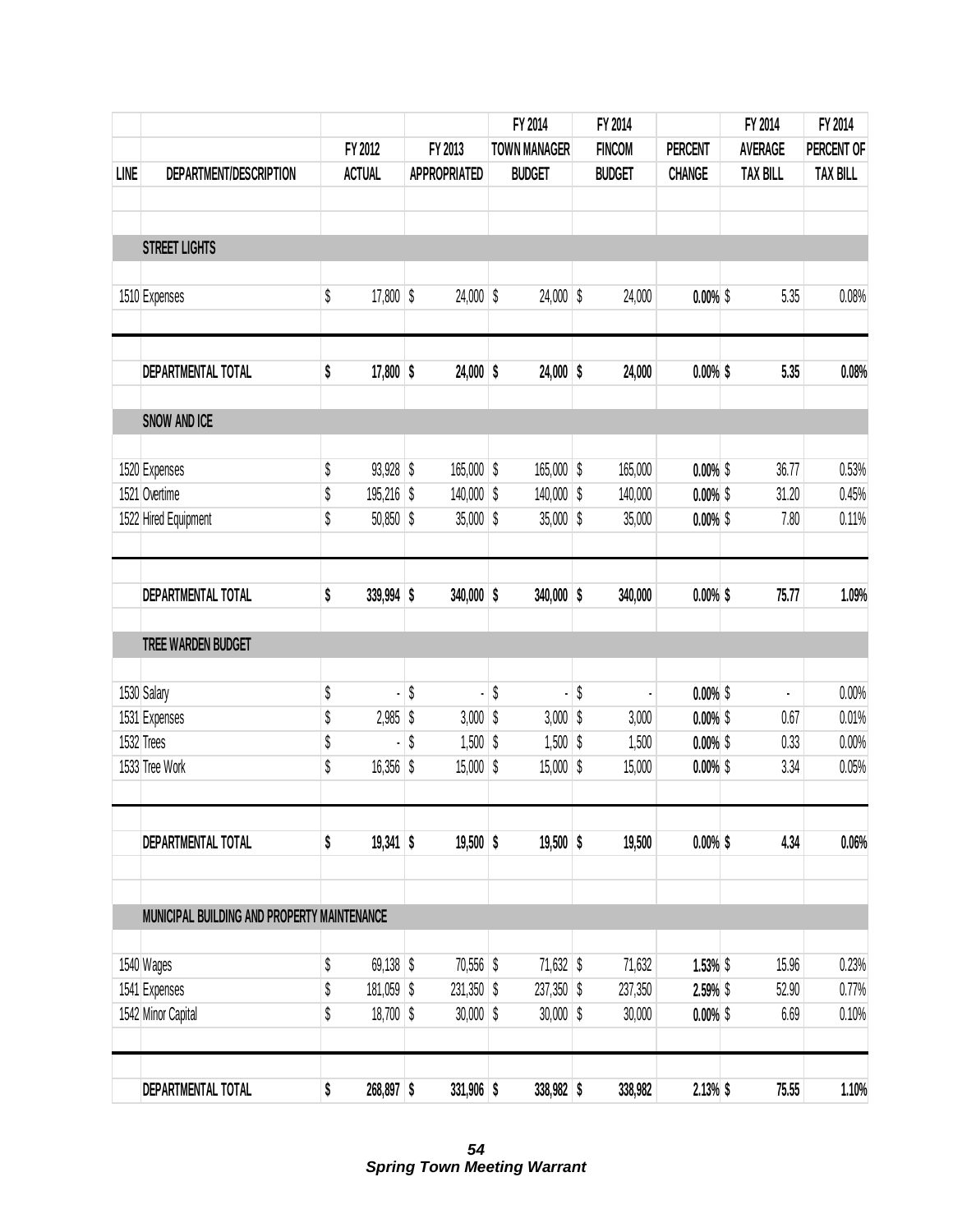|      |                                       |                    |                   | FY 2014             | FY 2014         |                | FY 2014         | FY 2014         |
|------|---------------------------------------|--------------------|-------------------|---------------------|-----------------|----------------|-----------------|-----------------|
|      |                                       | FY 2012            | FY 2013           | <b>TOWN MANAGER</b> | <b>FINCOM</b>   | <b>PERCENT</b> | <b>AVERAGE</b>  | PERCENT OF      |
| LINE | DEPARTMENT/DESCRIPTION                | <b>ACTUAL</b>      | APPROPRIATED      | <b>BUDGET</b>       | <b>BUDGET</b>   | <b>CHANGE</b>  | <b>TAX BILL</b> | <b>TAX BILL</b> |
|      |                                       |                    |                   |                     |                 |                |                 |                 |
|      | <b>SOLID WASTE DISPOSAL</b>           |                    |                   |                     |                 |                |                 |                 |
|      | 1550 Wages                            | \$<br>79,125 \$    | 81,264            | \$<br>$99,660$ \$   | 99,660          | 22.64% \$      | 22.21           | 0.32%           |
|      | 1551 Expenses                         | \$<br>54,431 \$    | 54,486            | \$<br>54,486 \$     | 54,486          | $0.00\%$ \$    | 12.14           | 0.18%           |
|      | 1552 Tipping Fees                     | \$<br>131,996 \$   | $135,000$ \$      | 135,000 \$          | 135,000         | $0.00\%$ \$    | 30.10           | 0.44%           |
|      | 1553 North Central SW Coop            | \$<br>5,850 \$     | 5,850             | \$<br>$5,850$ \$    | 5,850           | $0.00\%$ \$    | 1.30            | 0.02%           |
|      | 1554 Minor Capital                    | \$                 | \$<br>$10,000$ \$ | $10,000$ \$         | 10,000          | $0.00\%$ \$    | 2.23            | 0.03%           |
|      | <b>DEPARTMENTAL TOTAL</b>             | \$<br>271,403 \$   | 286,600 \$        | $304,996$ \$        | 304,996         | 6.42% \$       | 67.98           | 0.99%           |
|      |                                       |                    |                   |                     |                 |                |                 |                 |
|      | <b>PARKS DEPARTMENT</b>               |                    |                   |                     |                 |                |                 |                 |
|      | 1560 Wages                            | \$<br>$1,040$ \$   | 2,500             | \$<br>$2,500$ \$    | 2,500           | $0.00\%$ \$    | 0.56            | 0.01%           |
|      | 1561 Expenses                         | \$<br>36,084 \$    | 36,175            | \$<br>46,000        | \$<br>46,000    | 27.16% \$      | 10.25           | 0.15%           |
|      | DEPARTMENTAL TOTAL                    | \$<br>$37,124$ \$  | $38,675$ \$       | $48,500$ \$         | 48,500          | 25.40% \$      | 10.81           | 0.16%           |
|      | <b>TOTAL DEPARTMENT OF</b>            | \$<br>1,858,741    | \$<br>1,969,612   | \$<br>2,033,202     | \$<br>2,033,202 | $3.23\%$ \$    | 453.15          | 6.56%           |
|      | <b>PUBLIC WORKS</b>                   |                    |                   |                     |                 |                |                 |                 |
|      | <b>LIBRARY AND CITIZEN'S SERVICES</b> |                    |                   |                     |                 |                |                 |                 |
|      | <b>COUNCIL ON AGING</b>               |                    |                   |                     |                 |                |                 |                 |
|      | 1600 Wages                            | \$<br>96,824 \$    | $105,941$ \$      | 110,269 \$          | 110,269         | 4.09% \$       | 24.58           | 0.36%           |
|      | 1601 Expenses                         | \$<br>$6,994$ \$   | $7,313$ \$        | $5,454$ \$          | 5,454           | $-25.42\%$ \$  | 1.22            | 0.02%           |
|      | 1602 Minor Capital                    |                    | \$                | \$                  | \$              | $0.00\%$ \$    | ۰               | 0.00%           |
|      | DEPARTMENTAL TOTAL                    | \$<br>$103,817$ \$ | $113,254$ \$      | $115,723$ \$        | 115,723         | 2.18% \$       | 25.80           | 0.38%           |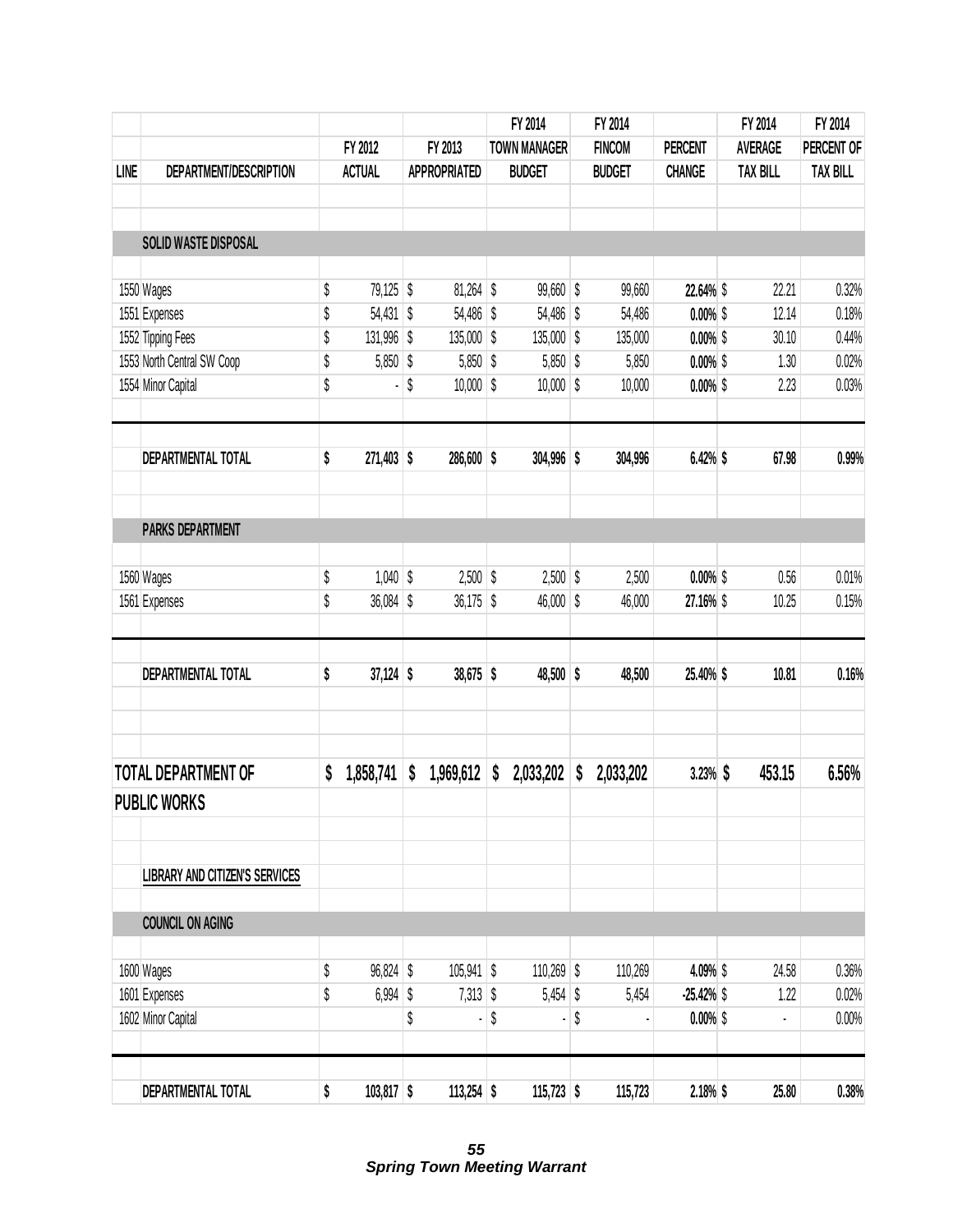|             |                                  |                   |                     | FY 2014             | FY 2014       |                | FY 2014         | FY 2014         |
|-------------|----------------------------------|-------------------|---------------------|---------------------|---------------|----------------|-----------------|-----------------|
|             |                                  | FY 2012           | FY 2013             | <b>TOWN MANAGER</b> | <b>FINCOM</b> | <b>PERCENT</b> | <b>AVERAGE</b>  | PERCENT OF      |
| <b>LINE</b> | DEPARTMENT/DESCRIPTION           | <b>ACTUAL</b>     | <b>APPROPRIATED</b> | <b>BUDGET</b>       | <b>BUDGET</b> | <b>CHANGE</b>  | <b>TAX BILL</b> | <b>TAX BILL</b> |
|             | <b>SENIOR CENTER VAN</b>         |                   |                     |                     |               |                |                 |                 |
|             |                                  |                   |                     |                     |               |                |                 |                 |
|             | 1610 Wages                       | \$<br>23,894 \$   | $30,186$ \$         | $37,371$ \$         | 37,371        | 23.80% \$      | 8.33            | 0.12%           |
|             | 1611 Expenses                    | \$<br>$6,086$ \$  | $7,013$ \$          | $8,166$ \$          | 8,166         | 16.44% \$      | 1.82            | 0.03%           |
|             | DEPARTMENTAL TOTAL               | \$<br>29,980 \$   | $37,199$ \$         | 45,537 \$           | 45,537        | 22.41% \$      | 10.15           | 0.15%           |
|             | <b>VETERAN'S SERVICE OFFICER</b> |                   |                     |                     |               |                |                 |                 |
|             | 1620 Salary                      | \$<br>$3,484$ \$  | $3,485$ \$          | $3,485$ \$          | 3,485         | $0.00\%$ \$    | 0.78            | 0.01%           |
|             | 1621 Expenses                    | \$<br>284S        | 700S                | $900$ \$            | 900           | 28.57% \$      | 0.20            | 0.00%           |
|             | 1622 Veterans' Benefits          | \$<br>48,412 \$   | 48,200 \$           | 48,200 \$           | 48,200        | $0.00\%$ \$    | 10.74           | 0.16%           |
|             | 1623 Minor Capital               |                   |                     |                     |               | $0.00\%$ \$    | ł,              | 0.00%           |
|             | <b>DEPARTMENT TOTAL</b>          | \$<br>$52,180$ \$ | 52,385 \$           | 52,585 \$           | 52,585        | $0.38\%$ \$    | 11.72           | 0.17%           |
|             | <b>GRAVES REGISTRATION</b>       |                   |                     |                     |               |                |                 |                 |
|             |                                  |                   |                     |                     |               |                |                 |                 |
|             | 1630 Salary/Stipend              | \$<br>$250$ \$    | $250$ \$            | $250$ \$            | 250           | $0.00\%$ \$    | 0.06            | 0.00%           |
|             | 1631 Expenses                    | \$<br>660 \$      | 660 \$              | 660 \$              | 660           | $0.00\%$ \$    | 0.15            | 0.00%           |
|             | DEPARTMENTAL TOTAL               | \$<br>$910$ \$    | $910$ \$            | $910$ \$            | 910           | $0.00\%$ \$    | 0.21            | 0.0%            |
|             | <b>CARE OF VETERAN GRAVES</b>    |                   |                     |                     |               |                |                 |                 |
|             | 1640 Contract Expenses           | \$<br>$1,000$ \$  | $1,625$ \$          | $1,625$ \$          | 1,625         | $0.00\%$ \$    | 0.36            | 0.01%           |
|             | DEPARTMENTAL TOTAL               | \$<br>$1,000$ \$  | $1,625$ \$          | $1,625$ \$          | 1,625         | $0.00\%$ \$    | 0.36            | 0.01%           |
|             |                                  |                   |                     |                     |               |                |                 |                 |
|             | OLD BURYING GROUND COMMITTEE     |                   |                     |                     |               |                |                 |                 |
|             | 1650 Expenses                    | \$<br>$1,099$ \$  | $700$ \$            | 700 \$              | 700           | $0.00\%$ \$    | 0.16            | $0.00\%$        |
|             | DEPARTMENTAL TOTAL               | \$<br>$1,099$ \$  | $700$ \$            | $700$ \$            | 700           | $0.00\%$ \$    | 0.16            | 0.0%            |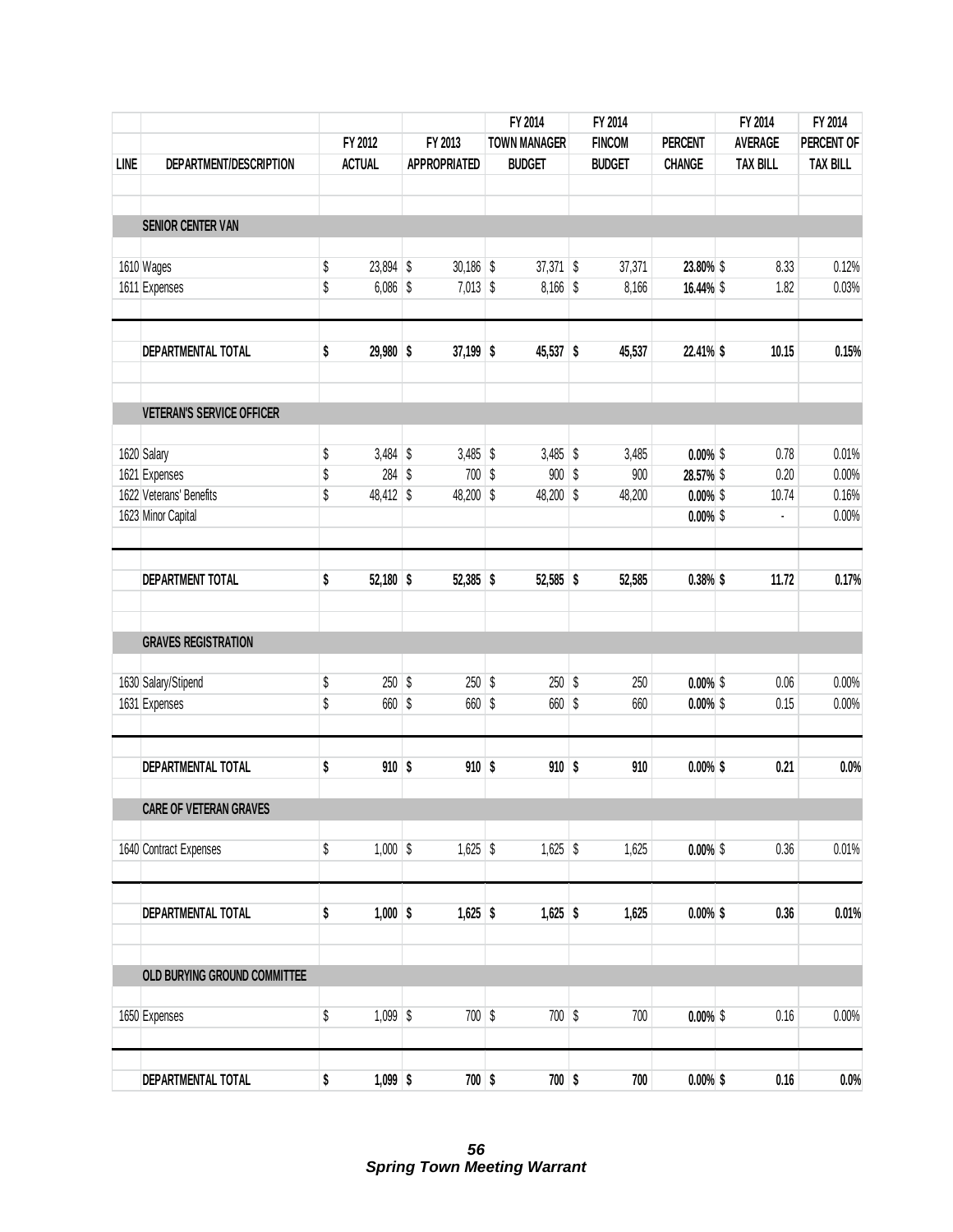|             |                                          |                    |                           |                     | FY 2014             | FY 2014       |                | FY 2014         | FY 2014         |
|-------------|------------------------------------------|--------------------|---------------------------|---------------------|---------------------|---------------|----------------|-----------------|-----------------|
|             |                                          | FY 2012            |                           | FY 2013             | <b>TOWN MANAGER</b> | <b>FINCOM</b> | <b>PERCENT</b> | <b>AVERAGE</b>  | PERCENT OF      |
| <b>LINE</b> | DEPARTMENT/DESCRIPTION                   | <b>ACTUAL</b>      |                           | <b>APPROPRIATED</b> | <b>BUDGET</b>       | <b>BUDGET</b> | <b>CHANGE</b>  | <b>TAX BILL</b> | <b>TAX BILL</b> |
|             |                                          |                    |                           |                     |                     |               |                |                 |                 |
|             | <b>LIBRARY</b>                           |                    |                           |                     |                     |               |                |                 |                 |
|             | 1660 Salary                              | \$<br>$261,547$ \$ |                           | 270,961 \$          | 270,645 \$          | 270,645       | $-0.12%$       | 60.31           | 0.87%           |
|             | 1661 Wages                               | \$<br>298,062 \$   |                           | $306,705$ \$        | 318,999 \$          | 318,999       | 4.01% \$       | 71.10           | 1.04%           |
|             | 1662 Expenses                            | \$<br>163,560 \$   |                           | $170,407$ \$        | 195,235 \$          | 195,235       | 14.57% \$      | 43.51           | 0.63%           |
|             | 1663 Minor Capital                       | \$                 | \$                        |                     | \$<br>$13,082$ \$   | 13,082        | $0.00\%$ \$    | 2.92            | 0.04%           |
|             | DEPARTMENTAL TOTAL                       | \$<br>723,169 \$   |                           | 748,073 \$          | 797,961 \$          | 797,961       | $6.67%$ \$     | 177.84          | 2.58%           |
|             | <b>COMMEMORATIONS &amp; CELEBRATIONS</b> |                    |                           |                     |                     |               |                |                 |                 |
|             |                                          |                    |                           |                     |                     |               |                |                 |                 |
|             | 1670 Expenses                            | \$<br>444          | $\boldsymbol{\mathsf{S}}$ | $500$ \$            | 500                 | \$<br>500     | $0.00\%$ \$    | 0.11            | 0.00%           |
|             | 1671 Fireworks                           | \$<br>ä,           | \$                        | l,                  | \$<br>ä,            | \$<br>¥,      | $0.00\%$ \$    | $\blacksquare$  | 0.00%           |
|             | DEPARTMENTAL TOTAL                       | \$<br>$444$ \$     |                           | $500$ \$            | $500$ \$            | 500           | $0.00\%$ \$    | 0.11            | 0.00%           |
|             | <b>WATER SAFETY</b>                      |                    |                           |                     |                     |               |                |                 |                 |
|             |                                          |                    |                           |                     |                     |               |                |                 |                 |
|             | 1680 Wages                               | \$<br>$1,643$ \$   |                           | $2,640$ \$          | $2,640$ \$          | 2,640         | $0.00\%$ \$    | 0.59            | 0.01%           |
|             | 1681 Expenses and Minor Capital          | \$<br>436          | S                         | $950  $ \$          | 950                 | \$<br>950     | $0.00\%$ \$    | 0.21            | 0.00%           |
|             |                                          |                    |                           |                     |                     |               |                |                 |                 |
|             | DEPARTMENTAL TOTAL                       | \$<br>$2,079$ \$   |                           | $3,590$ \$          | $3,590$ \$          | 3,590         | $0.00\%$ \$    | 0.80            | 0.01%           |
|             | <b>WEED MANAGEMENT</b>                   |                    |                           |                     |                     |               |                |                 |                 |
|             | 1690 Wages                               | \$                 | \$                        | ä,                  | \$                  | \$            | $0.00\%$ \$    | $\blacksquare$  | 0.00%           |
|             | 1691 Expenses: Weed Harvester            | \$<br>$7,703$ \$   |                           | $7,705$ \$          | $7,705$ \$          | 7,705         | $0.00\%$ \$    | 1.72            | 0.02%           |
|             | 1692 Expenses: Great Lakes               | \$<br>$3,635$ \$   |                           | $2,385$ \$          | $2,385$ \$          | 2,385         | $0.00\%$ \$    | 0.53            | 0.01%           |
|             | DEPARTMENTAL TOTAL                       | \$<br>$11,338$ \$  |                           | $10,090$ \$         | $10,090$ \$         | 10,090        | $0.00\%$ \$    | 2.25            | 0.03%           |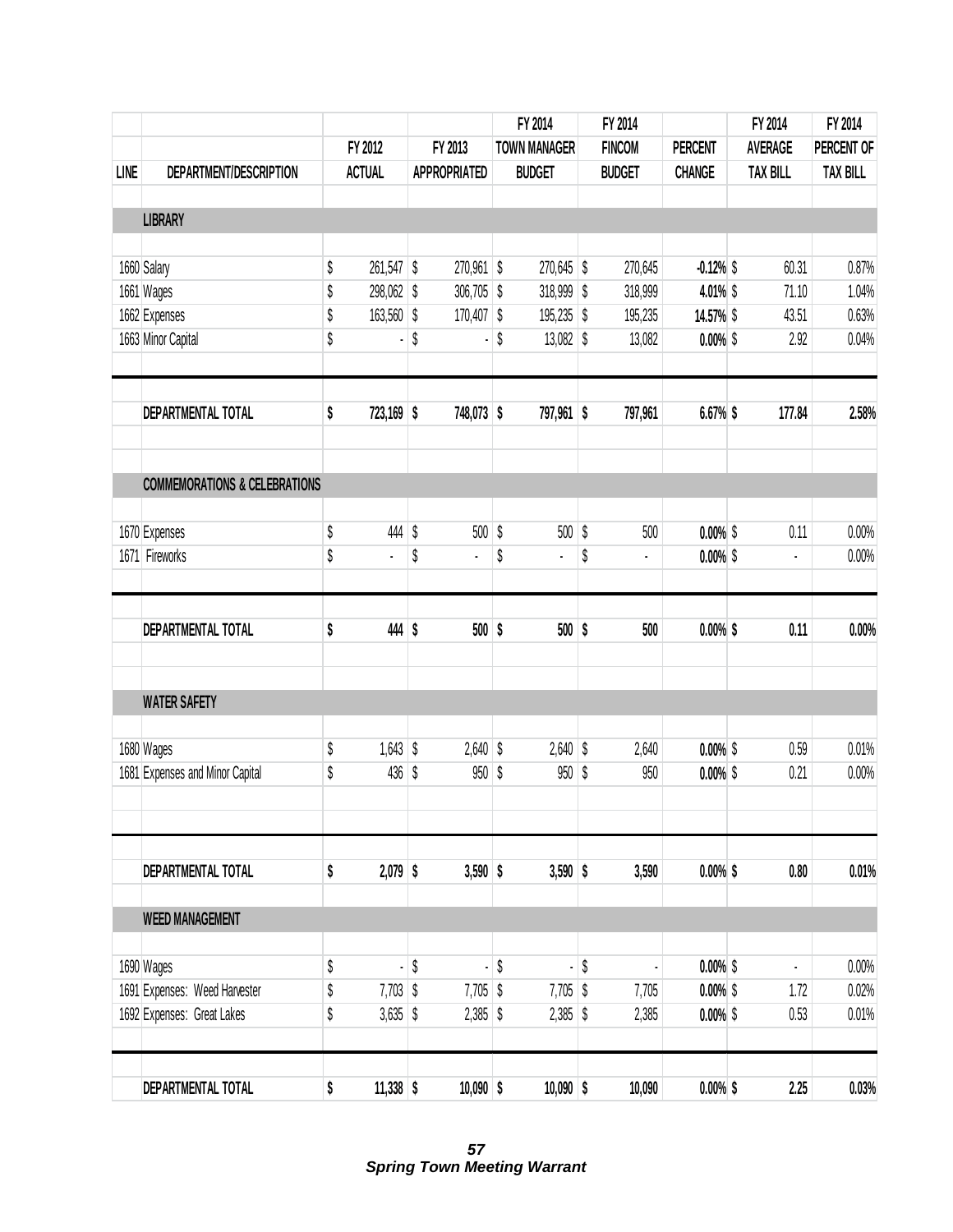|      |                                               |                    |                           |                     |    | FY 2014             | FY 2014         |                | FY 2014         | FY 2014         |
|------|-----------------------------------------------|--------------------|---------------------------|---------------------|----|---------------------|-----------------|----------------|-----------------|-----------------|
|      |                                               | FY 2012            |                           | FY 2013             |    | <b>TOWN MANAGER</b> | <b>FINCOM</b>   | <b>PERCENT</b> | <b>AVERAGE</b>  | PERCENT OF      |
| LINE | DEPARTMENT/DESCRIPTION                        | <b>ACTUAL</b>      |                           | <b>APPROPRIATED</b> |    | <b>BUDGET</b>       | <b>BUDGET</b>   | <b>CHANGE</b>  | <b>TAX BILL</b> | <b>TAX BILL</b> |
|      |                                               |                    |                           |                     |    |                     |                 |                |                 |                 |
|      | <b>GROTON COUNTRY CLUB</b>                    |                    |                           |                     |    |                     |                 |                |                 |                 |
|      | 1700 Salary                                   | \$<br>$118,770$ \$ |                           | 122,380 \$          |    | 126,764 \$          | 126,764         | $3.58%$ \$     | 28.25           | 0.41%           |
|      | 1701 Wages                                    | \$<br>137,944 \$   |                           | 155,425 \$          |    | 156,400 \$          | 156,400         | $0.63%$ \$     | 34.86           | 0.50%           |
|      | 1702 Expenses                                 | \$<br>306,772 \$   |                           | 294,565 \$          |    | 261,836 \$          | 261,836         | $-11.11\%$ \$  | 58.35           | 0.84%           |
|      | 1703 Minor Capital                            | \$<br>$3,731$ \$   |                           | $5,000$ \$          |    | $5,000$ \$          | 5,000           | $0.00\%$ \$    | 1.11            | 0.02%           |
|      | DEPARTMENTAL TOTAL                            | \$<br>567,217 \$   |                           | 577,370 \$          |    | $550,000$ \$        | 550,000         | $-4.74%$ \$    | 122.57          | 1.77%           |
|      |                                               |                    |                           |                     |    |                     |                 |                |                 |                 |
|      | <b>TOTAL LIBRARY AND</b>                      | \$<br>1,493,235    | S                         | 1,545,696           | S  | 1,579,221           | \$<br>1,579,221 | 2.17%          | 351.97          | 5.10%           |
|      | <b>CITIZEN SERVICES</b>                       |                    |                           |                     |    |                     |                 |                |                 |                 |
|      | <b>DEBT SERVICE</b>                           |                    |                           |                     |    |                     |                 |                |                 |                 |
|      | <b>DEBT SERVICE</b>                           |                    |                           |                     |    |                     |                 |                |                 |                 |
|      | 2000 Long Term Debt - Principal Excluded      | \$<br>626,646 \$   |                           | 664,500 \$          |    | 651,100 \$          | 651,100         | $-2.02%$       | 145.11          | 2.10%           |
|      | 2001 Long Term Debt - Principal Non-Excluded  | \$                 | \$                        | $73,464$ \$         |    | $73,268$ \$         | 73,268          | $0.00\%$ \$    | 16.33           | 0.24%           |
|      | 2002 Long Term Debt - Interest - Excluded     | \$<br>229,156 \$   |                           | $188,313$ \$        |    | 165,348 \$          | 165,348         | $-12.20\%$ \$  | 36.85           | 0.53%           |
|      | 2003 Long Term Debt - Interest - Non-Excluded | \$                 | \$                        | $18,119$ \$         |    | $15,303$ \$         | 15,303          | $0.00\%$ \$    | 3.41            | 0.05%           |
|      | 2006 Short Term Debt - Principal - Town       | \$                 | \$                        | 229,417 \$          |    | $127,000$ \$        | 127,000         | $0.00\%$ \$    | 28.31           | 0.41%           |
|      | 2007 Fire Station and Fitch's Bridge Debt     | \$                 | \$                        |                     | \$ | $500,000$ \$        | 500,000         | $0.00\%$ \$    | 111.44          | 1.61%           |
|      | DEPARTMENTAL TOTAL                            | \$<br>$855,802$ \$ |                           | $1,173,813$ \$      |    | $1,532,019$ \$      | 1,532,019       | 30.52% \$      | 341.45          | 4.94%           |
|      | <b>TOTAL DEBT SERVICE</b>                     | \$<br>855,802      | $\boldsymbol{\mathsf{S}}$ | 1,173,813           | \$ | 1,532,019           | \$<br>1,532,019 | $30.52\%$ \$   | 341.45          | 4.94%           |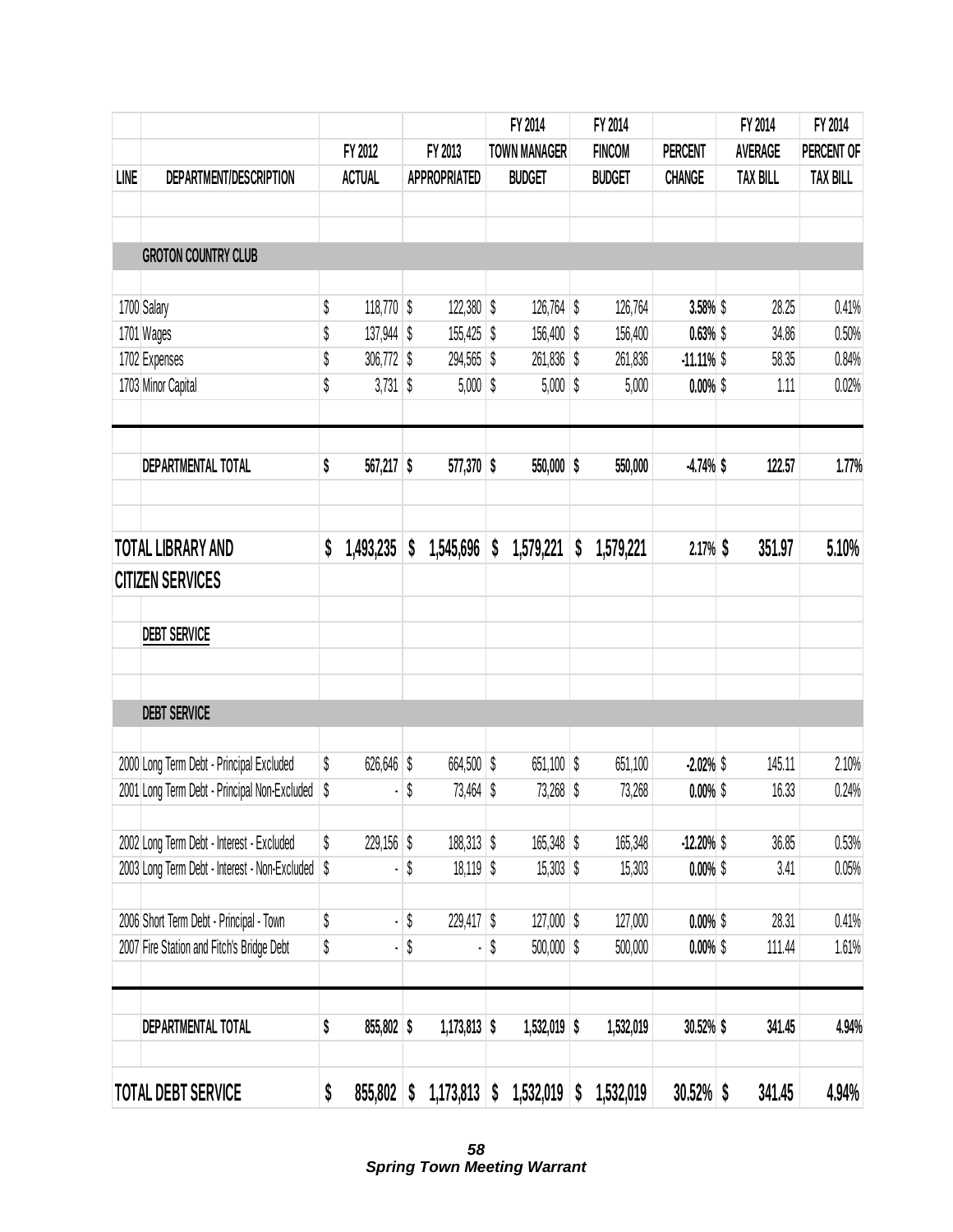|             |                                         |                              |                     | FY 2014             | FY 2014         |                | FY 2014         | FY 2014         |
|-------------|-----------------------------------------|------------------------------|---------------------|---------------------|-----------------|----------------|-----------------|-----------------|
|             |                                         | FY 2012                      | FY 2013             | <b>TOWN MANAGER</b> | <b>FINCOM</b>   | <b>PERCENT</b> | <b>AVERAGE</b>  | PERCENT OF      |
| <b>LINE</b> | DEPARTMENT/DESCRIPTION                  | <b>ACTUAL</b>                | <b>APPROPRIATED</b> | <b>BUDGET</b>       | <b>BUDGET</b>   | <b>CHANGE</b>  | <b>TAX BILL</b> | <b>TAX BILL</b> |
|             |                                         |                              |                     |                     |                 |                |                 |                 |
|             | <b>EMPLOYEE BENEFITS</b>                |                              |                     |                     |                 |                |                 |                 |
|             | <b>EMPLOYEE BENEFITS</b>                |                              |                     |                     |                 |                |                 |                 |
|             | <b>GENERAL BENEFITS</b>                 |                              |                     |                     |                 |                |                 |                 |
|             | 3000 County Retirement                  | \$<br>1,324,432 \$           | 1,404,602 \$        | 1,502,924 \$        | 1,502,924       | 7.00% \$       | 334.96          | 4.85%           |
|             | 3001 State Retirement                   | \$                           | \$                  | \$                  | \$              | $0.00\%$ \$    |                 | 0.00%           |
|             | 3002 Unemployment Compensation          | \$<br>45,267 \$              | $40,000$ \$         | $40,000$ \$         | 40,000          | $0.00\%$ \$    | 8.91            | 0.13%           |
|             | <b>INSURANCE</b>                        |                              |                     |                     |                 |                |                 |                 |
|             | 3010 Health Insurance/Employee Expenses | \$<br>1,387,790 \$           | $1,478,685$ \$      | $1,447,000$ \$      | 1,447,000       | $-2.14%$ \$    | 322.50          | 4.67%           |
|             | 3011 Life Insurance                     | \$<br>$2,138$ \$             | $2,500$ \$          | $2,500$ \$          | 2,500           | $0.00\%$ \$    | 0.56            | 0.01%           |
|             | 3012 Medicare/Social Security           | \$<br>$93,518$ \$            | 88,000 \$           | $100,000$ \$        | 100,000         | 13.64% \$      | 22.29           | 0.32%           |
|             | DEPARTMENTAL TOTAL                      | \$<br>2,853,146 \$           | $3,013,787$ \$      | $3,092,424$ \$      | 3,092,424       | $2.61\%$ \$    | 689.22          | 9.98%           |
|             | <b>TOTAL EMPLOYEE BENEFITS</b>          | \$<br>2,853,146              | \$<br>3,013,787     | \$<br>3,092,424     | \$<br>3,092,424 | 2.61%          | \$<br>689.22    | 9.98%           |
|             |                                         |                              |                     |                     |                 |                |                 |                 |
|             | <b>SUB TOTAL - TOWN BUDGET</b>          | \$27,718,043                 | \$28,924,753        | \$30,158,433        | \$30,158,433    | 4.27%          | \$<br>6,722     | 97.30%          |
|             | <b>ADDITIONAL APPROPRIATIONS</b>        |                              |                     |                     |                 |                |                 |                 |
|             | <b>ADDITIONAL APPROPRIATIONS</b>        |                              |                     |                     |                 |                |                 |                 |
|             | Capital Budget Request                  | \$<br>$382,155$ \$           | $942,200$ \$        | 409,500 \$          | 409,500         | $-56.54\%$ \$  | 91.27           | 1.32%           |
|             | Overlay Deficit From Prior Years        | \$                           | \$<br>$1,000$ \$    | $1,000$ \$          | 1,000           | $0.00\%$ \$    | 0.22            | 0.00%           |
|             | Cherry Sheet Offsets                    | \$<br>$13,412$ \$            | $13,230$ \$         | $20,000$ \$         | 20,000          | 51.17% \$      | 4.46            | 0.06%           |
|             | Snow and Ice Deficit                    | \$<br>105,964 \$             |                     | \$<br>$100,000$ \$  | 100,000         | $0.00\%$ \$    | 22.29           | 0.32%           |
|             | State and County Charges                | \$<br>74,989 \$              | $81,042$ \$         | 81,042 \$           | 81,042          | $0.00\%$ \$    | 18.06           | 0.26%           |
|             | Allowance for Abatements/Exemptions     | \$<br>$220,731$ \$           | $225,000$ \$        | 225,000 \$          | 225,000         | $0.00\%$ \$    | 50.15           | 0.73%           |
|             | <b>DEPARTMENTAL TOTAL</b>               | \$<br>797,251 \$             | 1,262,472 \$        | 836,542 \$          | 836,542         | $-33.74%$ \$   | 186.45          | 2.69%           |
|             |                                         |                              |                     |                     |                 |                |                 |                 |
|             | <b>GRAND TOTAL - TOWN BUDGET</b>        | $$28,515,294 \; $30,187,225$ |                     | \$30,994,975        | \$30,994,975    | $2.68\%$ \$    | 6,908           | 100%            |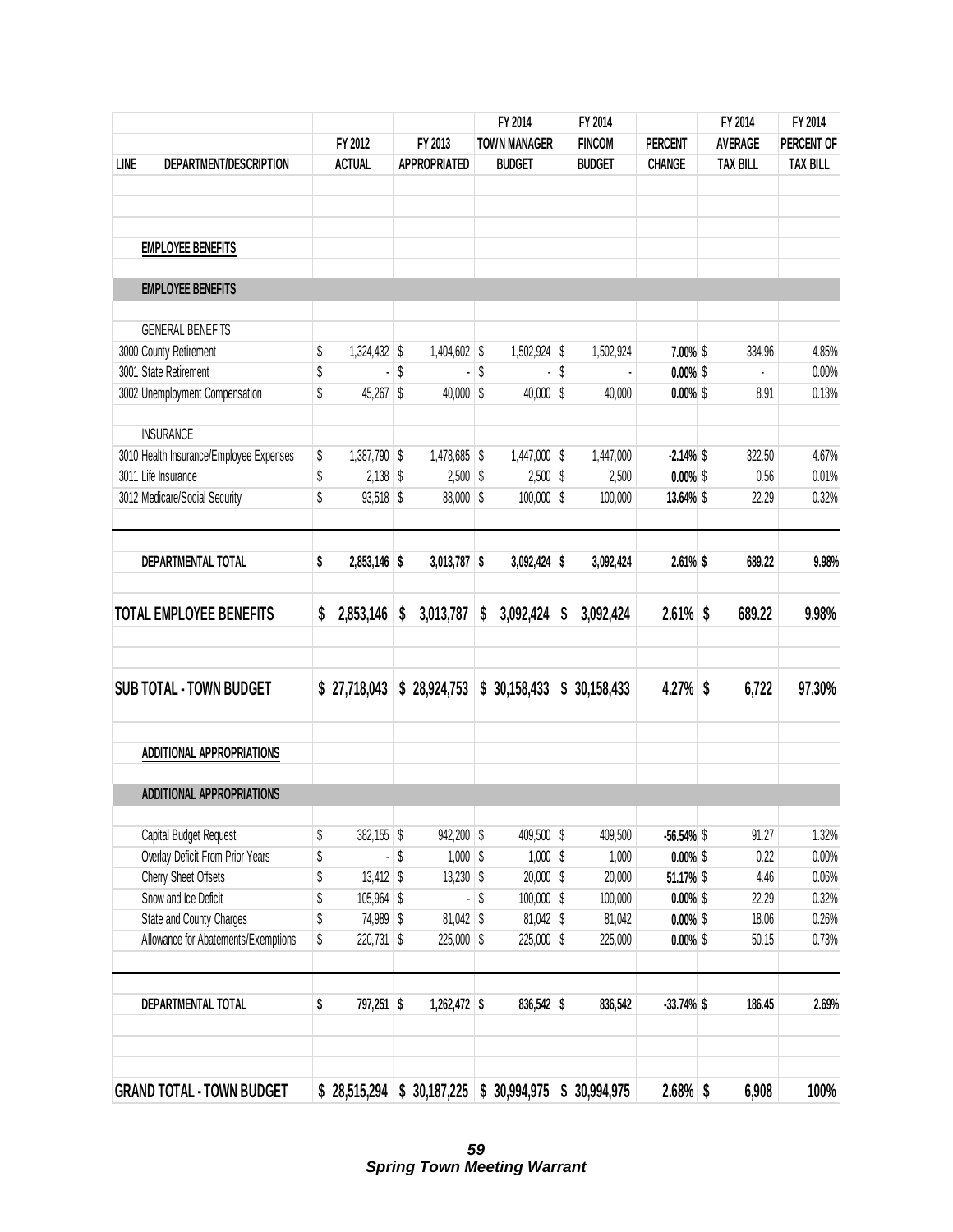|             | FY 2014 ENTERPRISE FUND BUDGETS |                      |                         |               |                     |    |                   |                     |                |
|-------------|---------------------------------|----------------------|-------------------------|---------------|---------------------|----|-------------------|---------------------|----------------|
|             |                                 |                      |                         |               |                     |    |                   |                     |                |
|             |                                 |                      |                         |               |                     |    |                   |                     |                |
|             |                                 |                      |                         |               |                     |    |                   |                     |                |
|             |                                 |                      |                         |               |                     |    | FY 2014           | FY 2014             |                |
|             |                                 | FY 2011              |                         | FY 2012       | FY 2013             |    | <b>DEPARTMENT</b> | <b>TOWN MANAGER</b> | <b>PERCENT</b> |
| <b>LINE</b> | DEPARTMENT/DESCRIPTION          | <b>ACTUAL</b>        |                         | <b>ACTUAL</b> | <b>APPROPRIATED</b> |    | <b>REQUEST</b>    | <b>BUDGET</b>       | <b>CHANGE</b>  |
|             | <b>WATER DEPARTMENT</b>         |                      |                         |               |                     |    |                   |                     |                |
|             |                                 |                      |                         |               |                     |    |                   |                     |                |
|             | <b>WD Salaries</b>              | \$<br>138,524 \$     |                         | 124,776       | \$<br>127,947       | \$ | $128,932$ \$      | 128,932             | 0.77%          |
|             | <b>WD Wages</b>                 | \$<br>138,035 \$     |                         | 132,587       | \$<br>118,401       | \$ | 129,541           | \$<br>129,541       | 9.41%          |
|             | <b>WD Expenses</b>              | \$<br>$356,601$ \$   |                         | 411,634       | \$<br>362,448       | 8  | $384,689$ \$      | 384,689             | 6.14%          |
|             | <b>WD Debt Service</b>          | \$<br>399,344        | \$                      | 362,349       | \$<br>361,890       | \$ | 361,606           | \$<br>361,606       | $-0.08%$       |
|             | 100 DEPARTMENTAL TOTAL          | \$<br>$1,032,504$ \$ |                         | 1,031,346     | \$<br>$970,686$ \$  |    | $1,004,768$ \$    | 1,004,768           | 3.51%          |
|             | <b>SEWER DEPARTMENT</b>         |                      |                         |               |                     |    |                   |                     |                |
|             | Sewer Wages                     | \$<br>$16,550$ \$    |                         | 19,206        | \$<br>$19,543$ \$   |    | $20,882$ \$       | 20,882              | 6.85%          |
|             | Sewer Expense                   | \$<br>479,431        | $\sqrt[6]{\frac{1}{2}}$ | 588,554       | \$<br>616,072       | S  | $770,305$ \$      | 770,305             | 25.03%         |
|             | Sewer Debt Service              | \$<br>152,231 \$     |                         | $119,603$ \$  | 45,501              | \$ | $40,065$ \$       | 40,065              | $-11.95%$      |
|             | Pepperell SRF Reserve Account   | \$<br>$16,115$ \$    |                         | $1,730$ \$    |                     | \$ | $5,435$ \$        | 5,435               | 0.00%          |
|             | Deferred Debt Repayment to G/F  | \$                   | \$                      |               | \$                  | \$ |                   | \$                  | 0.00%          |
|             | 200 DEPARTMENTAL TOTAL          | \$<br>664,327 \$     |                         | $729,093$ \$  | $681,116$ \$        |    | $836,687$ \$      | 836,687             | 22.84%         |
|             |                                 |                      |                         |               |                     |    |                   |                     |                |
|             | <b>TOTAL ENTERPRISE FUNDS</b>   | \$<br>1,696,831      | \$                      | 1,760,439     | \$<br>1,651,802     | \$ | 1,841,455         | \$<br>1,841,455     | 11.48%         |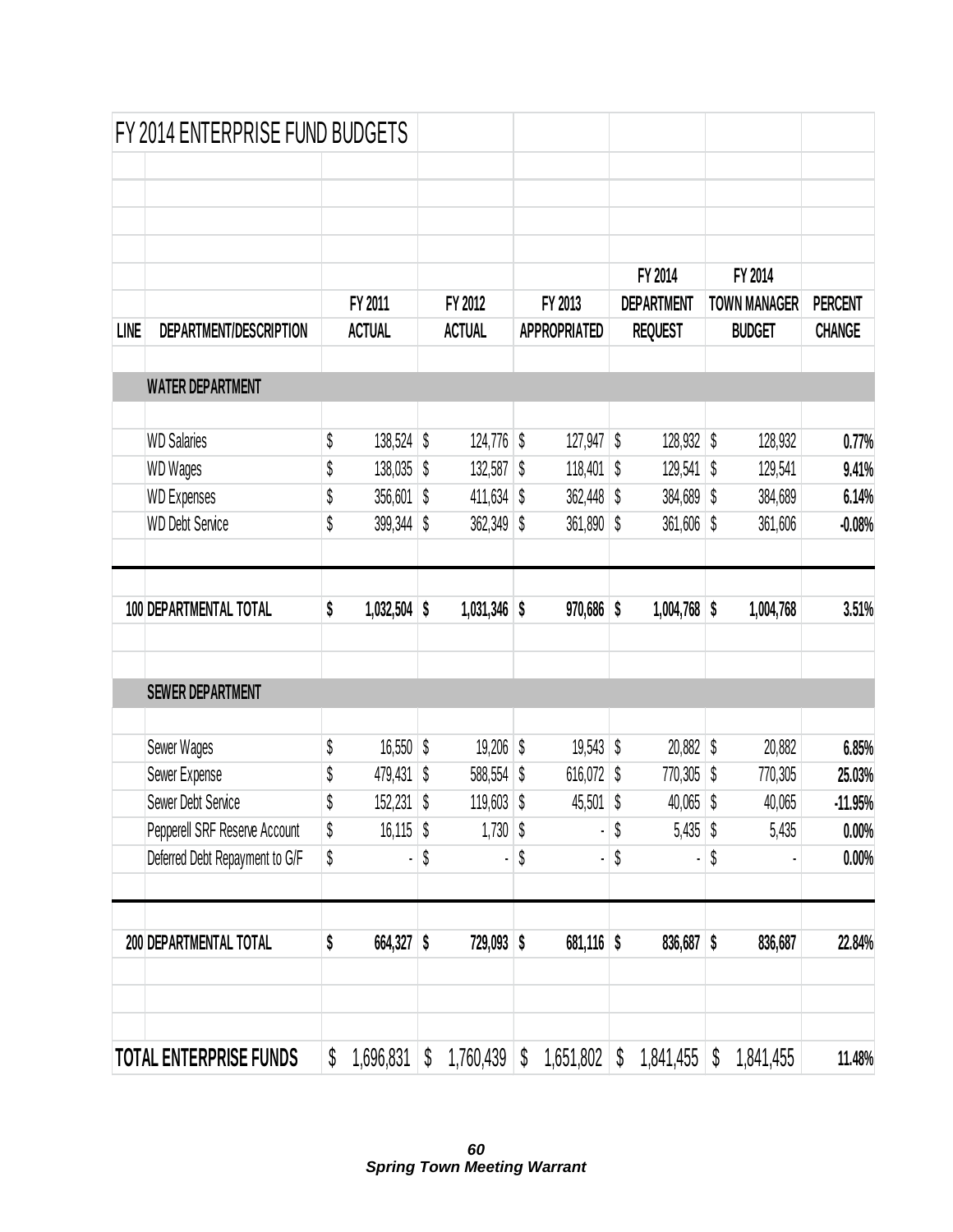|                       |                                  |                 | FY 2014 General Fund Debt Service |                        |           |             |                   |                   |  |
|-----------------------|----------------------------------|-----------------|-----------------------------------|------------------------|-----------|-------------|-------------------|-------------------|--|
|                       |                                  |                 |                                   |                        |           |             |                   |                   |  |
|                       |                                  |                 |                                   | Long Term Bonds        |           |             |                   |                   |  |
|                       |                                  | Amount          | Amount                            |                        | Bond      | <b>Bond</b> | 0                 | Excluded          |  |
|                       |                                  | <b>Borrowed</b> | Outstanding                       | Excluded?              | Principal | Interest    | Total             | Amount            |  |
|                       | Issued 7/1999 (ReFi 11/2010)     |                 |                                   |                        |           |             |                   |                   |  |
|                       | Senior Center                    | 160,000         | 34,070                            | Υ                      | 8,780     | 1,057       | 9,837             | 9,837             |  |
|                       | Library 1 Renovations            | 1,831,464       | 468,590                           | Υ                      | 102,080   | 15,226      | 117,306           | 117,306           |  |
|                       | Library 2 Renovations            | 364,000         | 94,410                            | Υ                      | 19,740    | 3,089       | 22,829            | 22,829            |  |
|                       | Town Hall                        | 2,500,000       | 637,930                           | Υ                      | 139,400   | 20,727      | 160,127           | 160,127           |  |
|                       |                                  |                 |                                   |                        |           |             |                   |                   |  |
|                       | Issued 7/2001 (Refi 7/2011)      |                 |                                   |                        |           |             |                   |                   |  |
|                       | Shattuck Property                | 500,000         | 152,490                           | N                      | 27,360    | 6,776       | 34,136            |                   |  |
|                       | Bernier-Bissell Property         | 850,000         | 308,920                           | Y                      | 46,420    | 11,557      | 57,977            | 57,977            |  |
|                       | <b>Bissell Property</b>          | 1,075,000       | 387,590                           | Υ                      | 58,880    | 14,534      | 73,414            | 73,414            |  |
|                       | Norris Property                  | 750,000         | 273,340                           | Υ                      | 40,800    | 10,275      | 51,075            | 51,075            |  |
|                       |                                  |                 |                                   |                        |           |             |                   |                   |  |
| <b>Issued 11/2003</b> |                                  |                 |                                   |                        |           |             |                   |                   |  |
|                       | Town Share Proj Eval R           | 225,628         | 139,747                           | N                      | 10,908    | 3,784       | 14,693            |                   |  |
|                       | <b>Gibbett Hill Restriction</b>  | 3,000,000       | 1,560,000                         | Y                      | 160,000   | 59,970      | 219,970           | 219,970           |  |
|                       | Lost Lake Fire Station           | 1,450,000       | 750,000                           | Υ                      | 75,000    | 28,913      | 103,913           | 103,913           |  |
|                       | Fire Truck                       | 485,000         | 140,000                           | ${\sf N}$              | 35,000    | 4,743       | 39,743            |                   |  |
|                       |                                  |                 |                                   |                        |           |             |                   |                   |  |
| Adjustments           |                                  |                 |                                   |                        |           |             |                   |                   |  |
|                       |                                  |                 |                                   |                        |           |             |                   | 0                 |  |
|                       |                                  |                 |                                   |                        |           |             |                   | 0                 |  |
|                       |                                  |                 |                                   |                        |           |             |                   |                   |  |
|                       | <b>Total All Long Term Debt</b>  | 13,191,092      | 4,947,087                         |                        | 724,368   | 180,651     | 905,019           | 816,448           |  |
|                       |                                  |                 |                                   |                        |           |             |                   |                   |  |
|                       |                                  |                 |                                   |                        |           |             |                   |                   |  |
|                       |                                  |                 |                                   |                        |           |             |                   |                   |  |
|                       |                                  |                 |                                   |                        |           |             |                   |                   |  |
|                       |                                  |                 |                                   | <b>Short Term Debt</b> |           |             |                   |                   |  |
|                       |                                  |                 |                                   |                        |           |             |                   |                   |  |
|                       |                                  | Amount          | Amount                            |                        | Bond      | Bond        | 0                 | Excluded          |  |
|                       |                                  | <b>Borrowed</b> | Outstanding                       | Excluded?              | Principal | Interest    | Total             | Amount            |  |
| <b>Issued 11/2010</b> |                                  |                 |                                   |                        |           |             |                   |                   |  |
|                       |                                  |                 |                                   |                        |           |             |                   |                   |  |
|                       | Lost Lake W. Groton Sew          | 350,000         | 230,000                           | N                      | 125,000   | 2,000       | 127,000           |                   |  |
|                       | Central Fire Station Debt        | 7,734,589       | 7,734,589                         | N                      | 500,000   | 0           |                   | 500,000 ESTIMATED |  |
|                       | <b>Total All Short Term Debt</b> | 8,084,589       | 7,964,589                         |                        | 625,000   | 2,000       | 627,000           |                   |  |
|                       |                                  |                 |                                   |                        |           |             |                   |                   |  |
|                       | <b>TOTAL ALL DEBT!</b>           | 21,275,681      | 12,911,676                        |                        | 1,349,368 |             | 182,651 1,532,019 | 816,448           |  |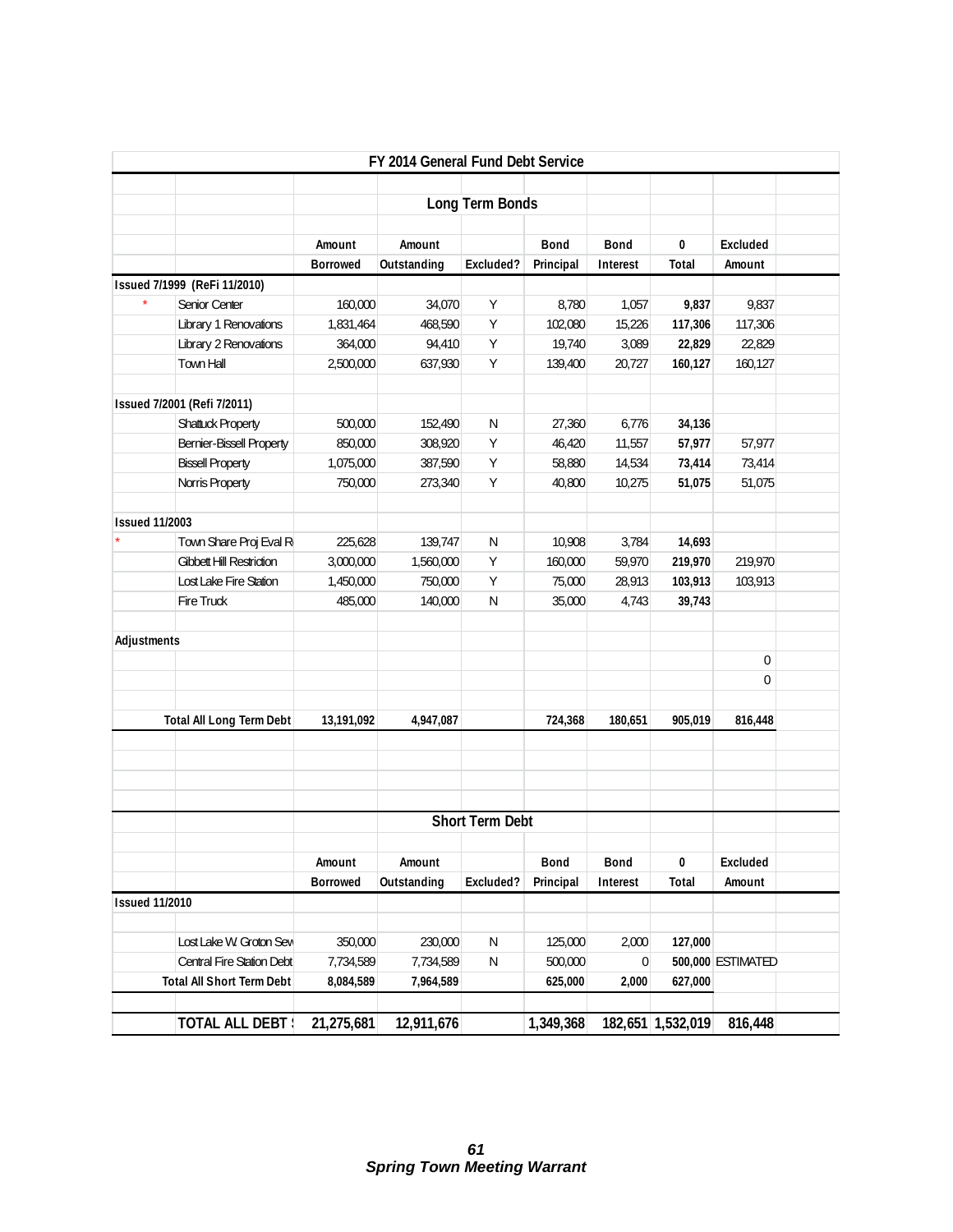|                  |                                          | <b>APPENDIX B</b>                         |  | <b>FACTOR:</b> | 1.0200 |  |
|------------------|------------------------------------------|-------------------------------------------|--|----------------|--------|--|
|                  |                                          | Town of Groton Personnel By-Law           |  |                |        |  |
|                  |                                          | <b>Wage and Classification Schedule</b>   |  |                |        |  |
|                  |                                          | Fiscal Year 2014 (Effective July 1, 2013) |  |                |        |  |
|                  |                                          |                                           |  |                |        |  |
| Grade            | <b>Position Title</b>                    | Low                                       |  |                | High   |  |
| 4                | Salary                                   |                                           |  |                |        |  |
|                  |                                          | 33,857                                    |  |                | 41,901 |  |
|                  | Wages                                    |                                           |  |                |        |  |
|                  | Park Department Office Assistant         | 16.28                                     |  |                | 20.14  |  |
| 5                | Salary                                   |                                           |  |                |        |  |
|                  |                                          | 35,790                                    |  |                | 44,299 |  |
|                  | Wages                                    |                                           |  |                |        |  |
|                  | Town Manager Office Assistant            | 17.21                                     |  |                | 21.30  |  |
| $\overline{7}$   | Salary                                   |                                           |  |                |        |  |
|                  |                                          | 42,366                                    |  |                | 52,421 |  |
|                  | <b>Wages</b>                             |                                           |  |                |        |  |
|                  | Administrative Assistant to Police Chief | 20.37                                     |  |                | 25.20  |  |
| 8                | Salary                                   |                                           |  |                |        |  |
|                  | Cable TV Access Programming Director     | 46,981                                    |  |                | 58,171 |  |
|                  |                                          |                                           |  |                |        |  |
|                  | Wages                                    |                                           |  |                |        |  |
|                  |                                          | 22.59                                     |  |                | 27.97  |  |
| $\boldsymbol{9}$ | Salary                                   |                                           |  |                |        |  |
|                  | Executive Assistant to Town Manager      | 48,114                                    |  |                | 59,537 |  |
|                  |                                          |                                           |  |                |        |  |
|                  | <b>Wages</b>                             |                                           |  |                |        |  |
|                  | Firefighter/EMT                          | 23.13                                     |  |                | 28.62  |  |
| $10\,$           | Salary                                   |                                           |  |                |        |  |
|                  | Golf Course Superintendent               |                                           |  |                |        |  |
|                  | Council on Aging Director                |                                           |  |                |        |  |
|                  |                                          | 55,180                                    |  |                | 68,279 |  |
|                  | Wages                                    |                                           |  |                |        |  |
|                  | Fire/EMS Manager                         | 26.53                                     |  |                | 32.83  |  |
| $11\,$           | Salary                                   |                                           |  |                |        |  |
|                  | Human Resources Director                 | 59,280                                    |  |                | 73,359 |  |
|                  |                                          |                                           |  |                |        |  |
|                  | Wages                                    |                                           |  |                |        |  |
|                  |                                          | 28.50                                     |  |                | 35.27  |  |
| 12               | Salary                                   |                                           |  |                |        |  |
|                  |                                          | 59,460                                    |  |                | 73,616 |  |
|                  | Wages                                    |                                           |  |                |        |  |
|                  |                                          | 28.59                                     |  |                | 35.39  |  |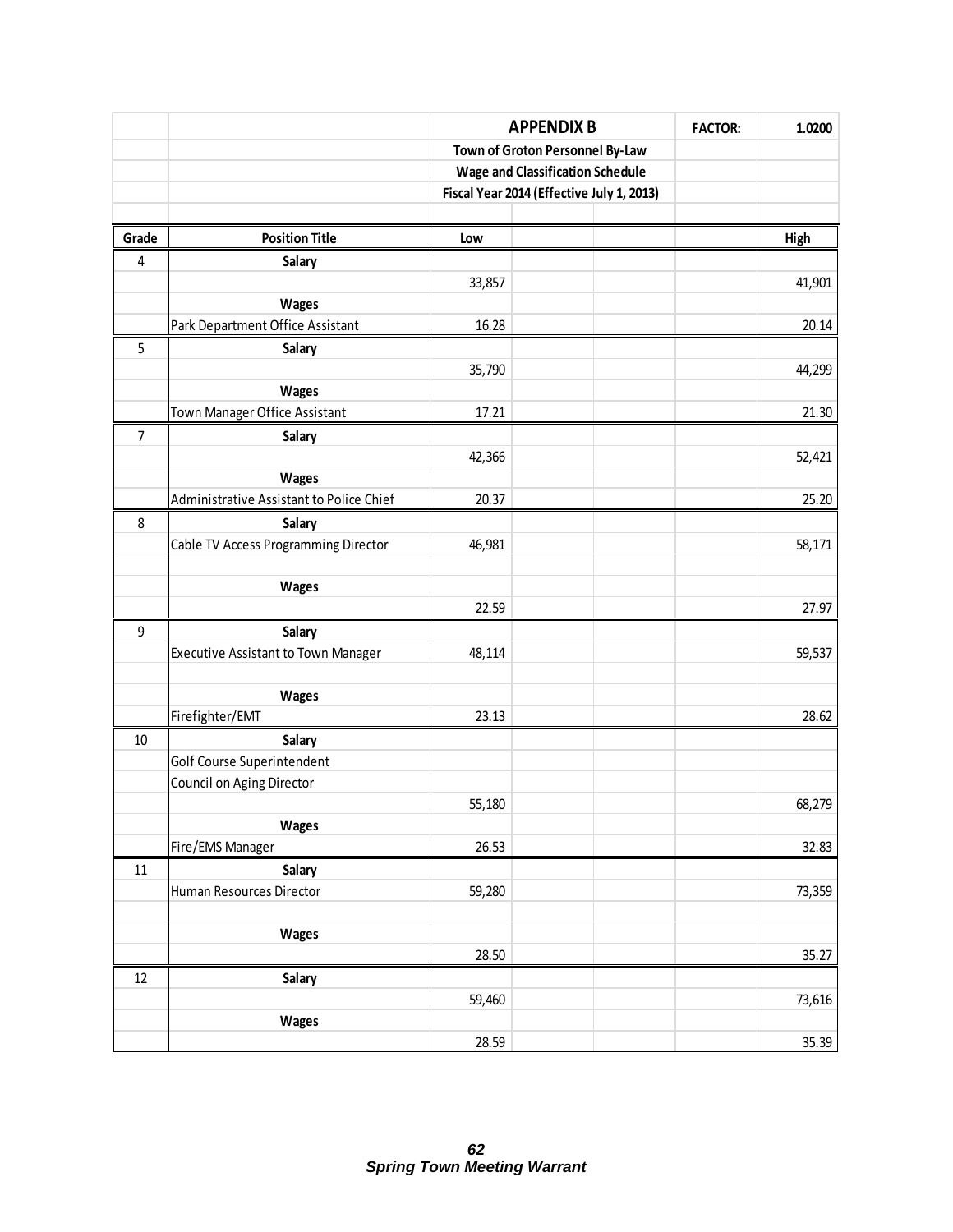|        |                                       | <b>APPENDIX B</b><br>Town of Groton Personnel By-Law |                                           | <b>FACTOR:</b> | 1.0200  |  |
|--------|---------------------------------------|------------------------------------------------------|-------------------------------------------|----------------|---------|--|
|        |                                       |                                                      |                                           |                |         |  |
|        |                                       |                                                      | <b>Wage and Classification Schedule</b>   |                |         |  |
|        |                                       |                                                      |                                           |                |         |  |
|        |                                       |                                                      | Fiscal Year 2014 (Effective July 1, 2013) |                |         |  |
| Grade  | <b>Position Title</b>                 | Low                                                  |                                           |                | High    |  |
| 13     | Salary                                |                                                      |                                           |                |         |  |
|        | Library Director                      | 61,059                                               |                                           |                | 75,550  |  |
|        | Town Accountant                       |                                                      |                                           |                |         |  |
|        |                                       |                                                      |                                           |                |         |  |
|        | Wages                                 |                                                      |                                           |                |         |  |
|        |                                       | 29.36                                                |                                           |                | 36.32   |  |
| 14     | Salary                                |                                                      |                                           |                |         |  |
|        | Building Inspector/Zoning Officer     | 61,574                                               |                                           |                | 76,195  |  |
|        | Treasurer/Tax Collector               |                                                      |                                           |                |         |  |
|        | Water Department Superintendent       |                                                      |                                           |                |         |  |
|        | Land Use Director/Town Planner        |                                                      |                                           |                |         |  |
|        | <b>Principal Assessor</b>             |                                                      |                                           |                |         |  |
|        |                                       |                                                      |                                           |                |         |  |
|        | Wages                                 |                                                      |                                           |                |         |  |
|        |                                       | 29.60                                                |                                           |                | 36.63   |  |
| 15     | Salary                                |                                                      |                                           |                |         |  |
|        | Police Lieutenant                     | 64,927                                               |                                           |                | 80,345  |  |
|        |                                       |                                                      |                                           |                |         |  |
|        | Wages                                 |                                                      |                                           |                |         |  |
|        |                                       | 31.21                                                |                                           |                | 38.63   |  |
| 16     | Salary                                |                                                      |                                           |                |         |  |
|        | Police Captain                        | 67,274                                               |                                           |                | 83,259  |  |
|        | General Manager of Pool & Golf Center |                                                      |                                           |                |         |  |
|        |                                       |                                                      |                                           |                |         |  |
|        | Wages                                 |                                                      |                                           |                |         |  |
|        |                                       | 32.34                                                |                                           |                | 40.03   |  |
| 17     | Salary                                |                                                      |                                           |                |         |  |
|        | Director of Public Works              | 75,369                                               |                                           |                | 93,238  |  |
|        | IT Manager                            |                                                      |                                           |                |         |  |
|        |                                       |                                                      |                                           |                |         |  |
|        | Wages                                 |                                                      |                                           |                |         |  |
|        |                                       | 36.24                                                |                                           |                | 44.83   |  |
| 18     | Salary                                |                                                      |                                           |                |         |  |
|        | Fire Chief                            | 81,506                                               |                                           |                | 100,871 |  |
|        | Police Chief                          |                                                      |                                           |                |         |  |
|        |                                       |                                                      |                                           |                |         |  |
|        | Wages                                 |                                                      |                                           |                |         |  |
|        |                                       | 39.19                                                |                                           |                | 48.50   |  |
| 19     | Salary                                |                                                      |                                           |                |         |  |
|        |                                       | 83,647                                               |                                           |                | 103,500 |  |
|        | Wages                                 |                                                      |                                           |                |         |  |
|        |                                       | 40.21                                                |                                           |                | 49.76   |  |
| $20\,$ | Salary                                |                                                      |                                           |                |         |  |
|        |                                       | 89,690                                               |                                           |                | 110,307 |  |
|        | Wages                                 |                                                      |                                           |                |         |  |
|        |                                       | 43.12                                                |                                           |                | 53.03   |  |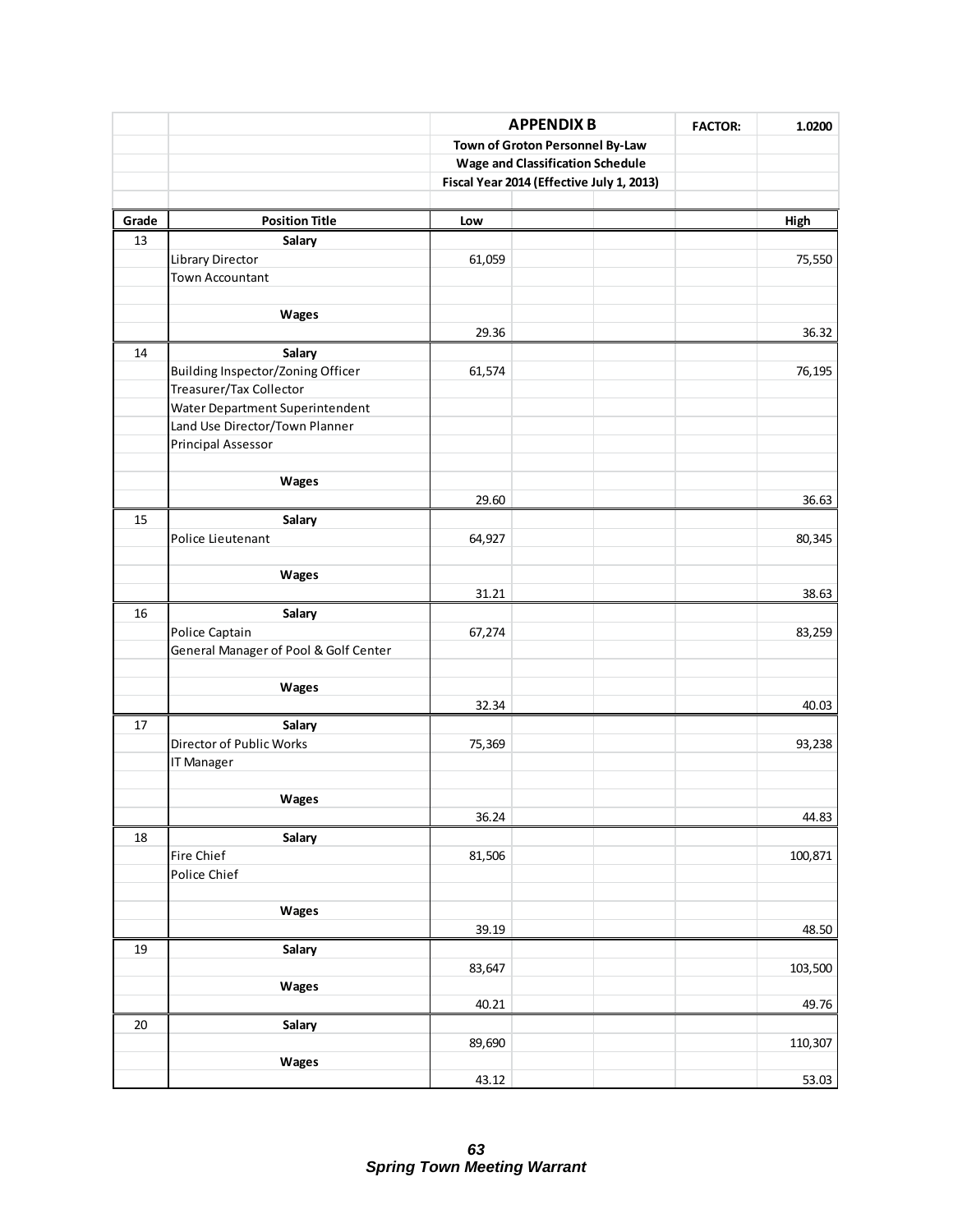|                                                          | <b>APPENDIX B</b> |                                         |                 |
|----------------------------------------------------------|-------------------|-----------------------------------------|-----------------|
| NON-CLASSIFIED, TEMPORARY SEASONAL AND STIPEND POSITIONS |                   |                                         |                 |
|                                                          |                   |                                         |                 |
|                                                          |                   |                                         |                 |
| <b>NON-STEP AND STIPEND POSITIONS</b>                    |                   |                                         |                 |
|                                                          |                   |                                         |                 |
| <b>FIRE/EMS DEPARTMENT</b>                               |                   | Pool and Golf Center Seasonal Employees |                 |
| Deputy Chief: Fire                                       | 23.40             | Pro Shop Staff                          | $8.50 - 10.00$  |
| Deputy Chief: EMS                                        | 23.00             | Snack Bar/Lounge Staff                  | $8.00 - 10.00$  |
| Rescue Advisory                                          | 1.00              |                                         |                 |
| Call Captain: Fire                                       | 22.64             | Pool Staff                              | $8.00 - 9.75$   |
| Call Captain: EMS                                        | 22.64             | Lifeguards                              |                 |
| Call Lieutenant: Fire                                    | 22.19             |                                         |                 |
| Call Lieutenant: EMS                                     | 22.19             | Camp Staff                              | $8.00 - 10.25$  |
| Call Lieutenant: Rescue                                  | 22.19             | Counselors                              | 15.00           |
| Call Firefighter                                         | 19.41             | <b>Assistant Director</b>               |                 |
| Call Emergency Medical Technician                        | 19.41             |                                         |                 |
| Call Rescue Personnel                                    | 19.41             | <b>Buildings &amp; Grounds</b>          | $10.00 - 25.00$ |
| Probationary Firefighter                                 | 16.16             | Grounds Crew Staff                      |                 |
| Probationary Emergency Medical Technician                | 16.16             |                                         |                 |
| <b>Probationary Rescue Personnel</b>                     | 16.16             |                                         |                 |
|                                                          |                   |                                         |                 |
| <b>MISCELLANEOUS</b>                                     |                   |                                         |                 |
| Veteran's Agent                                          | 1,742             |                                         |                 |
| <b>Director of Veteran's Services</b>                    | 1,742             |                                         |                 |
| Earth Removal Inspector                                  | 1.00              |                                         |                 |
| Dog Officer                                              | 13,973            |                                         |                 |
| Animal Inspector                                         | 2,082             |                                         |                 |
| Animal Control Officer                                   | 2,082             |                                         |                 |
| <b>Town Diarist</b>                                      | 1.00              |                                         |                 |
| Keeper of the Town Clock                                 | 1.00              |                                         |                 |
| <b>Conservation Land Manager</b>                         | 14.07             |                                         |                 |
| Parking Attendant                                        | 10.20             |                                         |                 |
| <b>Graves Registration Officer</b>                       | 250               |                                         |                 |
| <b>Emergency Management Director</b>                     | 1,270             |                                         |                 |
| Election Worker: Warden                                  | Minimum Wage      |                                         |                 |
| Election Worker: Precinct Clerk                          | Minimum Wage      |                                         |                 |
| Election Worker: Inspectors (Checker)                    | Minimum Wage      |                                         |                 |